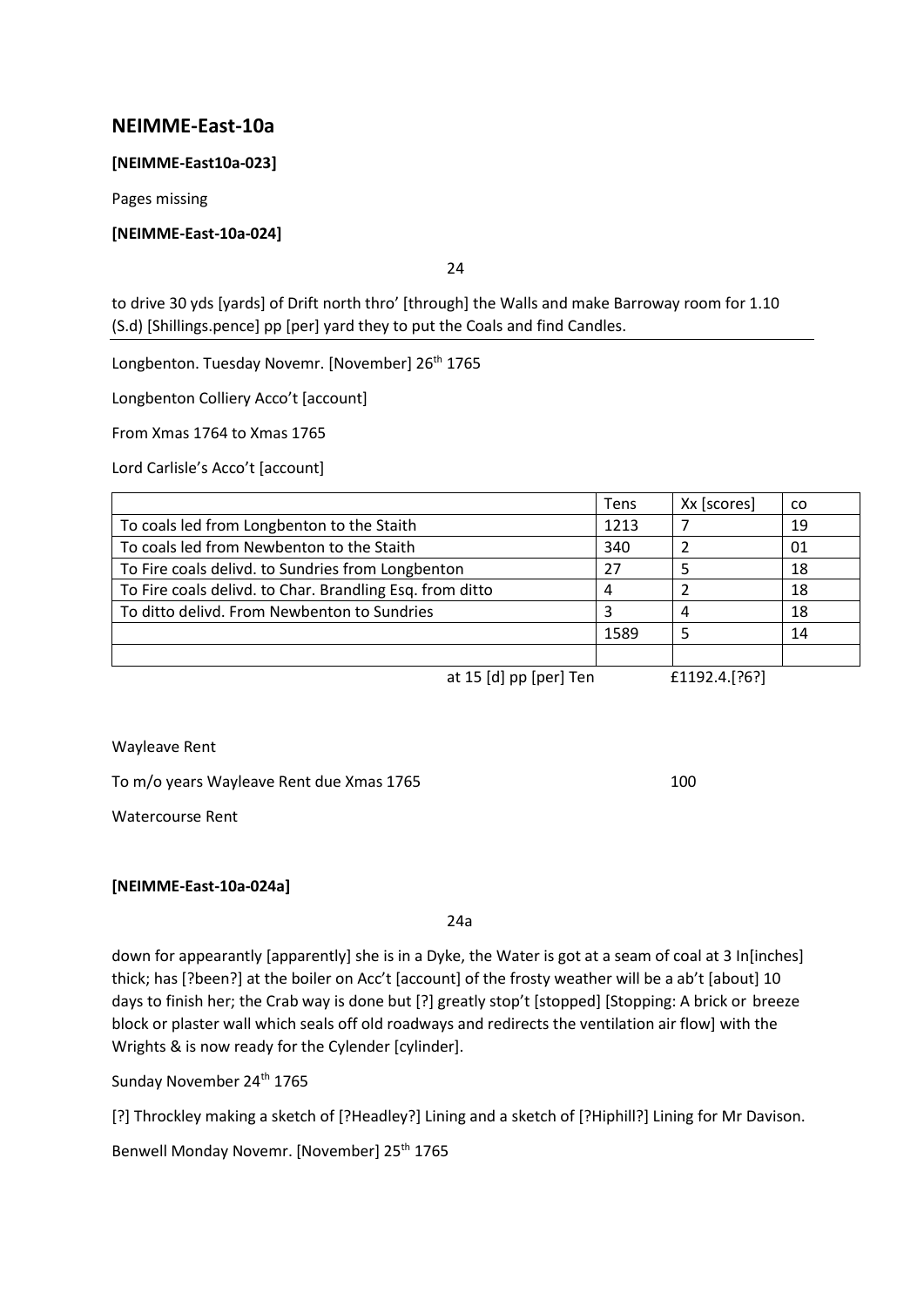The Regulating Beam is fixing on the Arch Heads and will be ready in two or three days' time, the Maysons [masons] are building the Cube for Air to the Engine Pit, 6 feet Diam'r [diameter] inside; and the Drift 2 feet Square, the Chester Pit is sunk 7 ½ [seven and a half] fathoms and is in a [?Crumbley?] Soft blue stone, the timber [?perished?] badly and badly stay'd, Agreed with John Elliott [?].

|                                                                    | Tens | Xx [scores] | CO. |
|--------------------------------------------------------------------|------|-------------|-----|
| To coals wrought in the Garths and drawn to Bank at the Bason Pit  | 73   |             | 12  |
| To coals wrought in the Colledge and drawn to Bank at the Lark Pit |      | 6           | 11  |
| To coals wrought in the Colledge and drawn at the Colledge Rose    | 329  | 3           | 9   |
| Pit                                                                |      |             |     |
| To coals wrought in the Garths and drawn at the Colledge Rose Pit  | 39   | 8           | 10  |
|                                                                    | 450  |             |     |
| at $2/6$ 9s/d] pp [per] Ten                                        |      | $E$ 56.5.10 |     |

# Drawn to Bank Rent

|                                                                | Tens | Xx [scores]                 | CO. |
|----------------------------------------------------------------|------|-----------------------------|-----|
| For Foreign Coals wrought in the Garths and drawn at the Bason | 73   |                             | 12  |
| Pit                                                            |      |                             |     |
| For Foreign Coals wrought in the Colledge and drawn to Bank at |      |                             |     |
| the Lark Pit                                                   |      |                             |     |
|                                                                | 81   |                             |     |
|                                                                |      | $\sim$ $\sim$ $\sim$ $\sim$ |     |

at 2/6 [s/d] pp [per] Ten [£] 10.2.6

[total] £1358.1/[?]

### **[NEIMME-East-10a-025]**

| ٠<br>. .<br>I |
|---------------|
| ۰.<br>×       |

|                   | Tens            | $\mathsf{v}$<br><i><b>Iccorps</b></i><br>19601<br>, , ,<br>ີ | co |
|-------------------|-----------------|--------------------------------------------------------------|----|
| Colledge Acco for | $\cap$<br>ـ ر ب |                                                              |    |

### To one years [?Costain?] Rent **Exercise 2**

|                                              |                             | Tens | Xx [scores]   | CO. |
|----------------------------------------------|-----------------------------|------|---------------|-----|
| Foreign Coals drawn at the Colledge Rose Pit |                             | 246  |               |     |
|                                              | at $2/6$ [s/d] pp [per] Ten |      | $[£]$ 30.15.3 |     |

|                              |                                    | Tens | Xx [scores]  | co |
|------------------------------|------------------------------------|------|--------------|----|
| The [?Rev?] Mr [?Darch?] for |                                    | 18   |              |    |
|                              | at 15 [s] -shillings] pp [per] Ten |      | $[£]$ 13.8.6 |    |
|                              |                                    |      |              |    |
|                              |                                    | Tens | Xx [scores]  | co |
| Mr Scot for                  |                                    |      |              | 14 |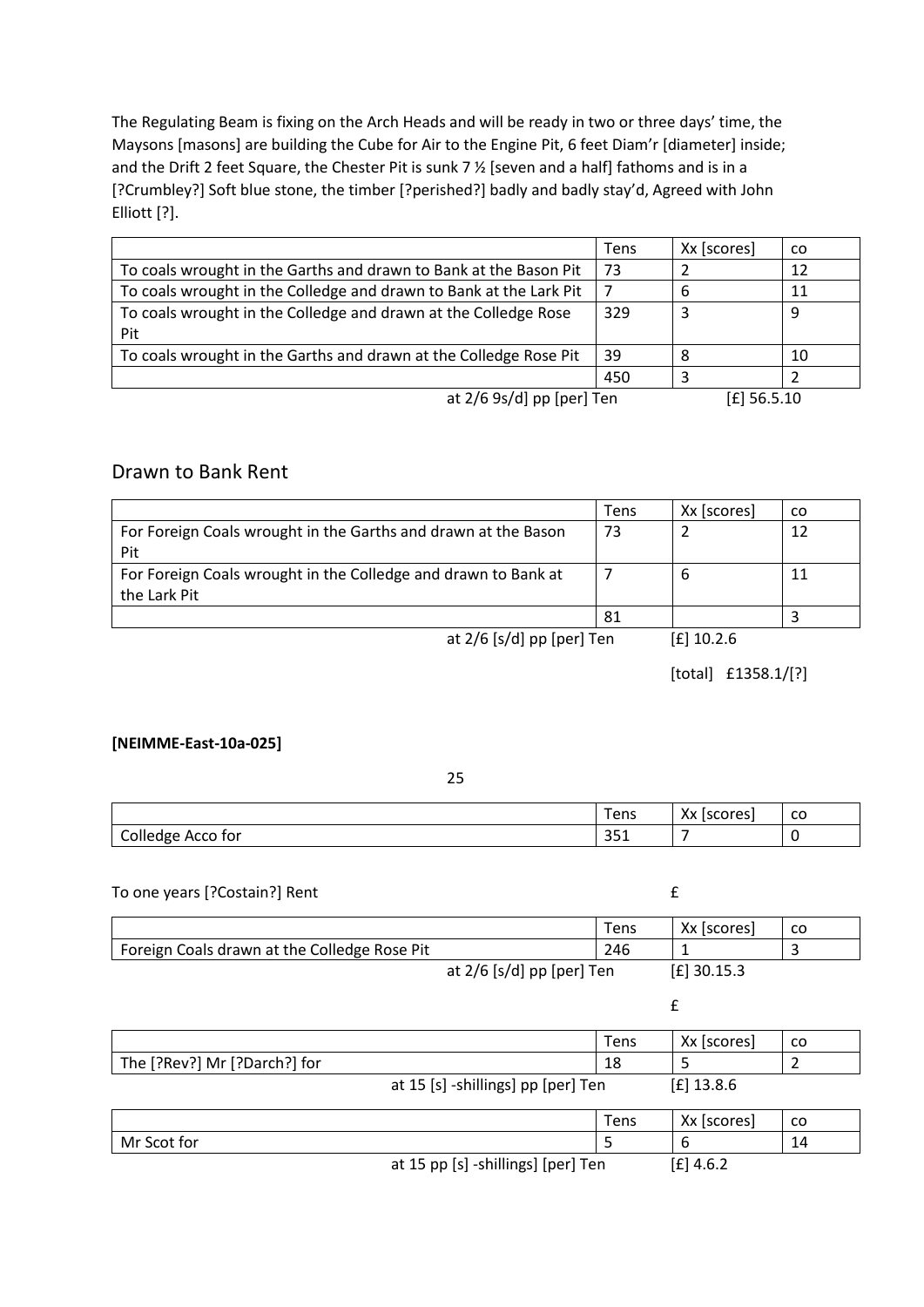|                                      | Tens                               | Xx [scores] | <b>CO</b> |
|--------------------------------------|------------------------------------|-------------|-----------|
| Sir Robt. Bewick, Messrs Lake Wilson | 74                                 |             |           |
|                                      | at 15 [s] -shillings] pp [per] Ten |             |           |

### **[NEIMME-East-10a-026]**

26

Fatfield Wednesday Novemr. [November] 27<sup>th</sup> 1765

Took the Supposed range of the main Dyke from Portabella thro' [through] the Grounds of Farradon Outside Estates wh.[where] run is S81<sup>o</sup>E.

Washington Wednesday same day

At the Engine has set the two Boilers, showed the Wrights how to fix the pipes for the Injection and Communications pipes from the two Cisternd, ord'd [ordered] ab't [about] 3 yds [yards] to be cut off the steam pipe to raise the Receiver to the level of the hole for the steam pipe to the Boiler, there is much extravagancy of iron on the Crab w'ch [which] must be taken off. same day at Wylam.

Wylam

An Acco't [account] of Coal led from Mr Blacketts Colliery at Wylam over part of the Rt. Hon. The Earl of Carlisle's land at Heddon On The Wall from May 1<sup>st</sup> 1764 to and [?] Novem 13<sup>th</sup> 1764.

| 1764       | Waggons |                                      |
|------------|---------|--------------------------------------|
| May 22nd   | 1354    |                                      |
| June 19    | 1641    |                                      |
| July 24    | 2149    |                                      |
| Aug'st. 28 | 1780    |                                      |
| Sep'r 11   | 927     |                                      |
| Octo'r 9   | 1560    |                                      |
| Nov'r 6    | 1498    |                                      |
| 13         | 363     |                                      |
|            |         | 11272 Waggons at 22 Waggons to a ten |
|            |         |                                      |

Tens no.

 $= 512.8$  at 3 [s] [shillings] pp [per] ten  $\qquad 276.17.1$ 

From Novemr [November] 13<sup>th</sup> to and [?] Apr 30<sup>th</sup> 1765

|            | Waggons                             |  |
|------------|-------------------------------------|--|
| Dec'r 31st | 2490                                |  |
| 1765       |                                     |  |
| Jan 15     | 379                                 |  |
| Feb'y 12   | 1369                                |  |
| Mar 12     | 1633                                |  |
| April 9    | 1555                                |  |
| 30         | 1268                                |  |
|            | 8694 Waggons at 22 Waggons to a ten |  |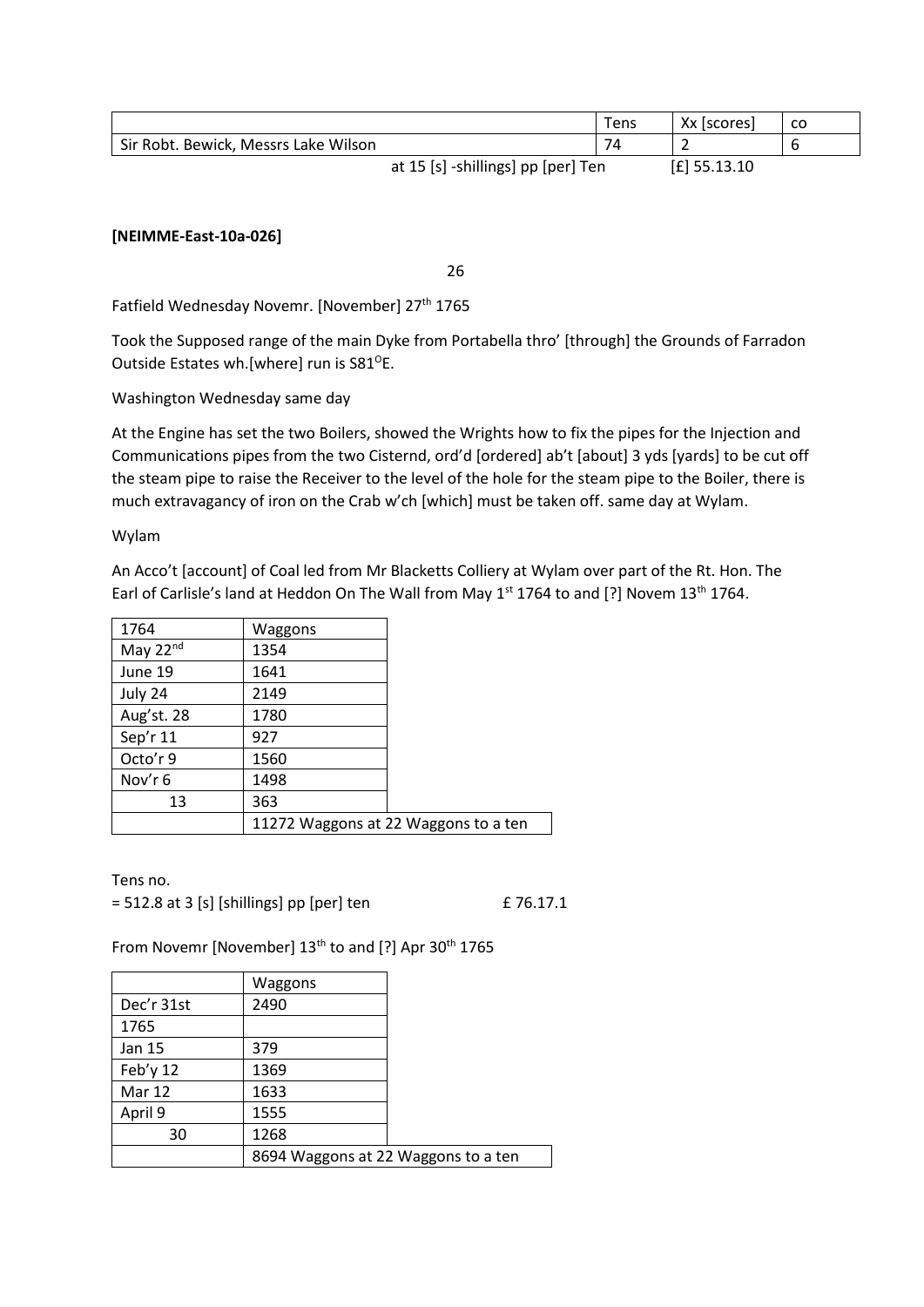Tens no.  $= 395.4$  at 3 [s] [shillings ] pp [per] ten  $\pmb{\text{f}}$  59.05.6%

# **[NEIMME-East-10a-027]**

27

Bebside Thursday Novemr [November] 28<sup>th</sup> 1765

The engine pit or water pit as I said before is abt [about] 24 14 fathoms deep to the Shill of the Coal. Went down the coal pit abt [about] 30 yds [yards] to the north on full rise of the s'd [said] Water Pit. There appears to be some trouble very near to the East for the coal is burnt [?&?] looks very like a Cynd, [?cylinder?] has wrought at 7 yds [yards] into the bad coal in one of the places and dam'd [damned] it up to prevent or stop a feeder of water got there, examin'd [examined] the workings in the Rise Pit and find no great prospect can be had there, for there appears nothing so elligable [eligible] as to Sink a Water Pit to the dip of the s'd [said] Works about 50 yds [yards] and make her a Water Pit and the Pit that is now the Water Pit to make a Coal Pit, this scheme may probably last till the Colliery be won more to the Dip by a fire engine as is intended for that purpose.

Benwell Friday Novemr [November] 29<sup>th</sup> 1765

At the Engine is lifting the Shear Leggs has got the Cube and Air Course to the Engine Pit, the carpenter work I find will stop the whole, for the Boiler will certainly be done in 8 days time, is laid off sinking the Chester Pit at 8 fathoms down, went from the Aston Pit and finds Elliot has got the Drift northward from the Pit about 12 yards; there is pillars of 3 yards thick, came to Benwell to make Harraton Outside Plan'g [planning] [?View?] of the Colliery.

Saturday (the pay day) went to Newcastle with an Acco [account] of the Coals Led from Wylam Longbenton and Newbiggin as follows

### **[NEIMME-East-10a-028]**

28

Newbiggin Novemr [November] 29th 1765

An acco.t [account] of Coals led from Mr Beaum.t [Beaumont] Colliery from Decem [December] 19<sup>th</sup> 1765 to and [?with?] Novem [November]  $27<sup>th</sup>$  1765.

For Ld [Lord] Carlisle

| 1765             | Waggons |
|------------------|---------|
| Jan 2nd          | 387     |
| 9                | 187     |
| 16               | 147     |
| 23               | 262     |
| 30               | 321     |
| Feb 6            | 252     |
|                  | 1496    |
| 13               | 394     |
| 20               | 312     |
| 27               | 412     |
| Mar <sub>6</sub> | 306     |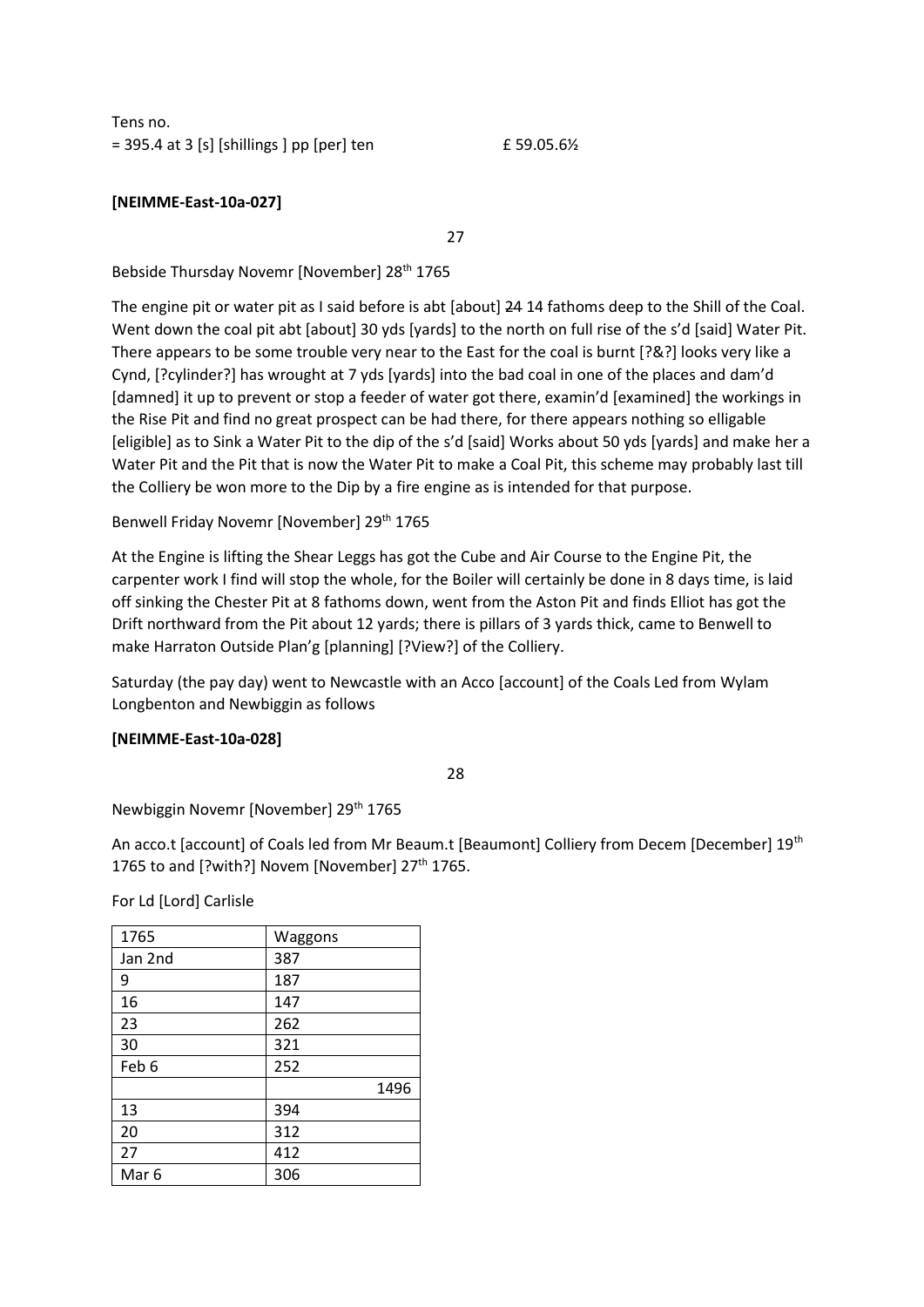| 13<br>205<br>20<br>282<br>1911<br>27<br>424 |
|---------------------------------------------|
|                                             |
|                                             |
|                                             |
|                                             |
| April 3<br>381                              |
| 10<br>306                                   |
| 17<br>195                                   |
| 24<br>193                                   |
| 1499                                        |
| 174<br>May 1                                |
| 8<br>137                                    |
| 15<br>245                                   |
| 22<br>381                                   |
| 29<br>229                                   |
| June 5<br>318                               |
| 1484                                        |
| 12<br>279                                   |
| 19<br>418                                   |
| 26<br>243                                   |
| 313<br>July 3                               |
| 254<br>10                                   |
| 1507                                        |
| 17<br>327                                   |
| 24<br>334                                   |
| 31<br>342                                   |
| 270<br>Aug 7                                |
| 14<br>376                                   |
| 21<br>316                                   |
| 1965                                        |
| 191<br>Oct 9                                |
| 16<br>295                                   |
| $\overline{2}3$<br>305                      |
|                                             |
|                                             |
| 252<br>30                                   |
| 1043                                        |
| 412<br>Novem 6                              |
| 13<br>375                                   |
| 20<br>182                                   |
| 27<br>420<br>1689                           |

Tens No.

12594 Waggons at 19 [?Bolls?] to a Waggon and 22 Waggons to a Ton = 572.10 at [value missing] [s] [shillings] pp [per] Ten £\_\_\_\_\_[value missing]

Sunday at Throckley making a Plan'g [planning] of Harraton Outside and Fatfield.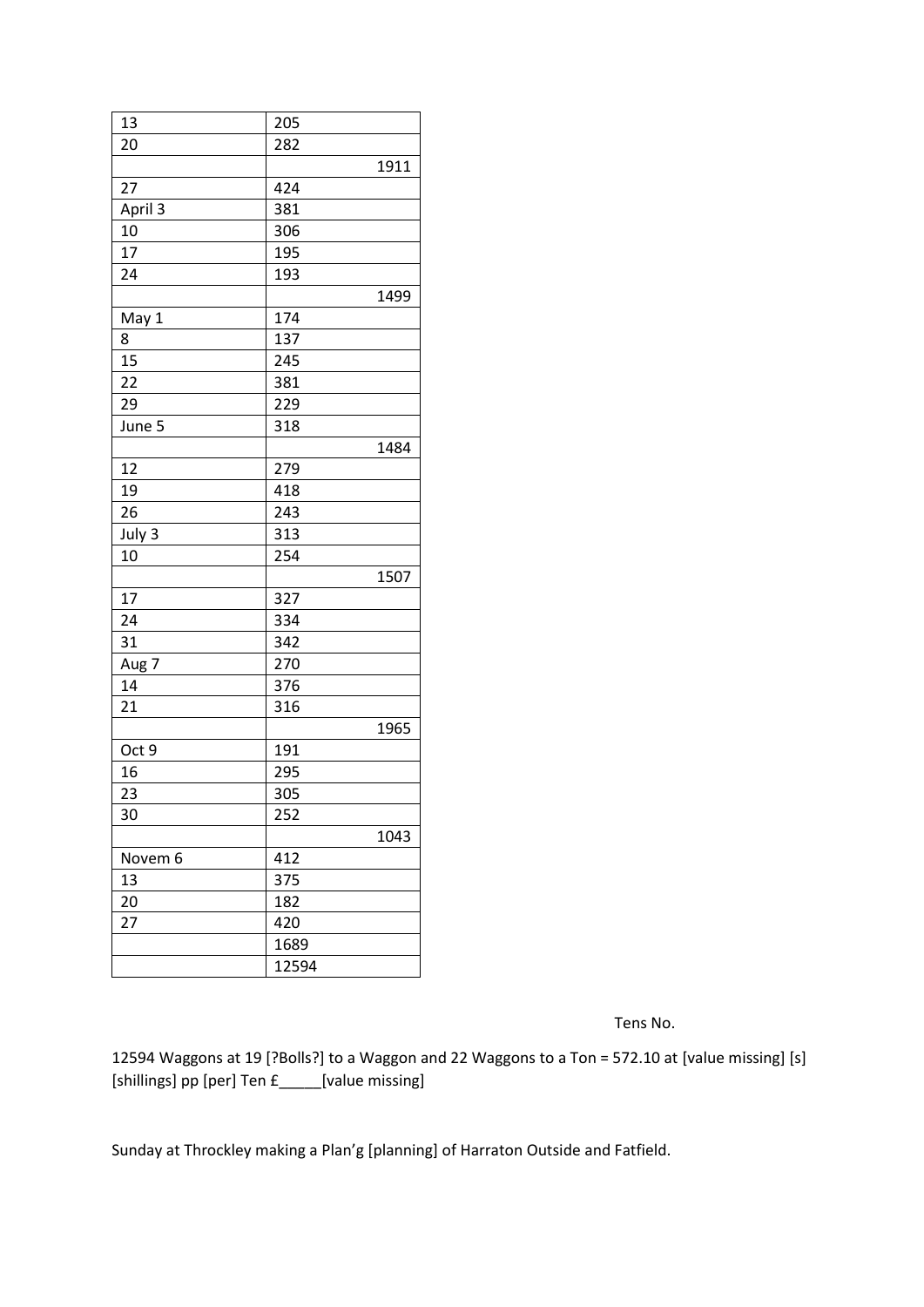### **[NEIMME-East-10a-029]**

29

Benwell Monday Decemr [December] 2<sup>nd</sup> 1765

| Deliv [delivered] to Throckley                | Deals |      |
|-----------------------------------------------|-------|------|
| To 8 & 9 [?ffoot?] - 1½ Inch Deals            | 200   |      |
|                                               |       |      |
| To Benwell                                    |       |      |
| To 10 [?10ffoot?] [1"] Deals                  | 60    |      |
| To 8 & 9 [?ffoot?] Do [ditto]                 | 645   |      |
|                                               |       | 705  |
| To 10 & 11 [?ffoot?] - 1½ Inch Deals          | 106   |      |
| To 8 & 9 [?ffoot?] $-1\frac{1}{2}$ Inch Deals | 217   |      |
|                                               |       | 323  |
| To $8 \& 9$ [?ffoot?] - Two Inch Deals        | 52    |      |
| To 10 [?ffoot?] - Two Inch Deals              | 4     |      |
|                                               |       | 56   |
| Totl. [total]                                 |       | 1284 |

Attending there all day got the Shear Legs up.

Benwl [Benwell] Tuesday Decemr [December] 3<sup>nd</sup> 1765

Elliot has got the Headways 20 yards in and gone thro' [through] two good West Walls and one very good East'd [eastward] is laying a way to get the regulat [regulating] Beam [?tagled?] up, at night the Sinkers begun to Sink the Aston Pit but prevented by Water, the Regulating Gudgeon is oblig'd to send to the Foundary to get a new one cast w'ch [which] will be a Stop of getting the regulat [regulating] beam up.

Walker Wednesday Decemr [December] 4th 1765

In the Ann Pit at 200 yards West from the Shaft, is setting down the Dyke and cutting out a Barroway, the Coal appears very good and a small rise which appears on the face. I have [?lowd?] [lowered] the lift of the water as much as may be necessary.

# **[NEIMME-East-10a-030]**

30

till a further working is made Southward and hold [holed] into the West Pit workings, when that Coal is [?won?] may let the water rise and lay off the Int'd [intended] Pump to be fixed in the Ann Pit H.gate ; is cutting off fast the Bords to the West Dyke at  $47$  10 Bords North of the Ann Pit Shaft but in order to supply these [?Clacanley's?] has ord'd [ordered]. winnings to be made to the N.East above the 6 feet Dyke but must of necessity work five or six Bords to the West Dyke and the [?remr?] [remainder] must go to the New Pit but is so much amongst Dykes and trouble will be very tedious and expensive working to loose coal for the New Pit must be run at a Heading North in the Dip side of the s'd [said] West Dyke will it be so far North as Bordwayer Course from about 160 yds [yards] to the Dip of the s'd [said] Beid Pit must also have the H.gate set over from the New Pit, these two Headwayer's must be drove as fast as possible. In the West Pit has two West Bords going over the s'd [said] West Dyke and means to turn off two Headways's [sic] to North and two Headways's [sic]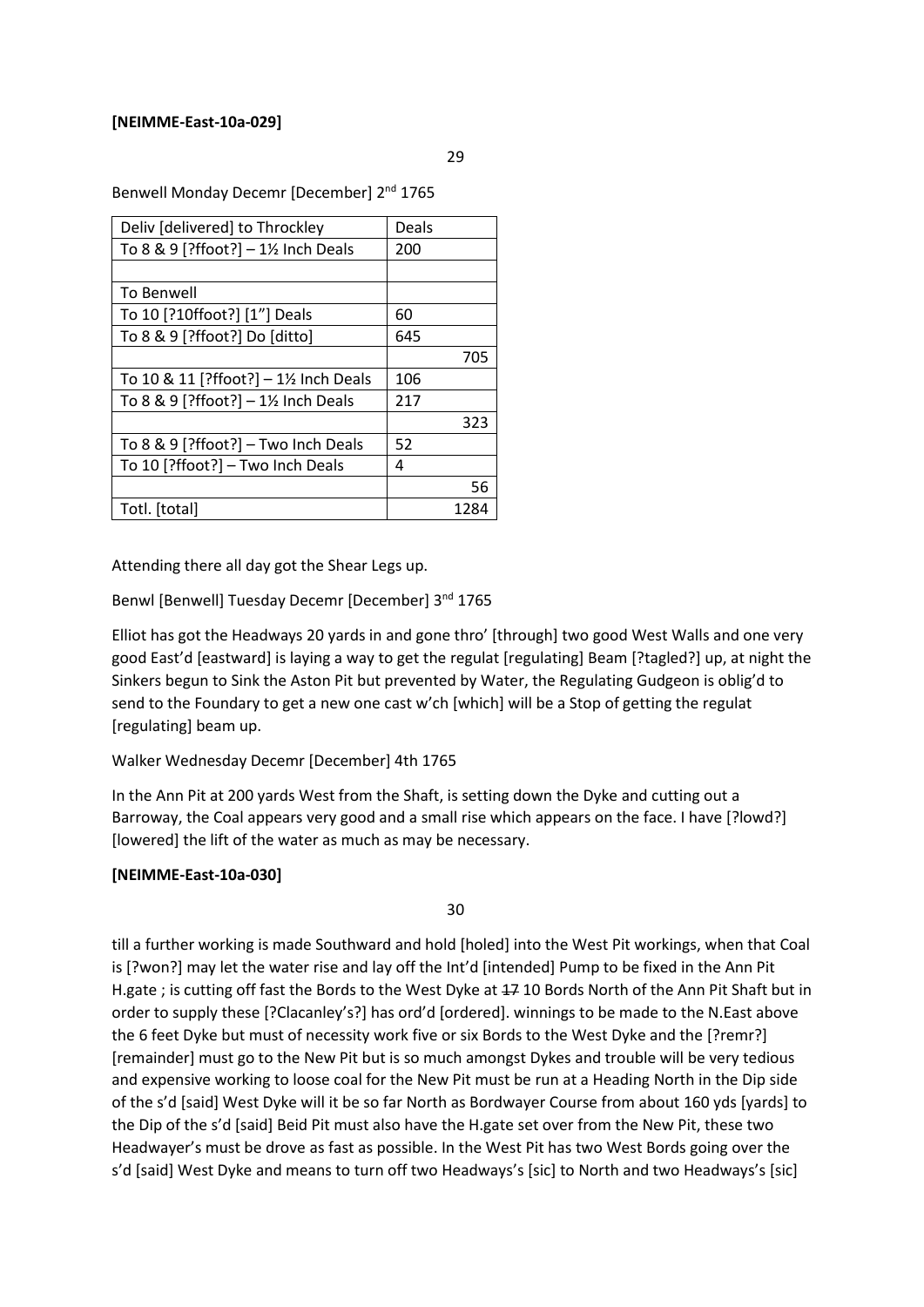to the South to try the Dykes each way; the NE Waterlevel is norm ab't [normally about] 140 yds [yards] over the NE Dyke and appears to run it its orig'l [original] Course; is driving below the Engine Level on the rise side of the s'd [said] Dyke in order to win out places there, I am apprehensive will get four or five Bords to the Dip; the Pitmen in gen'l [general] is very much attempting to be masters. Must take a Course with them or else the Colliery will soon be in a very bad state, I ord'd [ordered] a Bord to be drove 30 yds [yards]

# **[NEIMME-East-10a-031]**

31

and the Wall hole there for the convenience of fixing trap doors, really they begun to hole them at 20 yards their reason for so doing tho' [though] they were far enough.

Benwell Thursday Decemr [December] 5th 1765

Is tagleing up the Regulating Beam from the Baugh and got it to the Engine Pit is stop'd [stopped] for want of the Regulating Gudgeon I think there's very small prospect of getting many Coals in the main Coal Seam. J Williams in the Aston Pit, on Friday morning begun the Battery Pit at 250 yds [yards] West from the Chester Pit and ab't (about] 240 yds [yards] East from the East Denton Bound'ry [boundary]

Tinmouthshire Moor Friday Decemr [December] 6th 1765

In the Good Intent Pit at Preston has got the North Headways drove 12 yds [yards] and dips Southw'd [southward] in the Old Drift, two West Bords is twin'd [?twinned?] off and two East Bords, the Eastw'd [eastward] will soon get the Bound'ry [boundary]; ord'd [ordered] the M.gate East may go with three men in her 23yds [yards] to the Bound'ry [boundary] and then take up levels and drive North nr'by [nearby] the Bound'ry [boundary] at the Lowest Level; must also put down a Sump about 2 yards; may also open up the Drift from the Luckey Pit to 3½ or 4 yds [yards] wide, there's resting at the two Pits of Coals I dare say no leser [less] than 500 [?Sothers?]. Went down the Dolly Pit at the Moor, the East Headways is 25 yds [yards] in and Wet is opening the Drift [?gud?] Westw'd [westward] there will get 5 Bords on each side; ord'd [ordered] the East'ds [eastward] may stand and

# **[NEIMME-East-10a-032]**

32

westw'd [westward] to go till the Coal be won out and wrought to the Rise of the Colliery; the [?Temr?] of the men ord'd [ordered] to go to the Betty Pit to work the Pillars. I find very little regard paid to working the last Pillars but that half of the Coal is left w'ch [which] could have been got. The Stone Drift from the Water level Bord is now 54 yards up and 14 feet ppend'r [perpendicular] below the Coal in the rise side of the North Dyke and has the Post on the North side, is now 8 yards past the last Sunk Staple, must Consider a price to set on the Dolly Pit pp [per] Score.

Saturday Decemr [December] 7th 1765 at Newcastle Coffee House w'th [with] Mr Brown and Walker Owners.

Sunday at Chirton

Tanfield Moor edge Colliery Monday Decemr [December] 9th 1765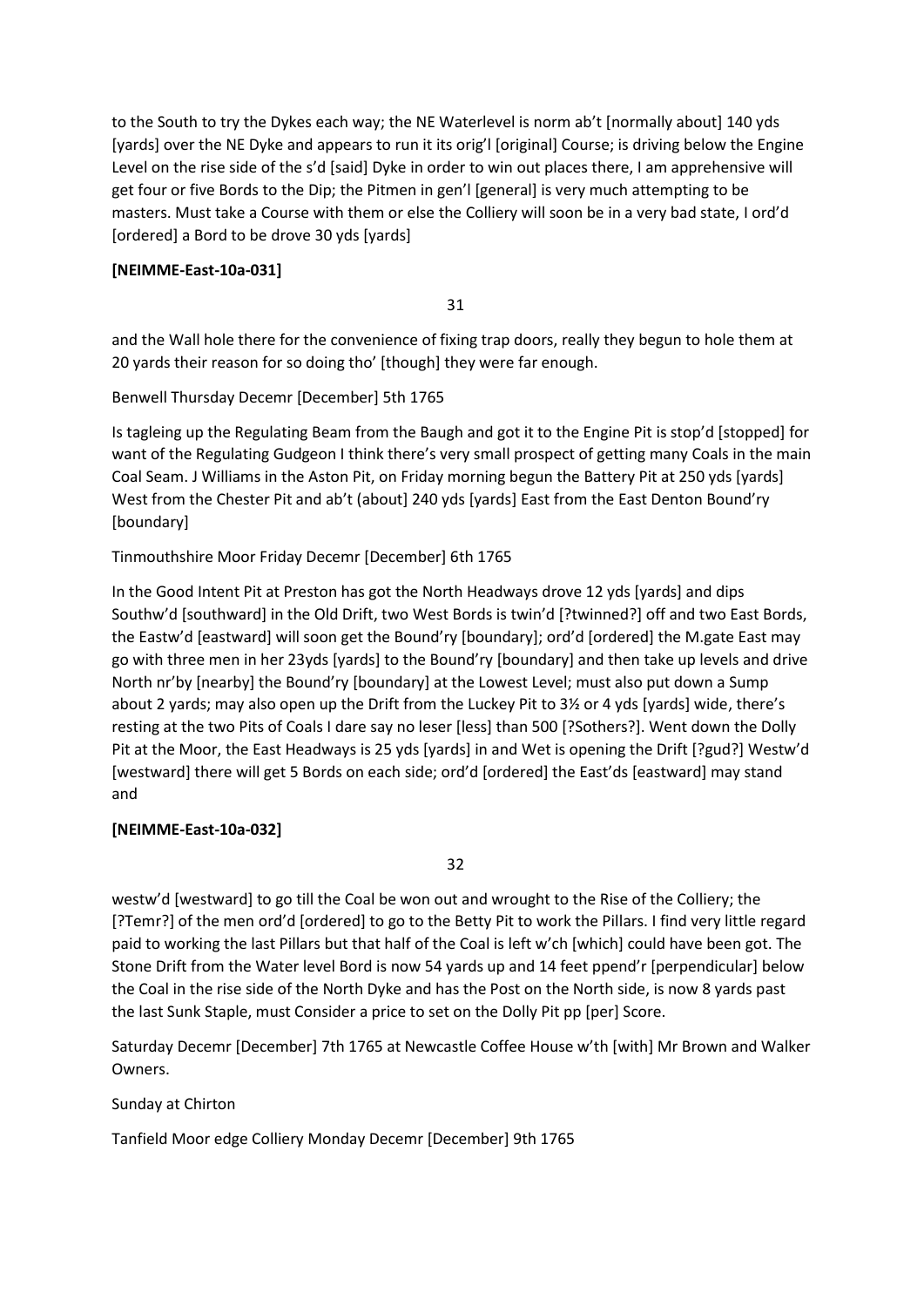Means to Drive a Stone Drift in the Fortune Pit from the Main Dyke in the Brasser Shill Seam NE to the Borhole [borehole] will be 30 yds [yards] by a Lining made this day; this Drift will run ab't [about] 15½ Fatho [fathoms] ppend'r [perpendicular]above the Hard Coal Seam and 3½ fathoms above the Shieldraw sm. [seam] so Consequently the water will be to lift the 15½ Fatho [fathoms] and discharg'd [discharged] into that int'd [intended] Stone Drift, agreed with Josua Robinson to drive some Level and rid some falls putting the lit deals x6 [time 6] for 2/10 £/s [two pounds 10 shillings the Borhole [borehole] is 38 Fatho [fathoms] Deep from the Surface to the Shill of the Hard Coal Seam.

| Seam                 | $^{\circ}$ [degrees] | C.Lin [chains.links]                |
|----------------------|----------------------|-------------------------------------|
| 1 <sup>st</sup>      | <b>N05N</b>          | 0.48                                |
|                      | S89½E                | 0.24                                |
| 3                    | N63½E                | 0.87                                |
| 4                    | <b>N51E</b>          | 0.69                                |
|                      | N10 % E              | 15 yards                            |
| 6                    | N44 % E              | $8\frac{1}{2}$ do [ditto – yards]   |
| Course to Borhole is | N37 % E              | 30 $\frac{1}{2}$ do [ditto – yards] |

[?Lin'd?] [lined] from the Fortune Pit Shaft in the [?Braser?] - Shill Seam

# **[NEIMME-East-10a-033]**

33

The Engine Water is now ab't [about] 9 Ins [inches] below the Bunton on the Engine Pit; measu'd [measured] from the Engine to the Borehole near the Fortune Pit 640 yards from where it is intend'd [intended] for slides from the Engine: works 16 score pp [per] day in the Hard Coal seam and Success Pit and 10 score pp [per] day in the Dyke Pit Hutton Seam, Mr Ridley will be in a very bad state with this Colliery XXXXX so must with all speed win the Hard Coal Seam on the dip side of the Main Dyke by means of Hydes [hydraulics] as ment'd [mentioned] above.

Benwell Tuesday Decemr [December] 10<sup>th</sup> 1765

The Regulating Beam is now up and the Outside head on, is putting on the inside head, the Battery Pit is sunk at 2 Fathoms, at afternoon came home to Write sundry's [sundries].

Walker Wednesday Decemr [December] 11<sup>th</sup> 1765

Six of the Pitman are sticking for reas'n [reason] I will not let them continue working in the West Pit ord'd [ordered] them to the New Pit. I was thro' [through] all the Markings and find nothing picular [peculiar] since my last acco't [account], only a blast happened by neglect of leaving open one of the Trap doors in the NN workings in the Ann Pit burnt a horse very sore and one of the workmen a little, did not much more damage, only burst over four or five stoppings examin'd [examined] all that part she is as much Air'd [aired] as can be.

# **[NEIMME-East-10a-034]**

34

Tanfield Moor Colliery Thursday Decemr [December] 12th 1765

Lin'd [lined] from the Brooks Pit to the Int'd [intended] New Pit down the Main Waterlevel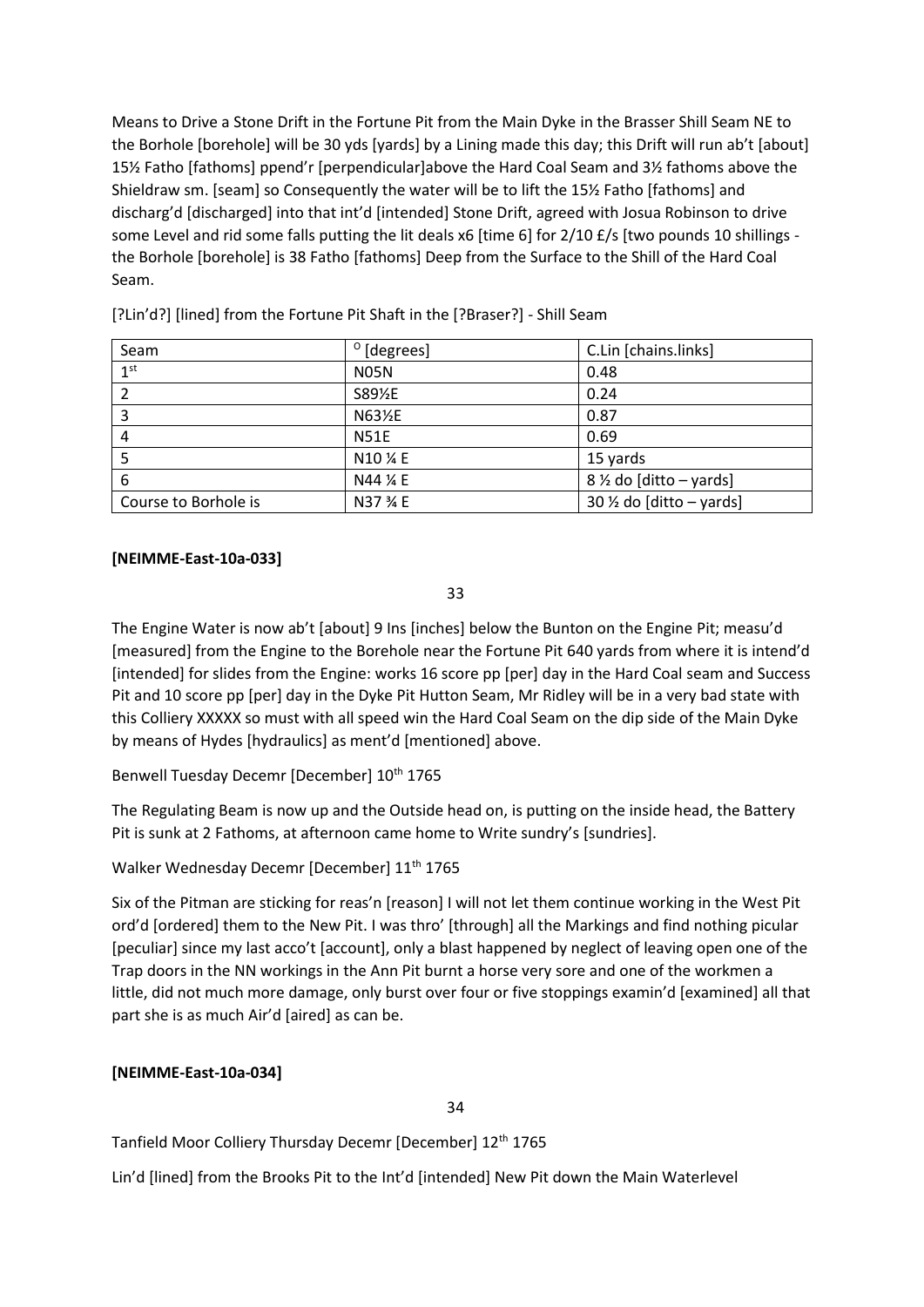| [Seam]          | $[°$ [degrees]] | C Lin [Chains.Links]] |
|-----------------|-----------------|-----------------------|
| 1 <sup>st</sup> | S53½E           | 0.20                  |
| $\overline{2}$  | <b>N84E</b>     | 3.20                  |
| 3               | S15½E           | 0.54                  |
| $\overline{4}$  | N82¼E           | 1.38                  |
| 5               | S30%E           | .49                   |
| 6               | S20E            | 1.02                  |
| $\overline{7}$  | S72E            | 0.56 To Driftend      |
| 8               | <b>S14E</b>     | 1.98                  |
| 9               | <b>S26E</b>     | 1.28                  |
| 10              | S30%E           | 1.02                  |
| 11              | <b>S50E</b>     | .58                   |
| 12              | <b>S88E</b>     | .56                   |
| 13              | <b>N80E</b>     | 1.36                  |
| 14              | <b>S55E</b>     | .38                   |
| 15              | S26½E           | .93                   |
| 16              | <b>S10N</b>     | .46                   |
| 17              | S191%N          | 1.03                  |
| 18              | S31%N           | 1.67                  |
| 19              | S8N             | 1.39                  |
| 20              | S13%E           | 50.2                  |
| 21              | S33E            | 1.75                  |
| 22              | <b>S35E</b>     | 1.29                  |
| 23              | <b>S25E</b>     | 0.28                  |
| 24              | S15½E           | 2.35 To face          |

Ord'd [ordered] here to go 20 yards more Waterlevel and 20 yards West to the place where XXXX the New Pit must be sank.

The Flat Pit is sunk 17½ Fathoms.

South Moor Friday Decemr [December] 13<sup>th</sup> 1765

Met Mr Davison, Mr Henry Wilkinson, Mr Hartley and Mr Brown upon Beamish Southmoor who enquired about affairs relating sundry Colliery on that neighbourhood.

Afternoon came to Throckley

Benwell Saturday Decemr [December] 14<sup>th</sup> 1765

Got the Sinking Gin set on the Engine Pit and may be ready t sink on Tuesday, the Cistern is not made, set out the Cart way from Deleval [?Hey?] [?Hartley?] to the Engine and let it to Cut for 3 pp [per] yard; The Battery Pit is sank 4½ Fathoms to the Post on the South Side but none on the North Side.

# **[NEIMME-East-10a-035]**

35

Benwell Monday Decemr [December] 16<sup>th</sup> 1765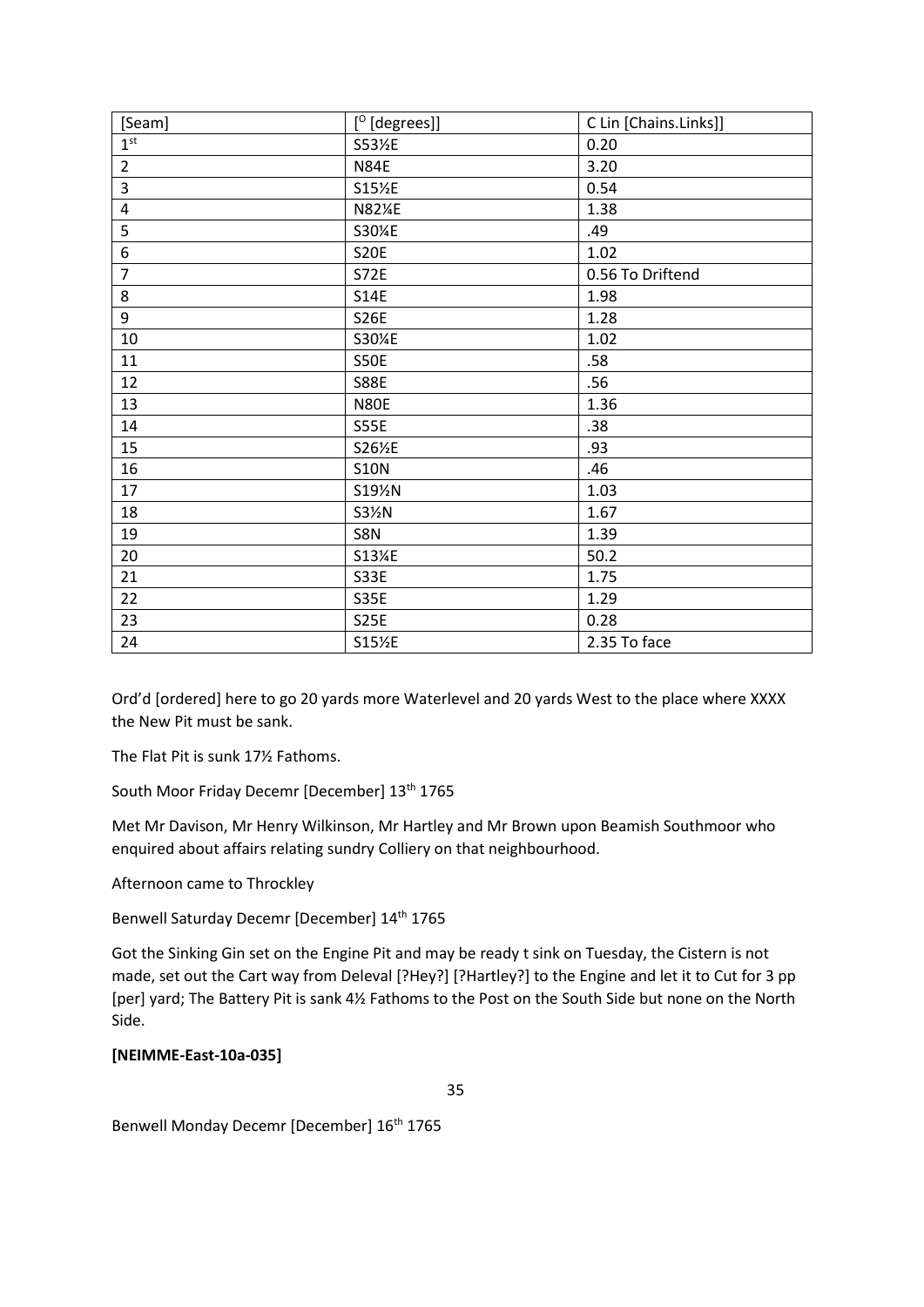The Regulating Beam is now up, but the Boiler advances slowly; the Battery Pit is Sunk ab't [about] 4 Fath's [Fathoms]; At afternoon went to Heworth and got the Cylender into the [?Heel?], she is 53 Int. Diamr [internal diameter] and 10 feet long, means to make Tryall [try or trial] to sink w'th [with] her.

# Foulforth Coll'ry [Colliery] Tuesday Decemr [December] 17<sup>th</sup> 1765

Met Mr Walton, Mr Swainson, Mr Hugill, Mr Brown and others, in order to settle matters between Mr Smith and Miss Lee, I find the Level or desct. [descent] of gr'd [ground] from the Courthill pit in Foulforth, to the Level end is 12½ fatho's [fathoms] and at the Courthill pit is 18½ fatho's [fathoms] deep so Consequently, the Coal at the said pit must be 8 yards pp [per] end above the [?or'd?] Level end but in bringing up the [?or'd?] Level and meeting w'th [with] sand and other troubles has left part behind. Went to Durham [?] Mr Brown and Mr Walton are chozen [chosen] Arbitrators to settle their Affairs when the Witnesses on the Plaintiffs behalf were asked some Questions by the Arbitrators and also some witnesses on behalf of the Defendant Smith differed so much, the said Arbitrators recommended a General View on the 30 Ins't and a plan'g [planning] to be produced of their Opinion relating to their Colliery.

# West Aukland Wednesday Decemr [December] 18th 1765

Is now Boring the 5<sup>th</sup> hole in Sir John Eden's Estate at 200 yards East from the [missing word] Hole has got a' [about] 2 feet at ab't [about] 18 Fathoms deep from the Surface of the Earth; if the Coal lies regular will be ab't [about] 35 Fathoms deep to the Shill of the Coal commonly called the Main Coal Seam, has a wining [winning] Sand at about 5 yards from the top of the

# **[NEIMME-East-10a-036]**

36

Boring Box, believe will have something to do to get her bor'd [bored] to the s'd [said] Main Coal.

# Wilton castle same day

The Stone Drift from the last Sunk Staple is now 17 yards in but going too much to the Rise and West of the Borhole, the Roof is very soft and Tender is oblig'd to Loft it with Deals, she is going as far wrong as can, for should have rather gone to the dip or Waterlevel Course to keep clear of the Hard Stone.

Lin'd [lined] from the Staple

 $1<sup>st</sup>$ S78½W 8 yards

2 N89W 9½ To the face

Course to drive is S58N

Benwell Thursday Decemr [December] 19<sup>th</sup> 1765

The Cylender is now laid on the [?Tdey?] and is prepairing to get her lifted – Is drifting in the Battery Pit and Main Coal Seam to the Northward she is now 2 yards in and Whole Coal Depth from the Settle Bord to the Shill of the Main Coal Seam is 5½ Fathoms, begun to draw the water in the Engine Pit but has not Sinkers to keep her going; There appears to be about 10 Horse Tubs of water [?per Horse?], she is now 7 fathoms and 2 Feet deep.

Walker Friday Decemr [December] 20<sup>th</sup> 1766 [1765]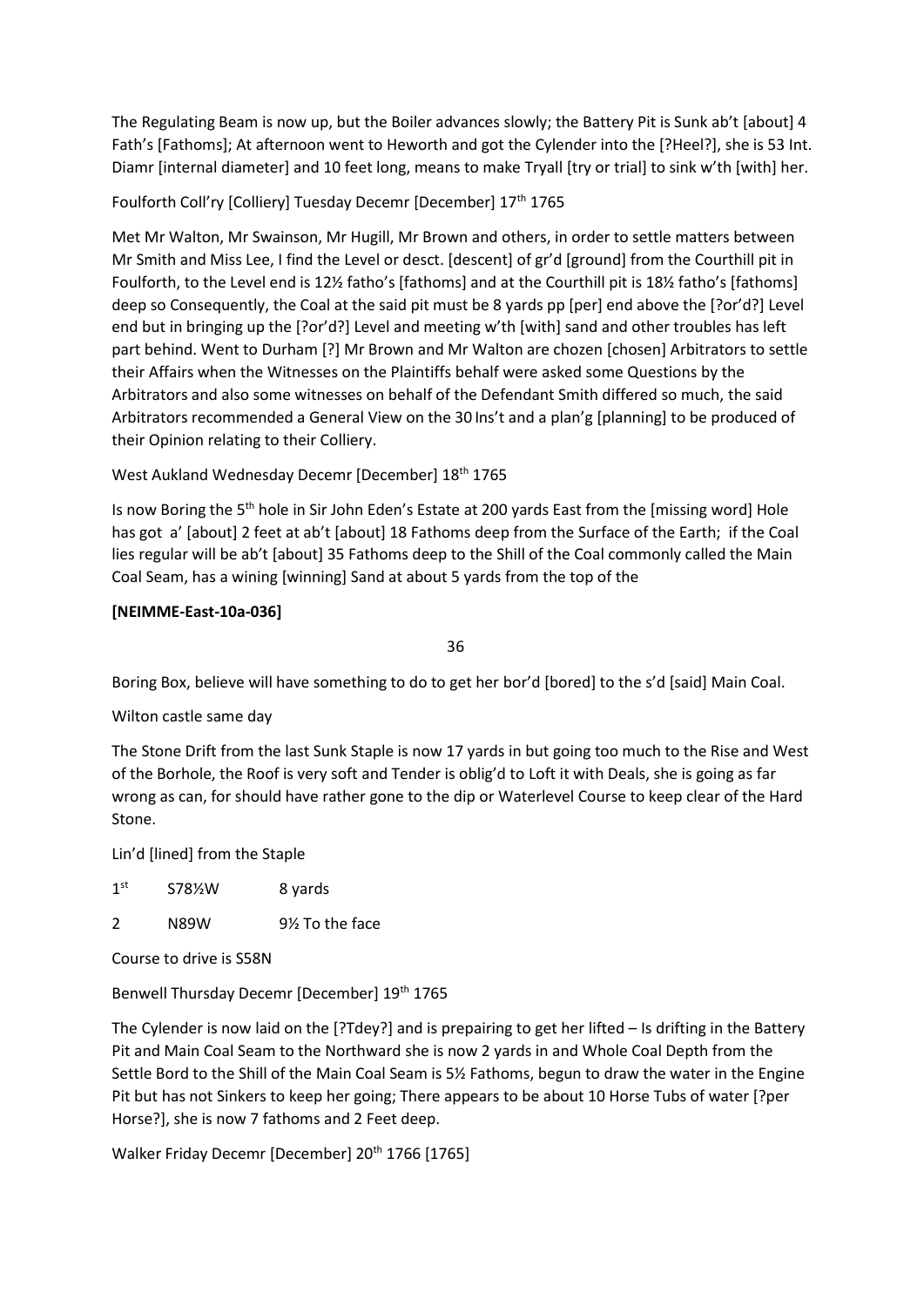Has got a Downcast Dyke in the West Pit to the West under the West Dyke, she runs NW ward – [North-Westward] I or'd?] [ordered] then to stop her, for nothing can be done there till the Engine Level Drift be brought up, is thinking to set her thro' [through] Horse height, will be fast in that pit in a short time.

# **[NEIMME-East-10a-037]**

37

Tanfield Mooredge Saturday Decemr [December] 21st 1765

Has begun a s Stone Drift in the Brass Shill Seam in the Fortune Pit to Win the Hard Coal Sm. [seam] in the dip side of the Main Dyke, she is now 7 yards in, and wants 23 yards to be compleat [complete] to the Borhole where a Pit is intended to be sank. Agreed with Josua Robinson to drive her for 2/5 [s/d] pp [per] yard. The Dyke Pit is Laid off and all the Coal is wrought in the Hutton Seam. Went into the delivery Driift at the Engine, find she is very sore fallen and theTimber fail'd [failed], she is Cond't and Arch'd ab't [about] 40 yards from the beginning and is 14 yards past a Staple, ord'd [ordered] her to be opened to secure the [?] Drift properly in that place that is fallen it's in a running sand

Walker Monday Decemr [December] 23rd 1765

Measu'd [measured] the Headways and Walls as usual. The Coal in the dip side of the west Dyke appears to be very Good; ord'd [ordered] the SW Water Drift to be open'd [opened] and made Horse height and can work two or three Bords on the North of the or'd [ordered] Drift, has gon [gone] off eight Bords to the NW to the S.West Dyke, and wining [winning] out more on the NE side in the Ann Pit. The West Pit West Bord is going but has laid off that on the South side and runs out one on the North side; ord'd [ordered] a damn to be putt [put] in to prevent the Engine water from coming into the dip working.

# **[NEIMME-East-10a-038]**

38

Benwell Tuesday, Wednesday Thursday

The Engine Pitt is 8 Fathoms and 2 feet sunk, there appears to be some Inflamable [flammable] Air in her, must have the Brattice and a Fire made in the Cube before takes a lighted candle in; there is now 24 Horse Tubs pp [per] Hour. The North Headways Drift in the Battery Pit has got the waiste at 8 yards in.

# Throckley Friday Decemr [December] 27th 1766 [1765]

Went w'th [with] Mr Rawling to the Betty Pit to try to get the Borrods out w'ch [which] I. Wardle lost putt [last put] down the Bitch when a Tryall was made slip'd [slipped], thinks they are bent at the bottom so will in all probability get them best out that way; making a plan'g [planning] of South Moor etc. for Mr Davison.

Benwell Saturday Decemr [December] 28<sup>th</sup> 1765

All day making a copy of Mr Davison's plan'g [planning]

Foulforth & Charlaw Monday Decemr [December] 30th 1766 [1765]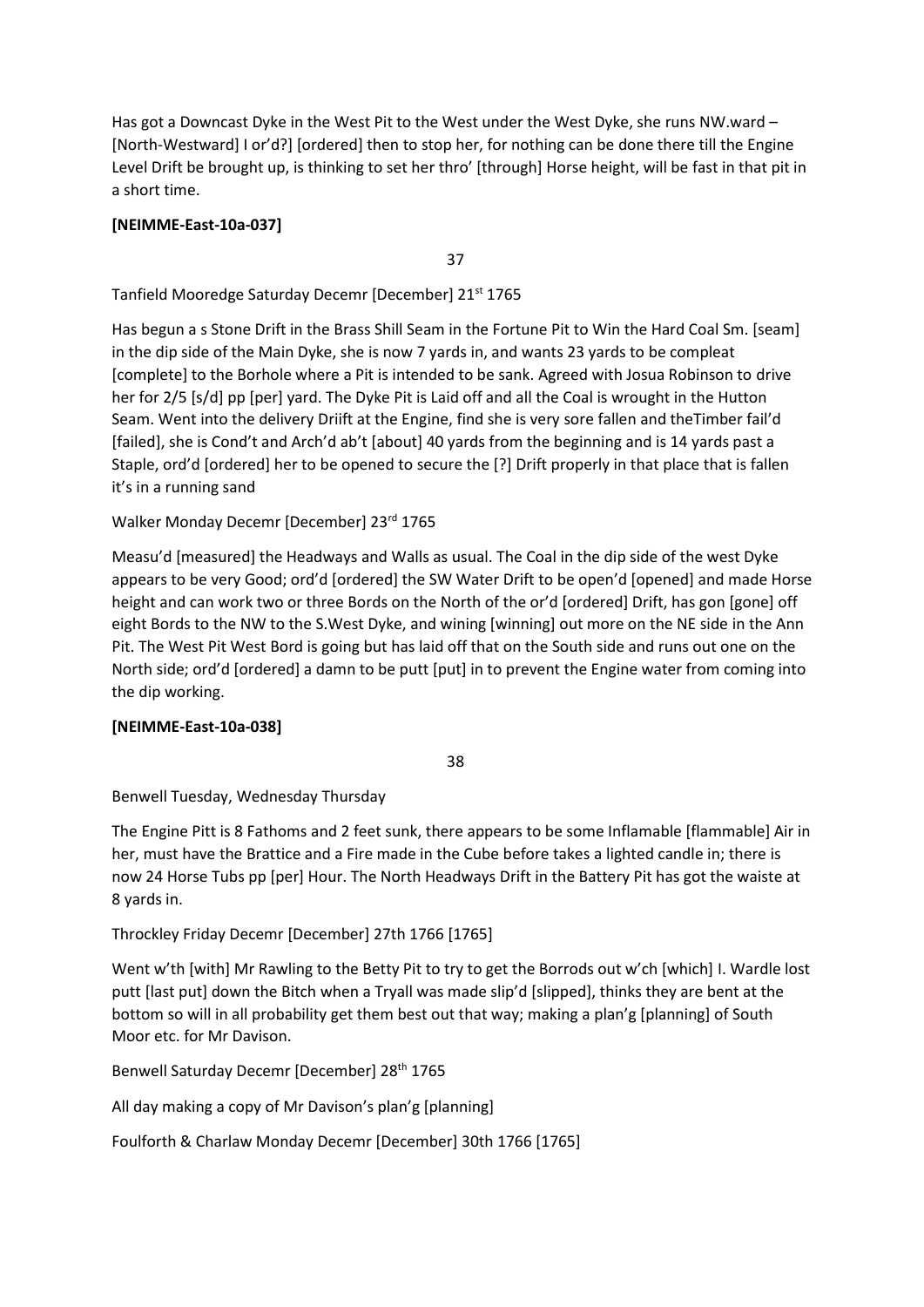Lin'd [lined] from the East Pit in Charlaw Colliery and from the s'd [said] pit to a Headrs's [headers] and some Bords Wrought by M [Mr] Smith from Charlaw Colliery, also Lind from the Courthill Pit in Foulforth to the same place, also the SW and NW workings of their pit, but did not line it above ground.

Witton Castle Tuesday Decemr [December] 31<sup>st</sup> 1765

Went to he Colliery on purpose to meet Luke Curry but finds he is not arrived. The Stone Drift is now 18 yards from the Second Staple, they were too much to the Rise of Colliery but has now turn'd [turned] her, the Coal is now 7 feet ppend'r [perpendicular] above the hill of the Drift, she appr. [appears] to be near a Trouble for the Stone is much out of course.

# **[NEIMME-East-10a-039]**

39

Walker Wednesday Jan'ry. [January] 1st 1766

The engine has been very sore neglected & stop'd [stopped] so long, that the water has filled the dip works in the West pit and also stop'd [stopped] the Original Air Course so that the workings are now full of Inflamable [flammable] Air; I ord'd [ordered] the Lamp to be drawn out of the Ann Pit and proper Trap doors Opened to push the Fresh Air about and Clean that part of the workings w'ch [which] [?used?] be and are now foul.

Benwell Thursday Jan'ry. [January] 2<sup>nd</sup> 1766

The Sinkers are all Idle and there are few Smiths. The Cylender in in the House ready to Lift. As the Old Waists are got in the Battery pit at 8 yards North, thinks it advisable to Drift Eastward about 10 yds [yards] and then North and South agreed w'th [with] Robt. Paddison and part to make the Jackhead Reservoir for £1.15s.

Blenkiinsop Castle Colliery Friday & Saturday Jany. [January]  $3^{rd}$  and  $4^{th}$  1766

This Colliery has been won at Sundry times and at Sundry places, but the most effectuall [effectual] wining [winning] has been made at near the Brook or [?Tewlett?] called Tiple and large and Extensive have been made by virtue of such wining's [winnings]. The present

# **[NEIMME-East-10a-040]**

40

Coal Pit is 28 Fathoms and 2 feet deep and the Water level is is about 40 yards to the South or dip of the s. [said] Coslpit, but finds there is not leser [less] than 10 ft ppend'r [perpendicular] level left behind. The Colliery dips in gently to the Southward at about one yard in eight. The workings have extended Westward at 400 yds [yards] to an Intended New Pit. The Pillars are left at first working very insufficient to support the Cover only one yard and some one yard and half and others [?] yards thick. The Bords 3 yards wide so that the Colliery is in a Continual state of Thrusting strongly recommends that 9 yards may be won for the future to each wining [winning] w'ch [which] may admit of a Sec'd [second] working.

Lin'd [lined] same day from the westernmost Pit to the face of the waterlevel Drift and to an Int'd [Intended] New Pit.

|  |  |  | Cha: Lin: -chains.links] |
|--|--|--|--------------------------|
|--|--|--|--------------------------|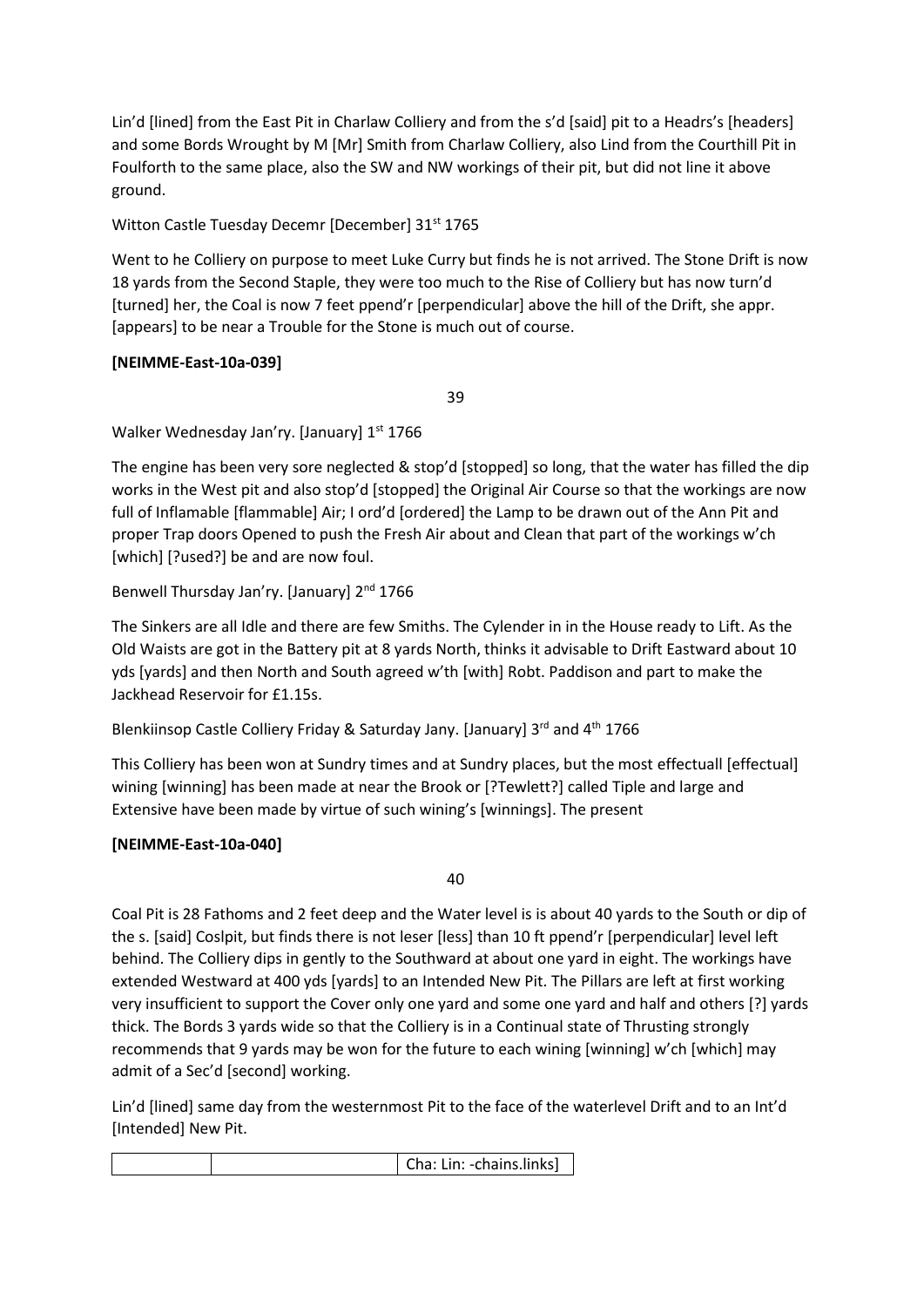| 1 <sup>st</sup> | <b>N82W</b> | 1.50 |                                                           |
|-----------------|-------------|------|-----------------------------------------------------------|
| $\overline{2}$  | N63½W       | .86  |                                                           |
| 3               | S121/2W     | .93  |                                                           |
| 4               | S71/2W      | .37  |                                                           |
| 5               | <b>S20W</b> | 1.02 |                                                           |
| 6               | <b>N81W</b> | 1.56 |                                                           |
| 7               | <b>S21W</b> | .96  |                                                           |
| 8               | N78W        | 1.01 |                                                           |
| 9               | <b>S86W</b> | 1.93 |                                                           |
| 10              | N86½W       | .94  |                                                           |
| 11              | <b>N85W</b> | .51  |                                                           |
| 12              | N7%W        | .52  |                                                           |
| 13              | N8W         |      | 1.03 To the face 11 and yards now to the Intend'd new pit |

Sum over

### **[NEIMME-East-10a-041]**

41

### Level'd [levelled] to try the depth of the New Int'd [Intended] Pit.

|                                                               | Fat.      | Yds.     | F.     | In.      |
|---------------------------------------------------------------|-----------|----------|--------|----------|
|                                                               | [fathoms] | [yards]  | [feet] | [inches] |
| The Old or present pit in depth                               | 28        |          | 2      | 0        |
| Bank Level or Ascent of Ground from the said Old pit to the   | 22        |          |        | 2        |
| Intended New one                                              |           |          |        |          |
| New pit to be rais'd [raised]                                 |           |          |        |          |
|                                                               | 52        | $\Omega$ |        |          |
| Led. [levelled] Rise of Colliery from present Pit to the      |           |          |        | 9        |
| Intended New one                                              |           |          |        |          |
| New pit in depth from the Settlebord to the Thill of the Coal | 50        |          |        | 5        |

[?] The said new Pit must be made 5 feet Diam'r [diameter] within all Timber.

Benwell Monday Jan'ry. [January] 6<sup>th</sup> 1766

Walker pitmen came to Benwell and I lett to them the South Headwy's [headways] in the Ann pit Eastway. The Sinkers in the Engine Pit has begun again & has now about 26 Horse Tubes of water pp [per] hour. The Cylender is now fix'd [fixed].

Tanfield Moor Edge Tuesday Jan'ry. [January] 7<sup>th</sup> 1766

The Stone Drift is going to win the Hard Coal Seam in the dip side of the Main Dyke is now 12½ yards in and in a very Hard Stone, is now thro' [through] the Dyke and wants 17½ yards to the Borhole; examin'd [examined] the workings in the Wood Pit and hard Coal Seam but finds no Whole Coal left and the Pillars that are left will be expensive to work so does not think work while of doing anything there set on waterlevel Drift in the Hard Coal Seam from the Engine Pit to the SW to hole into a Drown'd [drowned] waiste or Drift [?drain?].

### **[NEIMME-East-10a-042]**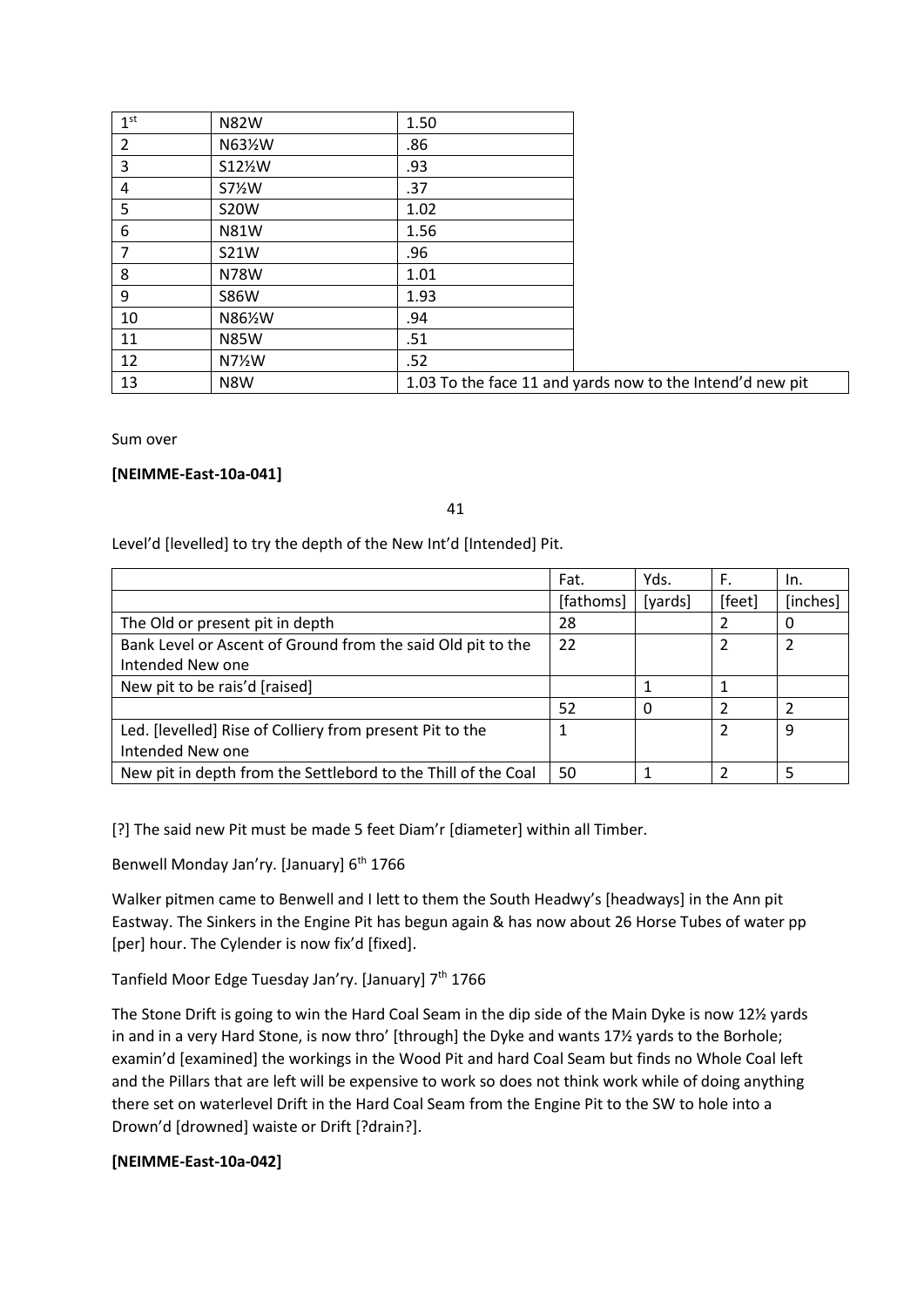Into the Wood pit workings, such Drift will lower the water in the Drown'd [drowned] Drift and Consequently drain the West workings in the Success Pit but recommend the Brass Thill Seam may be [?ryd?] [tried] in the Dyke pit. The Engine is only 2 feet ppend'r [perpendicular] above the Snore holes in the Engine Pit.

Benwell Wednesday Jan'ry. [January] 7<sup>th</sup> 1766

Making a plan'g [planning] of Foulforth and Charlaw Colliery's [collieries]. The Engine Pit at Benwell 9 Fat [fathoms] down and there is about 30 Horse Tubes of water pp [per] Hour in her w'ch [which] obliges us to leave off till gets the Engine to work.

Charlaw and Foulforth Thursday Jan'ry. [January] 9<sup>th</sup> 1766

Met Mr Unthank, Mr Newton and others to Line the Lineing [lining] above Ground that was made on the 30<sup>th</sup> of Decem'r [December] last, find several Bords and workings made from Foulforth to Charlaw but no [?trespasser?] from Charlaw into Foulforth.

Rise Moor Friday Jan'ry. [January] 10<sup>th</sup> 1766

Met Mr Cooke, Mr Aislabie and Mich'l Soulsby at Crawcrook Battery and gave directions in General about the Colliery etc. I find by then the Stone Drift wants ab't. [about] 70 yards to the First Coal pit. Ord'd [ordered] a Stone Drift to be drove from Mickley Colliery out of the Lower Seam of Coal Waterlevel to win the upper seam to the full dip of Colliery and may perhaps be at 40 yards. Measur'd [measured] a New Coal Waggon at Stella (Viz)

Turn over

### **[NEIMME-East-10a-043]**

|                         | Feet | Ins            |
|-------------------------|------|----------------|
| Length at Top           |      | U              |
| Do [ditto] at Bottom    |      | $3\frac{1}{2}$ |
|                         | Ft   | In             |
| Bread. [breadth] at Top | Δ    | 8½             |
| Do [ditto] at Bottom    | 2    | 6              |
|                         | Feet | Ins            |
| Height                  |      | 10             |

43

Benwell Saturday Jan'ry. [January] 11<sup>th</sup> 1766

Is Sinking a Staple at 3½ feet below the Level of the Jackhead Reservoir and at the Level of the Jackhead Drift – made the pay then went to Town.

Sunday making a plan'g [planning] of Walker.

Monday at Newcastle answering Mt Pullein's Letter relating Cotterdale Colliery.

Beamish Tuesday Jan'ry. [January] 14<sup>th</sup> 1766

Attending there all day. Mr Browne and Sir [Ralph] Milbanke is consulting about the Colliery offer [?V6?] and proposes to meet on Thursday morning at Sunderland.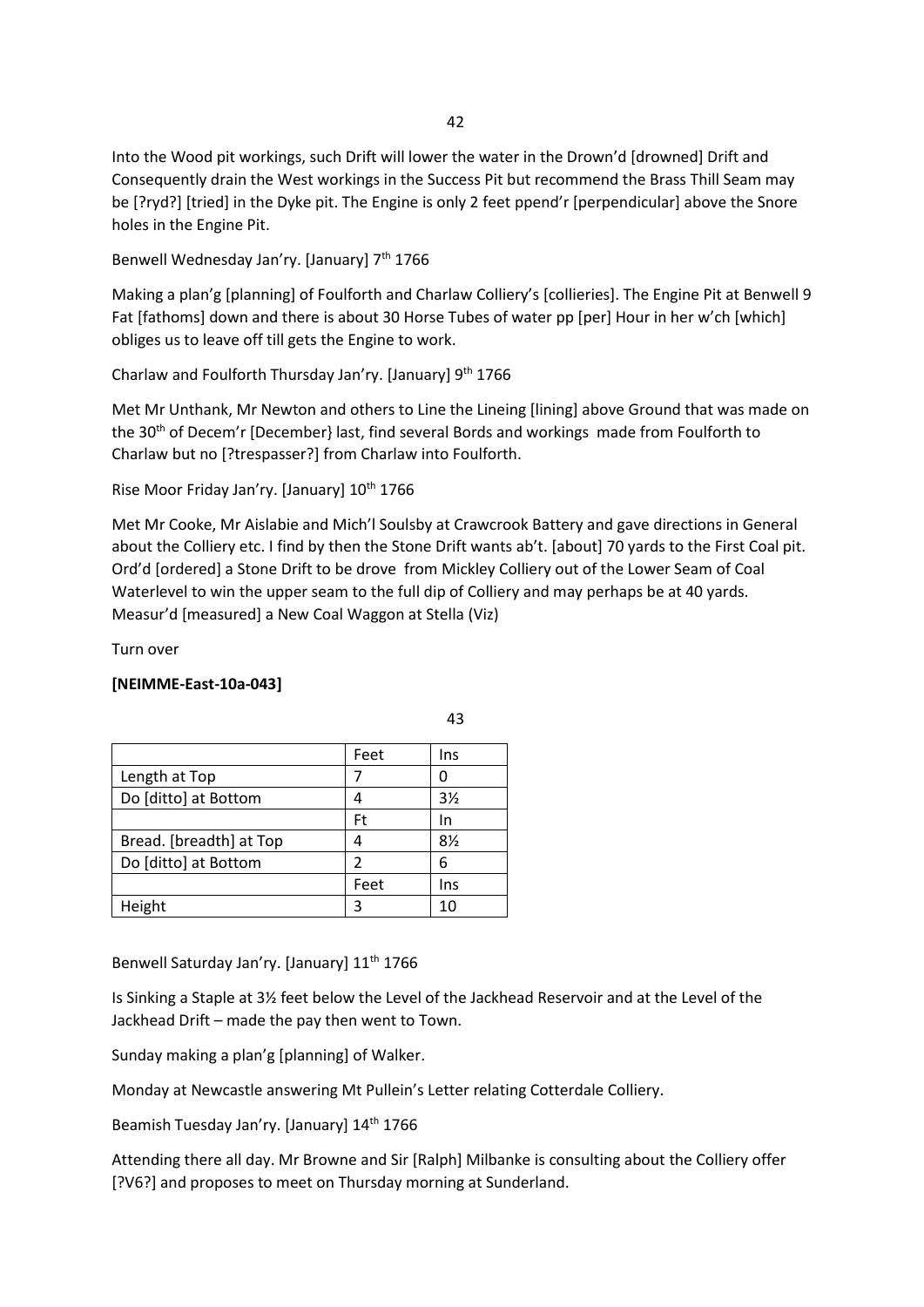Walker Wednesday Jan'ry. [January] 15<sup>th</sup> 1766

Measur'd [measured] the Drifts [?V6?]. The waterlevel to the NE is very badly done, have drove it too narrow and Contracted the Air Courses very much; I ord'd [ordered] the Drift may stop till it be sufficiently room'd [?roomed?] and according to Bargain she is now 100 yards from the Engine, I find the Air Course cannot be altered to the NE as proposed till the said NE Dyke be set over again more to the Rise of the Engine Level on Acco't [account] of the Drift roofing w'th [with] water

### **[NEIMME-East-10a-044]**

44

Is widening the SWest waterlevel for a Horseway, and set over the West Dyke Horse height w'ch [which] will lay off keep'g [keeping] two pumps.

Tanfield Moor Thursday Jan'ry. [January] 16th 1766

The New Dayhole at this Colliery for the SW part I set out this day she is to be drove near six feet in height by 3 feet 2 in. wide and will be about 102 yds [yards] in Length, fix'd [fixed] and gave the Course to the full rise of Colliery. The Flatt Pit is 26 Fathoms down as there are too many Men at this Colliery that are bound some may be employ'd [employed] in Sinking the Intended Waterlevel Pit.

Tanfield Moor Edge Jan'ry. [January] 16<sup>th</sup> 1766

The Engine has at last got the water down as far as the Sett of pumps now fix'd [fixed], there will draw the water. The Waterlevel Drift from the Engine Pit in the Hard Coal Seam is 34 yards in, means to hole it into the Drown'd [drowned] Drift that won the Wood pit. The Stone Drift going t win the Hard Coal Seam in the dip side of the Main Dyke want 13 yards to drive.

Walker Friday Jan'ry. [January] 17<sup>th</sup> 1766

Met Mr Reay, Mr Peareth and Mr Brown at the Colliery where sundry matters are settled and fix'd [fixed] on [whether] to open the SW waterlevel Horse height and also cutt it and continue it in the Solids thro' [through] the West Dyke between the Ann and West Pitts two lines more for a better and more effectual Air Course the one place to the East of the Ann Pit and the other place to the West of the

# **[NEIMME-East-10a-045]**

45

Ann pit and the other place to the West of the Shaft. To drive the SE workings as much under level and get as many places as possible before the West pit be made an Engine Pit, to get fom'd [formed] with the Engine and that no time be lost for expects to have the Bill pit Borhole down in three months' time.

Saturday Jan'ry. [January] 18<sup>th</sup> 1766 at Newcastle met Mr Unthank, Mr Allinson and Mr Josua at Gateshead and mage a report of Foulforth Colliery.

Sunday at Throckley

Benwell Monday Jan'ry [January] 20<sup>th</sup> 1766

As the reservoir at this Colliery is tho't [thought] not large enough to keep the Engine at Work w'th [with] Jackhead water when the tides are lowest; is fixing a Jack Tool in order to Sink it 2 feet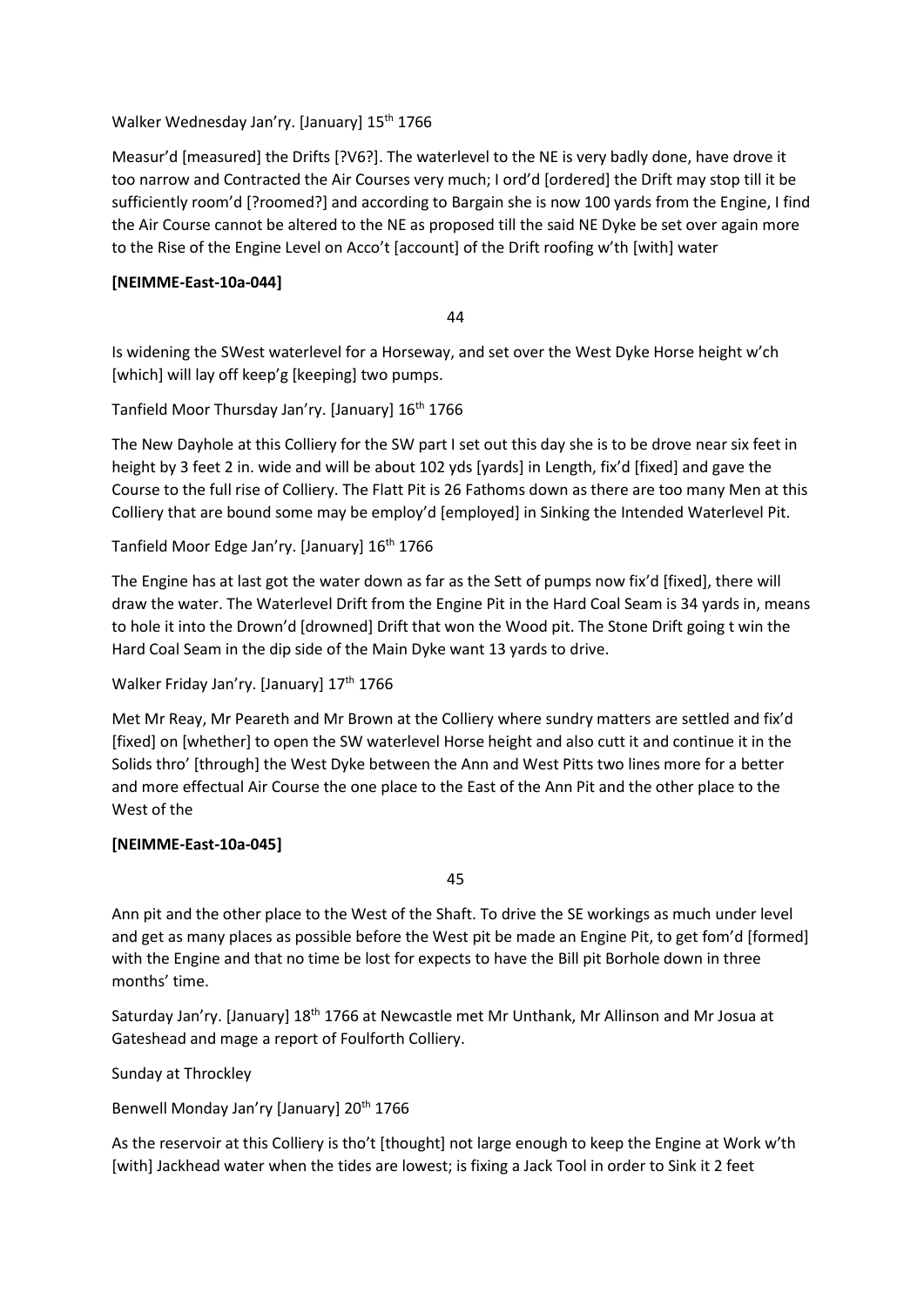ppend'r [perpendicular] below Low water mark. The Smiths will be the stop now. Henry Renicks had begun to Bore the Aston Pit from the Thill of Benwell Main Coal seam to the Beaumont Seam. Believe will be under the necessity to stop till the Engine be sunk and a Drift to the Aston Pit before can Tub up the Main Coal Seam or otherwise to discharge the water by a pump into the Main Coal Drift.

Tuesday Jan'ry [January] 21st 1766

Met Mr Dobson and compar'd [compared] the Acco'ts [accounts] of Longbention w'ch [which] agreed

Fatfield Staith jan'ry -January] 22<sup>nd</sup> 1766

Met Sir [Ralph] Milbanke Bar. [baronet] Mr Davison and others, the Consid. [consideration] of a Valuation to be made of the Stock belonging to Fatfield Colliery [?] [?]

### **[NEIMME-East-10a-046]**

46

Risemoor Thursday and Friday

Measuring the Cutts and Battery's from Milmoser to Mr Bowes's Ground near Crawcrook w'ch [which] Will'm [William] ramsey made.

Saturday Jan'ry [January] 26<sup>th</sup> 1766

Went to Newcastle w'th [with] an Acco't [account] of the Leadings [?] to meet Mr Tatts.

Tinmouth Moor Monday Jan'ry [January] 27<sup>th</sup> 1766

Lin'd [lined] the Stone Drift from the Betty Pit.

Viz:

|                                    | $^{\circ}$ [degrees] | Ch [chains] . Lin [links]                                                    |
|------------------------------------|----------------------|------------------------------------------------------------------------------|
| 1 <sup>st</sup>                    | <b>N27E</b>          | 0.12                                                                         |
| 2                                  | $N9\frac{1}{4}E$     | 3.11                                                                         |
| 3                                  | N8%W                 | 2.89                                                                         |
| At 2 yards in the Last Sett Offset | N7E                  | 1.47 to the Dyke                                                             |
| 4                                  | N71W                 | 0.70                                                                         |
| 5                                  | $N7\frac{1}{2}E$     | 1.25 To the Staple Sunk to the Stone Drift 41/2<br>yards to the Thill        |
| 6                                  | S85%E                | 31 yards to the face and the Drift wants 47<br>yards to go to the Mothergate |

I find the Dyke is 4½ Fathoms downcast to the North and at the face of the Mothergate where the Dyke is laid half of the Coal; is drown'd [drowned] so that the Barroway will be cut (at the rate of one yard in five) 50 yards at least it will be to Cutt at the rate of three yards Slope, 30 yards.

Laid and level'd [levelled] in the Good intent Pit at Shildon

|                                  | $^{\circ}$ [degrees] | Ch [chains] . Lin [links]                    |
|----------------------------------|----------------------|----------------------------------------------|
| $-1$ st                          | <b>N38W</b>          | 0.11                                         |
| Off't [offset] at the Mothergate | N83½E                | 1.36 and at the Boundary in the North Corner |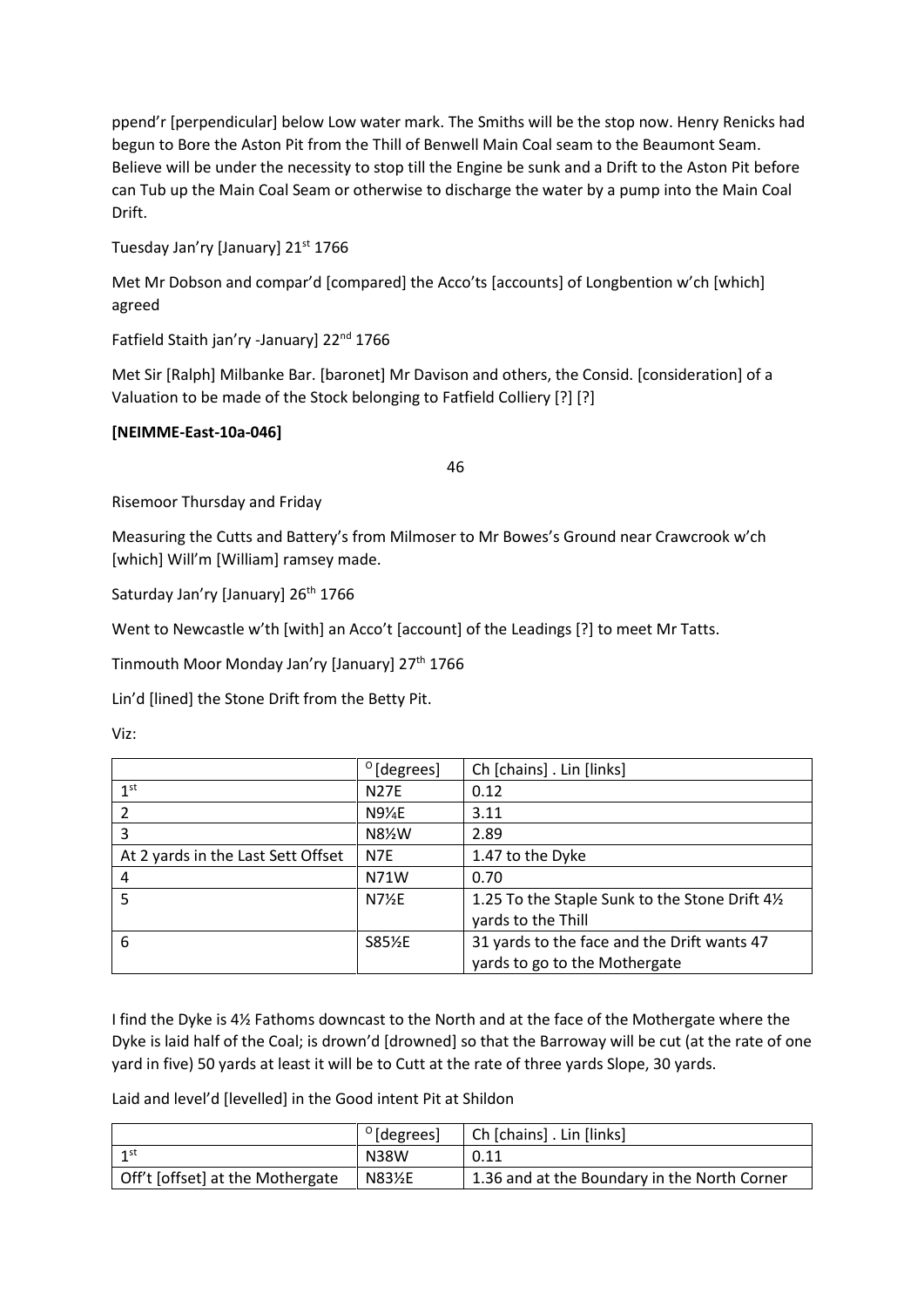| Down at the North Headways      |                  |                                                  |
|---------------------------------|------------------|--------------------------------------------------|
| $1$ st                          | N7W              | 2.08                                             |
| From the begining the $1st$ Set | S <sub>9</sub> W | 1.07                                             |
| At 60 Lin an East               | <b>S88E</b>      | 0.7 and 9½ yds [yards] sho't [short] of Boundr'y |
| At 107 Do [ditto]               | East             | 0.67 and 3 yds [yards] sho't [short] of Boundr'y |

Turn over

### **[NEIMME-East-10a-047]**

47

Ord'd [ordered] the Shaft may be Sunk 8 feet ppend'r [perpendicular] below the Thill of the Main Coal Seam and Levels drove Eastw'd [eastward] at 5 feet ppend'r [perpendicular] w'ch [which] will eat out at the face of the Mothergate and a Waterlevel Coal Drift drove N'ward [northward] into the Collr'y [colliery] ord'd [ordered] that no Workings may be made to the dip of the Waterlevel except the North Headways.

### Fatfield Tuesday and Wednesday

Valued all the Stock belonging to Sir [Ralph] Milbanke Bar. [baronet] at his Colliery at Fatfield and Ouston.

### Tanfield Moor edge Thursday Jan'ry [January] 30<sup>th</sup> 1766

The Stone Drift to win the Hard Coal Seam from the Fortune Pit is now19 yards in and in a very Strong Stone, agreed w'th [with] Wm. [William] Puncheon to make the Cribs for 2" [two inch] beach [beech] to be 6 feet 9 ins [inches] Diamr. [diameter]; also resolved to lay a Scaffold at the Brass Thill Seam for to try the Coal there and if proves will work her till the hard Coal be won in the Dip side of the Main Dyke.

### Tanfield Moor

The Dayhole is 5 yards in and wants 104 yards more to go Levels her as under

|                                                               | Fat.      | Yds.    | F.     | In.      |
|---------------------------------------------------------------|-----------|---------|--------|----------|
|                                                               | [fathoms] | [yards] | [feet] | [inches] |
| Depth of the Cape pit                                         | 35        | 0       |        |          |
| Add dip of Colliery from the Cape pit to the face of the East | 2         |         |        | 5        |
| <b>Drift</b>                                                  |           |         |        |          |
|                                                               | 37        |         |        | 5        |
| Bank Level or desct. [descent] of Ground from the Cape pit    |           |         |        |          |
| to the Dayhole                                                |           |         |        |          |
| Fat. Yds. F. In.                                              | 19        |         |        | 6        |
| At one yard in three = $109yds$ [yards]<br>17.1.2.11          | 17        |         | າ      | 11       |

### **[NEIMME-East-10a-048]**

Walker Friday Jan'ry [January] 31st 1766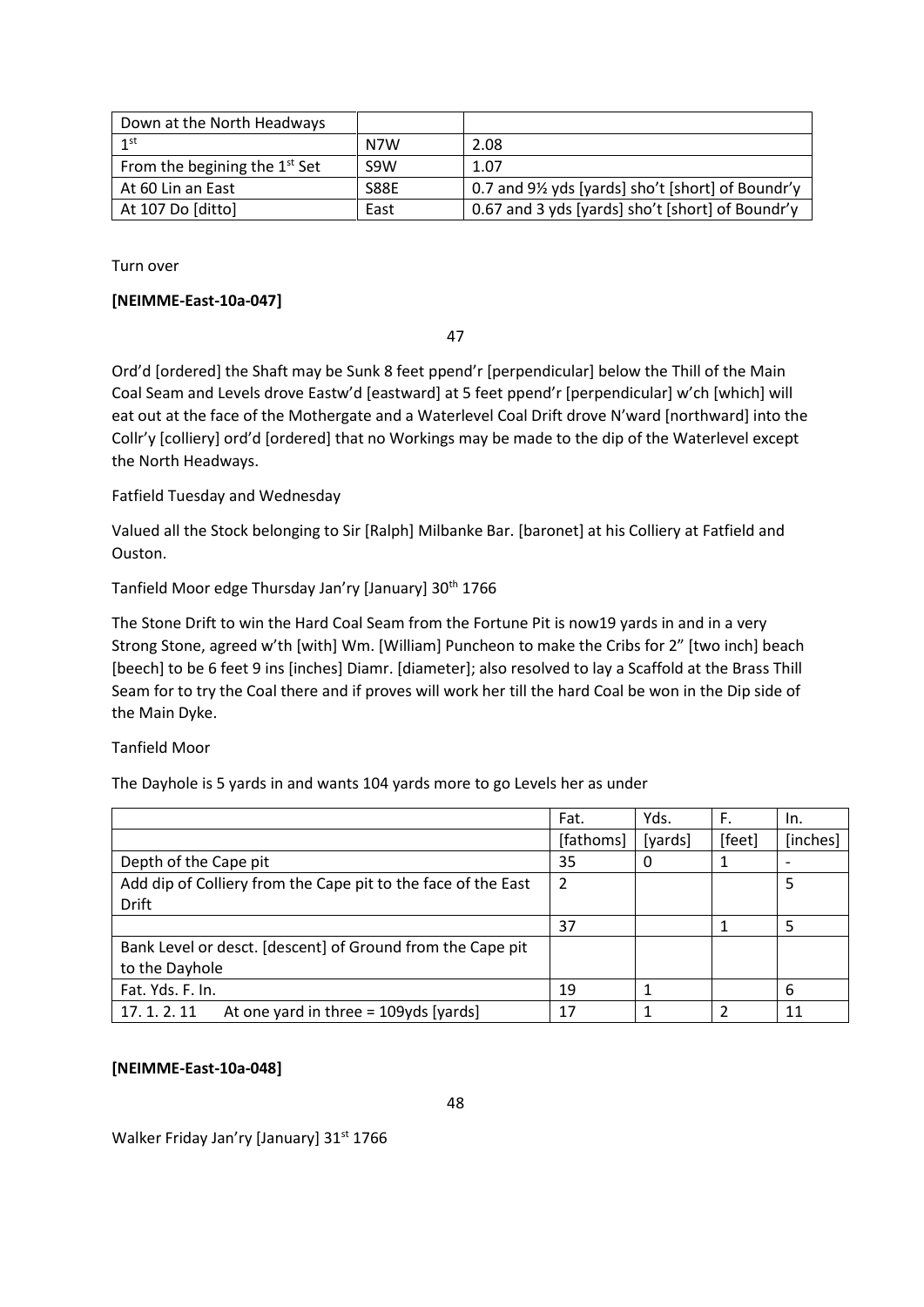The two West Bords or Drifts in the West pit is supposed to want ab't [about] 200 yards to the Thistle Pit Dyke and as there is a downcast Dyke to the South and another to the North the distance between them is 50 yards; ord'd [ordered] these Bords may be drove to the Northw'd [northward] of Bordwayer Course at the same Course the s'd [said] Dyke [?rises?]. The SW waterlevel is opening for a Horse way and now wants ab't [about] 40 yards to the face ord'd [ordered] the Dyke between the two pitts may level over at 30 yards West from the Ann pitt for a better Air Course, and also to the East from the Ann pit. Wants 6 West'd [westward] to the West Dyke in the Ann pit. The Bords going over the S.West Dyke is in Troubles so can win off no more places there.

Benwell Saturday Feb'ry [February] 1<sup>st</sup> 1766

Making and preparing the valuation of the Materials belonging to Sir [Ralph] Milbanke Baro. [baronet].

Throckley Monday Feb'ry [February] 2<sup>nd</sup> 1766

Assisting to make a report of Aston Colliery for Mr John Brown belonging to the Right Honourable the Earl of Holderness.

Benwell Tuesday Feb'ry [February] 4<sup>th</sup> 1766

The Carpenters are greatly stop't [stopped] for want of the Injection pipe and other pipes, is now making the Springer, The Smith's are making the Y Stirips and fitting on the Main Chains; is now Boring in the Aston Pit and is 11 Fathoms ppend'r [perpendicular] below the Thill of the Main Coal Seam.

# **[NEIMME-East-10a-049]**

49

Stella Wednesday Feb'ry [February] 5<sup>th</sup> 1766

Went to Stella in order to meet the Gentlemen but none came. I levels the fall of the Staith on the floor and made it one foot fall from the back side to the Staith Dyke and finds there wants a great deal of mettle to fill up for the levelling of the floor, nothing can become of pointing Staith this frosty weather.

Benwell Thursday Feb'ry [February] 6<sup>th</sup> 1766

At Benwell making a Calculation of the Expense of laying the Coals on the Staith at Heworth for Mr Blackett.

Tanfield moor edge Friday Feb'ry [February] 7<sup>th</sup> 1766

The Stone Drift at Tanfield moor edge going to win the Hard Coal Seam in the dip side of Main Dyke is now 23 yards in and wants 7 yards to the Borhole; The Scaffold at the Brass Thill Seam is laid and drove 1½ yards to the West. The Coal appears very good in the upper part but Coarse and Brassey in the under part. The Dyke pit Shaft is very much Shak'd [shaken] by the Pillars being wrought in the Hutton seam w'ch [which] must be ruffclead. The Regulator flap is failed w'ch [which] obliges the Engine to stop. The Boiler is very bad and Brickwork also; ord'd [ordered] everything of that sort necessary to be done while stops [stopped].

Tanfield Moor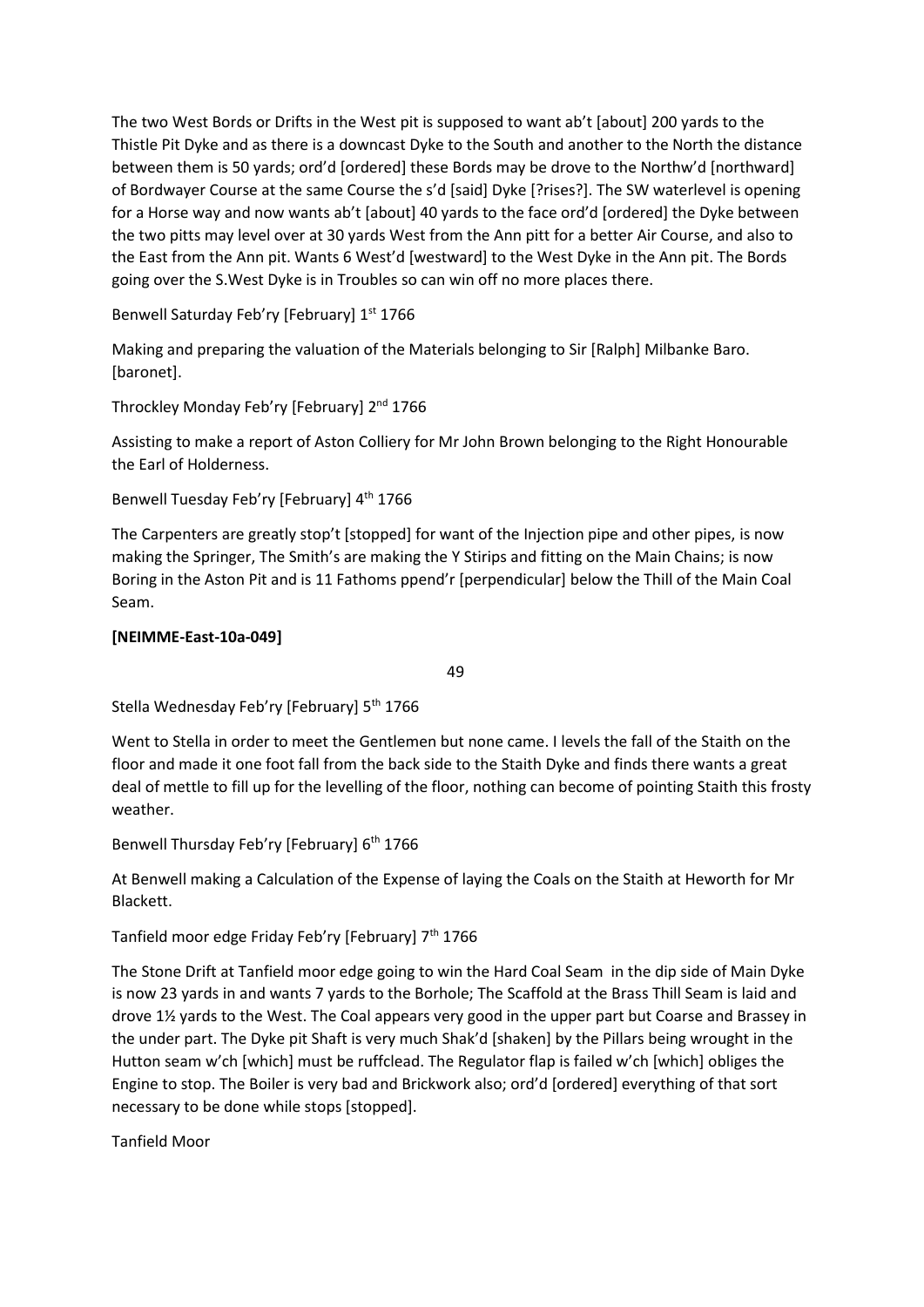The Dayhole from Cleugh Deen is 13 yds [yards] in and still continues in a Sandy Clay; ord'd [ordered] the Coal; Drift in the Cape pit may be opened 50 yards North from the face of the East Drift and Bords twin'd [twinned] there for Stowage of the Dayhole Stones. The Flatt pit is Sunk 28 Fatho. [fathoms]; Is working the Edge pit in the Pillars and the Brook pit whole Coal to the SW in order to loose the NE Coal for the Cape pit.

# **[NEIMME-East-10a-050]**

50

Benwell Saturday Feb'ry [February] 8<sup>th</sup> 1766

The Aston Pit is Bor'd [bored] 14 Fathoms from the Thill of Benwell Main Coal and at 13½ Fat. [fathoms] down got a Coal if 14 ins. [inches] thick, the rest is in Grey Mettle Thill, got the Receiver, the Outside Regulat [?&?] Chains up, also the Springs on, is making home to lay in the Offtake Drift and some from the Jack head into the Cistern.

Walker Monday Feb'ry [February] 10<sup>th</sup> 1766

The S.West Waterlevel Drift is now widen'd [widened] to the face I agreed w'th [with] Step. [Stephen] Carter & partners to drive her Waterlevel a little to the North of West Waterlevel till the Thill of the Drift cut the Thill of the Ground Coal the back Drift to be drove four feet [?square?] fore Drift Horse heights but the Horse way only to be drove at the Thill of the Main Coal 2/6 s/d pp [per] yard the Drifters to lead the Coals & to be paid for them [?4?] score, will want in all to drive 95 yards, has some thoughts to set on the West Pit Double Shift as in a Weeks time can work about 13 or 14 Score pp [per] Shift to get all the Coal that can before the Pumps be put into the Shaft; The N.East Waterlevel is about 270 yards in a straight line NE from the Engine but wining [winning] more to the Northw'd [northward] or Rise then expects most of the West Bords is wrought off to the West Dyke so has only the Eastway to Work and 6 West Bords to go to further Northw'd [northward].

# **[NEIMME-East-10a-051]**

51

Rise Moor Tuesday Feb'ry [February] 11<sup>th</sup> 1766

Went to the Colliery w'th [with] Mr Waters and Mr Brown and consid'd [considered] ab't [about] sundry affairs relating to the Colliery. The Bella Pit at Mickley in the 5 Quart'r [quarter] or low Coal is ab't [about] fatho's [fathoms] deep means to drive a Stone Drift to the full Dip of Coll'y [colliery] w'ch [which] is N Eastr'n [north -eastern] to cut the 6 Quart'r [quarter] Coal w'ch [which] will be 80 yds [yards] if the dip of Colliery keeps common Course all that way the s'd [said] Colliery is now upon a very fair footing ord'd [ordered] the Overmen to have her wrought Agreeable to the Bond; agreed w'th [with] Step. Moffit & partner to set her on for 6 pp [per] Score they to do everything concerning an Overman such as Proping [propping], Shiftwork, Oyl [oil], Candles, seting [setting] over troubles half Coal height or leser [less]. The South Head'r [header] is now ab't [about] 60 yds [yards] in means to work the Colliery at 10 yards to the Wining [winning] the Bords 4 yards wide and Walls to be 6 yds [yards] thick propor'y [proportionally] to give 10/6 s/d pp [pe] yard for driving the Stone Drift but the men will not consent to take it.

Agreed w'th [with] Thos. [Thomas] Robson to build 10 Waggons of the same size for 11 sh. [shillings] each.

NB. The Owners has sawn some Deals to be allowed by Robson and Chambers.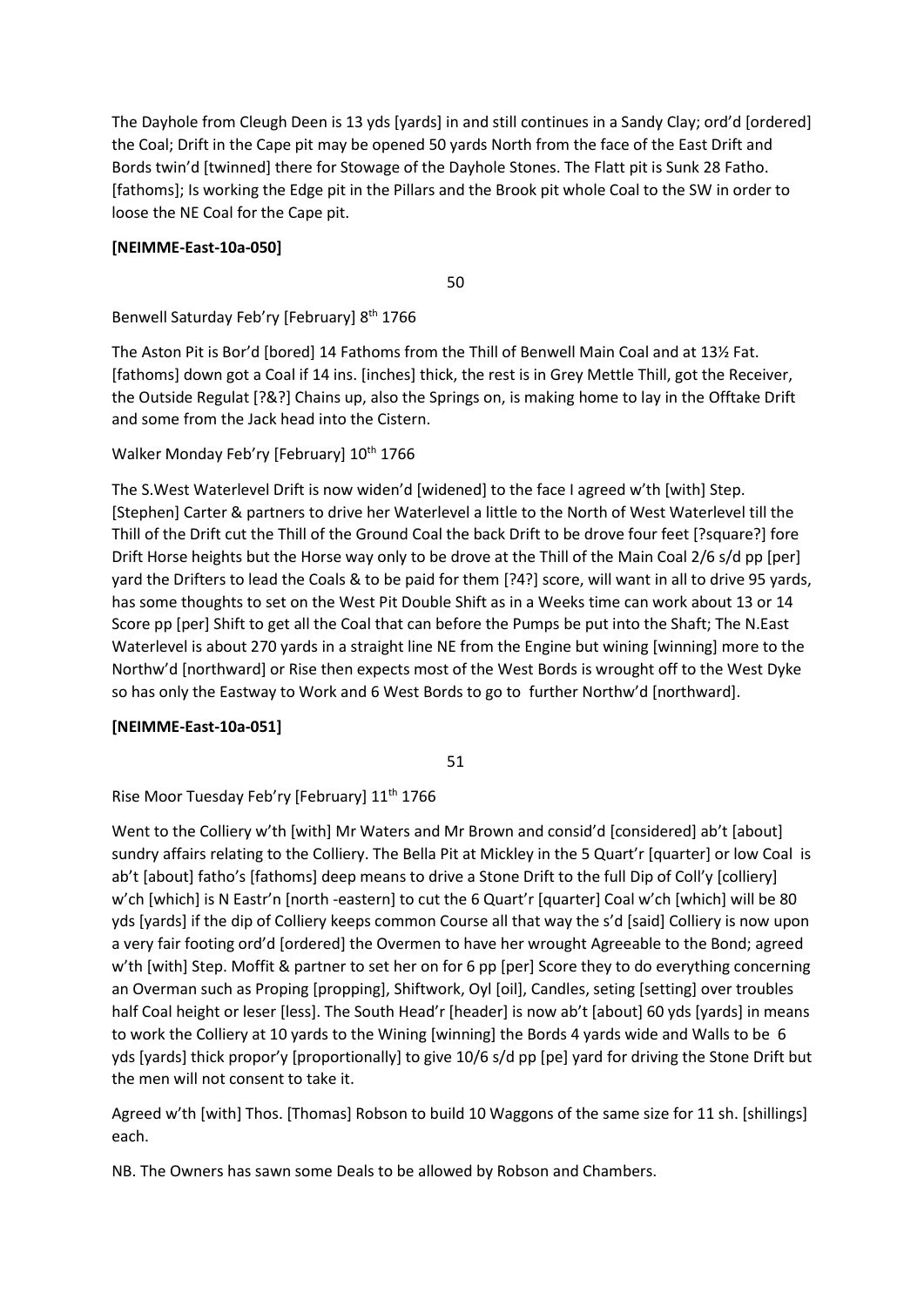#### **[NEIMME-East-10a-052]**

Houghton Colliery Wednesday Feb'ry [February] 12<sup>th</sup> 1766

View'd [viewed] and consid'd [considered] the State and Situation of this Colliery in a Seam of Coal called the Main Coal Seam and find very large and Extensive work'gs [workings] made by Virtue of two different winings [winnings] in this Estate, the first of w'ch [which] has been made and Wrought many years ago & drown'd [drowned] w'th [with] water so that Traditional Acco't (account] is giv'n [given] ab't [about] her; the last and present going Colliery is won Considerably to the dip of the old wining [winning] at ab't [about] 50 Fath's [fathoms] deep by a Powerful Fire Engine. View'd [viewed] their Seam of Coal first of the successful pit w'ch [which] is ab't [about] 200 yards Southw'd [soutward] from the Engine and is s'd [said] to be Wrought not less than 900 yards to the dip and under level of th es'd [said] Engine by virtue of pumps and other machines & at a very Great Expense. These works are now drown'd [drowned] w'th [with] water so that all the Whole Coal is to the SW and SE and Considerably under lev'l [level] of a machine w'ch [which] lifts the water 21 feet ppend'r [perpendicular] into the Engine Level so by this means a barrier of Whole Coal must be left between those present work'gs [workings] and the s'd [said] drown'd [drowned] work'gs [workings]. The SW work'gs [workings] are ab't [about] 720 yards from the s'd [said] successful pit and at or near Mr Tempests Colliery so that all the whole Coal that can be got in this pit and in the main Coal Seam is very difficult to come at and by leaving Barriers of whole must unavoidably be great loss w'ch [which] w'd [would] otherwise be if the Colliery was upon a fair footing and not to Labour under so many difficulties. The extent of the work'gs [workings] on each side and especially to the dip should be much regarded and well known for whenever the s'd said Colliery happens to be new won [?] and wrought must leave a proper Barrier next the s'd [said] waiste [waste] (and no more). This pit has been Sunk under level of the s'd [said] Engine but in order to win her has sunk the Engine pit Lower and drove Levels to prevent the water drowning the s'd [said] pit is dam's put in for that purpose so that the Shaft feeders and the water lead to the Eastward on the South side of the s'd [said] Dams is lifted by the s'd [said] Machines. In the Hope Pit work'gs [workings] is 70 yards to the Northward and as s'd [said] before the Old Drown'd [drowned] Waiste [waste] is not very well known, a Drift is drove NW.ward [north-westward] near the waiste [waste] and holes bored in the Coal for fear of holing w'th [with] their Drift so that a

#### **[NEIMME-East-10a-053]**

53

Barrier is left next to s'd [said] Drown'd [drowned] Waiste [waste] is Sunk under level also. The most Coal that can be got by the pres't [present] wining [winning] and in the [?F?] Main Coal Seam is to the NW in the Bounder pit w'ch [which] may perhaps afford 1400 Tens in the whole mine at first work'g [working] and also to keep the Colliery going till a new wining [winning] be made further to the dip & must be by Sinking the Hope pit to the Maudlin Coal w'ch [which] may be ab't [about] 12 or 13 Fatho's [fathoms] but it's doubtful the water will be troublesome but there is very seldom any water at that Seam and there is no saying how the Quality of s'd [said] Maudlin Coal may Answer as it has never been try'd [tried] there but when the s'd [said] New Wining [winning] is nearly completed may try to work the pillars in the Main Coal Seam to get all the Coal that may be. The Bounder and Hope pits are s'd [said] to be wrought a little in the 5 Quart'r [quarter] Coal for the Engine and fire Coal but as the Quality is not so good as could be wish'd [wished]. Vended none to London. The Colliery to the dip is Wrought at 9 yards to the wining [winning] and the Rise at 8 yards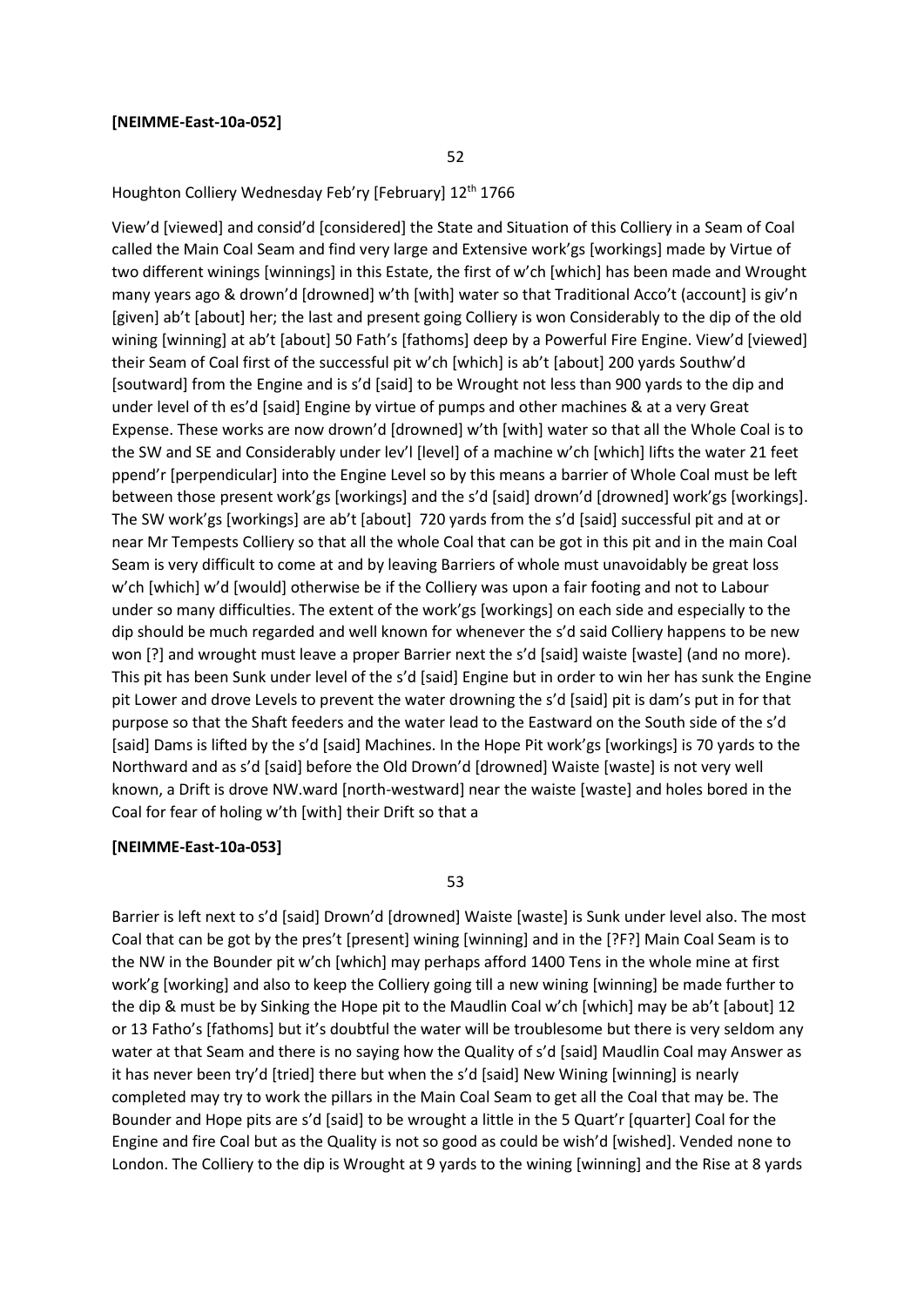to the wining [winning]; The Bords in General are 3 yards and 3½ yards wide and Pillars from 4½ to 6 yards Thick and 17, 18 and 20 yards long, height of the Seam is 5 feet 8 ins. [inches] including two Strata's or Bands of each ab't [about] ½ In. [inch] and sometimes one Inch thick. In short we think this Colliery is in a very bad state what for want of Coal and the drown'd [drowned] waiste [waste] to the Rise makes the situation very disagreeable; we also find many of the Stoppings made w'th [with] Coal and really the very best sort w'ch [which] is a Consumption of the Colliery that ought not to be done but it's unknown to us how far the Levels have a right in these Cases.

Chris Bedlington.

Thos. [Thomas] Gibson.

# **[NEIMME-East-10a-054]**

54

Fatfield Thursday Feb'ry [February] 13<sup>th</sup> 1766

Main Pit Valued all the Underg'd [underground] Materials belonging to Sir Ra. [Ralph] Milbanke in this Pit such as Deals, props, Frames, Mauls, Wedges.

Walker Friday Feb'ry [February] 14<sup>th</sup> 1766

Met Mr Brown Mr Peareth & Mr Reay at the Colliery who consid'd [considered] to se on the West Pit double shift after went to Tinmouth Moor.

# Tinmouth Moor Friday

Went first to Whitle Point and measu'd [measured] the Carpenter work for Minican at the Keel birth [berth] set out the Ground work of the Staith Dyke to the North Westw'd at the Luckey Pit, fix'd [fixed] on the place for the Cystern to empty the tubs in, at the Moor made the pay.

Saturday at Newcastle met Walker Owners at the Exchange Coffee house and talked about sundry matters relating their Colliery, then went to Mr Garnul ab't [about] Plessey and San'fd [Sandyford] Moor edge.

Benwell Monday Feb'ry [February] 17<sup>th</sup> 1766

The Outside Regulating Chain is now on and also the Inside Chains, the Springer & Spring frame is made to answer a 9 feet Stroke so must raise it as the Cylender will not admit of more than a 7/6 Feet/ins. Stroke, fix'd on the Delivery Cystern in the Shaft ord'd [ordered] the Boiler may be immediately set, the Aston pit is bor'd [bored] 17 Fathoms from the Main Coal Seam. In short I think the Eng'n [engine] will start to work in two weeks time.

# **[NEIMME-East-10a-055]**

55

Wylam Tuesday Feb'ry [February] 18<sup>th</sup> 1766

Lin'd [lined] from the Lane pit in the 6 Quart'r [quarter] Coal to the pit

| [Seam] | $[°$ [degrees]] | C.Lin [Chains.Links] |
|--------|-----------------|----------------------|
| 1st    | N19W            | 0.36                 |
|        | N77W            | .34                  |
|        | N76½W           | .54                  |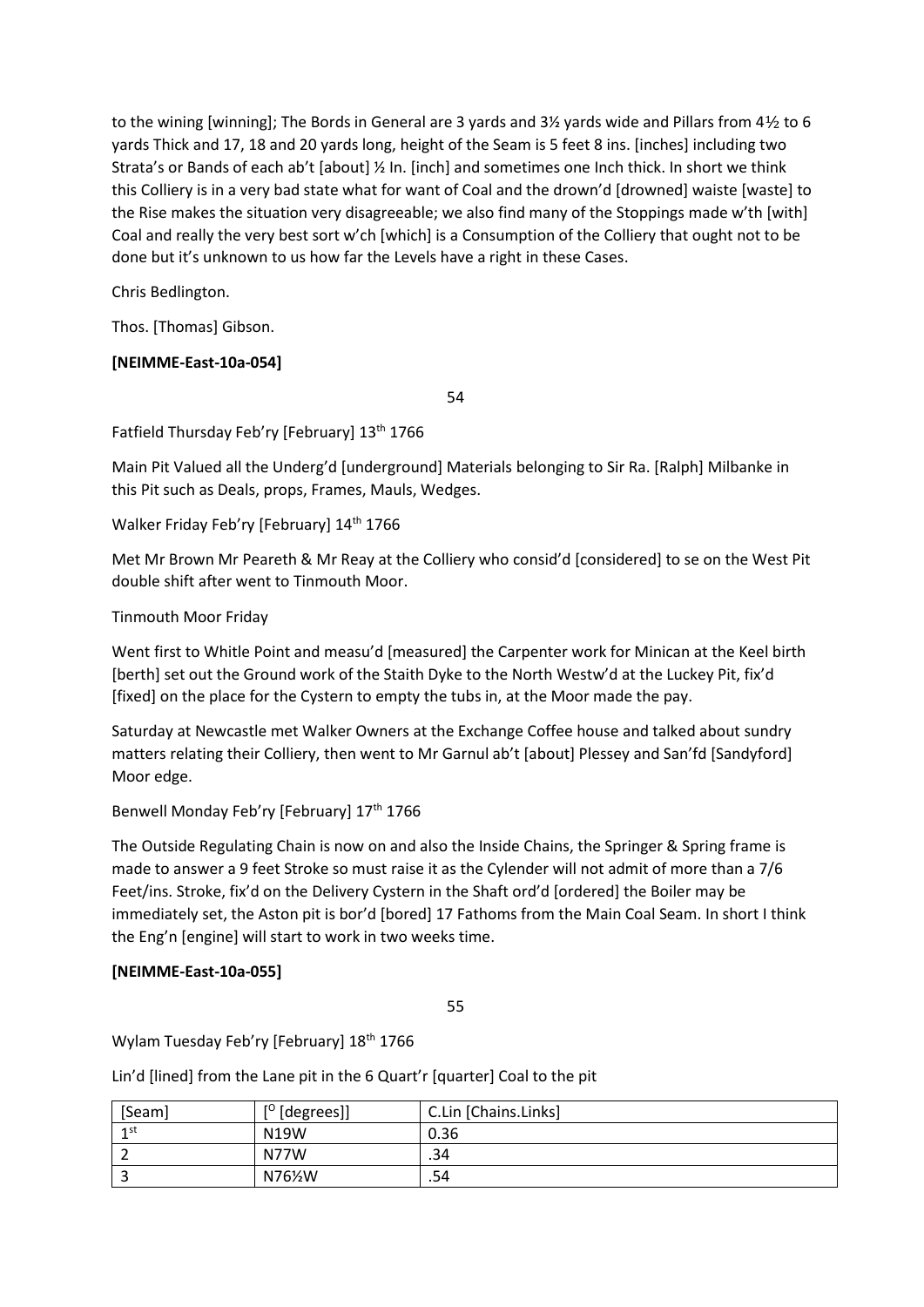| 4  | <b>N86W</b> | 2.33                                                       |
|----|-------------|------------------------------------------------------------|
| 5  | N73W        | $1.-2$                                                     |
| 6  | N74½W       | 1.03 to a Trouble an upcast to West of ab't [about] 4 feet |
|    | N74W        | $1.-6$                                                     |
| 8  | West        | 1.55 and 50 yds [yards] more to face of M. gate            |
| 9  | N16½W       | 1.75                                                       |
| 10 | N16½W       | 2.11                                                       |
| 11 | N18½W       | 1.55                                                       |
| 12 | N13W        | 2.44                                                       |
| 13 | <b>S86W</b> | $1.-9$                                                     |
| 14 | N14½W       | 2.42                                                       |
| 15 | <b>N76E</b> | 0.42 and 3 yds [yards] more to the pit                     |

Same day Lin'd [Leadings] from the And'w [Andrew] pit in the 6 Quart'r [quarter] Coal

| [Seam]          | $[°$ [degrees]] | [?C fin?] [Calculated From]            |
|-----------------|-----------------|----------------------------------------|
| 1 <sup>st</sup> | <b>N70W</b>     | .52                                    |
| $\overline{2}$  | S28%W           | .37                                    |
| 3               | <b>S78W</b>     | .72                                    |
| 4               | <b>S12E</b>     | 1.87 into the Wat'l [waterlevel] Drift |
| 5               | <b>N78E</b>     | .99                                    |
| 6               | <b>N77E</b>     | .68                                    |
| 7               | <b>N81E</b>     | .67                                    |
| 8               | S681%E          | .27                                    |
| 9               | <b>S20E</b>     | .40                                    |
| 10              | <b>S73E</b>     | .40                                    |
| 11              | <b>S65E</b>     | .50                                    |
| 12              | <b>S71E</b>     | .24                                    |
| 13              | <b>S30E</b>     | .20                                    |
| 14              | <b>S61E</b>     | .13                                    |

The Haugh Pit is not yet ready in the 5 Quart'r [quarter] Coal there will be ab't [about] 6 ins [inches] of Coal Drown'd [drowned] at the Shaft and at the least stop of the Engine will drown her must unavoidably [?haul?] down Stone for Standage to prevent it or else will be very often stopt [stopped].

# **[NEIMME-East-10a-056]**

56

Rise Moor Wednesday Feb'ry [February] 19<sup>th</sup> 1766

Went to the Colliery to settle the difference between the Pitmen and Overmen ab't [about] throwing by the follon [fallen] stone at Mickley, finds that the Pitmen are not bound to it.

### Wylam same day

Went down the West Waterlevel Drift in the 5 Quart'r [quarter] Coal to the Haugh Pit fonds that the s'd [said] pit must be open'd [opened] and the Shaft weigh'd [weighed] up to prevent the water from laying of [off] the work, the Haugh pit must never be a Six Quart'r [quarter] till the Engine be Sunk lower.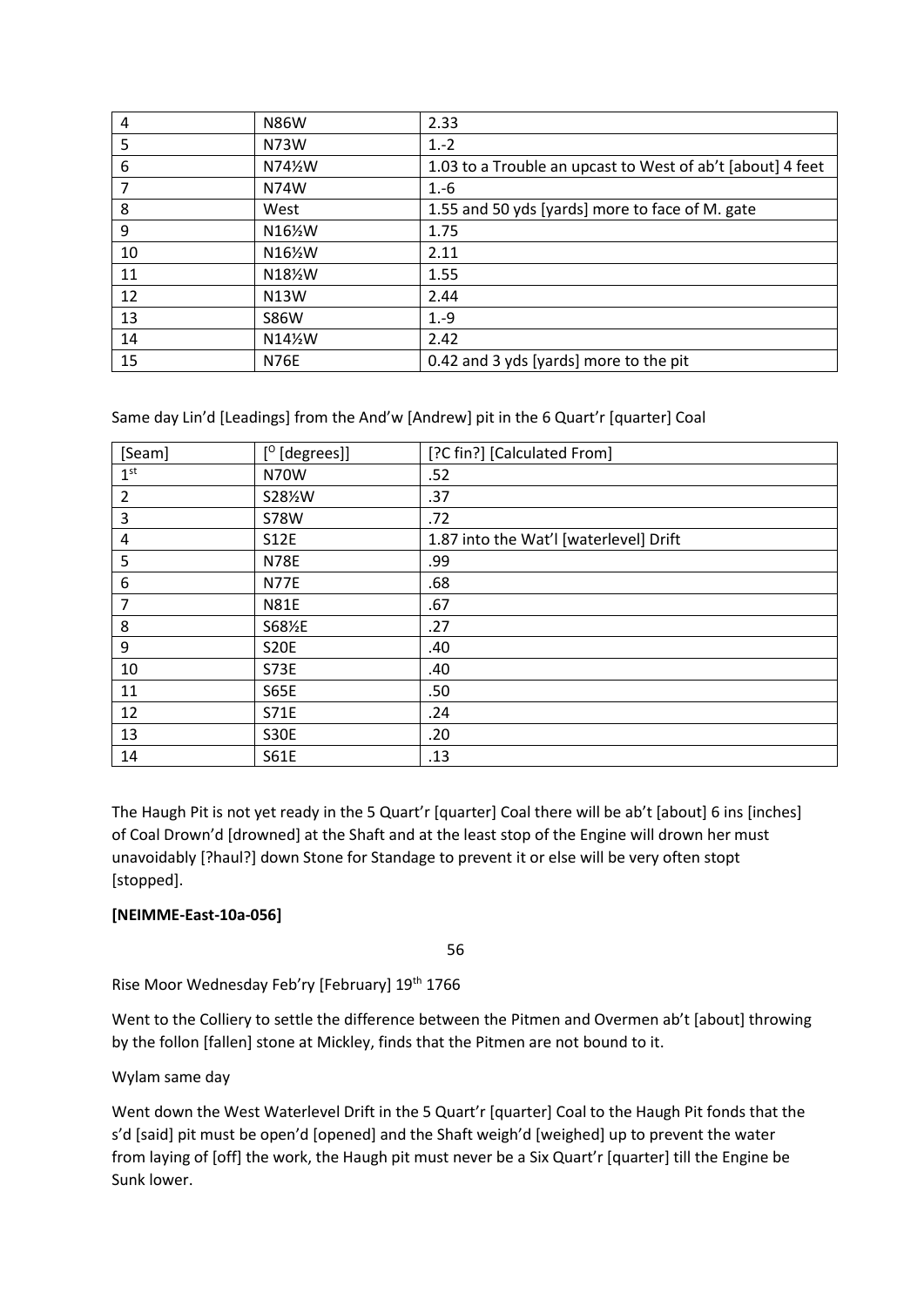Byker Thursday The 20<sup>th</sup> Feb'ry [February] 1766

The Engine is now standing I has considered put in another Clack as has some thoughts the Clack door is bad the upper Clack must have its Seat at the Bottom of the Working Barrel; the water is now very high so that the Engine will only stand about a week longer till the Delight Pit be laid off.

Tanfield Moor edge Friday Feb'ry [February] 21<sup>st</sup> 1766

The Engine is now standing to repair the Boiler and Regulator, the Stone Drift to win the Dip side of the Main Dyke to the East from the Fortune pit want normally 3½ yds [yards] to be completed, ord'd [ordered] a Scaffold may be laid at the Brass Thill Seam in the Dyke pit to try the Coal there w'ch [which] is done and the Headways drove 10 yd's [yards] to the North and South Head's [headways] 5 yd's [yards] the seam is 5 yd's [yards] high but coarse and Brassy near the bottom w'ch [which] I ord'd [ordered] may be Sluiced in and thrown by, the other part seems very good.

### **[NEIMME-East-10a-057]**

57

Walker Saturday Feb'ry [February 22<sup>nd</sup> 1766

The NE Water level is going much to the Nothw'd [northward] w'ch [which] I Lin'd [lined] and Stak'd [staked] out above Ground ord'd [ordered] the Trap Doors may be kept by the Drifters that goes into the Drift or else to be stopt [stopped] up and put the Drift Coals into the West Pit Work'gs [workings] as the price was so fix't [fixed].

| [Seam]          | $[°$ [degrees]] | C.Lin [Chains.Links]                                       |
|-----------------|-----------------|------------------------------------------------------------|
| 1 <sup>st</sup> | N9W             | 1.01                                                       |
| 2               | N80½E           | 4.12                                                       |
| 3               | N80½E           | .73                                                        |
| 4               | N79½E           | 2.47                                                       |
|                 |                 | at 180 <sup>°</sup> [?from?] the Eastmost North Headways   |
| 5               | <b>N77E</b>     | 1.51 between the Trap Doors and a mark                     |
|                 |                 | at 30 [ <sup>0</sup> ][?from?] the Eastmost North Headways |
|                 |                 | at 131 [?from?] the first Trap Door for the Levels         |
| 6               | S16½E           | .17                                                        |
| 7               | <b>N27E</b>     | .24                                                        |
| 8               | <b>N10E</b>     | .36                                                        |
| 9               | N42½E           | .68                                                        |
| 10              | N <sub>9E</sub> | .42 to the face                                            |

Lin'd [lined] from the Ann Pit to the NE Water level.

#### [BLANK PAGE]

**[NEIMME-East-10a-058]**

58

### [BLANK PAGE]

Throckley Monday Feb'ry [February] 24<sup>th</sup> 1766

Making ready Lord Northumberland's Acco't [account] for Lady day Audit 1766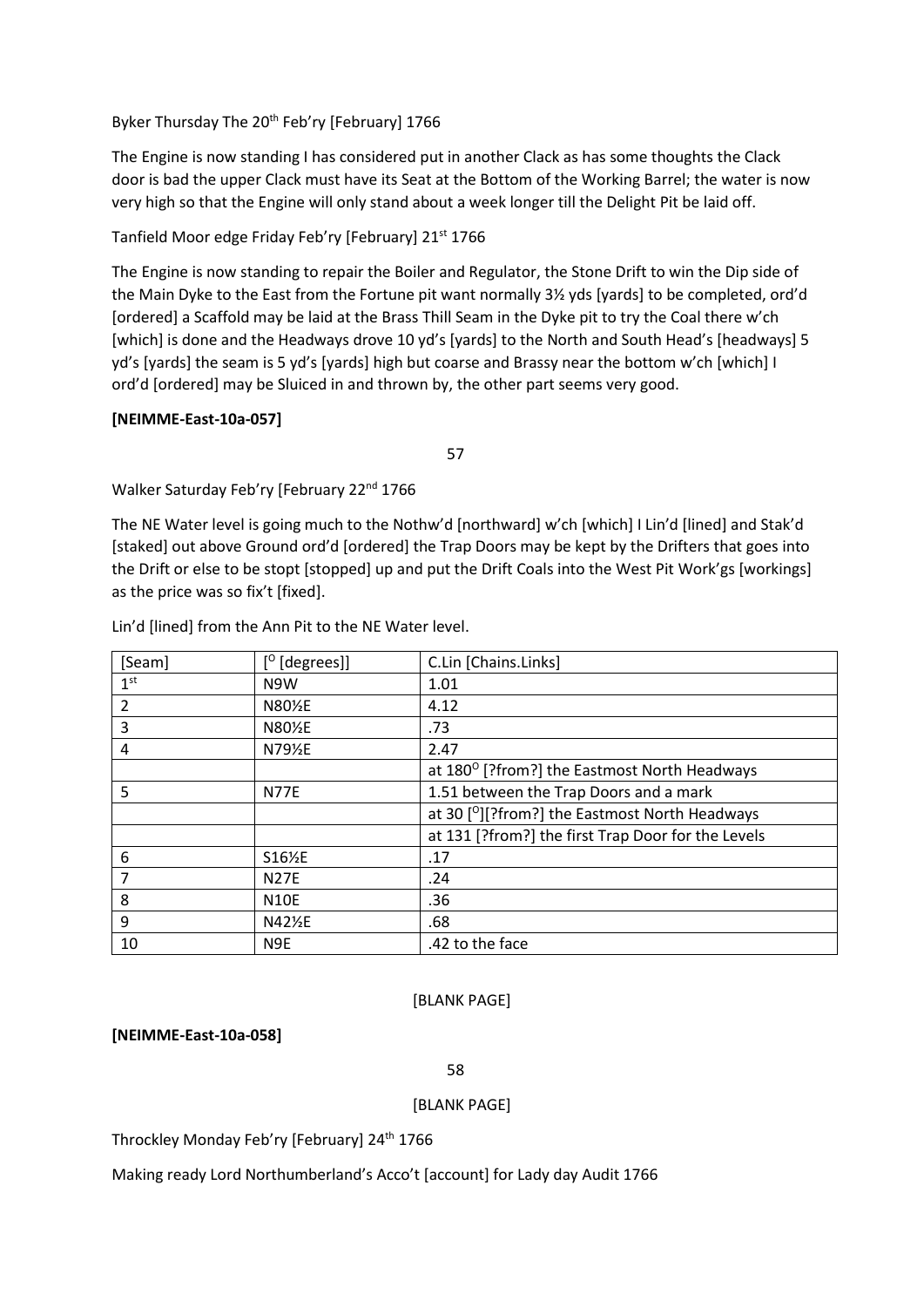### Walker Tuesday Feb'ry [February] 25<sup>th</sup> 1766

Went to the Colliery at afternoon, I told Pollock the courses of the Drifts & Headways I ord'd [ordered] some time since an Alteration of the Air to be made in the WestDrifts that's going to the Thistle pit Dyke but that is not regarded nor not done, a stope [stop] was to be made in the M. gate Bord and the Back one made a Barroway so that the Air will be at the Innermost Holing constantly & not fear any neglects.

Byker same day, the Engine is now going but very poorly must in short time have some Alteration w'th [with] the Pumps.

### **[NEIMME-East-10a-059]**

59

Tanfield Moor edge Wednesday Feb'ry [February] 26<sup>th</sup> 1766

The Stone Drift to win the Hard Coal Seam wants ab't [about] 2 yards to drive to the Borhole at ab't [about] 100 yds [yards] N.Eastw'd from the Fortune pit, the Dyke pit is work'g [working] in the Brass Thill Seam but the Coals are tender when laid on bank the upper part Seam burns tolerable well; the Engine is got to work again.

Shilbottle Thursday Feb'ry [February] 27<sup>th</sup> 1766

There is nothing done w'th [with] the New Winning since last time I was there, is now Sink'g [sinking] an underlevel Pit at w'ch [which] the water will be to drain 7 or 8 Fathoms ppend'r [perpendicular] and discharge into the Lev'l [level] formerly drove from the West part of the Estate; such work is only temporary and contrary to the true method of working Collierys for whenever these work'g [working] comes to be fill'd [filled] with water will damage the remaining part of the Colliery.

An Acco't [account] of Coals Wrought at Shilbottle Colliery from Octo'r [October] 12<sup>th</sup> 1764 & w'th [with] Octo'r [October] 11<sup>th</sup> 1765

|                                                                          | £ s d<br>[pounds,<br>shillings, pence] |
|--------------------------------------------------------------------------|----------------------------------------|
| To 2197½ Works of Fire Coal at 30 Bolls each work is 65925 Bolls at 20sh | 549.7.6                                |
| [shillings] pp [per] Hun'd [hundred] (or 120 Bolls)                      |                                        |
| To 275 Works of Kiln Coals at 30 Bolls each work is 8250 Bolls at 18sh   | 61.17.6                                |
| [shillings] pp [per] Hun'd [hundred] Do [ditto]                          |                                        |
| His Lordships $\frac{1}{4}$ part of £611.5.0 =                           | 152.16.3                               |
| To 1057 Loads of Clod Lime burnt at Shilbottle Kilns at 3d [pence] pp    | 13.4.3                                 |
| [per] Load                                                               |                                        |
|                                                                          | £166. .6                               |

# **[NEIMME-East-10a-060]**

60

Fatfield Friday Feb'ry [February] 28<sup>th</sup> 1766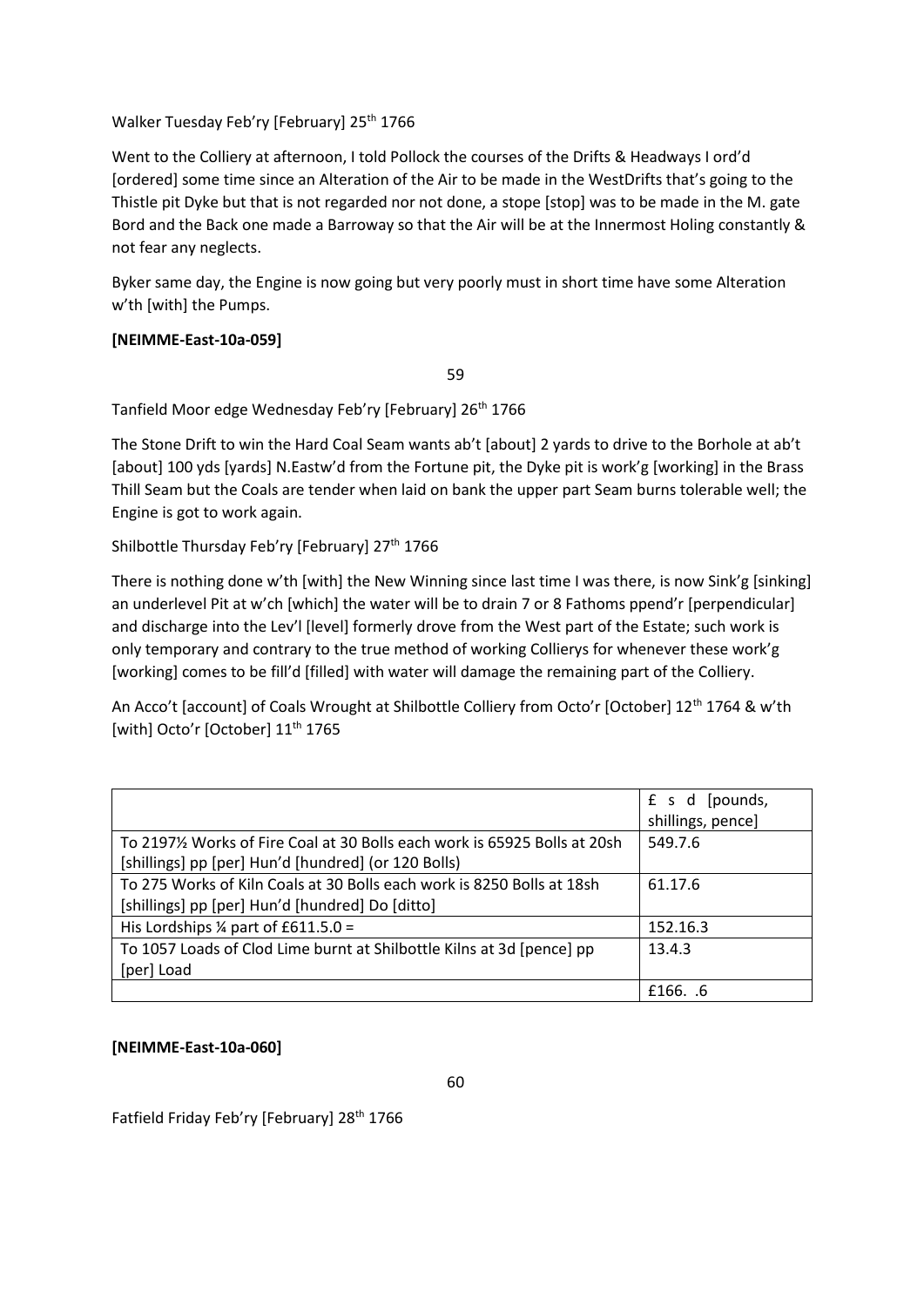Exam'd [examined] all the Bills, there is the Carpenter work Smith work Waggon Wrights Overmen [ ] paid daily work for w'th [with] I desired they may give a proposal against next pay to take each pp [per] Bargain.

Houghton Saturday Feb'ry [February] 29<sup>th</sup> 1766

Gaug'd [gauged] or measu'd [measured] the Coal Heaps at Houghton and finds there to be resting at Candlemas last

|                    | Tens    |
|--------------------|---------|
| At the Bounder Pit | 83.400  |
| Success Pit        | 75.200  |
| Tot'l [total]      | 159.160 |

Note there are a large Heap of Coals resting at the Hope pit but as they are only for the use of the Workmen and Engines brought none into the Estimate.

Throckley and Benwell March 2<sup>nd</sup> and 3<sup>rd</sup> 1766

All day making up sundry acco'ts [accounts].

Wylam Tuesday March 4<sup>th</sup> 1766

This acco't [account] on the other side

### **[NEIMME-East-10a-061]**

61

Throckley March 2<sup>nd</sup> 1766

Making Lord Northumberlands acco't [account] and on Monday doing the same.

Wylam Tuesday March 4<sup>th</sup> 1766

The Haugh Pit is now begun Coal work ord'd [ordered] the Headways may be open'd [opened] and a New one set away & drove w'th [with] all speed to the New pit near the Town show'd [showed] I. Bedlington how to drive a Drift to take off the water in the back side of the Shaft ord'd [ordered] the Winnings to be 10 yards each As the Haugh pit is now got to Coal work in the 5 Quart'r [quarter] Coal. The Andrew pit in the 6 Quart'r [quarter] Coal, think it is right to Sink the Hedge pit to the 6 Quarter Coal and work the Wheat pit in the 5 Qut'r [quarter] [they're] now Head'g [heading] in the Wheat pit is hold [holed] into the Old Waste [waste: area behind the coal face where the coal has been extracted] but observes to I. Bedlington not to make any more holings as yet.

Wednesday at Throckley making sundry Acco'ts [accounts].

Chirton Thursday March 6<sup>th</sup> 1766

Went to Mr Lawson's and got all the Acco'ts [accounts] relating the damaged grounds at Chirton Colliery.

Rise Moor Friday March 7<sup>th</sup> 1766

Measu'd [measured] the Cutts and Battery's from BouM'r [Bourn Moor] to CrawCrook then went to the Colliery w'th [with] Mr Brown and Mr Waters, agreed w'th [with] Jacob Souloby and partners to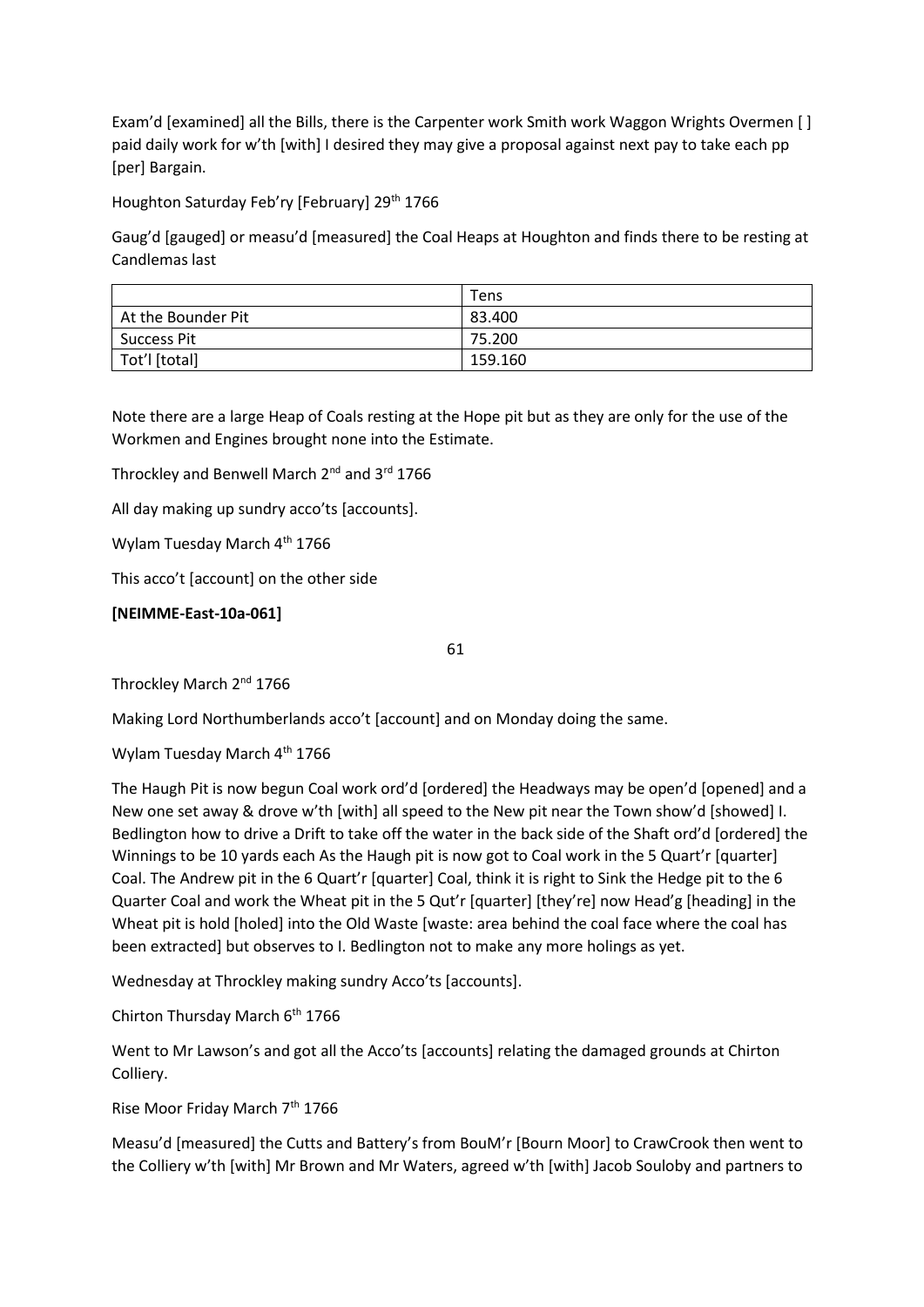drive a Stone Drift from the first Coal pit to the Extreme dip of Colliery till it strike into the upper Coal w'ch [which] is presumed to be ab't [about] 80 yards for 12 s [shillings] pp [per] yard.

### **[NEIMME-East-10a-062]**

62

Throckley March 8 & 9 1766

Making Lord Northumberlands acco'ts [accounts] of his Collieryfor the Auditors.

South Moor Monday March 10<sup>th</sup> 1766

Survey'd [surveyed] the Ground in dispute between Kiphill South Bound 7 and Mr Davison's South Moor and finds the Content to be  $[? <sup>a kp</sup> ?]$ .

Tanfield Moor edge Tuesday March 11<sup>th</sup> 1766

The Stone Drift to win the Hard Coal seam in the dip side of the Main Dyke is now Completed and begun to Sink the Pit; there is a very large feeder of water in the s'd [said] Borhole like to Overpower the Engine the Dyke pit is now standing for bad Air ord'd [ordered] to be made; afternoon went to compleat [complete] the Survey at South moor.

### Walker Wednesday March 12<sup>th</sup> 1766

The Bill day, measu'd [measured] the necessary work as usual the NE waterlevel goes but slowly on Acco't [account] of the Idleness of the Drifters, there is a diff'ce [difference] w'th [with] the Drifters & me they say they will not complete their bargain. I ord'd [ordered] John Pollock may set them to the Ann Pit Bords & agreed w'th [with] Dodds to drive her 200 yards from the Trap doors now made in the Ann Pit M.gate [mothergate] Eastw'd [eastward] for 3 sh. [shillings] the first 100 yards and 3/6 s/d [shillings/pence] the next 100 yd's [yards]. Agreed w'th [with] Cha's [Charles] Bainbridge to take up the Levels in the SW waterlevel for 7/6 s/d [shillings/pence] pp [per] yard, w'ch [which] will be ab't [about] 30 yd's [yards] in length and be ab't [about] 6 feet below the Thill of the Main Coal Seam. The Headways going to hole into the Waste is 10 yards in and wants ab't [about] 26 yards more to go to hole this Headw's [headways] is for a better Air Course and may probably be a Barroway, ord'd [ordered] a Head's [headways] may be drove from the place I mark'd [marked] in the s'd [said] SW Level & South

### **[NEIMME-East-10a-063]**

63

to workngs where if any Accident should happen the Engine and drown the dip works in the SE way, at ab't [about] 200yd's [yards] East from the West pit the South Head'g [heading] is drove 90 yards and got a down cast & then an up cast Dyke but has not yet made much tryal [try] of it has now 9 East'ds [eastwards] in this way, The two West Bords in the West pit is now 390 yards from their pit and is supposed to want 110 yards to the Thistle pit Dykes. The Ann Pit has five Bords going to the West in the NW side of the shaft and want ab't [about] 20 yd's [yards] to go to near the West Dyke when these are finished ord'd [ordered] oth'r [other] six Bords may be begun from the Even on N Head'g [heading] but I find it cannot be done as the Overmen does not approve of it. The West Bord looks very well but has still ab't [about] 10 Ins [inches] of ramble upon the Coal and then a very strong post, am now in great hopes the ramble will go quite out as it seems to decrease in going. We show'd [showed] the rest of the work'gs [workings] at present are to the N.E. ab't [about] 250 yards from the Shaft; is now work'g [working] her Single Shift.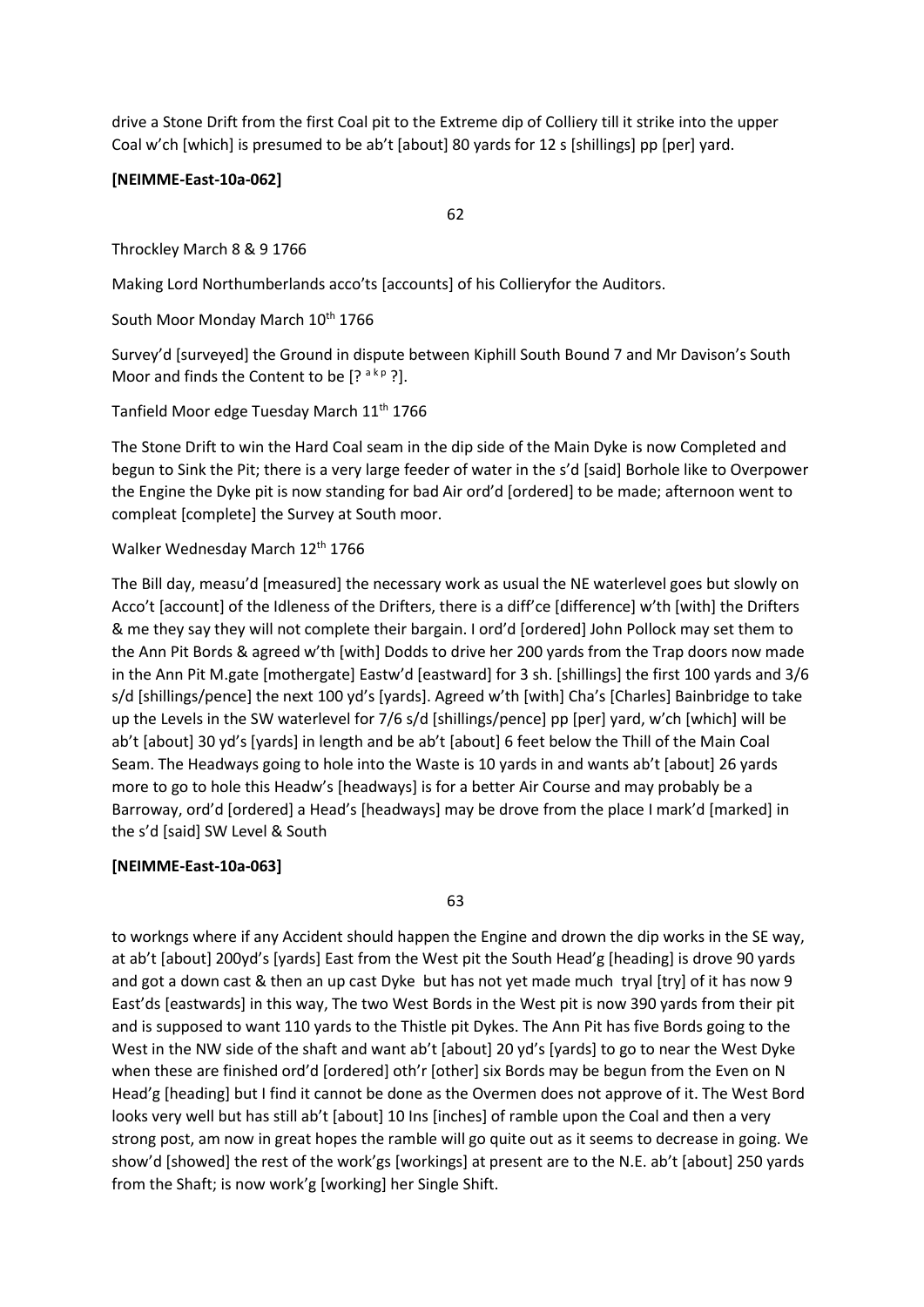The Bush pit is bord [bored] and Sunk ab't [about] 70Fathoms and in a wining [winning] of soft mettle is oblig [obliged] to room the Hole drift in boxes; has some thoughts to set away a Drift from the Bush pit to the West Dyke to be ready ag'st [against] she be Sunk as many troubles are so near her will be ab't [about] 220 yards to drive, the Waste is now very clean can go into every part of the Coll'y [colliery] w'th [with] lighted candles but the Air is very much dulterated [adulterated] at the upcast or Ann pit.

Benwell Thursday March 13<sup>th</sup> 1766

All day making a plan of the disputed piece of Ground between Mr Davison & Mr Dawson.

Friday March 14<sup>th</sup> 1766 at Mr Lawson's ab't [about] the damag'd [damaged] ground. Thinks it right to put down a East Bord by the Bound'ry [boundary] in the Good int't [Intent] pit & fix a pump to drain the water.

# **[NEIMME-East-10a-064]**

64

Saturday and Sunday 14<sup>th</sup> and 15<sup>th</sup> March 1766

Preparing sund'y [sundry] Acco'ts [accounts]

Monday March 16<sup>th</sup> 1766 set out for Ireland to View the Ground & try for coal belon'g [belonging] Theo. Jones Esq. as follows.

Munter Kenney Colliery March 29th 1766

We view'd [viewed] the State and Situation of this Colliery, there appears at the Surface of the Earth a Seam or band of Coal on this Mountain near the Pit House some old work'gs [workings] have been made there said to be many years ago, many and Various traditional Acco't [account] is given ab't [about] these work'gs [workings] a Tryal [try] has lately been made ab't [about 120 yards NW from the s'd [said] work'gs [workings] and the Coal is found at 7 fath [fathoms] and ½ yard deep of 32 In [inch] thick but in drift'g [drifting] 3 yards NWest'd [north-westward] the Coal is reduced to 18 Inches. We find there is Level at the NE part of this Mountain (as marked on the plan) to lay the s'd Coal dry at the pit "B" and 7 yards to spare. The Coal Pit is Sunk ab't [about] 6 feet below the Thill of the s'd [said] Coal and is now in a very Strong Mixt're [mixture] Whin Stone recommended to Sink no more until the Seam be more discovered by proper Borings. The 1<sup>st</sup> hole at "C" will try if the Coal keeps its regular Course and clear of Dykes and troubles and will probably be ab't [about] 17% Fath's [fathoms] deep and there is 21½ Fat [fathoms] of Bank Lev'l [level] from the beginning of the s'd [said] Drift at "A" and as the Colliery appears to dip at ab't [about] 1 yard in 12 to the s's [said] Int'd [intended] Borhole [borehole] marked "D" to try the s'd [said] Seam of Coal may probably be ab't [about] 13 Fath's [fathoms] deep; care must be taken to have a proper Barrier or Warren of Coal next the Bound'ry [boundary] of ab't [about] 40 yards in Breadth to prevent the adjoining Colliery being won by the Int'd [intended] win'g [winning]. As said before if Dykes and troubles does not interfere and the Colliery keeps it's [its] regular Course as it does near the s's-said Pit House the s'd [said] Wining [winning] will probably lay 60 Acres of Whole Coal dry exclusive of that part w'ch [which] is disputable in the N Syke of Gulf northward from the Pit House and allowing ¼ part for loss of Coal in Pillars, one foot thick will afford 564300 Coal Bolls of 36 gallons each or ab't [about] 45340 Tuns of 448 Gallons

# **[NEIMME-East-10a-065]**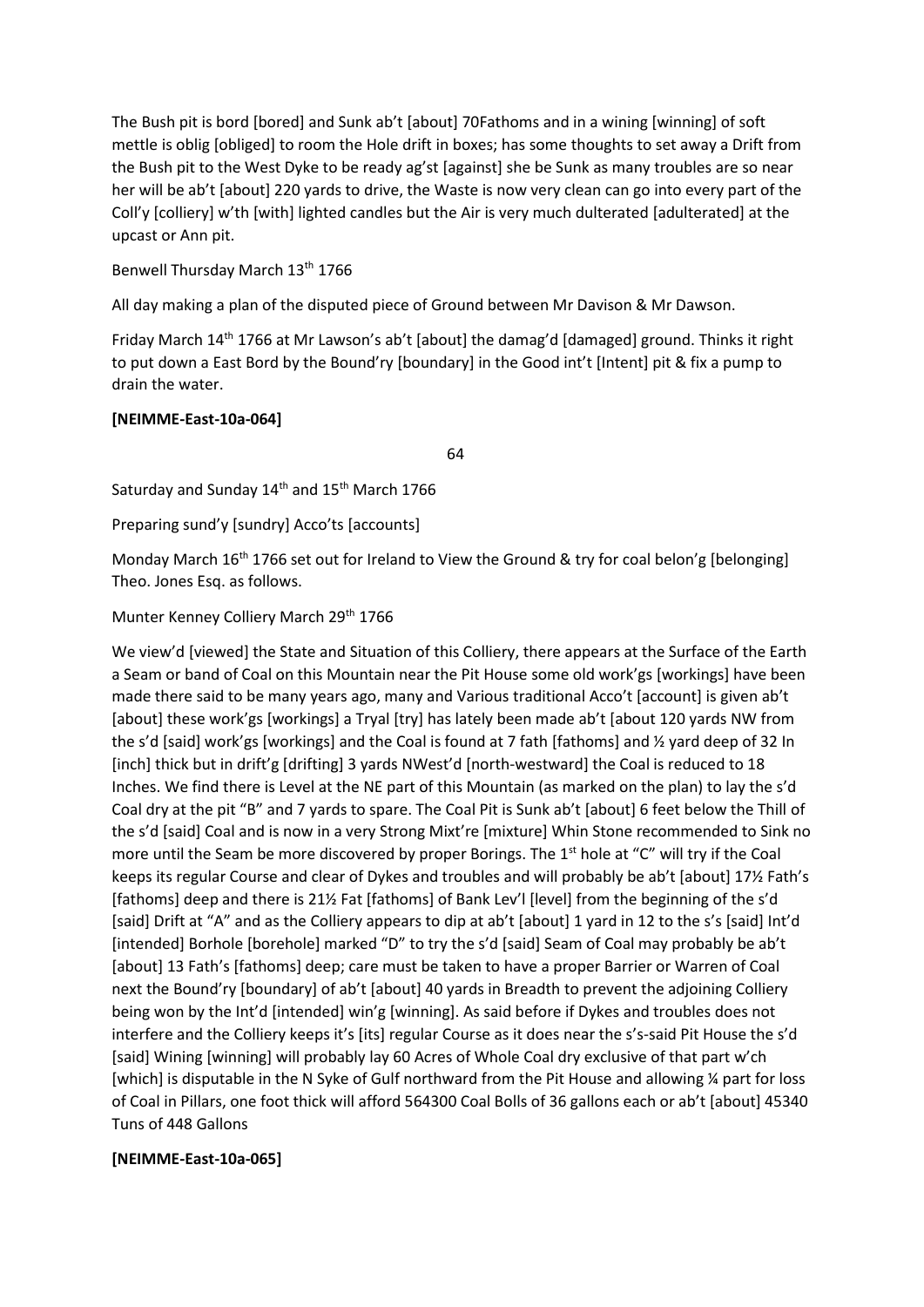each Tun so that if the Coal Turns out three feet thick will afford 13620 Tuns – or ab't [about] 70500 Newcastle Chald [chaldrons] and presume 3000 Tuns be rendered yearly, each foot thick of Coal will last ab't [about] 15 years.

Recommends a Tryal [try] be made for an under Seam or Seams of Coal by a Boring in the bottom or near the s'd [said] Coal pit to the depth of ab't [about] 45 fatho's [fathoms] and id no Coal is found at that depth to bore no further, but if should find a Valuable Seam of Coal to bore and then hole at "F" on the s'd plan near Carrick [Me Gate?] w'ch [which] will we hope discover the s'd [said] Colliery Effectually , it may be necessary to bore another Hole to try what Strata's to Drift in for to win such under Seam, if any be.

We took the different Levels and try'd [tried] the Turnpike road the Extreme or greatest fall will be ab't [about] one y'd [yard] in 8 yd's [yards] we strongly recommend the Southmost Road if any be made w'ch [which] in all probability for 300£. care must be taken to observe and support the Waterlevel Drifts and all other Drifts that may be advantageous for the remaining part of the Colliery and keep them open and upstanding; also recommends that the coal Pits be Sunk 5 feet Diam'r [diameter] or 5 feet  $\Box$  [square] within all Timber to admit a Cors [course] of a larger size than any that's made use of at present. Recommends also that the Colliery may be wrought at 9 yards to the wining [winning], four yards for the Bords and 5 yards for the walls or pillars.

An estimate of the Expence [expense] of making a Turnpike Road and wining [winning] the Colliery

| Making a Turnpike Road Suppose           | £300 |
|------------------------------------------|------|
| Wining [winning] the Colliery upper Seam | 200  |
| Staith and Key [quay] Suppose            | 50   |
| Carriages and Horses Cost                | 100  |
|                                          | £650 |

Turn over

#### **[NEIMME-East-10a-066]**

66

|                                                                 | £        | S           | d              |
|-----------------------------------------------------------------|----------|-------------|----------------|
|                                                                 | [pounds] | [shillings] | [pence]        |
| Then Suppose £500 of A'o [above] Stock Sunk at 10 pp [per] Ct   |          |             | $6\%$          |
| [hundredweight] pp [per] Ann. [annum] on 3000 Tuns = 1825       |          |             |                |
| Score of 8 peck Corves supposed to be Vended yearly is pp [per] |          |             |                |
| Score                                                           |          |             |                |
| The Rem'r [remainder] £150 Stock at 5 pp [per] Ct               |          |             | $\mathbf{1}$   |
| [hundredweight] pp [per] Ann. [annum] is pp [per] Score         |          |             |                |
| Working the Coals and laying them on bank                       |          | 3           | $\overline{2}$ |
| Smith work, Carpenter work and other Conting't [contingency]    |          |             | $3\frac{1}{2}$ |
| Leading to the Staith                                           |          | 1           |                |
| Agency and other unforeseen Conting [contingency] at £60 a      |          |             | 8              |
| year ab't [about]                                               |          |             |                |
| Wayling the Coals, keeping them clean of refuse                 |          |             | 1              |
| Ropes, Timber Deals                                             |          |             | 2              |
| [subtotal] £                                                    |          | 6           |                |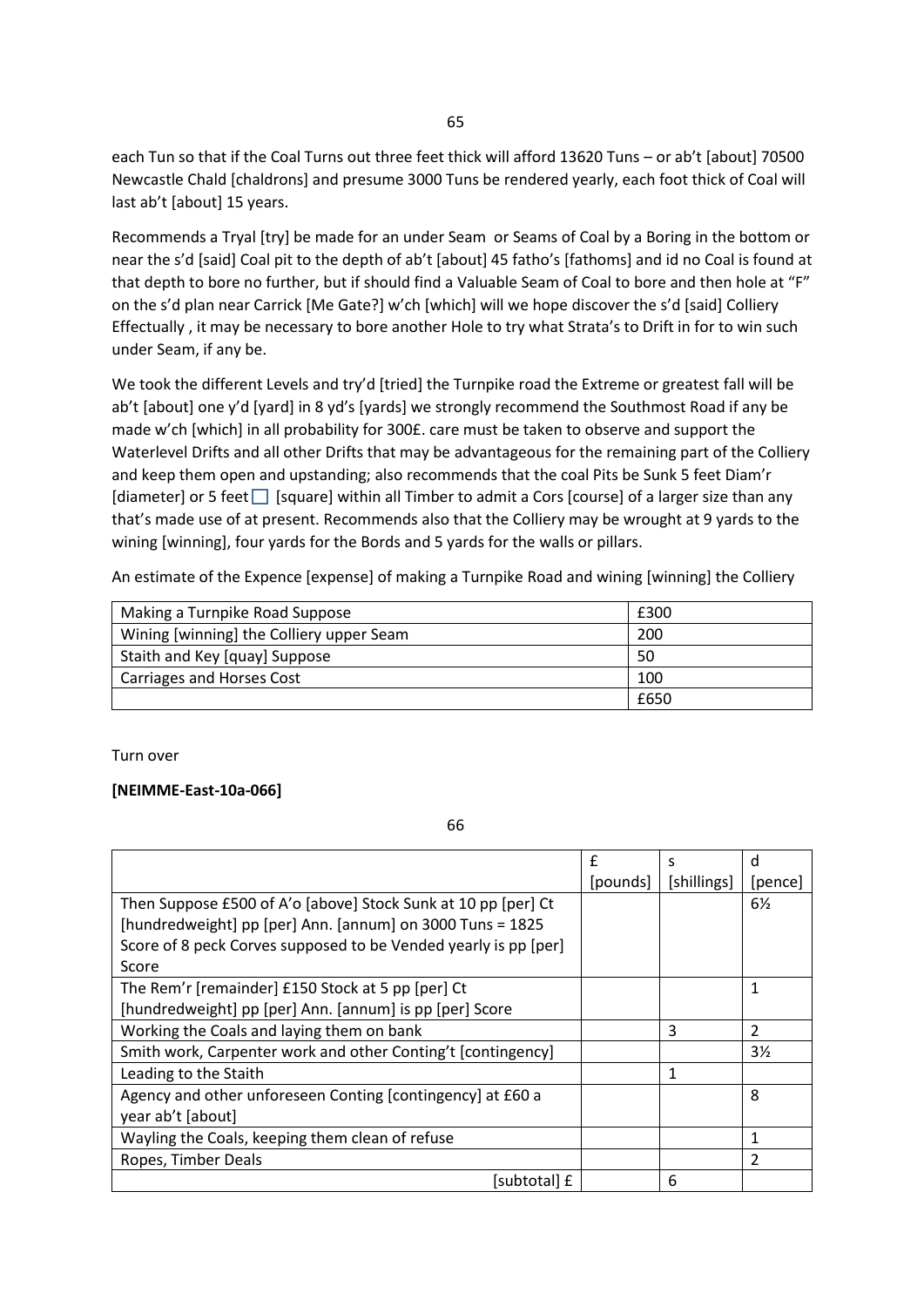| Then Suppose the Coals are Sold at 6 pp [per] Tun or pp [per] |  |  |
|---------------------------------------------------------------|--|--|
| Score                                                         |  |  |
| Costs as above                                                |  |  |
| [subtotal] pp [per] Score                                     |  |  |

Profit on 1825 Scores is ab't [about] £320 pp [per] Ann. [annum]

Or ab't [about] 2s .1½d [two shillings, one and halfpenny] pp [per] Tun

### **[NEIMME-East-10a-067]**

67

Walker Monday April 14<sup>th</sup> 1766

I find there has happened on the  $17<sup>th</sup>$  of March last a blast took fire in the SW Bord by the neglect of leav'g [leaving] open one Trap door fould [fouled] four Bords a great many stop'gs [stopings] are blown down seven Boys were kill'd [killed] and three Men, had much to do to get the Pitmen to work again the Owners gave then 10/6 [s/d] each and 1 [s] pp [per] day while they were Idle. I presume Mr Carter was sent for who exa'd [extracted] the waste but could say noth'g [nothing] against any part of it gets very small work yet I find the Owners have consented to let Murray & Crozer have the East Water'l [waterlevel] Drift notwithstand'g [notwithstanding] their bad behaviour.

Chirton Tuesday April 15th 1766

Went to Mr Lawson's and got the Acco' [account] of the damage grounds Compar'd [compared] w'th [with] Legg in regard to the Quantities.

In the afternoon went to Tinmouth moor but the Pits were done work I went down the South water'l [waterlevel] from the Dolley pit she is 70 yards in and met with a upcast trouble of ab't [about] 5 feet to the SE [South east] she is drove horse height and Cors [course] breadth & Geer'd in many places. Finds the geers are fail'd [failed] ord'd [ordered] the Drift backw'd [backward] may be sludg'd [sludged] out and the Level try'd [tried]. The Easter pit is got to Work and works very fine good Coals no trade for the Coals yet is try'd [tried] a New way to make Cynders [cinders] but the Kiln is not burnt so does not know how she will answer. The Borhole [borehole] in High Flatworth Grounds is now 55 Fatho [fathoms] down from the Surface of the Earth but has not yet go the Post am very doubtful of this hole answering well.

# **[NEIMME-East-10a-068]**

68

Bedlington Wednesday April 16<sup>th</sup> 1766

View'd [viewed] a Seam of Coal in a Pit 19½ Fatho's [fathoms] deep in Bedlington Eseate and Lin'd [lined] the same to the Bound'ry [boundary] of Netherton Estate the workings are advanced near the s'd [said] Bound'ry [boundary] but does not find that interferes the Annex'd plan will show the dist'ce [distance] each Bord has to go also View'd [viewed] the s'd [said] Seam of Coal in Netherton Colliery in a Pit to the NW from the s'd [said] Pit and in the s'd [said] Main Coal Seam w'ch [which] is ab't [about] 12 Fatho's [fathoms] deep as there is not much difference in bank Level between the s'd [said] Pits there must be some considerable upcast Dyke in the way but is not yet discovered by the present work'gs [workings] in the said Colliery's. The s'd [said] Colliery is laid dry by the Workings og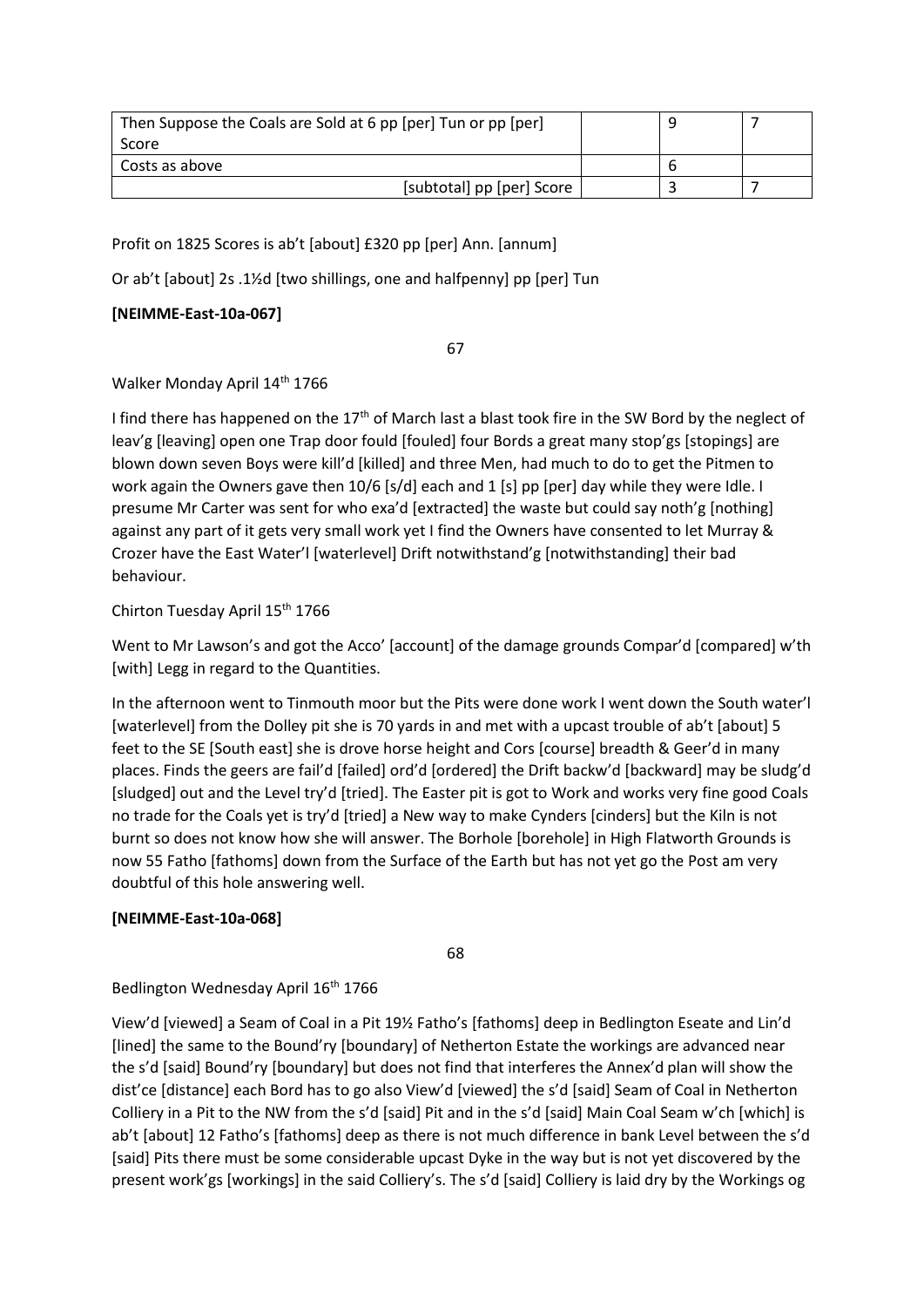Bedlington Colliery but whenever Bedlington Coll'y [Colliery] happens to be laid off Working the water will certainly be to draw at Netherton if wrought at all. I find the Workings in Netherton Colliery near the Bound'ry [boundary], recommends a Barrier of 10 yards may be left for the future next to the s'd [said] Bound'ry [boundary] to prevent the one Colliery workings from holing into the other. The winings [winnings] are 7 yards each 3½ yards each Bord and 3½ yards left for the Pillars: if 5 yards were left for a Wall may admit of a second working, Height of the Seam is from the Thill first in Coal 3 feet band 2 Ins [inches] Coal 22 Ins {inches] band 6 Ins [inches] Coal 2 feet. I find the Top Coal is left for a roof and it app'rs [appears] to be as good if not better than any wrought, recommends a Tryal [try] should be made in some of the old Bords to work the Top Coal but shou'd [should] lay three of four Deals in each Bord to keep the Coals clean of refuse and if the Cover is good may also make a Tryal [try] to work both Top Coals and bottom Coals together but depend where water in the Cover will be very bad.

### **[NEIMME-East-10a-069]**

69

### Shadfin Thursday April 17<sup>th</sup> 1766

I find Mr Gowans has sunk a Coal pit at the SE corner of Shadfin Estate to the three quarter Coal, w'ch [which] is ab't [about] 24 fatho's [fathoms] deep, she will near the level of Copington Engine as she is dry, recommended to Mr Gowans to put down a Sump ab't [about]3 feet to take in the Shaft feeders; and the first Coals that's wrought to be to the dip of the Shaft while the water keeps moderate there is 60 yards of Whole North Headways to the rise of the s'd [said] Shaft the Coal is about 3 feet high, as there is ab't [about] 3 fathoms od Sand in the Shaft recommended to win 7 yards to the Wining [winning] to take 4 yards and leave 3 yards for the Pillars as the sand will be very troublesome to Contend w'th [with] if a Thrust be made.

### Tanfield Moor edge Friday April 18th 1766

The Dyke Pit is laid off working in the Brass Thill Seam on acco't [account] of the bad Air; had lais a Scaffold in the Duke Pit at the Brass Thill Seam and mak'g [making] a Tryal [try] ofthese Coals. I really think they are as good if not better than those at the Dyke Pit Same Seam, the New Wining [winning] to the Hard Coals is Sunk 12 Fathoms, has a great deal of water in her. Agreed w'th [with] Wm. [William] Puncheon to Sink a Staple from the Surface to the offtake Drift for 7/6 s/d pp [per] Fathom. The Engine lowers the water slowly. At Tanfield Moor is work'g [working] the Brook and Chance Pits in the Hutton Seam is mak'g [making] ready the Run Pit to work the Pillars. I find that Mr Brown ord'd [ordered] the main Waterlevel Drift to be Sludg'd [sludged] out and also that they have begun to clean it out from the beginning without knowing whether there is any necessity for it or not I ord'd [ordered] a Jack roll may be set onto the Staple near the Run Pit that's Sunk from the Hutton Seam to the Main Coal.

### **[NEIMME-East-10a-070]**

70

### Risemoor Friday April 18th 1766

The Stone Drift is now ¼ yards from the Venture Pit and the Post is putting in has lost some Level w'ch [which] I ord'd [ordered] to be taken up has left a canch [a sloping slice removed from the roof or floor of a mine roadway to adjust the gradient between adjacent working] on one side next to the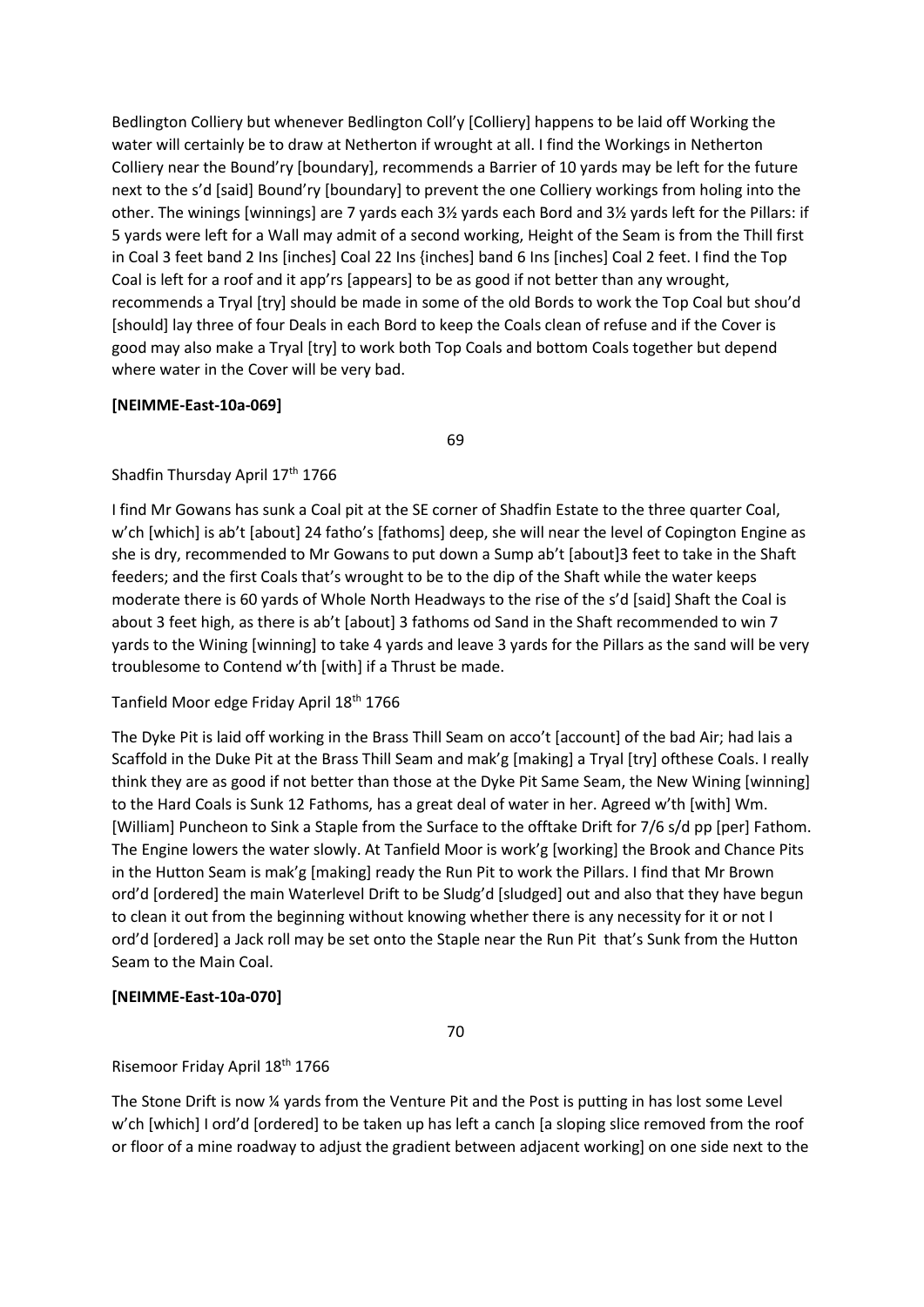bottom for the Air Boxes to lay on w'ch [which] I ord'd [ordered] to be taken up. I think it will be ab't [about] 10 Weeks or can lead Coals from this Colliery.

Benwell Saturday and Sunday Ap'l [April] 19<sup>th</sup> & 20<sup>th</sup> 1766

The Engine Pit is now 15 fathoms Sunk & has a good deal of water is oblig'd [obliged] to Ruffclead her all the way down to keep the Shaft dry. Busie [busy] mak'g [making] a report & Plan of Mr Jones Colliery in Ireland.

At 4 Fath'o [fathoms 1 f [foot] 6 In [inches] got a Seam of Coal of 17 Ins [inches] thick.

Throckley Monday April 21st 1766

Went to Throckley in the morn'g [morning] and found Mr Brown at home. Went down the Betty Pit. The North Head's [headways] dip is but quite dry as the South Head's [headways] is not quite Head' Course finds that 12½ yards must be made to each wining [winning] w'ch [which] I mark'd [marked] off the Coals are very good dry and round. Went to Benwell and made a Copy of a Plan'g [planning] of Mr Jones's Colliery in Ireland.

Beamish Tuesday April 22nd 1766

Mr Davison Mr Wilkinson Mr Brown & I went first to View the Grounds in Beckley and Dawson's Tanfield where a W.way [wagonway] may be made from South Causey Beamish or Southmoor. After done consid'g [considering] a W.way [wagonway] that may probably be made from the s'd [said Collierys thro' [through] Geo. {George] Humbles Grounds near Portobella and to go on the North side of Birtley W.way [wagonway] thro' [through] Harraton Outside and

# **[NEIMME-East-10a-071]**

71

to an Int'd [intended] Staith at North Biddick Viz

From the Int'd [intended] Staith in North Biddick Estates past the Westmoor Coal Pit

|                                                   | chains |
|---------------------------------------------------|--------|
| In North biddick                                  | 40     |
| In Harraton Outside                               | . 117  |
| In the Bishop to the Northmost House at Potobella |        |

Walker Wednesday April 23rd 1766

The NE waterlevel is now 80 yd's [yards] from the Trap doors in the Ann pit M.gate [mothergate] East'd [eastward] and goes very well ab't [about] NE – except the mismanagement of the Drifters of run'g [running] one Drift into the other. I did not meas're [measure] nor w'd [weighed] it be paid.

The SW waterlevel is now Stopt [stopped] till the Levels be up she is ab't [about] 200 yd's [yards] SWest from the Engine and may want ab't [about] 40 yards to the West Dyke is putt'g [putting over a South Headways to be ready if any accident should happen the Engine an drown the East work'gs [workings] in the West Pit w'ch [which] is so much underlevel to the dip of the s'd [said] Engine; the West Drifts in this pit is now 425 yards West from the s'd [said] West Pit and I suppose she will want ab't [about] 80 yards of the Thistle Pit Dyke. I examin'd [examined] all the Old Wastes and finds to the South Dip of the SW waterlevel the west'd [westward] is not roof'd [roofed] w'th [with] water so must push the Air ab't [about] to clean them for whenever the Coal from the dip comes to be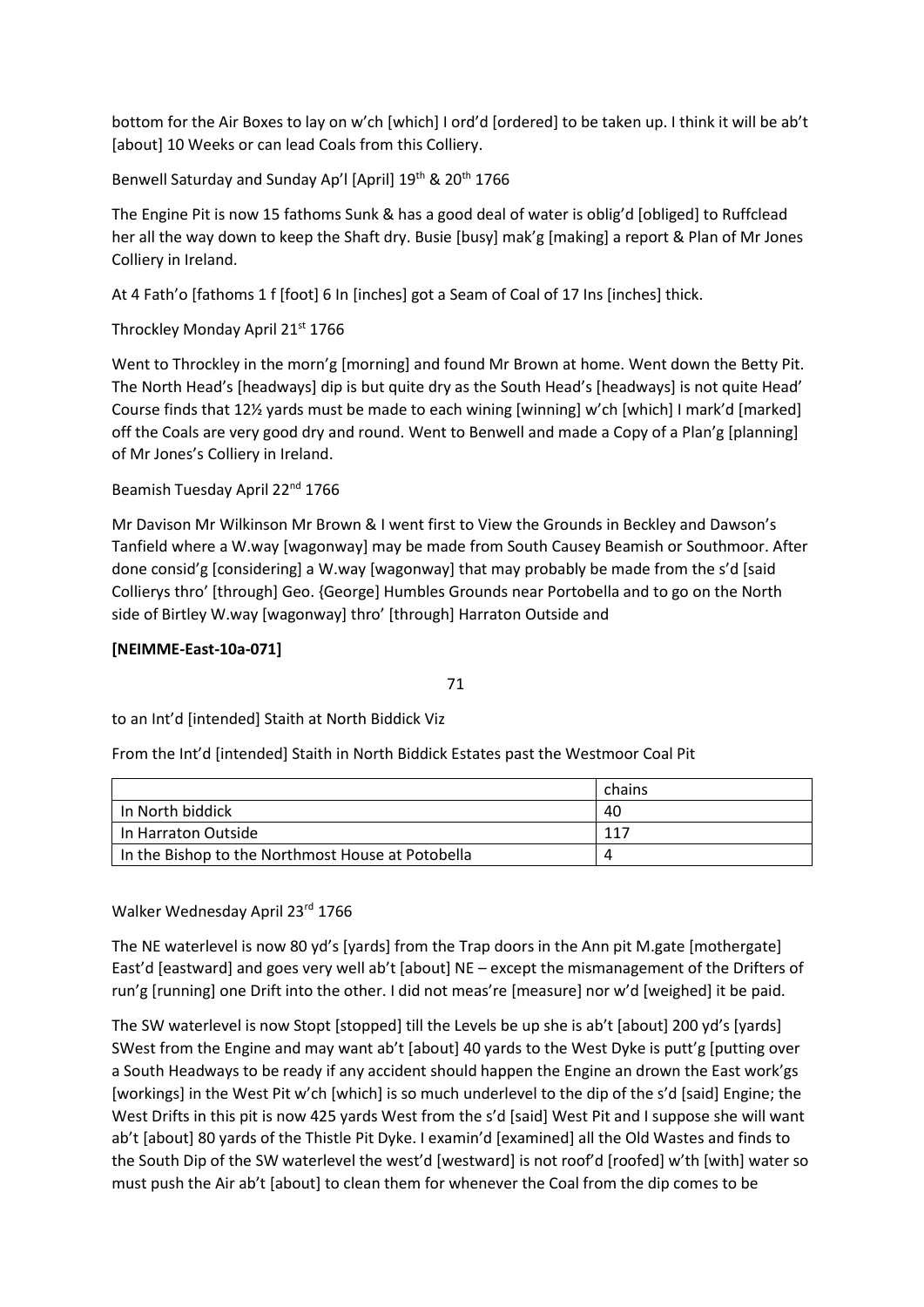wrought the east'd [eastward] will in course hole. In the Ann Pit has now got a very strong Post Roof set away two North Headways's [sic] so in a very short time will get all the men into the Westway. I carefully examin'd [examined] all the waste and am well satisfied the neglect has been on the Trapers for the greatest body of the Inflammable Air has been at the face ord'd two Drifts to go from the Bush Pit to the West Dyke works now ab't [about] 10 Keels pp [per] day.

# **[NEIMME-East-10a-072]**

72

Chirton Thursday April 24<sup>th</sup> 1766

Went to Mr Lawson's and got the damage's [sic] of the W.way [wagonway] settled. Viz:

A Survey of the Additional damage Grounds in Hylton Lawson Esq. Estate at Chirton made by W.way'r [wagonwayer] "Cartwayers Pit Heaps" taken March 11<sup>th</sup> 1766. From the time the Additional Damage was made to may day 1766. New [?Stile?]

| y'rs           | days |                                                 | A            | R              | P [sq. | $\pmb{\mathsf{f}}$ | [s]            | [d]            |
|----------------|------|-------------------------------------------------|--------------|----------------|--------|--------------------|----------------|----------------|
|                |      |                                                 | [acres]      | [roods]        | poles] |                    |                |                |
| 3              | 159  | In the Chirton Pit field Mr Kerr Ten't          | 2            | $\Omega$       | 24     | 41                 | 6              | 3              |
|                |      | [tenant] begun March 1762 at £6 pp              |              |                |        |                    |                |                |
|                |      | [per] Acre being double Rent'd                  |              |                |        |                    |                |                |
|                |      | [rented]                                        |              |                |        |                    |                |                |
| 3              | 202  | Rose Pit field Mr Kerr Ten't begun              | $\mathbf{1}$ | $\mathbf{1}$   | 06     | 26                 | 9              | 10%            |
|                |      | Oct'r 10 <sup>th</sup> 1762 at £6 pp [per] Acre |              |                |        |                    |                |                |
| $\overline{3}$ |      | Turnpike pit field begun May 1763 at            |              | $\mathbf{1}$   |        | 4                  | $\overline{2}$ | 6              |
|                |      | $5/10$ [£/s] pp [per] Acre                      |              |                |        |                    |                |                |
| $\overline{2}$ | 348  | Three Nooke Close Messrs Hampton                |              | $\mathbf{1}$   | 16     | 5                  | 13             | $8\frac{1}{2}$ |
|                |      | and Hutchinson Ten'ts [tenants] begun           |              |                |        |                    |                |                |
|                |      | May $17^{th}$ 1763 at 5/10 [£/s] pp [per]       |              |                |        |                    |                |                |
|                |      | Acre                                            |              |                |        |                    |                |                |
| $\overline{2}$ | 348  | Mrs Taylor's Grounds damag'd by the             |              | $\overline{2}$ | 26     | 9                  | 15             | 8              |
|                |      | West Waggonwayer begun May 17th                 |              |                |        |                    |                |                |
|                |      | 1763 at 5/10 [£/s] pp [per] Acre                |              |                |        |                    |                |                |
| $\mathbf{1}$   | 361  | In the Horse Close pit field Pit Heap           | $\mathbf{1}$ | $\Omega$       | 35     | 19                 | $\overline{7}$ | 10½            |
|                |      | and Cart Road begun May 4th 1764 at             |              |                |        |                    |                |                |
|                |      | £8 pp [per] Acre                                |              |                |        |                    |                |                |
| $\mathbf{1}$   | 125  | In D'o [ditto] by the W.way begun               |              |                | 30     | $\overline{2}$     |                | $3\frac{1}{4}$ |
|                |      | Dec'r 26 <sup>th</sup> 1764 at £8 pp [per] Acre |              |                |        |                    |                |                |
|                |      | Tot'l [total]                                   | 6            |                | 17     | 108                | 16             | $\overline{2}$ |

Went down the Goodint'n [Good Intention] Pit at Preston, the waterlevel is now ab't [about] 80 yards from the Shaft and got a upcast Dyke that way, recommends to put an East'd [eastward] to the Bound'ry [boundary] and fix a Pump to lift the water while the Coal that's underlevel be wrought off there is great Trade for the Coals agreed w'th [with] Mich'l {Michael} Rutter to make a Stable Bord ready for 10s [ten shillings].

At Tinmouth Moor went to Examine the Bills but Hall was not at home did not see them the North waterlevel is 55 yd's [yards] front the last Sunk Stapple [Staple shaft: An underground shaft] connecting 2 or more levels of mine but not reaching surface], has got the Thill of the Coal I find it will not be prudent to set over the Mgate [mothergate: main roadway] from the Betty Pit as she is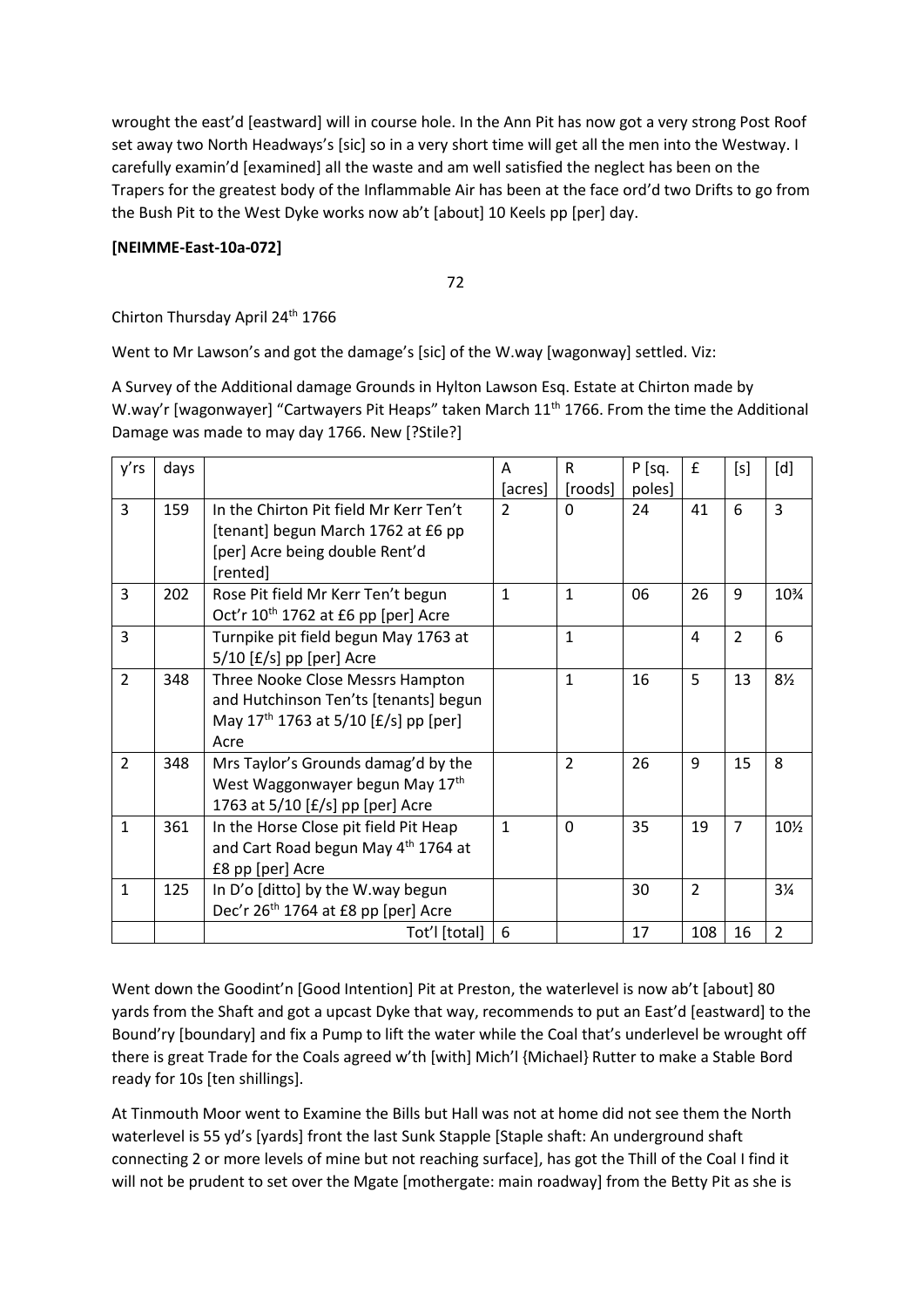ab't [about] 5 Fatho's [fathoms] downcast to the Northw'd [northward].The Easter pit works very good Coals, but there is no trade yet.

### **[NEIMME-East-10a-073]**

Tanfield Moor Friday April 25<sup>th</sup> 1766

Met Mr Dobson & Emmerson consid'd [considered] ab't [about] the Nain Coal Drifts but cannot give any directions ab't [about] her till sees the face the Run Pit is not yet ready for Coal works.

Lin'd {lined] from the Brook pit to the Int'd [intended] New pit down the Eastway and into the Hutton Seam Wat'l [waterlevel]

|                 |             | C Lin [Chains.Links]]                |
|-----------------|-------------|--------------------------------------|
| 1 <sup>st</sup> | S531%E      | 0.20                                 |
| $\overline{2}$  | <b>N84E</b> | 3.20                                 |
| 3               | S15%E       | .54                                  |
| 4               | N82%E       | 1.38                                 |
| 5               | S30%E       | .49                                  |
| 6               | <b>S20E</b> | 1.02                                 |
| $\overline{7}$  | <b>S72E</b> | .56 To Drift end                     |
| 8               | S121%E      | 1.97                                 |
| 9               | S241%E      | 1.24                                 |
| 10              | S291%E      | 1.23                                 |
| 11              | <b>S48E</b> | 0.55                                 |
| 12              | <b>S82E</b> | .41                                  |
| 13              | <b>N80E</b> | 1.67                                 |
| 14              | S66½E       | .33                                  |
| 15              | <b>S29E</b> | .75                                  |
| 16              | <b>S15E</b> | .38                                  |
| 17              | S181%E      | 1.33                                 |
| 18              | S6½E        | 2.01                                 |
| 19              | S81%E       | .98                                  |
| 20              | S12%E       | 4.40                                 |
| 21              | S16½E       | .80                                  |
| 22              | S32½E       | 2.20                                 |
| 23              | S341%E      | .83                                  |
| 24              | S16%E       | 2.40                                 |
| 25              | S421%E      | .42                                  |
| 26              | <b>S61E</b> | .56                                  |
| 27              | <b>S40W</b> | .50                                  |
| 28              | <b>S14W</b> | 1.33 To the Int'd [intended] new pit |

Tanfield Moor Edge same day

A Staple is Sink'g [sinking] upon the Offtake Drift to ridd [rid] that part w'ch [which] is ffalen [fallen]. The New Sink'g [sinking] pit to work the Hard Coal in the Dip side of the Main Dyke is now 15 fatho's [fathoms] Sunk.

Went to Beamish & from there to Newcastle.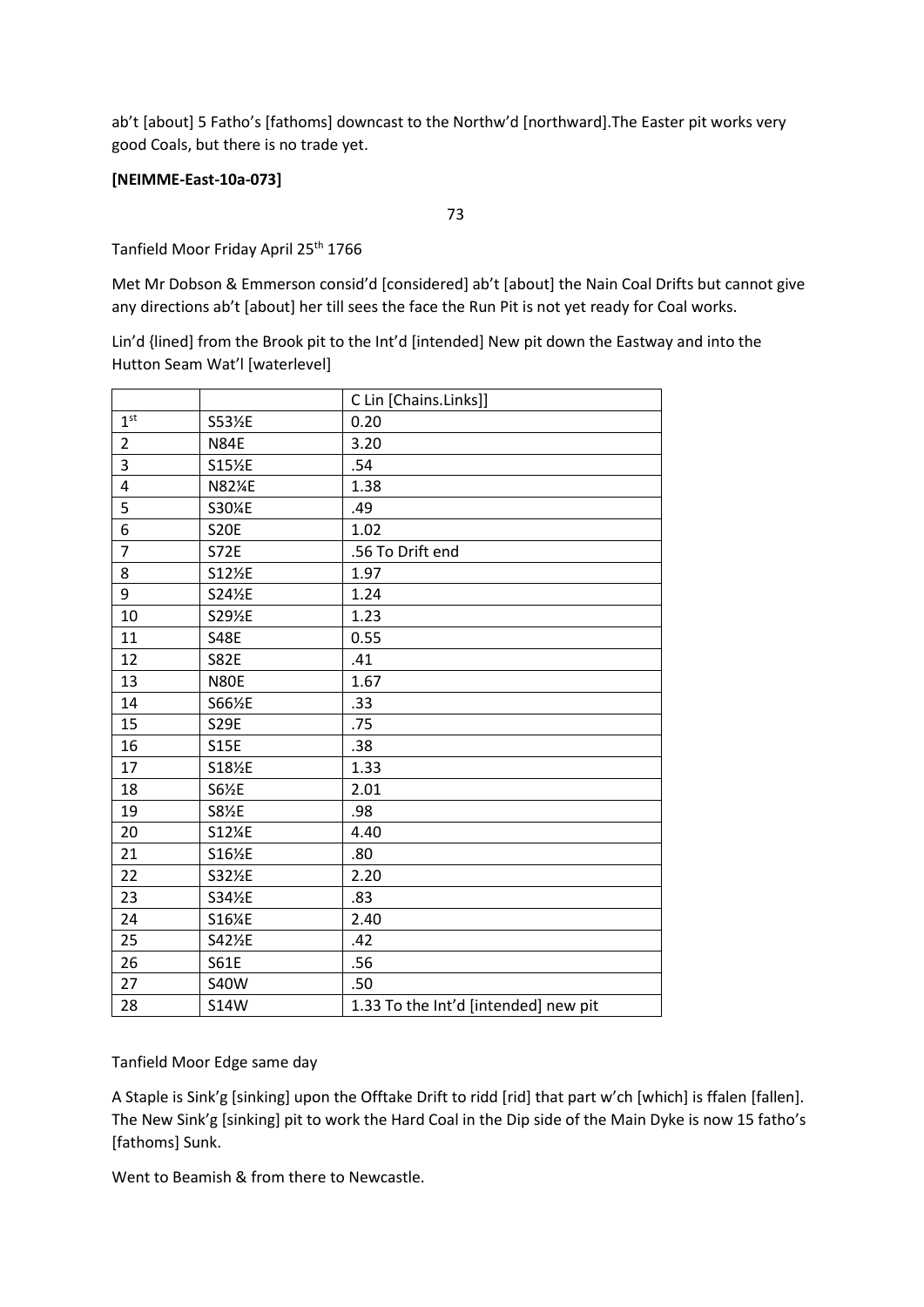Saturday went to Newcastle to meet Walker Owners but Mr Ord was not there got nothing settled ab't [about] the Colliery.

Sunday at Throckley mak'g [making] Mr Jones Plan'g [planning] and Mr Lawson's Acco't [account] of the Damage Grounds at Chirton Estate.

West Denton Monday April 28<sup>th</sup> 1766

Design'd [designed] the Staith at the East end of Mr Blacketts at Lemington. Length of the Geers at the Tunn Rail to be 22 feet the Headstock to be rais'd [raised] 6 feet 6 Ins above the Surface of the Earth. The Tunn rail to be 30 feet from the Front of the Key [quay].

# **[NEIMME-East-10a-074]**

74

Length of the Staith two Keel births [berths] or 30 yards and breadth from the front backw'd [backward] to the back wall is 22 yards, length of the Ongate from the Headstock to the join'g [joining] of Mr Blacketts Staith is 90 yards and at 10 feet dist'ce [distance] for every pair of Geers will be 27 pair. The Ongate to fall one Inch in every y'd [yard] for 100 yd's [yards] more Eastw'd [eastward], the W.way [wagonway] to fall 1¼ Ins [inches] pp [per] yard and from thence to the [ ] pit is 80 yd's [yards] mare to fall at the rate of ¾ Ins [inches] in every yard. Try'd [tried] the int'd [intended] w.way [wagonway[ from the North Int'd [intended] pit and finds the fall near the Ongate to be ab't [about] 3 Ins [inches] in every yard.

Rise Moor Colliery April 28th 1766

Went w'th [with] Mr Waters and Exa'd [examined] the w.ways [waggonways] from the Staith to the Colliery's expects on Thursday first to Lead Coals from Mickley Colliery the Way is not yet got into good condition, the Stone Drift wants now ab't [about] 32yd's [yards] to the first Coal Pit.

# South Moor Tuesday April 29<sup>th</sup> 1766

Meas'd [measured] the Int'd [intended] W.ways [waggonways] from the SE Corner of Mr Davison's Park Wall.

|                                                                              | Cha' Lin |  |
|------------------------------------------------------------------------------|----------|--|
| In Mr Davison                                                                | 18       |  |
| In [the] Bishop                                                              | 143      |  |
| In Sir Ra [Ralph] Milbanke B't [Baronet] to Turnp'ke [turnpike] Road         | 145      |  |
| In Sundries to an Int'd [intended] Staith at North Biddick by way of Lambton | 202.38   |  |
|                                                                              | 508.38   |  |
| By the Present W.way [wagonway] thro' Harraton Outside                       | Cha:     |  |
| In Mr Davison                                                                | 18       |  |
| In the Bishop                                                                | 143      |  |
| In Sir Ra [Ralph] Milbanke to the Turnpike Road                              | 145      |  |
| Carr's                                                                       | 22.40    |  |
| Hepple and Co.                                                               | 20       |  |
| a Lane                                                                       | 1.28     |  |
| <b>Fishes</b>                                                                | 14.20    |  |
| Hepple and Co.                                                               | 11.50    |  |
| The Present W.way [wagonway] thro' Harraton Outside to avoid Lambton         | 124      |  |
| Fatfield                                                                     | 45       |  |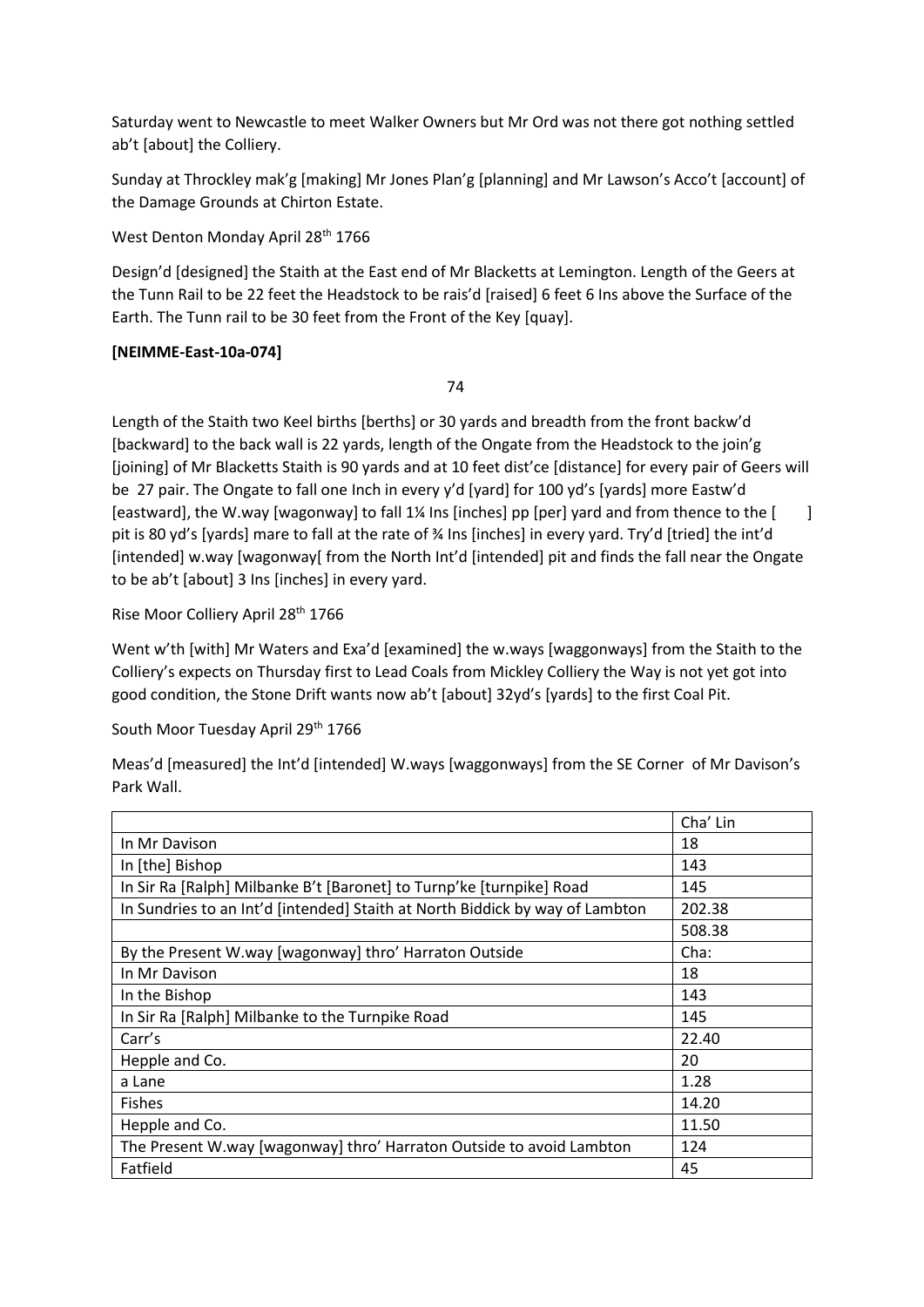| North Biddick to the Staith | $\sim$<br><u>_</u> |  |
|-----------------------------|--------------------|--|
|                             | 559.38             |  |

Turn over

### **[NEIMME-East-10a-075]**

75

| Again by a Way thro' Birtley Grounds          | Cha: Lin      |       |
|-----------------------------------------------|---------------|-------|
| In Davison                                    | 18            |       |
| <b>Bishop</b>                                 |               | 94.7  |
| <b>Bewick</b>                                 |               | 7.40  |
| Sir Ra [Ralph] Milbanke B't [Baronet]         |               | 34    |
| <b>Bewick</b>                                 |               | 36.20 |
| Sir Ra [Ralph] Milbanke B'd [boundary] Ouston |               | 92    |
| Humble to the North House in Portobella       |               | 64    |
| Bishop ab't [about]                           |               | 4     |
| <b>Harraton Outside</b>                       |               | 117   |
| North Biddick to the Int'd [intended] Staith  |               | 40    |
|                                               | Tot'l [total] | 507.3 |

Waldridge near Chester-le-Street Tuesday April 29<sup>th</sup> 1766

There is a Coalpit work'g [working on the West side of the West lane ab't [about] 1½ mile from Chester-le-Street & won by a Level from Chester boun [boundary] from the Acco't [account] I receive from John Allison of the Pit House she has wrought ab't [about] 9 years, he says has always p'd [paid] the Cash for the Coal sold to John Allison of Ouston. The materials such as Trams, Sledges, Shovels etc. were brought from Fatfield Colliery, for the use of this Colliery; she app'd [appeared] from the depth she lays at viz. ab't [about] 24 Fatho' [fathoms] by report to be the Main Coal Seam so undoubtedly the Maudlin, Low Main, and Hutton Seams will lay under and may probably be in a Perfection etc. as the Waterlevel Couse runs ab't [about] SE and NW the s'd [said] Win'g [winning] from Chester Course will lay some Hundreds of Acres of Coal Dry in the s'd [said] Main Coal Seam; the Coal is very good and bournes [burns] well: This Colliery belongs to Sir Ra [Ralph] Milbanke Baro't [Baronet] but was unknown to him that any Coals were ever wrought there.

# West Aukland Wednesday April 30<sup>th</sup> 1766

The delivery Drift is advancing fast forw'd [forward] has got the foundation of the Engine House Cutt ab't [about] 6 feet depth washout ab't [about] 70 Trees for the use of the Engine Crib wood. The Engine Pit will be ab't [about] 23½ Fatho' [fathoms] deep from the Surface of the Earth.

# **[NEIMME-East-10a-076]**

76

Mickley Moor May 1st 1766

At Stella ab't [about] 7 o'clock in the morning 14 Wag's [waggons] set out and the first got to the pitts in 1½ hour filled in 20 min stopt [stopped] 20 min: till the other Wagg's [waggons] fill'd [filled] and went down to the Staith in 1½ & 5 min; 9 Waggons makes nearly 8 Chald's [chaldrons] as may be. The afternoon was spent w'th [with] rejoicing the Gun Fired and many healths were drunk.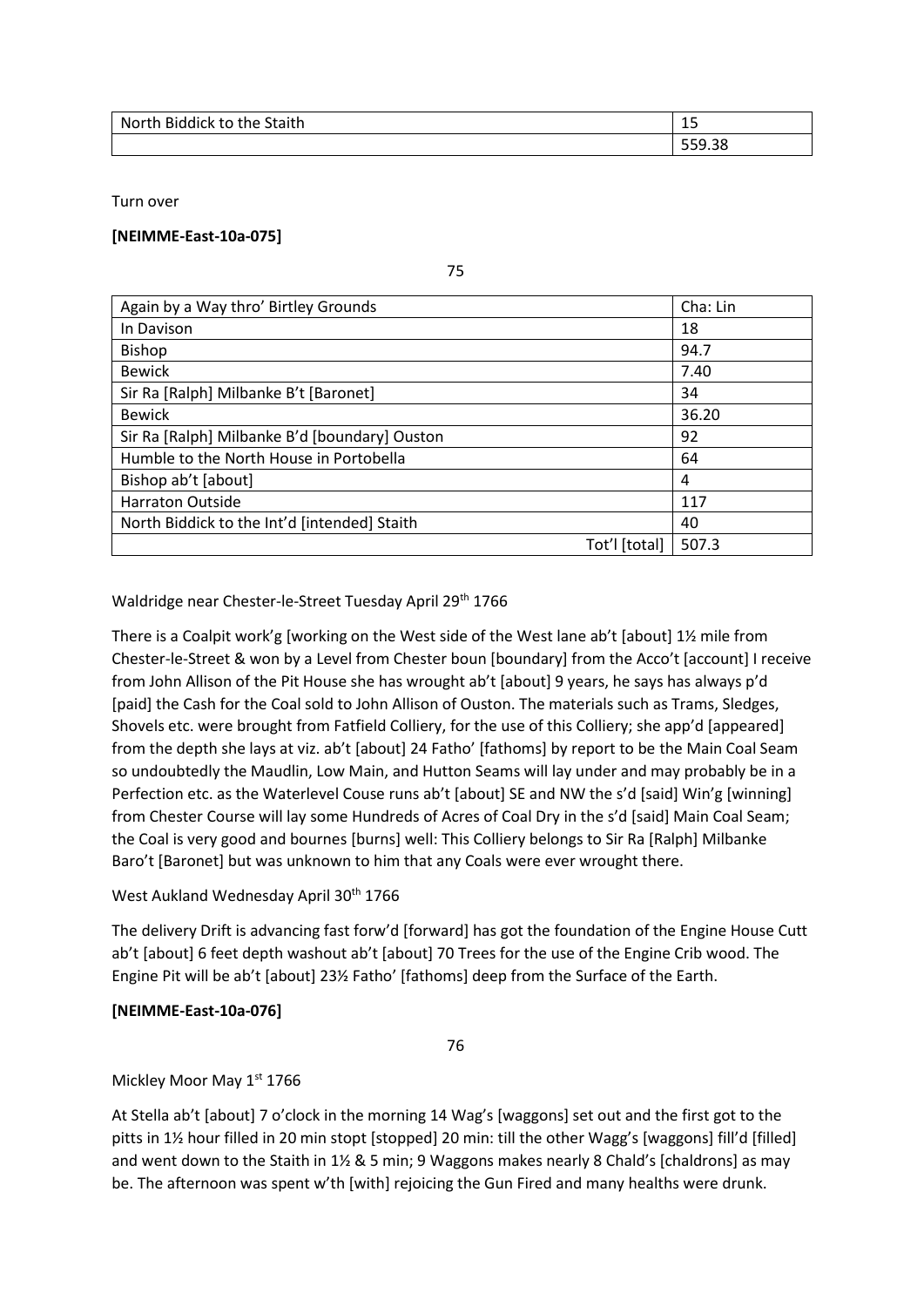### Walker Friday May 2<sup>nd</sup> 1766

Met Mr Ord and Mr Brown at the Colliery cons'd [considered] ab't [about] the Meatal [metal] work for the New Engine and gave Mr Hodgson dimensions the Pits now works very well, show'd [showed] Mr Brown the NE waterl'l [waterlevel] Drift w'ch [which] is 90 yards from the Trap Doors in the M.Gate [mothergate] East'd [eastward] from the Ann Pit.

Saturday & Sunday at Benwell. The Engine is now Sunk 17 Fathoms from the Surface has as much water as the Engine can draw w'th [with] 15 In'h [inch] pump, is now in the Post but a very good workable Stone the sooner the Gin is set on the Aston Pit the better to try to Sink her.

### Monday May 5<sup>th</sup> 1766

Met Mr Brown at the Engine at Benwell. The Borhole in the Chester Pit Sunhe & Bor'd [bored] 30 Fathoms. Went to Gibside to see Cuth't [Cuthbert] Palliser for him to meet Mr Brown tomorrow to measure the wood work at Stella Staith.

Stella Tuesday May 6<sup>th</sup> 1766

In the fore noon went to Crawcrook and meas'd [measured] several batts & Battery's [sic] in John Reeds Barg'n.[bargain]. I in the afternoon came to the Staith, viz.

### **[NEIMME-East-10a-077]**

77

Matt'w [Matthew]Waters Esq'r & part'rs [partners]

To Cha's [Charles] Howe & part'rs [partners]

### For Carpenter work at Stella Staith

| <b>Hulbirths</b> | $[?]$ |                                                                          | £              | [s]            | [d]            |
|------------------|-------|--------------------------------------------------------------------------|----------------|----------------|----------------|
| 5                | 25    | Of Main Ongate at 48 s [shillings] pp [per]                              | 13             | 6              | 8              |
| 8                | 10    | Of Main Staith & Spout Heads at 42 s [shillings] pp [per]                | 17             | 5              | 4              |
| 8                | 34    | Of Offgates at 30 s [shillings] pp [per]                                 | 13             | $\overline{2}$ | 8              |
|                  |       | 135 yards of Lining w'th [with] Beach in the Sunk half rail              |                | 16             | $10\%$         |
|                  |       | thickness at $1\frac{1}{2}$ d [pence] pp [per] yd [yard] (Viz. on double |                |                |                |
|                  |       | rails)                                                                   |                |                |                |
|                  |       | 31 Shutts at 3 sh. [shillings] each                                      | 4              | 13             |                |
|                  |       | 3 Main Spouts at 10 sh. [shillings] each                                 | $\mathbf{1}$   | 10             |                |
|                  |       | 369% Squares of Roofing at 3/3 s/d [shillings/pence] pp                  | 60             |                | 10½            |
|                  |       | [per]                                                                    |                |                |                |
|                  |       | 111 yards of Coping at 4d [pence] pp [per] yard                          | $\mathbf{1}$   | 17             |                |
|                  |       | 222 yd's [yards] of flooring w'th [with] Oak at 2d [pence] pp            | $\mathbf{1}$   | 17             |                |
|                  |       | [per]                                                                    |                |                |                |
|                  |       | 41 yd's [yards] of flooring w'th [with] Fir at 1½ d [pence] pp           |                | 5              | $1\frac{1}{2}$ |
|                  |       | [per]                                                                    |                |                |                |
|                  |       | 61 Fenders at 10 d [pence]                                               | $\overline{2}$ | 10             | 10             |
|                  |       | 4 Twin Rails at 10 s [shillings] each                                    | $\overline{2}$ |                |                |
|                  |       | To a Cabin                                                               | $\overline{2}$ |                |                |
|                  |       | 3 Staith Gates                                                           | $\mathbf{1}$   | $\mathbf{1}$   |                |
|                  |       | Casing boards and Clead'g [cladding] the ends of the Staith              | $\mathbf{1}$   | 1              |                |
|                  |       |                                                                          | 123            | 7              | $4\frac{1}{2}$ |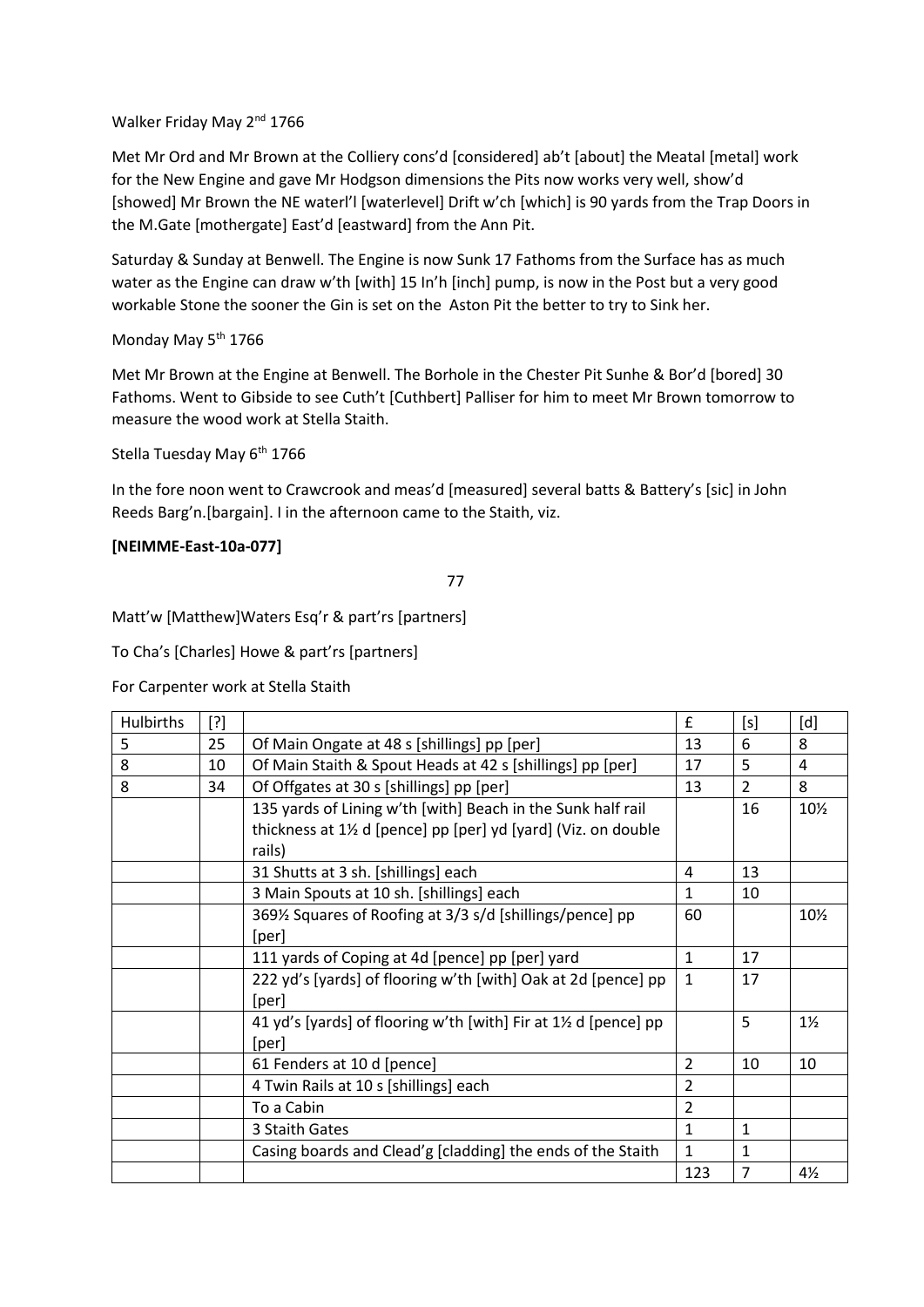### Tanf'd [Tanfield] Moor edge Wednesday May 7<sup>th</sup> 1766

Went w'th [with] Mr Brown to this Colliery. I find there is a Stapple Sunk upon the Offtake Drift but not in the place I ord'd [ordered]. I agreed w'th[with Puncheon to Sink it at all events for 7/6 s/d pp [per] Fathom.

The pits are idle on Acco't [account] of bad weather. The New pit on the dip side of the Main Dyke is now 15 fatho's [fathoms] Sunk is working the Brass Thill seam in the Duke pit w'ch [which] is ab't [about] 28 Fat. [fathoms] deep from the Surface there is Drift from the Shaft runs West'd [westward] to the Recovery pit in Busblades so must leave a wall or pillar of Coal on each side to keep her open for an Air Course. Mr Newton asks £13.5 pp [per] Ten for working the Brass Thill Seam. There are some Overcharges made in last Bill but to put an end to shift work [?] they were submitted to be paid.

Tanfield Moor May 7<sup>th</sup> 1766 Rob Strobes bor'd [bored] a Hole 5½ Fatho's [fathoms] to the Stone head where the New Waterlevel pit is Int'd [intended] to be Sunk on the SE side of the Moor as stak'd [staked] out above Ground. Is now well off the water at the Run pit Staple to get into the Main Coal Drifts.

#### **[NEIMME-East-10a-078]**

78

#### Walker Thursday May 8<sup>th</sup> 1766

The NE Wat'l [waterlevel] goes very well forw'd [forward] is now 97 yd's [yards] East from the Trapdoors in the Mo.Gate [mothergate] East from the Ann pit and ab't [about] 320 yards in a direct Line from the Engines she has been drove very badly for has left bad Pillars between the two drifts & in places hold [holed] the one into the other. The Pump that lifts the water in the Ann pit M.Gate [mothergate] can by tak'g [taking] up some Level & putting some Stone down above [?] s'd [said] lay her off. There is ab't [about] 10 Bords going in this East way but hopes in a short time to get them laid off when gets more won out in the dip side of the West Dyke. Is still tak'g [taking] up some Level in the SW waterlevel in Cha' [Charles] Bainbridge's Bargain; is also near the face driv'g [driving] two South Headways's [sic] to be ready if any Accid't [accident] should happen the Engine drown the West pit East way. The two West Bords are now 430 yd's [yards] from the Wes Pit and is supposed to want 70 yards to the Thistle Pit Dyke. Tho' [though] are sev'l [several] Bords too wide in the West pit East way for w'ch [which] the men [?must?] be punished. I ex'd [examined] the waste in sev'l [several] places I find on the dip side of the SW waterlevel where the Bords are laid off not very clean ord'd [ordered] the Air may be push'd [pushed] in there.

Mickley Moor Friday May 9<sup>th</sup> 1766

Took the Horizontal Situation of the Borholes [boreholes] and pitts [pits] in this Colliery and Lin'd [lined] the Works and Wat'l [waterlevel] Drifts. Viz:

| <b>Bank Level</b>                                                               | Fat.                               | Y'd |          |
|---------------------------------------------------------------------------------|------------------------------------|-----|----------|
|                                                                                 | [fathoms]   [yards] $ $ [feet] $ $ |     | [inches] |
| From the Wat'l [waterlevel] Drift to the 1 <sup>st</sup> Borhole is [?} of   18 |                                    |     |          |
| Gro'd [ground]                                                                  |                                    |     |          |
| From - ditto to the $2^{nd}$ - ditto                                            | b                                  |     | 6        |
| From - ditto to the $3^{rd}$ - ditto                                            | 35                                 |     |          |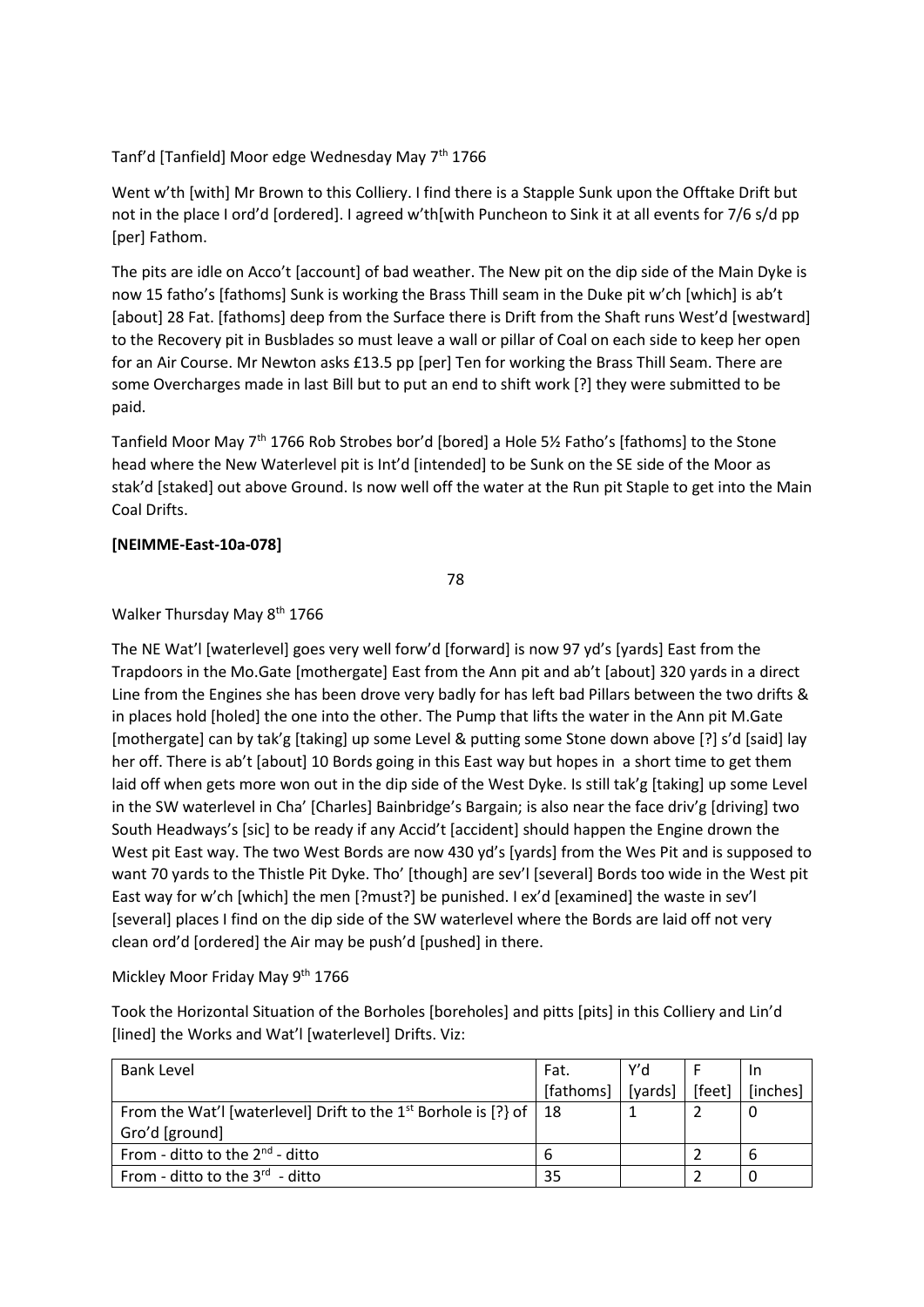| $\mathsf{diff}$<br>⊿tn<br>ditto to the<br>- 4<br>untu<br><b>VIII</b> |  |  |
|----------------------------------------------------------------------|--|--|

| Depth of                                                                                              |                      |                 |  |
|-------------------------------------------------------------------------------------------------------|----------------------|-----------------|--|
| 1st Borhole 15 Fatho' [fathoms] to a 3/5 Ft/Ins Seam & at 19.0.2.10 Fat. Y'd.Ft.Ins a Coal 3/3 Ft/Ins |                      |                 |  |
| Seam                                                                                                  |                      |                 |  |
|                                                                                                       | <b>Upper Coal or</b> | Or Under Coal   |  |
|                                                                                                       | To 6 Qua'r Coal      | To 5 Qua'r Coal |  |
|                                                                                                       | Fat. Y'd F In        | Fat. Y'd F In   |  |
| 2 <sup>nd</sup> Hole depth                                                                            | 10                   | 27              |  |
| 3rd Hole                                                                                              |                      | 31              |  |
| 4 <sup>th</sup> Hole Of the Coal pit to the Thill                                                     |                      | 19.1            |  |
| of the 6 Qua'r Coal                                                                                   |                      |                 |  |

### Turn over

# **[NEIMME-East-10a-079]**

79

Mickley

Lin'd [lined] from the Coal Pit Shaft called the Bella Pit

| [Seam]          | $[°$ [degrees]] | Cha.Lin [Chains.Links]                                       |
|-----------------|-----------------|--------------------------------------------------------------|
| 1 <sup>st</sup> | N8W             | 0.19                                                         |
|                 | <b>N19E</b>     | 1.12 at 2 [?] fm [from] the NE Wat'l [waterlevel] Coal Drift |
|                 | <b>N22E</b>     | 0.45                                                         |
|                 | N8E             | .35                                                          |
|                 | <b>N25E</b>     | .37                                                          |
|                 | N16½E           | .56 to the face & 18 yds short of the Sinking pit            |

From the Shaft

| [Seam]                 | $[°$ [degrees]]    | Lin [Links]                                                |  |
|------------------------|--------------------|------------------------------------------------------------|--|
| 1 <sup>st</sup>        | N76W               | .32                                                        |  |
| 2                      | S75 <sup>%</sup> W | .70                                                        |  |
|                        | <b>S80W</b>        | Offset to the face of the M.Gate 49 yds                    |  |
|                        |                    | Yds [yards]                                                |  |
| 1 <sup>st</sup> West'd |                    | 38 up                                                      |  |
| 2 ditto                |                    | 27                                                         |  |
| 3 ditto                | At 1.25 C.Lin      | 20                                                         |  |
| 4 ditto                | @185               | ] yds South from the Shaft<br>6 To a Trouble & same ab't [ |  |
|                        | 230 ditto          | 15                                                         |  |
| Sta:                   | 277 ditto          | 15                                                         |  |
|                        |                    | C.Lin                                                      |  |
| 4                      | S18E               | 0.39 at 39 Lin a West'd 6 yd                               |  |
| 5 <sup>th</sup>        | N64½E              | 1.13 Into Even on S.Head                                   |  |
|                        | S16½E              | Offset 0.60 C.Lin to face of S.Head                        |  |
|                        |                    | At 40 Lin a East'd 9 yd                                    |  |
|                        |                    | At 55 [Lin] a West'd 12 [yd]                               |  |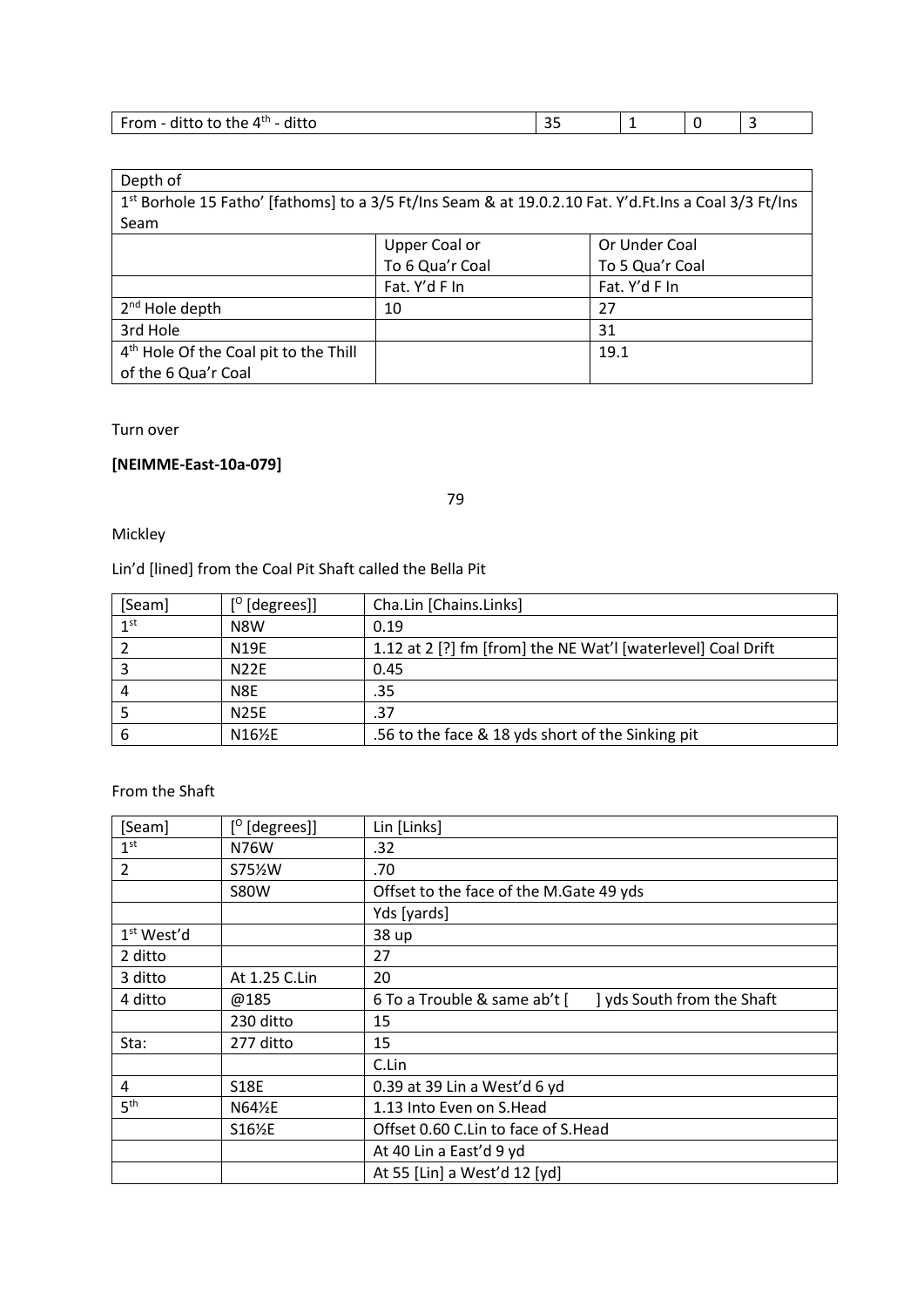| 6 <sup>th</sup> | N15½W | 2.80 C.Lin to Shaft                   |
|-----------------|-------|---------------------------------------|
|                 |       | At 12 Lin a East'd 26 yd              |
|                 |       | At 60 a ditto 34 Walls Hol'd at 25 yd |
|                 |       | At 105 a ditto 40                     |
|                 |       | At 145 a ditto 45                     |
|                 |       | At 180 a ditto 40 yd & laid off       |

### Lin'd the NE Wat'l [waterlevel] Coal Drift from the Drift end

| [Seam]          | $[°$ [degrees]] | Cha.Lin [Chains.Links]                  |
|-----------------|-----------------|-----------------------------------------|
| 1 <sub>st</sub> | <b>N58W</b>     | 0.64                                    |
|                 | S88%W           | .77                                     |
| 3               | N67½W           | .27                                     |
| 4               | N51%W           | .60 at 20 Lin a S.Head & one West 26 yd |
|                 | N62%W           | .23                                     |
| 6               | <b>N64W</b>     | .61                                     |
|                 | <b>N66W</b>     | .71 to face of Wat'l [waterlevel] Drift |

I find there are sev'l several Bords too wide in this pit on the SE side of the Shaft. The Coal is slender to the Southw'd [southward]. Ord'd [ordered] the S.Headw's [south headways] may go no further yet, but win out places a Pillar to the West. As there is no water in the Coal Drift they have gone too much to the Dip in sev'l several places. Ord'd [ordered] water may be got in & the Level try'd [tried].

### **[NEIMME-East-10a-080]**

80

### Throckley Saturday May 10<sup>th</sup> 1766

Viewed the Sate & Situation of Throckley and Heddon West Tyne Level Drift from the beginning in Heddon banks to the Softley pit Staple she is drove first in Stone ab't [about] 150 yards Waterlevel where the Main Coal seam is cut at ab't [about] 70 yd's [yards] West from the Softley pit. The Timber is very sufficient and the Drift very true Level observes the Softley pit the s'd [said] may be necessary to cover up the Shaft to prevent Stones or Rubbish being thrown down as the wat'l [waterlevel] Drift comes thro [through] the South side at ab't [about] 20 yd's [yards] to the East'd [eastward] from the Softley pit, has lost Level w'ch [which] may be ab't [about] 18 Ins [inches] in going 170 yd's [yards] East'd [eastward] to a Drift Head. Put down 5 yd's [yards] in the Rich'd pit work'gs [workings]; if the level were brought up w'd [would] lay that Head dry at ab't [about] the Thill of the s'd [said] Main Coal. To effectually clean that wat'l [waterlevel] Drift so far as the West Dyke recommends the Level may be first brought up and the drift clean'd [cleaned] & sludged to the William pit Shaft w'ch [which] is ab't [about] 470 yd's [yards] in all w'd [would] lay the water ab't [about] one foot lower at the West Dyke in the Thistle pit for whenever a large feeder of water comes to be thrown into that Level it will be impassable for most of the way between the Rich'd [Richard] pit work'g [working] and William pit Shaft, is not less than 15 ins [inches] deep w'th [with] Sludges & Stones at present. Continued to the East'd [eastward] and w'th [with] some difficulty got there. The Thistle pit West Dyke into the thistle pit work'gs [workings] in the s'd [said] Main Coal Seam The pillars are wrought in this pit and has been wrought too near the wat'l [waterlevel] Drift on the East side of the s'd [said] Dyke & brought a Creep she is sore fallen so far as could go East'd [eastward]. Observes also if the water was laid lower in the Drift West of the s'd [said] Thistle pit Dyke w'd [would] gain no level for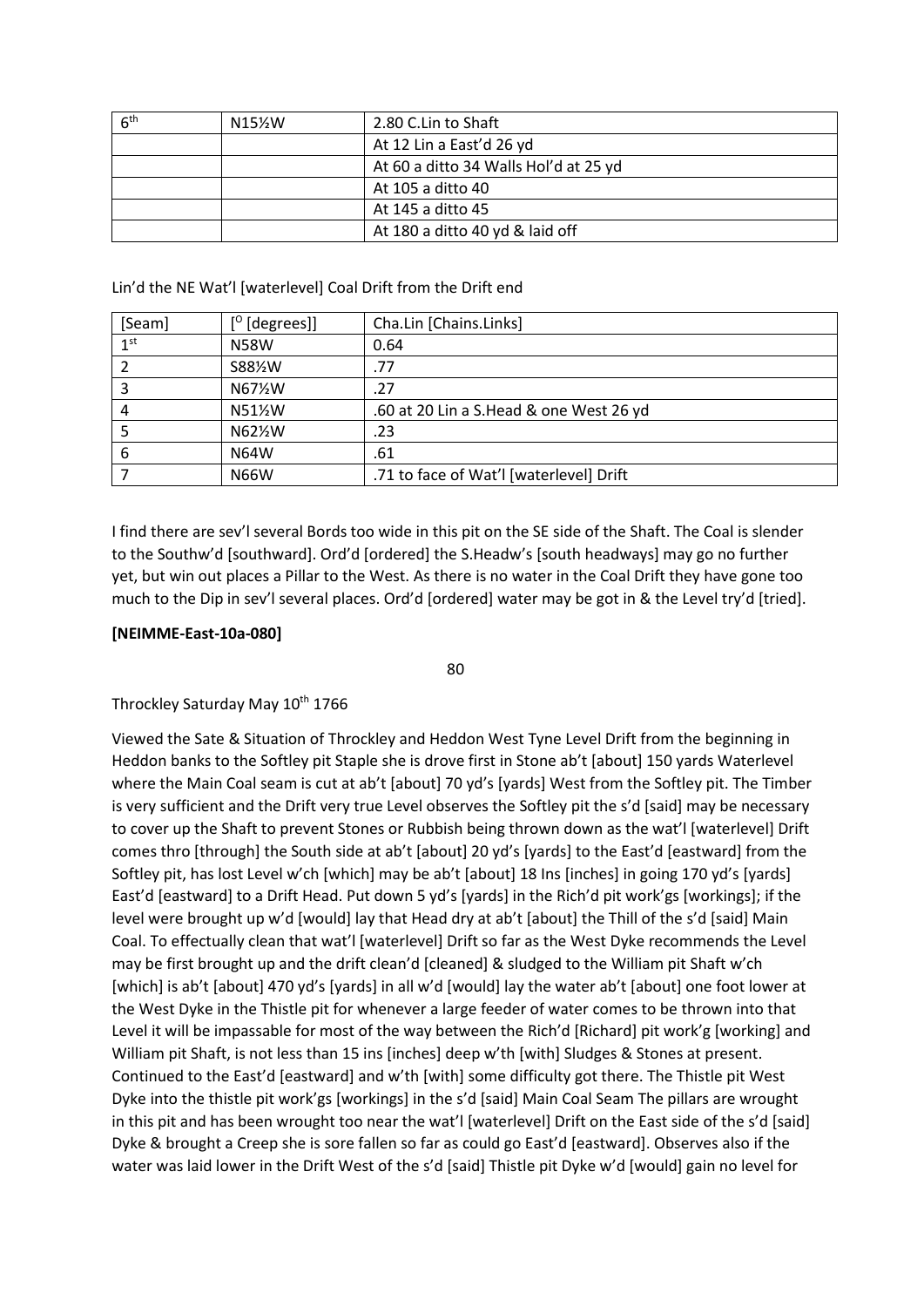the water is only ab't [about] 3 ins [inches] deep on the East side of the s'd [said] Dyke without continuing the Level thro [through] the Thistle pit Old Waste and the wat'l [waterlevel] Drift to the East from the Thistle pit w'ch [which] We don't think advisable & recommends the Drift may be continued thro [through] the s'd [said]Thistle pit Old Work'gs [workings] and a Communication may be made before the East Drift is drove any further.

### **[NEIMME-East-10a-081]**

81

Sunday May 11th 1766. Making a Plan'g [planning] for Mr Waters of Mickley Moor Colliery.

Benwell Monday May 12th 1766

Making Sundry Acco'ts [accounts] & Plans.

Heworth Tuesday May 13<sup>th</sup> 1766

At this Colliery Viewed the Main Coal Seam first in the Old Engine Pit which is about [ ] Fathoms deep. I find the South Headways has got the 10 Fath'm [fathom] Dyke at about 300 yards from the Shaft. There are about 8 West Bords has each ab't [about] 15 yards to go to hole into the Old Workings, this Headways is Set away ab't [about] 25 yd's [yards] East of the said Shaft & at 30 yards So [south] from the said Headways & East 40 yards in the face of the WLevel [water level] Stone Drift. This Bord has been putt down by virtue of Pumps and is now Drown'd [drowned] with Water 40 yards Backw'd [backward] from the face. This Level from the Mettle Coal will lay dry ab't [about] 100 yd's [yards] of Whole Coal in the Main Coal Seam below all the Old Workings. I find the Mettle Coal Drift is about 250 yd's [yards] Soutw'd [southward] from the s'd [said] Shaft. She is ab't [about] 24 In's [inches] thick . Is Sinking a New Stapple from the said Main Coal to the Mettle Coal of 70 Feet by 6 Feet to Admit a Brattice [partition, typically of wood or cloth, erected in a mine for ventilation] for Air but may Convey Air down One Stapple & up the other and Sinks the new One about 4 Feet 6 In's [inches] Diam'r [diameter] which would be a Considerable Saving in the Sink'g [sinking] also the Expense of Putting in the Brattice saves many stop'gs [stoppings] making up & have a good deal more Air.

In the N East side at about 100 yards North from the MGate [mothergate: main roadway] Eastw'd [eastward] has Set away a Drift & to be Drove N West thro [through] the Old Workings to some whole Coal left there. Ord'd [ordered] that Drift may be speedily drove or otherwise will want Coal before a Suff't [sufficient] No. [number] of Bords be won by Virtue of s'd [said] Stone Drift the Coals Work very foul but of a better Quality than these are in the Second Pit. The s'd [said] Mettle Coal Drift is intended to be Drove thro [through] the 10 Fath'm [fathom] Dyke to W [to westward] in the s'd [said] Main Coal on the Dip side thereof and Work the Coal to the Second Pit, has Hol'd [holed] a NW Headways into the Drown'd [drowned] Waste a little to the Westward from the Red House in the Lane as Lin'd [lined] above Ground.

#### **[NEIMME-East-10a-082]**

82

#### [BLANK PAGE]

Tanfield Moor & Tanfield Moor edge May 15<sup>th</sup> 1766

At Tanfield Moor edge I find the New Pit Sinking to the Hard Coal Seam is now 17 Fathoms Sunk, is working the Brass Thill Seam in the Duke Pit & the Coals look very well. The North Headwayer is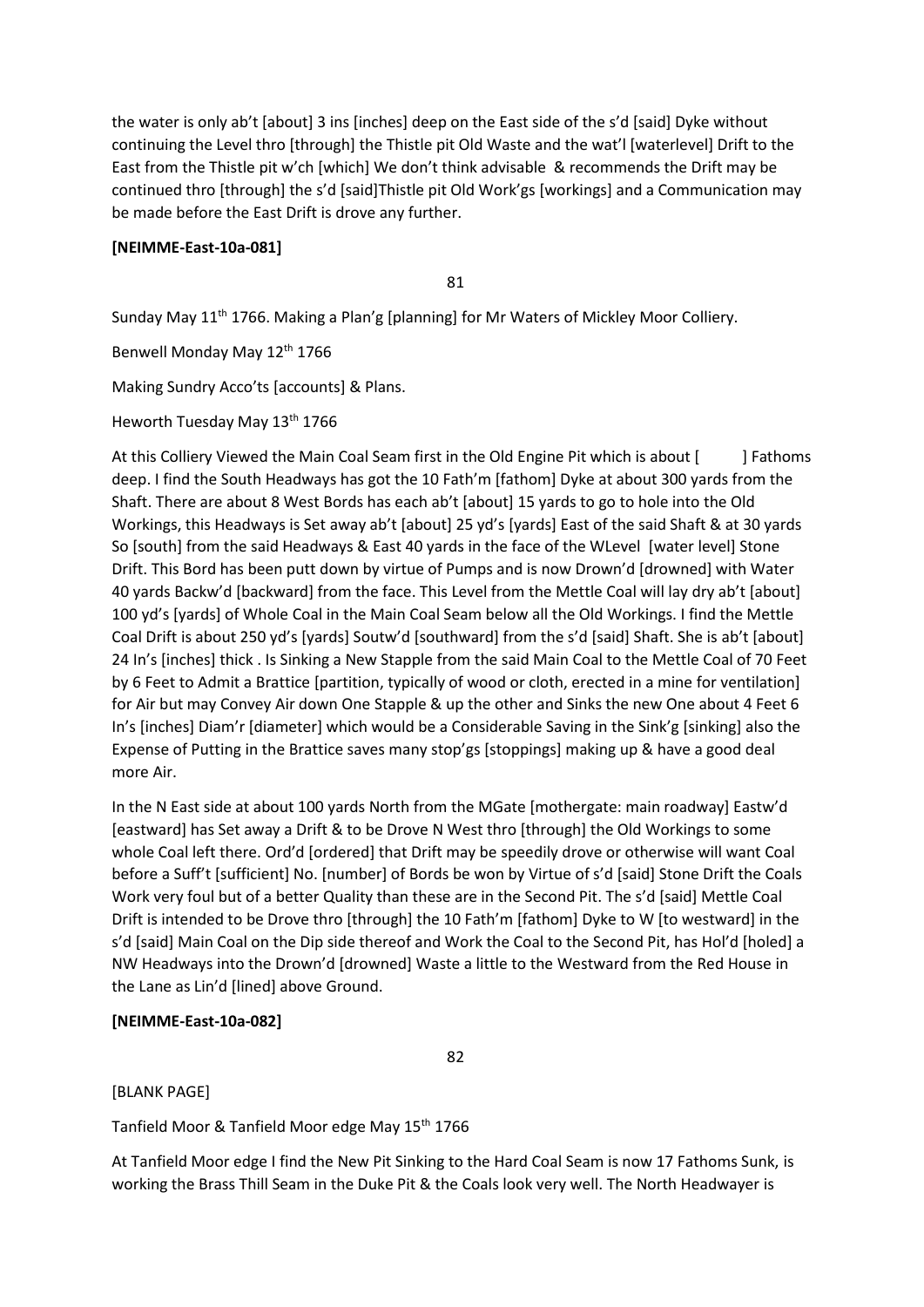turn'd [turned] on the upper side of an upcast Dyke at about 15 yards West from the Shaft and 5 Bords Won out. Ord'd [ordered] that the Headways may be Drove Constantly in order to get more places.

The Fire Engine is Drawing Water, but the most of it does down the Shaft again, ord'd [orders] her to be stop't [stopped] and a Dam that is in the Entrance of the Offtake Drift to be Rais'd [raised] to the Roof as there is level from the top of the Cistern to dome it off.

#### Tanf'd [Tanfield] Moor

Viewed the main Coal Water Level Drift & I find She is begun about 120 yards NWard [northward] from Tanfield Moor Dayhole and drove in Opencast & Stone Drift about 150 yards till it Cutts [cuts] the Main Coal Seam at Downcast Dyke. The Workings of Burnopefield Coll'y [colliery] is hol'd [holed] into this Waterlevel Drift.

#### **[NEIMME-East-10a-083]**

83

Got to the Skipsey Pit and finds there is a Drift drove from about 10 yards on the North side of her into Burnopefield Coll'y [colliery] then from the s'd [said Skipsey Pit got Southw'd [southward] 60 yards to another Drift drove Eastw'd [eastward] but could not get into her for Sludge , there is very Little Water comes down her could advance only about 10 yards further. She has been Wr't [wrought] by Pumps or sunk like means & now Drown'd [drowned] with Water. The most advisable way to loose this Drift or Lay it dry is to turn the Water into the Hutton Seam down the East Stapple and Dam it back then lift the Water in the Main Drift by Lay'g [laying] it, till gets to the Middle Stapple for She is about 6 feet Drown'd [drowned]. Intend to fix a Bump at the s'd [said] Middle Stapple and raise it 7 Feet ppend'r [perpendicular] to the Level at Burnopefield Drift and which will lay the Run Pit Stapple dry. If this Main Coal Drift was drove Soutw'd [southward] is said there is some Whole Coal Lays in a Swilley {steep sided dip or basin shape affecting a seam or roadway] to the West from the Wat'l [waterlevel] pit and Hutton Seam. Mark'd [marked] out the Pillars that I mean to Work to the Run Pit.

#### Throckley May 16<sup>th</sup> 1766

I find that James Waddle has begun to take up Level from the Richard Pit in the Heddon Estate Eastw'd [eastward] to lay a dip Headways dry also to Sludge Out the Water Level Drift & take Out all the Stones that Lay therein to the William Pit Headways.

Went down the Thistle Pit. I finds She will not last above One Week in the Main Coal Seam which is about 39 Fatho's [fathoms] to the Thill of the three Quarter Coal & about 40⅓ Fathoms to the Thill of the Stone Drift, proper regards has not been made to Leave Sufficient next the Water Level for She has thrusten & made Several falls, recommends after the Drift is properly Sludged out from the said Richard Pit Workings to the Thistle Pit West Dyke then to take up Level to a dip Headways which will be about 70 yards then to put a Dam at the Good Luck Pit Stapple which will try the Level of the East Stone Drift Effectually them may with some Certainty make a Commun'tn -communication] from East to West thro [through] the waiste [waste].

#### **[NEIMME-East-10a-084]**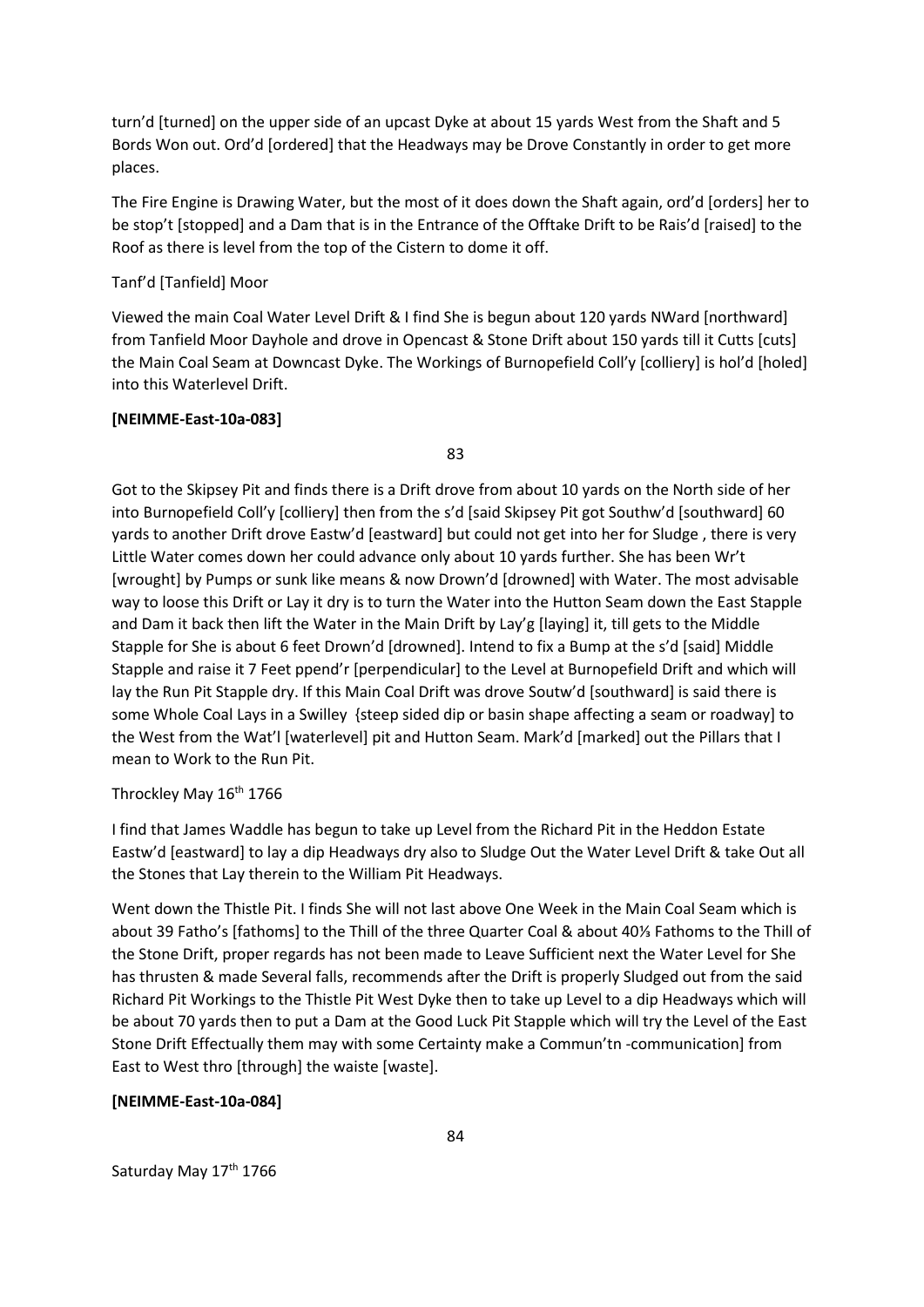Making a Coppy [copy] of a Plan of South Moor, Hiphill, Tanfield, Tanf'd [Tanfield] Moor & etc. for Mr Davison.

May 18<sup>th</sup>

Trying In'o [Inigo] Ruds Measurements of Rise Moor WWays [wagonways].

Benwell May 19<sup>th</sup>

The Engine Pit is now about 18½ Fathoms Sunk and the Water is so very hot cannot Stop half a Stroke with a 15 Inch Bore but the Sinkers are Obliged to Come to [?Bank?] is now in a Whole Cost but a very good Working Stone.

Fatfield Colliery May 20<sup>th</sup> 1766

Mr Edw'd [Edward] Smith, Rob't [Robert] Donkin, Ra' [Ralph] Allinson, Tho's {Thomas] Gibson, Rich'd [Richard] Brown & self, have this day Viewed this Colliery and on the 21<sup>st</sup> Viewed Ouston Colliery has not got the Report Settled.

Thursday May 22<sup>nd</sup> at Newcastle met Mr Morrison, Mr Brown, Mr Smith, Mr Unthank and others in order to settle & sign a valuation belonging to Sir Ralph Milbank Baro't [Baronet] of his Colliery's at Fatfield and Ouston.

### **[NEIMME-East-10a-085]**

85

Walker Friday May 23rd 1766

Exam'd [examined] the Bills and ord'd [ordered] sev'l [several] Necessarys ab't [about] the Colliery. The NE waterlevel Drifts are neglected very much and so is the SW waterlevels for all I agreed with Cha's [Charles] Bainbridge some time since to get her forward.

Byker same day. Went down the Success Pit and find the South Headways that's going to St. Anthony's is 7½ yards in, ord'd [ordered] a East Drift may be drove to the Engine pit in the Stone for an Air Course. The pumps stands ab't [about] 9 feet ppend'r [perpendicular] from the bottom of the Sump. There are four Juds [blocks of coal cut by the hewer at the face ready to be got down] working to the NW but thinks it would be better to avoid working there as soon as possible.

Benwell Saturday & Sunday May 24 & 25 1766

Making a report of Fatfield & Ouston Colliery's [collieries].

Tanfield Moor May 26<sup>th</sup> 1766

I find the Level is begun at the East Staple (viz that near Mr Newtons House) the Dayhole in the Cape pit workings is now 12 yd's [yards] in; is working the Brook pit and Huttom seam to the SW in order to loose the Cape pit, and also work'g [working] the Run pit to the NE to the Catch pit workings.

Tanfield Moor edge. I find the Engine is got to work again but the water is ab't [about] 18 Inches deep above the Barroway in the Hopewell pit Shaft in Busblades Colliery so that; that pit is laid off. I find Mr Ridley cannot raise the Quantity w'th [with] the men that are bound to this Colliery. The Sinking pit going to the Hard Coal Seam is now 19 Fathoms down and will want ab't [about] 5 Fatho's [fathoms] more to the bottom pf a Stone Drift drove from the Fortune Pit; there is a good deal of water in this pit but can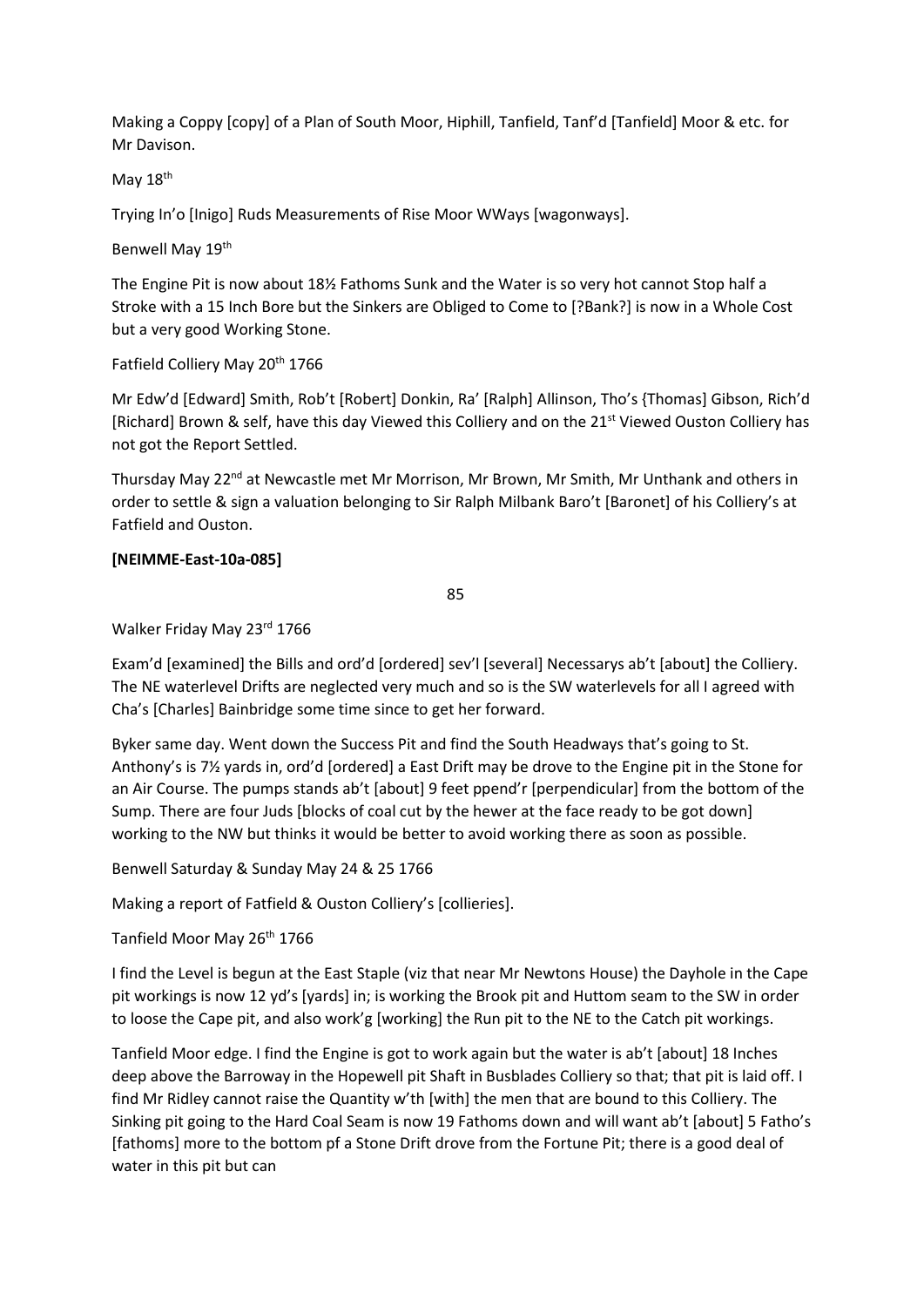### **[NEIMME-East-10a-086]**

86

throw it into the s'd [said] Stone Drift and what water is below must be delivered there. There are 7 Bords won out in the Duke pit Brass Thill Seam that is three on the SW side and four on the NW side, the said Headways is turn'd [turned] away at 20 yards West from the s'd [said] Fortune pit Shaft. The Seam is 4 F [feet] 10 In [inches] high clean Coal but Coarse at the bottom for 18 Inches high, they work round. Is also working the Success pit in the Hard Coal Seam w'ch [which] is a better Coal in quality that the Brass Thill Seam but tender does not stand the weather well.

### Fenham Tuesday 27<sup>th</sup> May 1766

Went to Fenham and design'd [designed] the Ash hole for an Engine house in order to set the masons to work, is to be 2 feet wide inside and 30 Ins {inches] long from the back side to the Fire door frame, height to be 18 Inches from the bottom of the Ash hole to the underside of the Bearing Barrs and from the top of the Upper Barrs to the Laggons of the Boiler to be 2 feet.

The Boiler is 5 feet Diam'r [diameter] and Cylinder 14 Inches fix'd [fixed] on the Flews to be 15 Inches wide and 2 feet high. Chimney to go up in the West corner and the size to be 16 Inches by 9 Inches inside.

#### Benwell May 28<sup>th</sup> 1766

Making a Copy of a Valuation for Ra [Ralph] Milbank Bar't [baronet] Stock at Fatfield & Ouston.

Thursday settling the s'd [said] Valuation w'th [with] Mr Brown, Mr Edw'd [Edward] Smith, Mr Unthank, Mr Cuth. [Cuthbert] Palliser and others.

Benwell Friday and Saturday May 29<sup>th</sup> & 30<sup>th</sup> 1766

Attending at the Engine mostly this time, the Sinkers in the Engine pit gets slowly form'd [formed] for has got an additional feeder of water the Engine w'th [with] a 15 Inch pump cannot keep her down.

### **[NEIMME-East-10a-087]**

87

Sunday June 1<sup>st</sup> Went to Throckley met Mr Donkin in order to settle Fatfield Colliery and Ouston Veins Reports.

### Walker Colliery June 2<sup>nd</sup> 1766

This Colliery is still in a bad state what for want of Coal and meeting with so many troubles makes her very troublesome and expensive for in the West Engine Pit workings to the SE is now considerably underlevel of the said Engine so that an Accident w'ch [which] may probably happen to stop the s'd [said] Engine wou'd [would] in two days drown these works and as there are no other places won out n'd [need] totally stop the workings in this pit (except a Barroway be made to Lead the Coals from the workings in the Ann Pit) I find the SW waterlevel is standing w'ch [which] shou'd [should] not be suffered, therefore if it is allowed and men cannot be got to keep her going makes a great stop ord'd [ordered] two Headways's [sic] to go South from the s'd [said] Waterlevel w'ch [which] is now 12 yards in and may secure some places there if trouble does not interfere.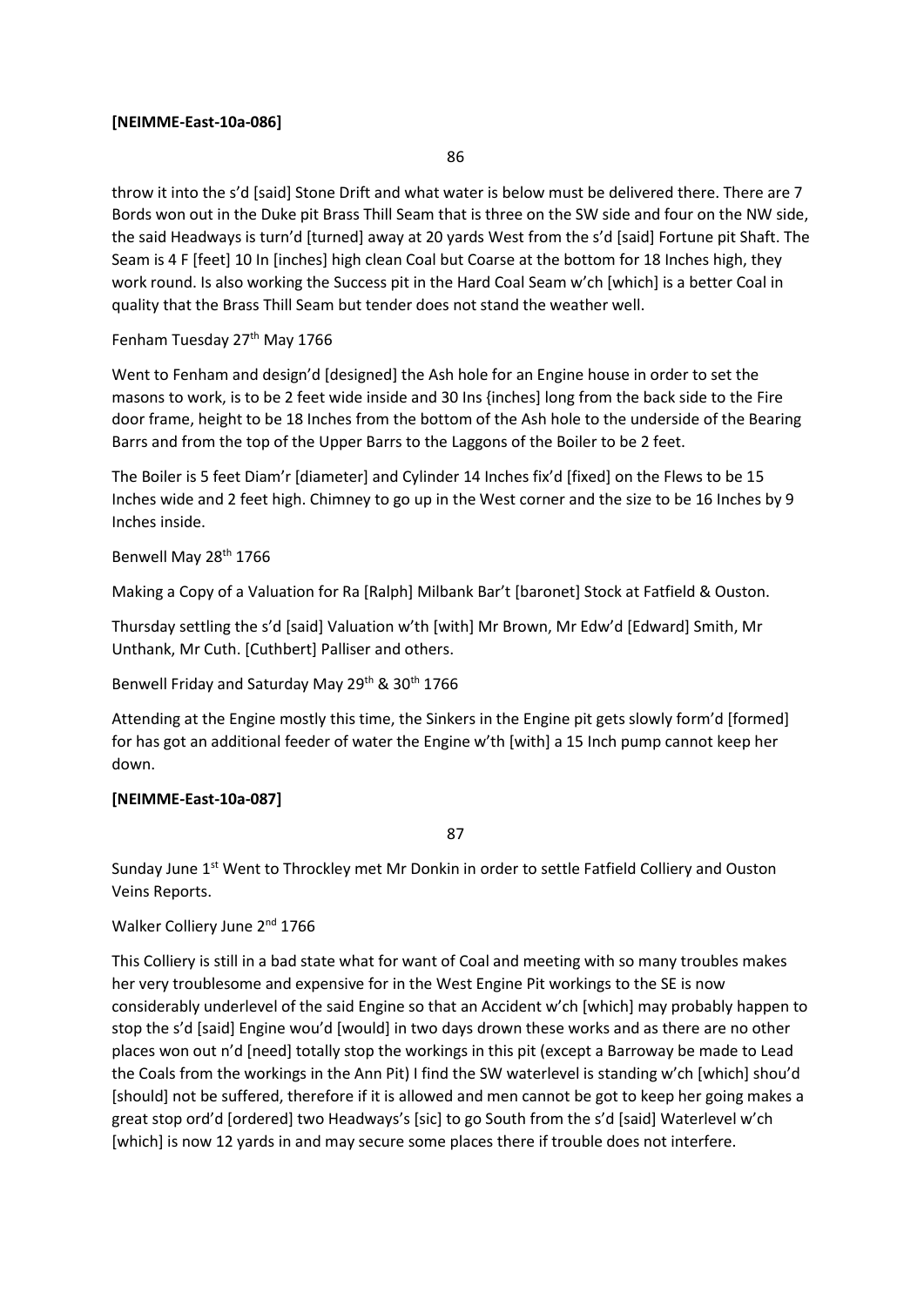In the Ann Pit is working to the NE at ab't [about] 275 yards East from the even on North Headways set away 22 yards North from the s'd [said] Shaft and then has made a wining [winning] Head'g [heading] 168 yards Northward from th es'd [said] East Bord. The NE waterlevel is now from the sais Shaft first North 22 yd's [yards] then East 390 yards to a Hole made in the s'd [said] Level from the said Ann Pit then NEward 100 yards to the face of the s'd [said] Waterlevel Drift from the s'd [said] Engine is Working two Bords over the West Dyke at ab't [about] 240 yards West from the [said] Shaft, ord'd [ordered] a North Headw'r [headways] and South Headw's [headways] may be drove to get places to put the men in now when hot weather is coming on.

#### **[NEIMME-East-10a-088]**

88

Newbenton Tuesday June 3rd 1766

[PAGE OTHERWISE BLANK]

**[NEIMME-East-10a-089]**

89

#### Chirton June 3rd 1766

At the good intent Pit at Preston Coll'ry [colliery] the Mothergate West wants ab't [about] 12 yards to go to hole into the Luckey Pit workings and the Bords on the South side want ab't [about] 10 yards one with another so that the s'd [said] Bords will soon be cut off and also into Bords on the North side of the s'd [said] Mothergate, wants each ab't [about] 15 yards to go, to hole into the s'd [said] Luckey Pit workings; the waterlevel is Dyk'd [dyked] and near the Bound'ry [boundary]. At ab't [about] 100 yards from the s'd [said] Pit ord'd [ordered] a North Headw's [headways] to be set away at ab't [about] 20 yards backw'd [backward] from the face in order places against the pres't [present] ones be hol'd [holed], also ord'd [ordered] two Bords may be drove East to the dip of the waterlevel to win out places there, w'ch [which] will get four Bords, each at 25 yards to go.

Tanfield Moor edge Thursday June 5<sup>th</sup> 1766

I find the Engine Lowers the water very slowly for there is 6 Inches of water in the Hopwell pit above the Barroway. I also find Mr Newton woll not push the North Headways and get out places for I find by his talk he wants Mr Ridley to be at that expense but Mr Newton sh'd [should] do it till he have a sufficient number of places for all the men. The New Pit for the Hard Coal seam is 21 Fatho's [fathoms] Sunk. Is working 10 Score a day at the Success Pit and 12 Score at the Duke pit & Braser Thill Seam.

omit'd [omitted] Rise Moor Wednesday June 4<sup>th</sup> 1766

First measu'd [measured] the waggon way from the end of John Christy's work to the East end of the Gaurds [Guards] Battery to 3000 yards and also took the diff't [different] heights and found the Solidity so that every yard in Length of Cutt and Battery shou'd [should] be ab't [about] 5½ d [pence] pp [per] yard. The Stone Drift at Rise Moor wants ab't [about] 32 yards to the First Coal Pit. The Drifters neglects their work very much and their excuse for want of Air so went down the Venture Pit and found

#### **[NEIMME-East-10a-090]**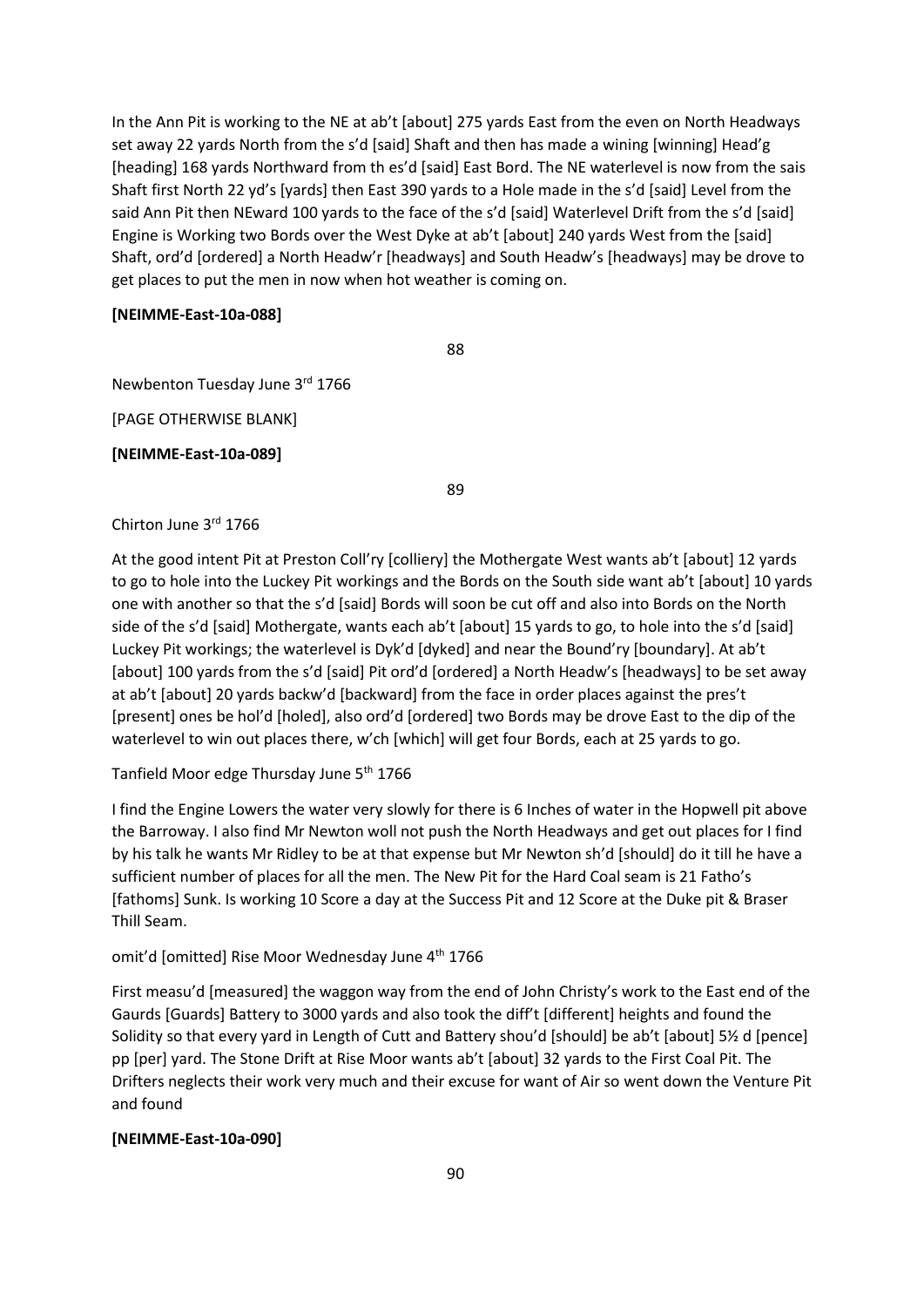a Hole in the Stoping [stopping] in the Back Drift near the Shaft but notwithstanding the Air is very good at the face.

Mickley Coal Drift is ab't [about] 2 feet underlevel and drown'd [drowned] with water – works ab't [about] 12 Scor pp [per] day.

Fatfield Friday June 6<sup>th</sup> 1766

The pay day agreed w'th [with] the Overmen to drive Headways, Watts finds Oyle [oil] and Candles etc. in each pit for one month and then they are to deliver an Acco't [account] what they pay. There are still charges w'ch [which] appears to me to be overcharges but as Ra. [Ralph] Allinson says they are just so long must be agreed to and paid.

### Newcastle Saturday June 7<sup>th</sup> 1766

Met Mr Yellowley and Mr Brown and agreed w'th [with] John Reed to Level lay and fill sleeper height make foot gangs, Gutters etc. etc. for 8 d [pence] pp [per] Runing [running] yard to [cut] the Cutts at the Level of the main way and the Battery near the Gaurds [Guards] House to be rais'd [raised] within 2 feet of the Level of the s'd [said] main way, also to make proper Stopes [stops] in the Cutts.

Throckley Sunday June 8th 1766

Making a Calculation of South Moor Colliery for Sir Ralph Milbank Baro't [Baronet] Mr Davison etc. etc.

Benwell Monday June 9<sup>th</sup> 1766

In the morning making a Report of Newbenton Colliery and then went to Fenham to Lord Ch. [Charles] Baron Ord w'th [with] it, has got up the 75 Inch Cylender [cylinder] and now taking up the bottom from the Stone Key to be ready.

### **[NEIMME-East-10a-091]**

91

Tanfield Moor edge Tuesday June 7<sup>th</sup> 1766

Went to this Colliery w'th [with] Mr Brown and I find the Engine is stand'g [standing] so that the water is higher than it was last time I was at this Colliery, has got the offtake Drift [?ridd's?] [riddled/raked] and secured from the beginning to the Engine Pit. The New Sinking pit is 23 Fatho's [fathoms] Sunk. The Duke pit North Headways goes slowly forward for has only got four West'd [westward] Bords out and three on the South side, those Headways's [sic] is sett away at 20 yards West from the s'd [said] Shaft. The Coal is 4 feet 10 In [inches] high coarse at the Bottom, the larger hearp [heap] of Coals at the Success Pit is much lessened so hopes to get them fast away.

### Tanfield Moor June 10<sup>th</sup> 1766

Went into the Dayhole and down the Middle Stapple into the Main Coal Drifts and finds can get 100 yards South Headways Course towards the Run pit Stapple and as the distance between these Staples is 137 yards will the want 37 yards to go but finds a Sump had been put down and a Level made; made a Tryal [try] in the Run pit Staple but could not find the ingate on top of the Coal. The pillars in the Hutton Seam are very bad only 4 or 5 yards thick so that great Loss will certainly be in working them, is at present working the pillars to the NE to adjoining the Catch Pit, thinks it may be as well to work off these pillars to the westward to Burnopfield Boundary for care must be taken to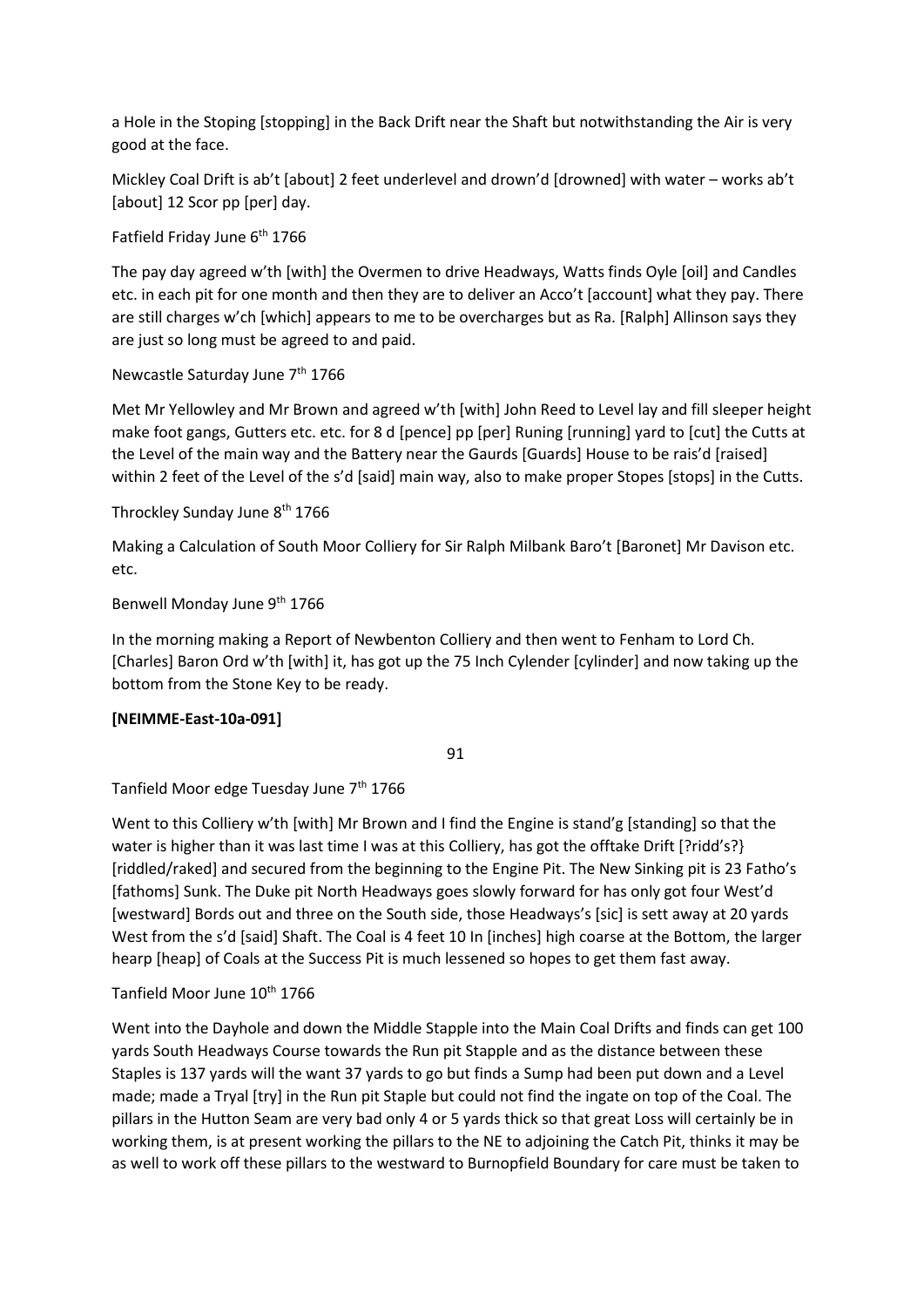support and leave open a way in the Hutton Seam that the Main Coal Drift may probably come under.

### **[NEIMME-East-10a-092]**

92

Wednesday June 11<sup>th</sup> 1766 went to Skinner bourn [burn] w'th [with] a draw'g [drawing] and brought a piece that putts onto the Cylender bottom for Benwell Colliery.

Benwell Thursday June the 12<sup>th</sup> 1766

Making Walker plan for the Colliery.

Rise moor Friday June 13<sup>th</sup> 1766

At this Colliery the Stone Drift wants now ab't [about] 30 yards to the First Coal pit is going to make ready the Dog pit and Timber her at Top. At Mickley works 14 Score pp [per] Day in the 5 Quart'r [quarter] Coal seam has got pit down to the upper or 6 Quart'r [quarter] Coal which is 23 Fa's [fathoms] 0 y'd [yards] 1 foot 4 In [inches] deep, the level will run ab't [about] 20 yd's [yards] to the dip of the s'd [said] pit agreed w'th [with] John Reed to make 27 foot Gin for the Dog pit for £7. Measured off sev'l [several] Cutts & Battery's [sic].

Benwell Saturday June 13 [June 14<sup>th</sup>] 1766

Got the Bills Exam'd [examined] and pay made ab't [about] 10 o'Clock. Agreed w'th [with] John Elliott to rid out the pond at Benwell for 11 d [pence] pp [per] Score. Got ip the Cylender bottom and peston [piston] but will be Stop't -stopped] for want of the Smiths attended the people all day. Sunday at Benwell all day making a plan of Walker Work'g [working].

Monday June 16<sup>th</sup> 1766

Attend'g [attending] Mr Shafto all day ab't [about] Denton Lease between Mr Montague and Mr Shafto.

### Chester-le-Street June 17th 1766

Met the Rev'd W Westell at Chester who desir'd [desired] Mt Ric'd [Richard] Brown & Ch's [Charles] Bedtington yo view a Colliery called Stella's Colliery near the Flatts under w'ch [which] the Hutton Seam lays at ab't [about] 70 Feet Deep and is expected to be very good, the Upper Main Coal and part of the 5 Quarter Coal is wr't [wrought] many years since be [by] the Allens. It is bound'd [bounded] to the SW by Mr William Lowes and Allen's Brunt House Estate on the SW

#### **[NEIMME-East-10a-093]**

93

side of Stella's Gill to the Northw'd [northward] by a Lane that Leads from Pelton to the Flatts etc. to the Southw'd [southward] from the Bishops to the Eastw'd [eastward] by Flatts Colliery w'ch [which] Contains by Compution [computation] ab't [about] 180 Acres exclusive of ab't [about] 140 Acres w'ch [which] is in partnership w'th [with] Lowes and Westell. There are also ab't [about] 40 Acres of on the Northside of the s'd [said] Lane called the Breckers beds under wh'ch [which] the Colliery belongs to Mr Westell is bound'd [bounded] to the South by the s'd [said] Lane to the SW by Sir Ra. [Ralph] Milbanke Ouston & to the SE by Flatts. A boring has been made near the NW Bound'y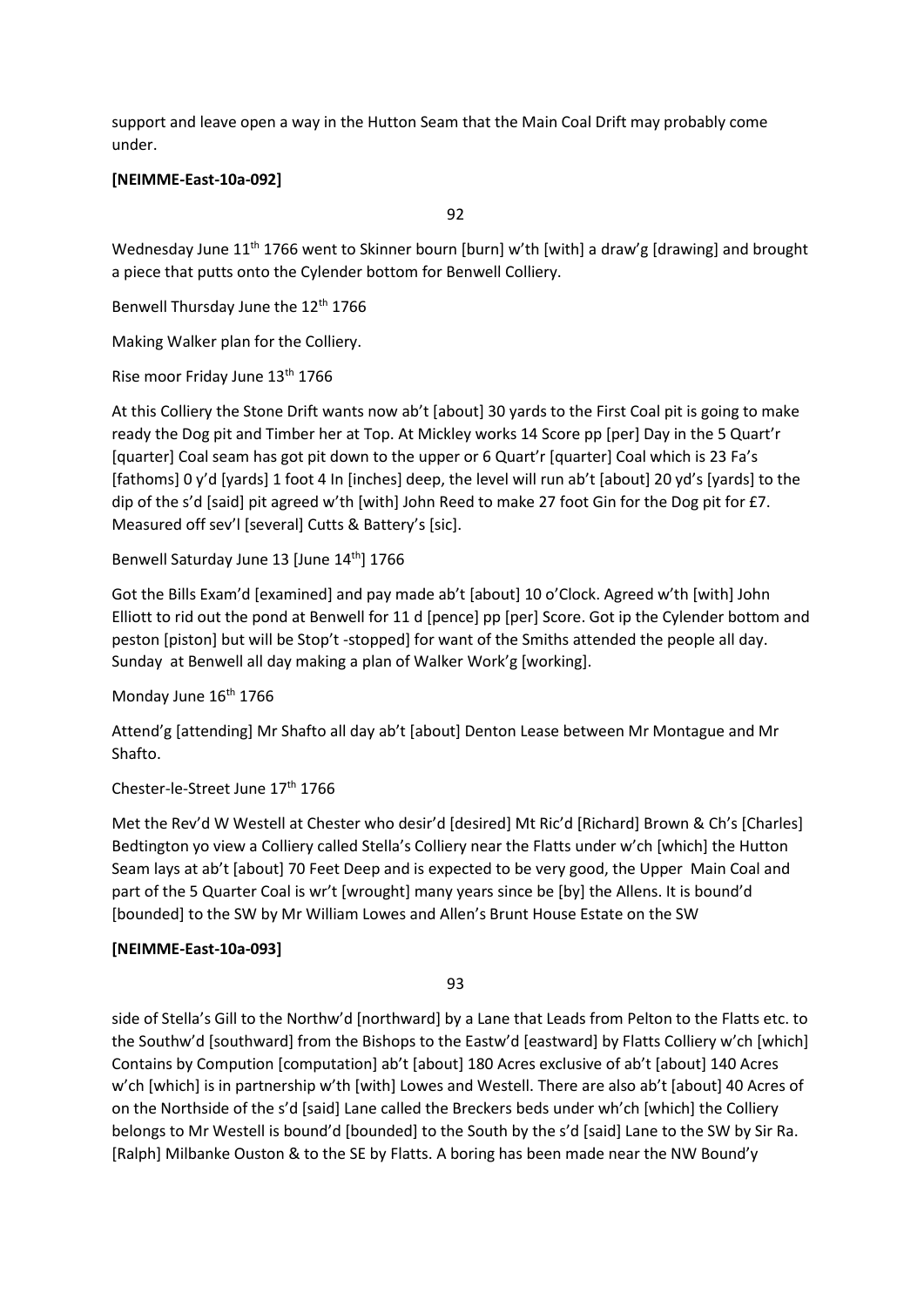[boundary] to ab't [about] 70 Fa's [fathoms] but contain'g [containing] the Boring finds the Hutton Seam is left short.

## Tanfield Moor edge June 17<sup>th</sup> 1766

The New Sink'g [sinking] pit is now 240 Fa's [fathoms] 0 yd's [yards] 2 feet 6 Ins [inches] to the bottom of the Stone Drift drove from the Brass Thill Seam out of the work'gs [workings] in the Fortune pit and will want ab't [about] 5 yards & ½ more to the Shield Brass Seam, the Fortune pit is secur'd [secured] at top so that there is no danger of its coming together is work'g [working] 12 xx [score] pp [per] day in the Dyke pit Brass Thill Seam & 10 xx [score] pp [per] day in the Success pit hard Coal seam, the win'g [winning] Headways in the dyke pit is only 48 yards in so that four Bords are wrought Double.

# Walker Wednesday June 18<sup>th</sup> 1766

At this Colliery measu'd [measured] of the Drift Head etc. and finds the NE water level Drift goes but slowly forw'd [forward] only 25 yards this pay (or Fort'th) is now from the Ann pit 22 yards North Headways course and then East 390 yd's [yards] and water Level course 125 yd's [yards] to the face is now going nearly East Bordway course; most of the pres't [present] workg's [workings] are still in the North Eastway and Ann pit but the Air is very badin the West side of the s'd [said] Ann pit at ab't [about] 240 yd's [yards] west in the dip side of the 13 feet Dyke is wining [winning] out places both North and South to get the work men there as soon as possible. The SE workg's [workings] in the west pit is now

# **[NEIMME-East-10a-094]**

94

The SE workg's [workings] in the west pit is now ab't [about] 5 Fa's [fathoms] ppend'r [perpendicular] below the Engine Level & the s'd [said] Headw's [headways] in the SW wat'l [waterlevel] has got a downcast Dyke w'ch [which] runs NW & SE of how much is not yet known but I presume it is the same w'ch [which] was got in the workg's [workings] now drown'd [drowned] w'th [with] water as Lind [lined] above Ground. I staked out on the South side of Gill Two west Drift are drove & now 280 yards from the West pit West Dyke & 500 yards from the west pit Shaft is Suppos'd [supposed] to be near the Thistle pit Dyke.

Lind [lined] from the west Dyke to the face of the west Drift in the West pit workg's [workings] from the west Dyke

|                 |                                               | Cha: [chains] | Lin: [links] |
|-----------------|-----------------------------------------------|---------------|--------------|
| 1 <sup>st</sup> | $S79^{\circ}W$                                |               | 28           |
|                 | At 100 an upcast to the west of 3 feet        |               |              |
| 2 <sup>nd</sup> | S67½W                                         |               | 83           |
| 3               | <b>S63W</b>                                   |               | 89           |
|                 | At 20 Lin an upcast trouble to west of 1 foot |               |              |
| 4               | S76%W                                         |               | 23           |
|                 | At 6 Lin an upcast to west of 3 feet          |               |              |
|                 | At 30 Lin a downcast to west of 4 feet        |               |              |
| 5               | <b>S75W</b>                                   | 1             | 65           |
| 6               | N18W                                          |               | 45           |
| 7               | N86½W                                         | 1             | 70           |
| 8               | N84½W                                         | 2             | 26           |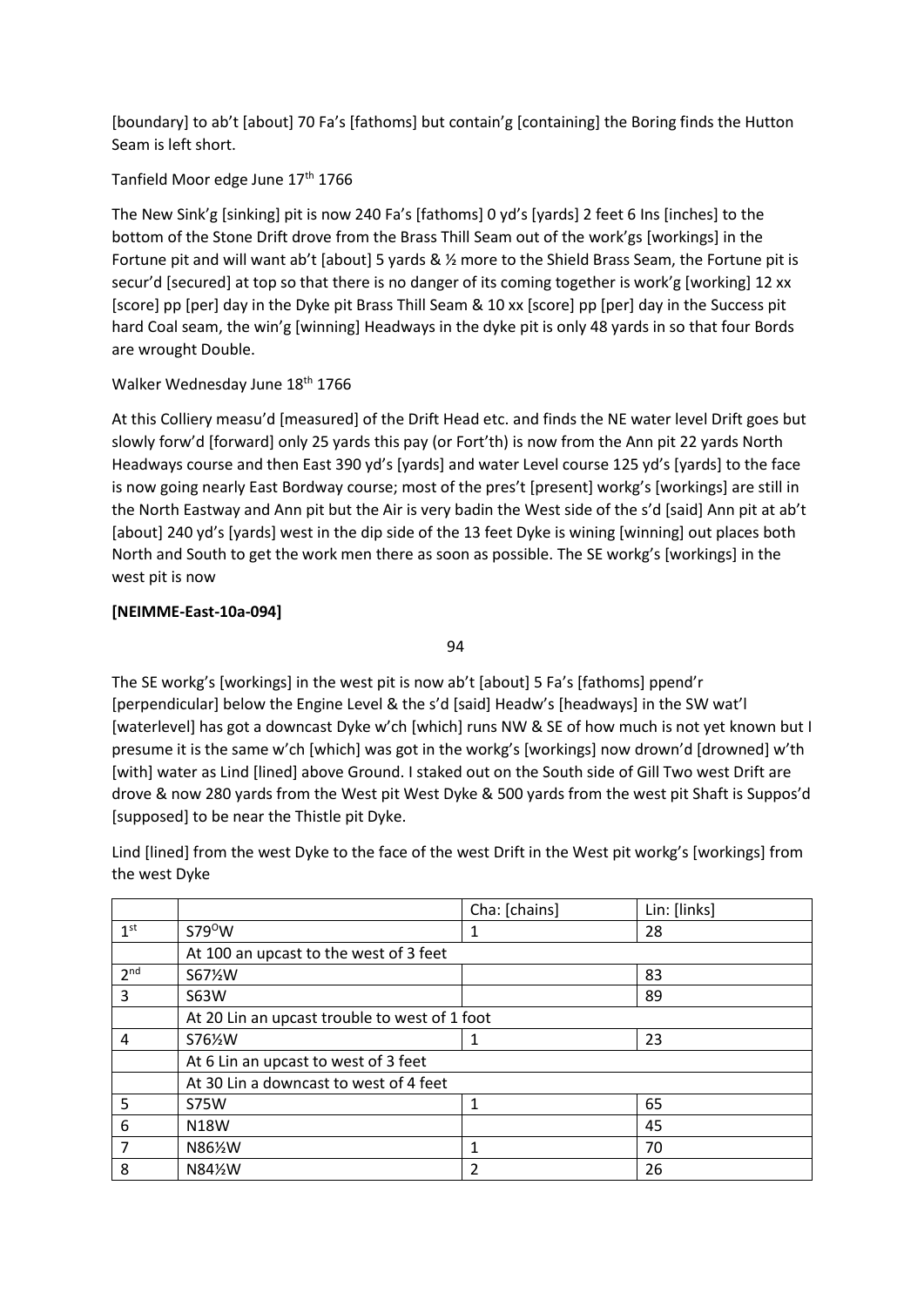| a<br>ے                      | <b>N68W</b> |   | $\sim$<br>bb |
|-----------------------------|-------------|---|--------------|
| 10                          | <b>N34W</b> |   | 56           |
| $\overline{A}$<br><b>TT</b> | West        | - | $\sim$<br>ັ  |

Lin'd [lined] from the west pit Shaft to the East workg's [workings]

|                 |                                                                         | Cha: [chains] | Lin: [links] |
|-----------------|-------------------------------------------------------------------------|---------------|--------------|
| 1 <sup>st</sup> | $N12^{\circ}$ W                                                         |               | 54           |
| 2               | <b>N74E</b>                                                             | $\mathbf{1}$  | 31           |
| 3               | N381%E                                                                  |               | 45           |
| 4               | S771/2E                                                                 |               | 71           |
| 5               | <b>N80E</b>                                                             | 1             | 78           |
|                 | & ab't [about] 10 yd's [yards] to Engine wat'l [waterlevel] So. [south] |               |              |
| 6               | N21½W                                                                   | $\mathbf{1}$  | 08           |
| $\overline{7}$  | <b>S87E</b>                                                             |               | 89           |
|                 | At 39 Lin cuts the wat'l [waterlevel] Drift                             |               |              |
| 8               | <b>N75E</b>                                                             |               | 67           |
| 9               | <b>N84E</b>                                                             |               | 25           |
|                 | & 52 yd's [yards] South to wat'l [waterlevel]                           |               |              |
| 10              | <b>N12E</b>                                                             |               | 35           |
|                 | & 2 Bords on the North side                                             |               |              |
| 11              | N84½E                                                                   | 1             | 85           |
|                 | At 90 Lin a dam on S. side                                              |               |              |
| 12              | <b>S17E</b>                                                             | $\mathbf{1}$  | 84           |
|                 | At 45 Lin a water'l [waterlevel] 11 yd's [yards]                        |               |              |
|                 | At 100 Lin ditto 12 yd's [yards]                                        |               |              |
|                 | At 155 Lin ditto 20 yd's [yards]                                        |               |              |

### Turn over

# **[NEIMME-East-10a-095]**

95

|    |                                                                                         | Cha: [chains] | Lin: [links] |  |
|----|-----------------------------------------------------------------------------------------|---------------|--------------|--|
| 13 | $S1\%E$                                                                                 | 2             | 37           |  |
|    | At 30 Lin a West'd [westward] 40 yd's [yards]                                           |               |              |  |
|    | @ 85 a ditto 40                                                                         |               |              |  |
|    | @140 a ditto 17½ & South Head'g [heading] 10 yd's [yards] & west 77 yd's [yards]        |               |              |  |
|    | To another S [south] Head'g [heading] 9 yd's [yards] to a downcast trouble & west 23    |               |              |  |
|    | yd's [yards] more to face                                                               |               |              |  |
|    | @200 a West'd [westward] 3 yd's [yards]                                                 |               |              |  |
|    | @210 a upcast to the South of 2 Feet                                                    |               |              |  |
| 14 | S10 <sup>%E</sup>                                                                       | $\Omega$      | 16           |  |
|    | & 20 yd's [yards] to a Trouble a downcast to SW of 3 feet                               |               |              |  |
| 15 | <b>N87½E</b>                                                                            | Ω             | 66           |  |
|    | To South Head'g [heading] 12 yd's [yards] then East 14 yd's [yards] to S [south] Head'g |               |              |  |
|    | [heading] 12 yards                                                                      |               |              |  |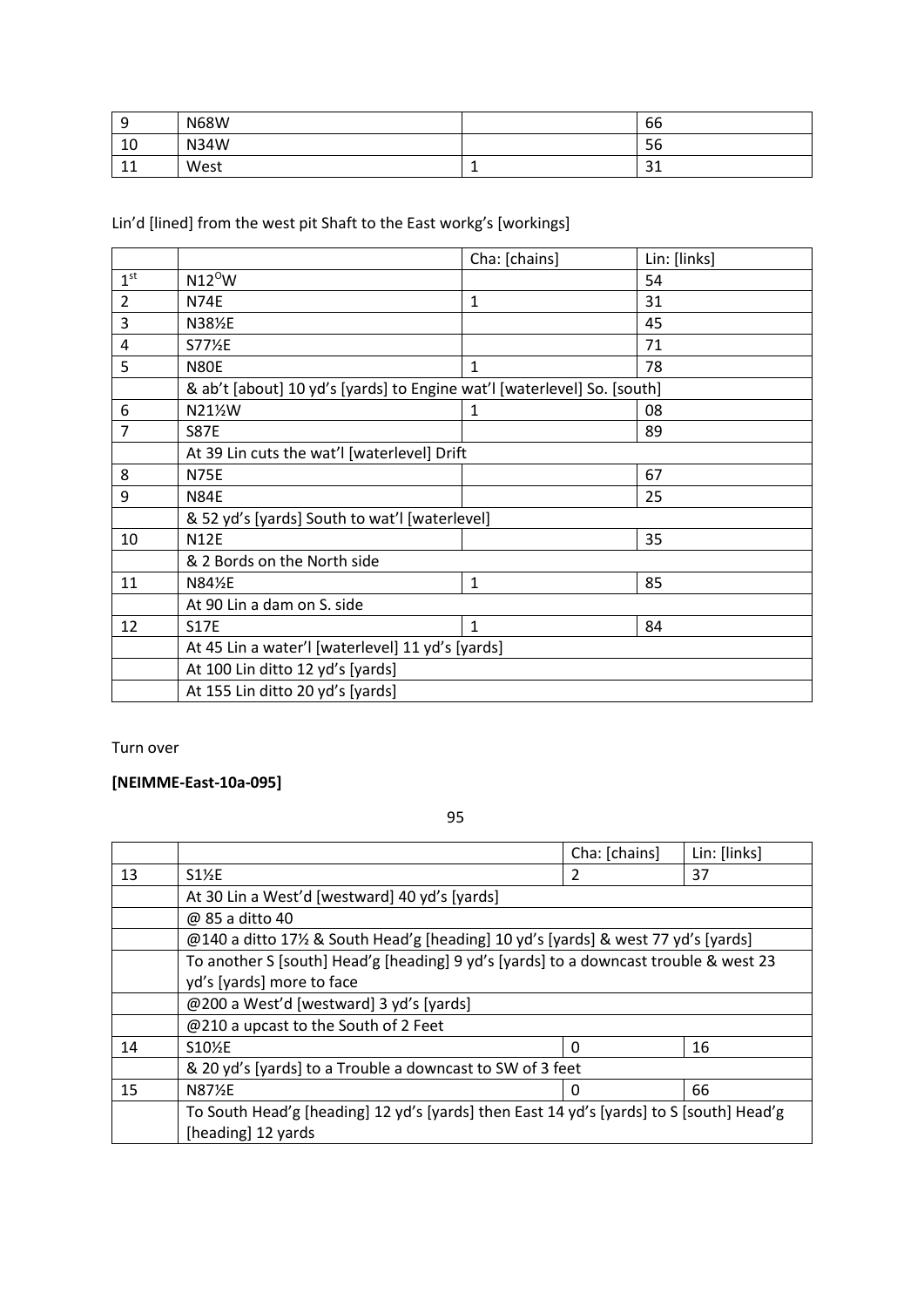# From the end of the 11<sup>th</sup> Set went to the face of the M. gate [mothergate]

|                 |                                                  | Cha: [chains] | Lin: [links] |
|-----------------|--------------------------------------------------|---------------|--------------|
| 1 <sup>st</sup> | $N84^{\circ}E$                                   | 3             | 49           |
|                 | At 150 a Holing to North of 2 Bords              |               |              |
|                 | @250 the End of the Northmost bord               |               |              |
|                 | At 349 one bord to the South                     |               |              |
|                 | At 349 Holings to the South                      |               |              |
| 2 <sub>nd</sub> | S891%E                                           | 0             | 95           |
|                 |                                                  |               | yd's [yards] |
|                 | 1 <sup>st</sup> Bord to the South of the M. gate |               | 90           |
|                 | $2nd$ ditto                                      |               | 90           |
|                 | 3 ditto                                          |               | 86           |
|                 | 4 ditto                                          |               | 82           |
|                 | 5 ditto                                          |               | 84           |
|                 | 6 ditto                                          |               | 86           |

# From the West Dyke to the Ann pit

| 1 <sup>st</sup> | $N80^{\circ}$ W                                                 | 52½ yards           |
|-----------------|-----------------------------------------------------------------|---------------------|
|                 | At 6 yards a South holing in the Bord at pump                   |                     |
|                 | At 15 yards a downcast trouble to west of 2 feet                |                     |
|                 | At 27 yd's a South holing & a S Head'g to go a way 8 yd's       |                     |
|                 | At 34 yd's a downcast to the West of 2 feet                     |                     |
|                 | At 37 ditto a N Head'g 109 yards                                |                     |
|                 | At 51 ditto a North ditto 10 ditto                              |                     |
|                 | At 32% a South ditto a bord won to the South                    |                     |
| 2 <sub>nd</sub> | <b>S80W</b>                                                     | 35 yd's to the face |
|                 | At 19 yards a holing South                                      |                     |
|                 | At 35 yards a holing South to the face of S. Bord and a trouble |                     |
|                 | Course is N67 <sup>o</sup> W                                    |                     |

Lin'd [lined] in the Ann pit NE workg's [workings] from the M. gate [mothergate] along the Westmost North Head'g [heading]

|                 |                                                              | Cha: [chains] | Lin [links] |
|-----------------|--------------------------------------------------------------|---------------|-------------|
| 1 <sup>st</sup> | $N\frac{1}{2}E$                                              |               | 39          |
| $\mathcal{P}$   | N6½W                                                         | 3             | 85          |
|                 | 1 <sup>st</sup> Eastw'd 69yd's & 3 td's short of the water'l |               |             |
|                 | At 15 Lin West'd thro' the Dyke & hold [holed]               |               |             |
|                 | At 65 a ditto a west'd 20 yd's & East'd 69                   |               |             |
|                 | At 120 a ditto 20 ditto 66                                   |               |             |
|                 | At 175 a ditto 20 ditto 64                                   |               |             |
|                 | At 230 a ditto 20 ditto 64                                   |               |             |
|                 | At 280 a ditto 20 ditto 64                                   |               |             |

### **[NEIMME-East-10a-096]**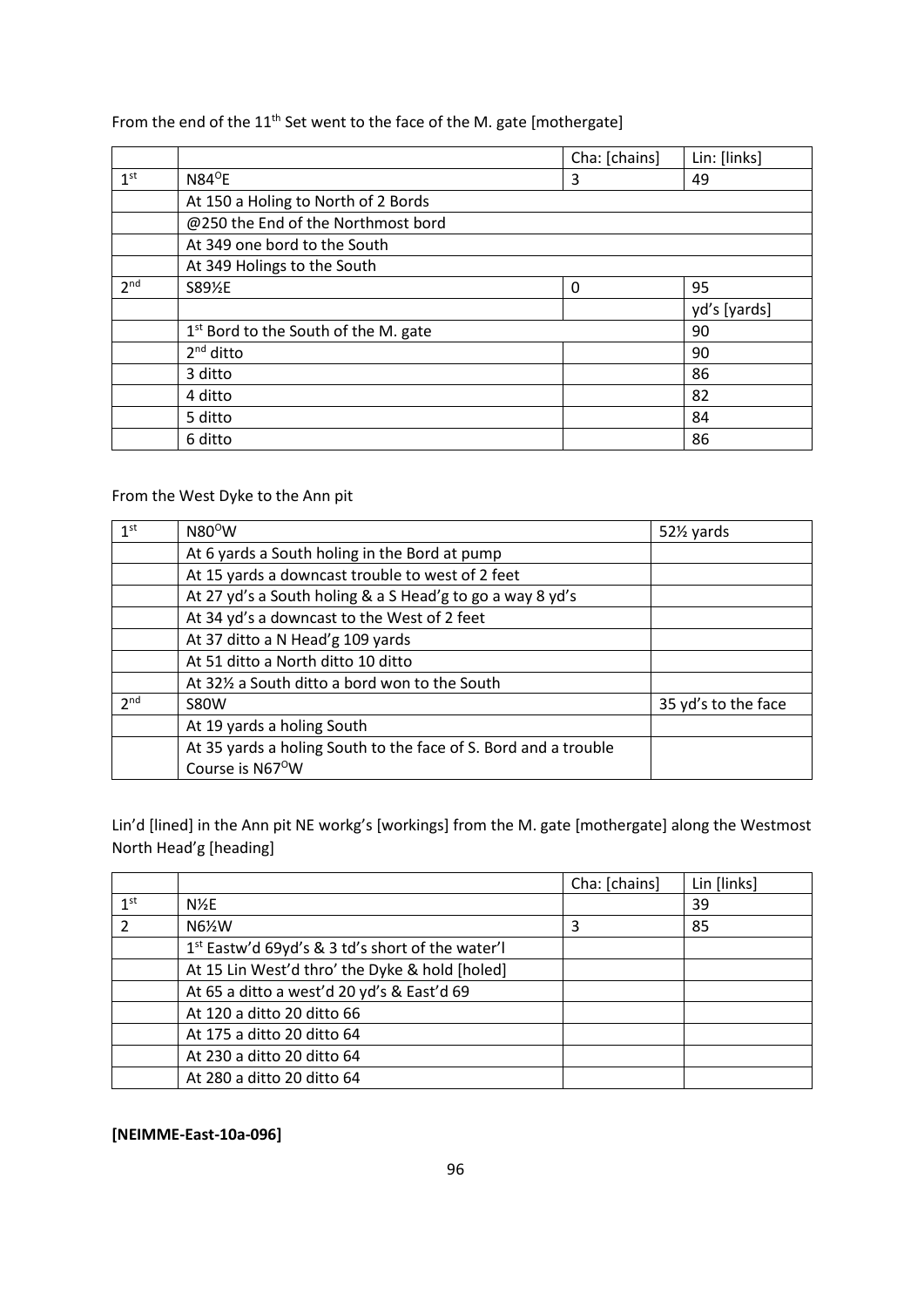|         | At 380 Lin a West'd 20 yd's & East'd 60                                                 |  |    |
|---------|-----------------------------------------------------------------------------------------|--|----|
| 3rd Set | $N9^{\circ}$ W                                                                          |  | 17 |
|         | At 5 Lin a West'd 20 yd's & East'd 58 yd's                                              |  |    |
|         | At 70 a ditto 20 & East'd 10 yd's                                                       |  |    |
|         | At 120 a ditto 10 yd's an East'd not turn'd out of back [?] east'd                      |  |    |
|         | At 178 a ditto 4 yards                                                                  |  |    |
|         | From the s'd West Head'g in the M. gate; west 241/2 yd's to an upcast to East of 5 feet |  |    |

From the Marks in the wat'l [waterlevel] Drift at 93 yd's [yards] from the Main Trap doors in the M. gate [mothergate] East'd [eastward] in the Ann pit

| 1 <sup>st</sup> | $N71^{\circ}E$ | $11\frac{1}{2}$ yards |
|-----------------|----------------|-----------------------|
| $\overline{2}$  | <b>N76E</b>    | 6 yd's                |
| 3               | N53½E          | $12$ yd's             |
| 4               | <b>N79E</b>    | 13 yd's               |
| 5               | <b>N86E</b>    | 21yd's To the face    |
|                 |                | 63½                   |

Benwell Thursday June 19th 1766

All day mak'g [making] a plan of Walker Colliery

Fatfield Friday June 20<sup>th</sup> 1766

Went to the pay as usuall [usual] and finds the Overmen has submitted & grees [agrees] to the sum agreed upon by Mr Edw'd [Edward] Smith, Ra: [Ralph] Allison, Rob't [Robert] Donkin & others & they say will continue it for two weeks longer. I think they are all very well stated for price except the plain pit w'ch [which] shou'd [should] be 2 d [pence] pp [pre] Score more. Some of the Overmen charg'd [charged] the Smith work two times w'ch [which] I deduct'd [deducted] off.

Saturday at Newcastle met Walker Owners & Mr Brown at the Coffee house and settled sundry proceedings to be taken for the future ab't [about] their Colliery.

Sunday June 22<sup>nd</sup> 1766, at Throckley assisting Mr Brown ab't [about] Ra: [Ralph] Carr Esq.'s Lease w'th [with] Lord Ravensworth & partr's [partners] of Gateshead Fell Colliery.

### **[NEIMME-East-10a-097]**

97

Benwell Monday & Tuesday June 23 & 24<sup>th</sup> June 1766

The New Boiler is not yet finish'd [finished] but will in a day's time, the Cylender [cylinder] of 75 Inches Diam'r [diameter] is now fix'd [fixed] Peston [piston] & bottom up but cannot get the plug frame fix't [fixed] till the Injection pipes be finish'd [finished]. Mr Lee from the foundry at Skinner bearn [burn] came & tool measure of the Additional injection pipes Receiver, Sink pipes etc. The work'g [working] Bord is 22½ Ins [inches] Diam'r [diameter] is very rough so has hands on securing her.

Tanfield Moor edge June 25<sup>th</sup> 1766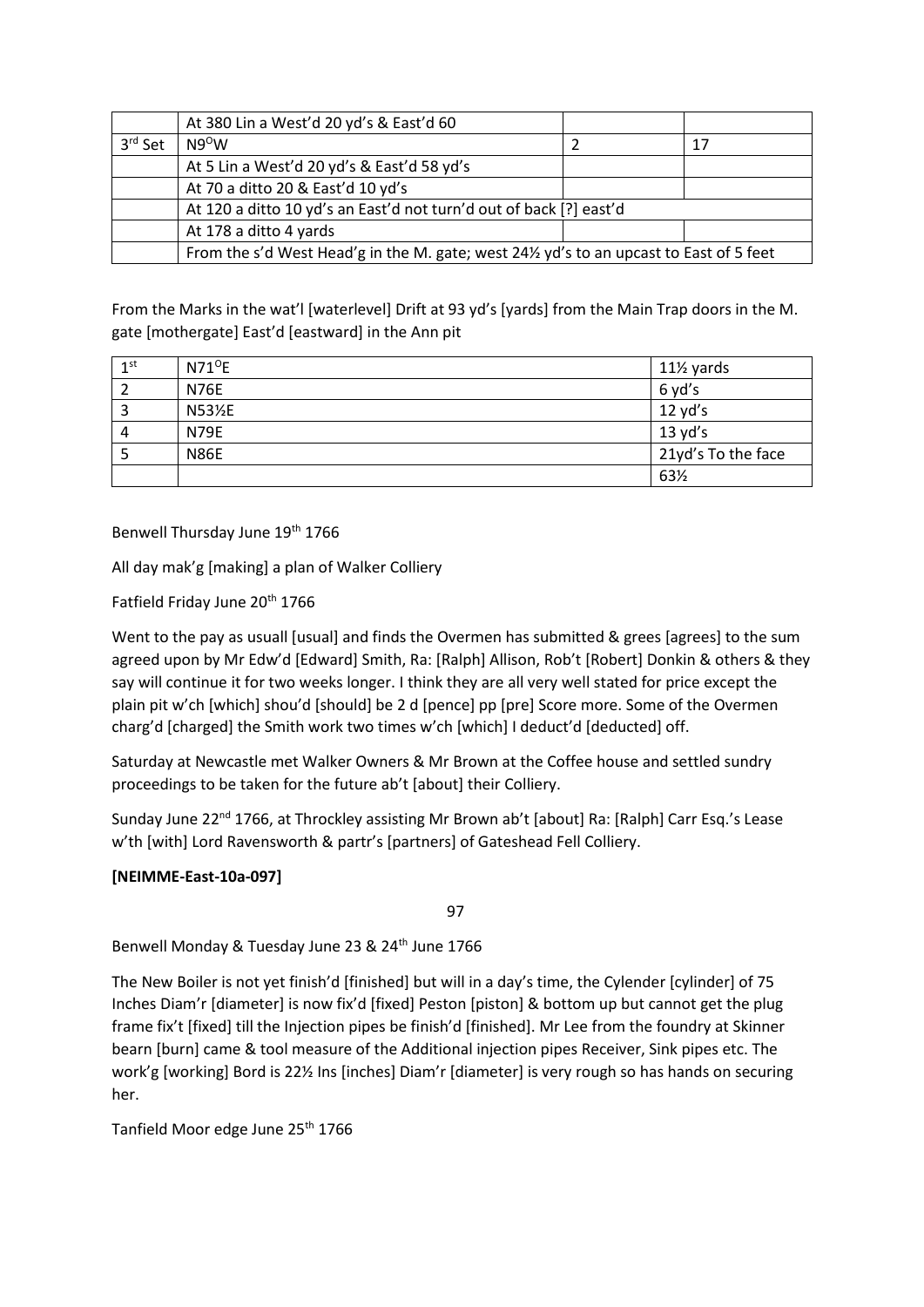Mr Ridley Mr Brown & self went to this Collr'y [colliery] & first went to the North pit at Busblades as Mr Didley has one half of the Coals that pit works. The Dyke pit & Brass Thill works could but coursed compar'd [compared] w'th [with] the Sutton Seam or Hard Coal seam the Shaft is very bad w'ch [which] ord'd [ordered] to be mended is work'g [working] the Success pit Hard Coal seam 10 xx [score] pp [per] day the Shaft is very also on the Clay work & will shortly come together if not secured, the Eng'e [engine] pit is much of the same situation as the Success. The offtake Drift is now well Timbored [timbered] 7 properly secured so that the Engine in now in good condition (except the boiler). The new pit going to the Hard Ceam [coal] Seam is 6 feet below the Stone Drift drove from the Fortune pit. I find that Mr Silvertops people has last week lett [let] of [off] some water in the Brass Thill Drift w'ch [which] drown'd [drowned] the Dyke pit till such times as it was lett [let] of [off] below the Scaffold into the Hutton Seam.

### Rise Moor Thursday June 26<sup>th</sup> 1766

Went to this Colliery w'th [with] Mr Yellowly & finds the Stone Drift wants now about ab't [about] 28 yd's [yards] to the first Coal pit, she goes very slowly forward for want of air & I find the Drifter neglt's [neglects] when the Air is good. At Mickley works 15 xx [score] pp [per] day w'th [with] a 16 peck [?Cors?] the wat'l [waterlevel] in the 5 Quart'r [quarter] is gone too much to the dip of Collr'y [colliery] so that she is 20 Inhes drown'd [drowned] w'th [with] water, ordr'd [ordered] that she may be made a passable way, when a large Quantity of water happens to be thrown in, sett [set] out Mickley Moor branch to the pit. The Dogg pit will take ab't [about] 8 Crabs 7 feet inside Diam'r [diameter] to secure the Clay work.

# **[NEIMME-East-10a-098]**

98

# Walker Friday June 27<sup>th</sup> 1766

Met Mr Reay Mr Peareth Mr Brown & Mr Turner and fix't [fixed] on driv'g [driving] a Stone Drift thro' [through] Double Dykes10 yd's [yards] at 52 yd's [yards] SE from the W: pit & then to Sink a Staple ab't [about] 3 Fa's [fathoms] below the Coal & cut Levels or Stone Drift to the extreme Dip of the Collr'y [colliery] till they be 8 about, also resolv'd [resolved] to cut the SW wat'l [waterlevel]in levels first South Head'g [heading] 13 yd's [yards] & west 30 yd's [yards] Bordw'y course to the Downcast Dyke, also fix'd [fixed] on the Overmen to examine the Old waiste [waste] as well as the present workg's [workings] & they are to deliver their proposals to take such work pp [per] week, fix'd [fixed] on the Regulat'g [regulating] Beam & Cylender [cylinder] bottom to be got up & other Materials ready to start.

### Benwell Saturday June 28<sup>th</sup> 1766

Made the pay as usual. The Sink pipe Injection pipes & others will soon be wanted & nothing of that sort is yet finished, has got the first stairs finished that goes into the Loft. There is two pumps hoop'd & laid in the pond of 24 Ins [inches] Diam'r [diameter] will want other two & the Flogger pump before can start.

### Benwell Monday June 30<sup>th</sup> 1766

Is setting the New Boiler, & putt'g [putting] down the brick work ab't [about] the West pit One in the flaws & going to take more hold of the flanges, the Carpenters are laying the first Loft and han'g [hanging] plug, making sketches for the pumps & wedges is much stop't [stopped] by the Smiths and the foundry people.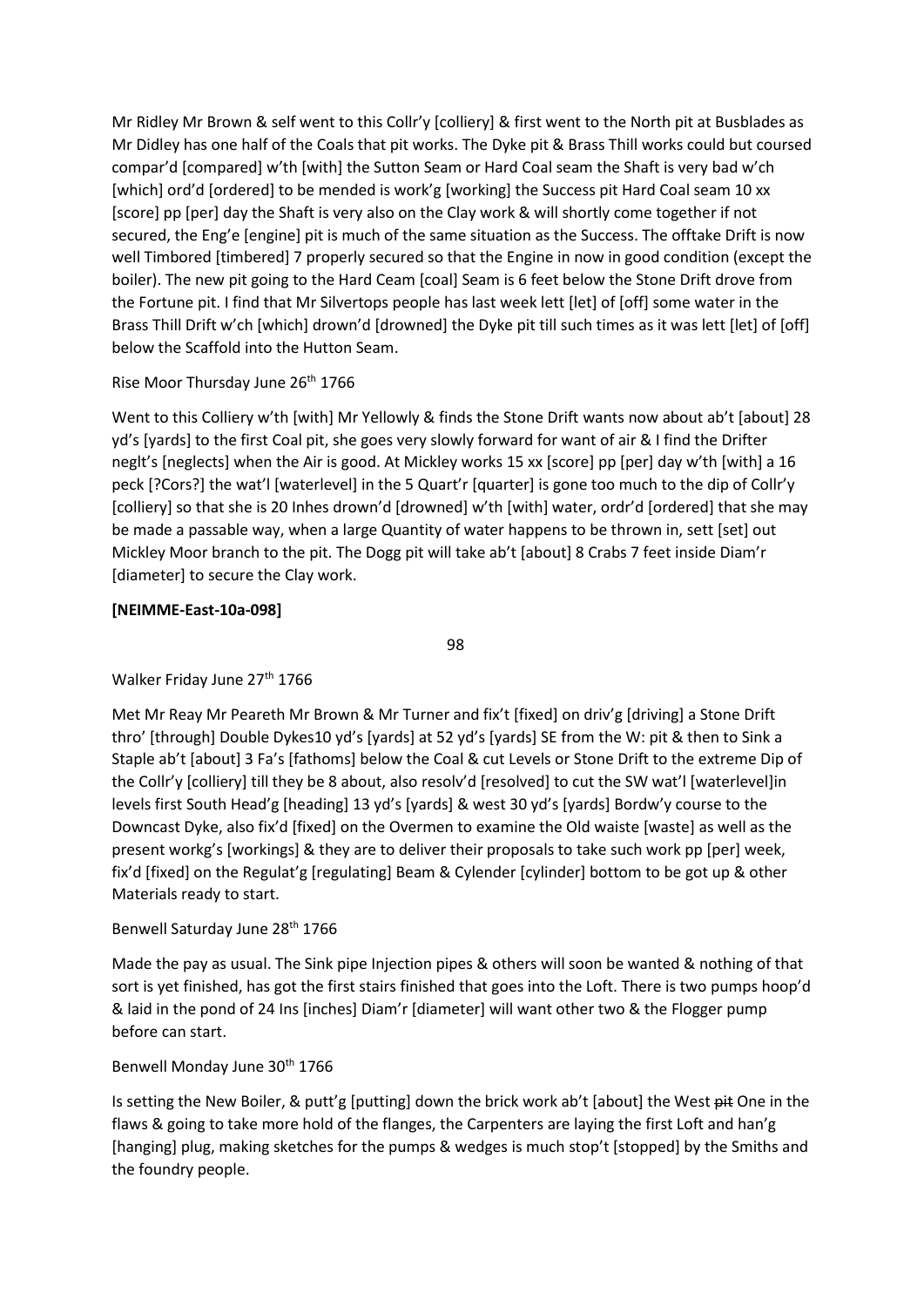### **[NEIMME-East-10a-099]**

99

### Throckley July 1st 1766

Assisting Mr Brown ab't [about] the Articles of Working Collr'y [colliery] Lease and mak'g [making] a Calculation of Tanf'd [Tanfield] Moor Collr'y [colliery].

Tanfield Moor July 2<sup>nd</sup> 1766

View'd [viewed] the dayhole at this Collr'y [colliery] in the Cape pit & finds she is 16½ yd's [yards] in from the Coal in the workg's [workings] of the Hutton Seam 22 yd's [yards] from the Surface to the s'd [said] works so I find by Level'g [levelling] etc. she will want 75 yd's [yards] to go & the rise will 24 yd's [yards] & 1 foot so that the rate will be to rise ab't [about] one in every 3 yd's [yards] in length she is very badly drove for in sev'l [several] places she is too narrow and also too low, ord'd [ordered] her to be mended before any more be wrought at the face.

Level'd [levelled] from the Cape pit Dayhole mouth above g'd [ground].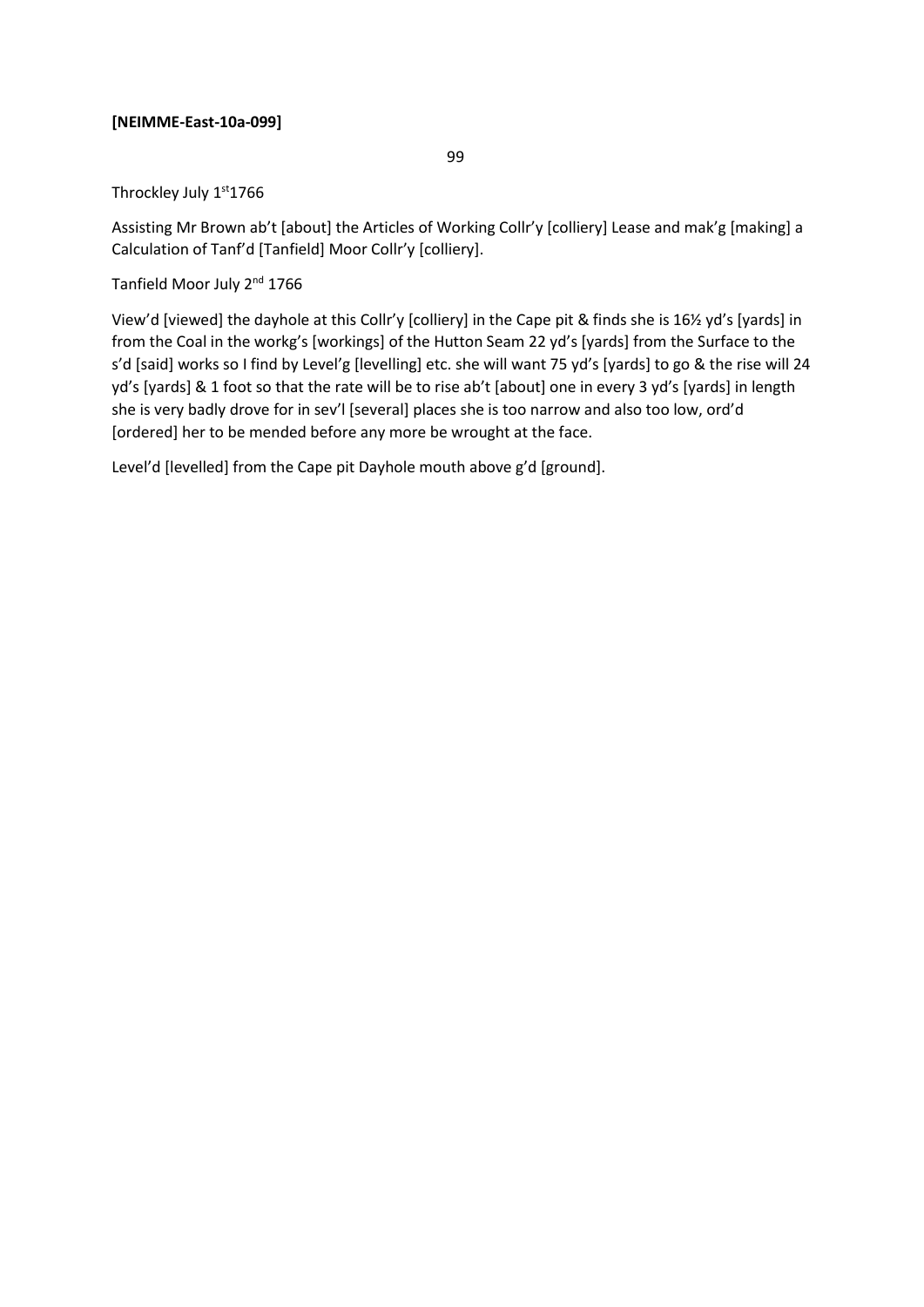| Ch: Lin [Chains: Links                                                                             |                 |                |              |                                        |                |    |
|----------------------------------------------------------------------------------------------------|-----------------|----------------|--------------|----------------------------------------|----------------|----|
| $19^{\circ}$                                                                                       | dec't [descent] |                | 40           |                                        |                |    |
| 2 <sup>nd</sup><br>9°30'                                                                           |                 |                |              |                                        |                |    |
|                                                                                                    | dec't descent]  |                | 85           | 6                                      |                |    |
|                                                                                                    |                 |                | 125          | 6                                      |                |    |
| Dec't Asc't                                                                                        |                 |                | 6            | 6                                      |                |    |
| Dec't in all                                                                                       |                 | feet           | 119          | 0                                      |                |    |
|                                                                                                    |                 | Feet           | ins [inches] |                                        |                |    |
| Level'd [levelled] from the Ditto pit to the beginning                                             |                 | 15             | 10           |                                        |                |    |
|                                                                                                    |                 |                |              |                                        |                |    |
| of the dayhole underg'd [underground] to Dip of Colliery                                           |                 | Fa's           | yd's         | feet<br>[Fathoms, yards, feet, inches] | ln             |    |
| Cape pit in depth from the Settle bords to the Thill<br>of the Hutton Seam                         |                 | 35             | $\mathbf{1}$ | 0                                      | 0              |    |
| Pit in depth as above                                                                              |                 | 35             | $\mathbf{1}$ | 0                                      | 0              |    |
| Dip if Colliery as above                                                                           |                 | $\overline{2}$ | $\mathbf{1}$ | 0                                      | 10             |    |
|                                                                                                    |                 | 38             | 0            | 0                                      | 10             |    |
|                                                                                                    | Feet            | ins [inches]   |              |                                        |                |    |
| Dayhole has risen in going 161/2 yd's [yards]<br>out of workg's [workings]                         | 14              | 6              | Fa's         | yd's                                   | feet           | In |
| Ditto has dip't [dipped] in going 22 yd's [yards]<br>in the outside                                | 22              |                | 25           | $\mathbf{1}$                           | $\overline{2}$ | 6  |
| Bank Level or dec't [descent] of Gro'd [ground]<br>from the Cape pit to the Dayhole mouth as above | 119             |                |              |                                        |                |    |

**[NEIMME-East-10a-100]**

 $1<sup>st</sup>$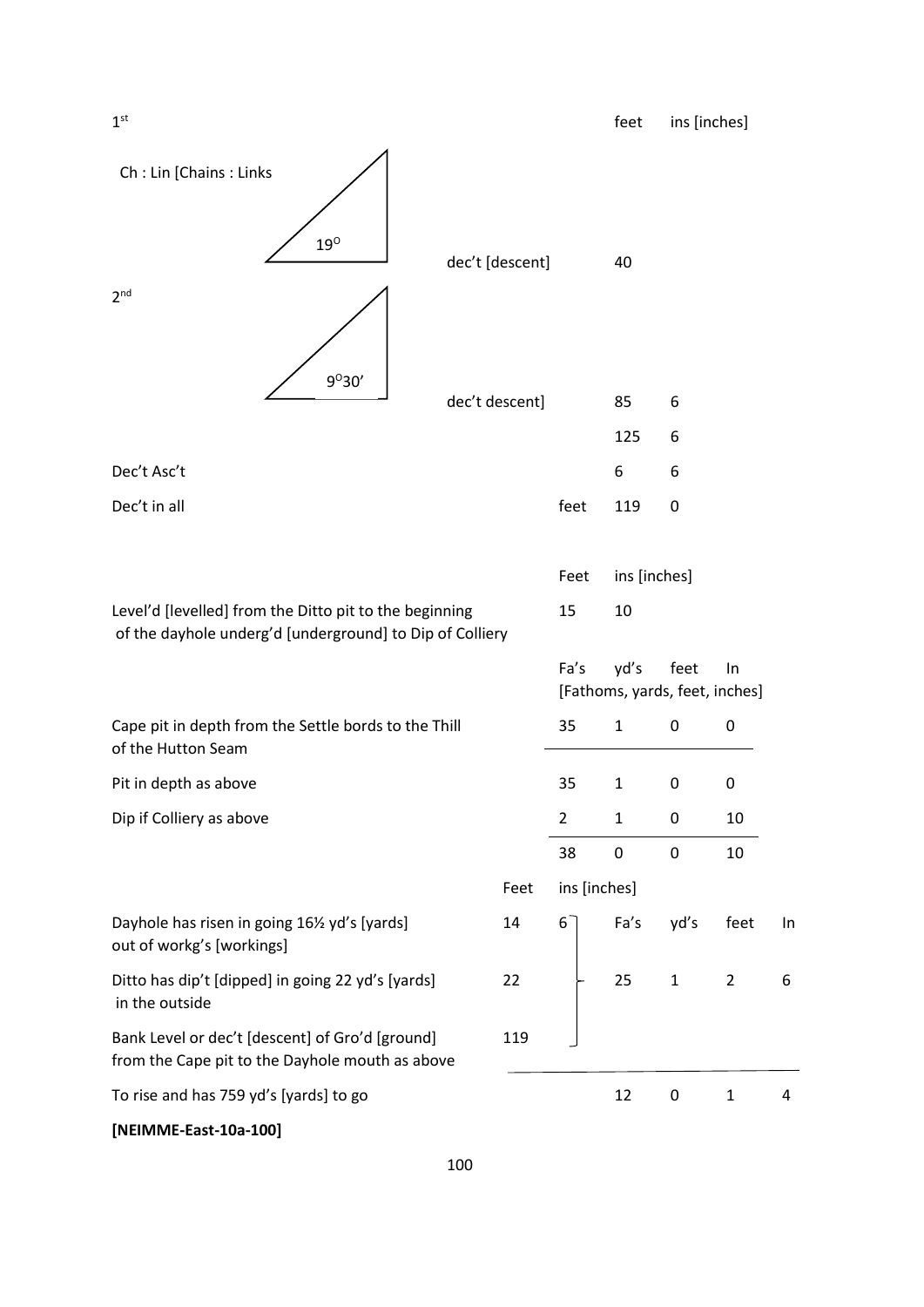### Lin'd [lined] from the cape pit Shaft into the Dayhole

|                 |             | Cha: [chains] | Lin: [links] |                            |
|-----------------|-------------|---------------|--------------|----------------------------|
| 1 <sup>st</sup> | $N3\%E$     | u             | 11           |                            |
|                 | <b>S77E</b> |               |              |                            |
|                 | S871%E      |               | 38           |                            |
|                 | <b>N77E</b> |               | 55           |                            |
|                 | N12W        |               | 44           | To the Dayhole mouth       |
| 6               | <b>N69E</b> |               | 82           | to the face of the dayhole |

Tinmouth Moor July 3rd 1766

Survey'd [surveyed] the Threap Grou'd [ground] on the west side of this moor also look at the situation of each pit & Borhole [borehole] one from & their & Diff't [different] Levels.

Viz:

From Tinmouth Moor Engine to Flatworth East Borh'e [borehole] is Asc't [ascent] of Ground

| <b>From Ditto</b> | to Ditto west holes is Asc't [ascent] of Ditto         |
|-------------------|--------------------------------------------------------|
| From Ditto        | to Greensgate hole is Des't [descent] 1.0.0.3          |
| <b>From Ditto</b> | the 74½ Fa: [fathom] Borhole is Asc't [ascent] 3.1.2.0 |
|                   |                                                        |

From the 74½ Fa: [fathom] hole to New Benton Engine is Des't [descent] 1.-.1.2

Fatfield Friday July 4th 1766

Went o the pay & examin'd [examined] the Bill, finds the Overmen is new upon such high expectations for the Sett'g [setting] for a Term for the pits pp [per] XX [score], they cannot comply'd [complied] to, for the Chance pit R. Brown's proposal is 1/6½ s/d [shillings/pence] pp [per] Score & the Flatt pit is 16½ d [pence] pp [per] Score, however at present the Bills are pretty moderate & I talk them plain by this terms w'ch [which] they proposed could not agree to.

Saturday & Sunday July  $5<sup>th</sup>$  &  $6<sup>th</sup>$  1766 making a plan of Tinmouth Moor etc.

Walker Monday July 7<sup>th</sup> 1766

Agreed w'th [with] Cha [Charles] Bainbridge to make ready the west pit South Headways & prop her alter some Geers that are now standing also slope above h'd [head] & face up the Drift 6 feet in height for £1.10s [one pound ten shillings] also to drive one yard of Stone Drift 6 feet in height & 6 feet breadth for 24 sh [shillings], also agreed to drive the S Level w'ch [which] will be 43 from the face to down east Dyke of ab't [about] 8 feet. The s'd [said] Levels will be 6, 7, 8 & 9 feet deep for 10/6 s/d [shillings/pence] pp [per] y'd [yard]. The NE wat'l [waterlevel] is much

# **[NEIMME-East-10a-101]**

101

neglected & goes Slowley [slowly] forw'd [forward] has not yet got the Thistle pit Dyke and now ab't [about] 330 yd's [yards] West from the West pit Shaft, the Cover still keeps very bad & Coal Tender but of a good quality. The work'gs [workings] in this pit are still to the Eastw'd [eastward] under level of the Engine & Suppose any misfortune to happen the Engine & Stop w'd [would] drown the work'gs [workings].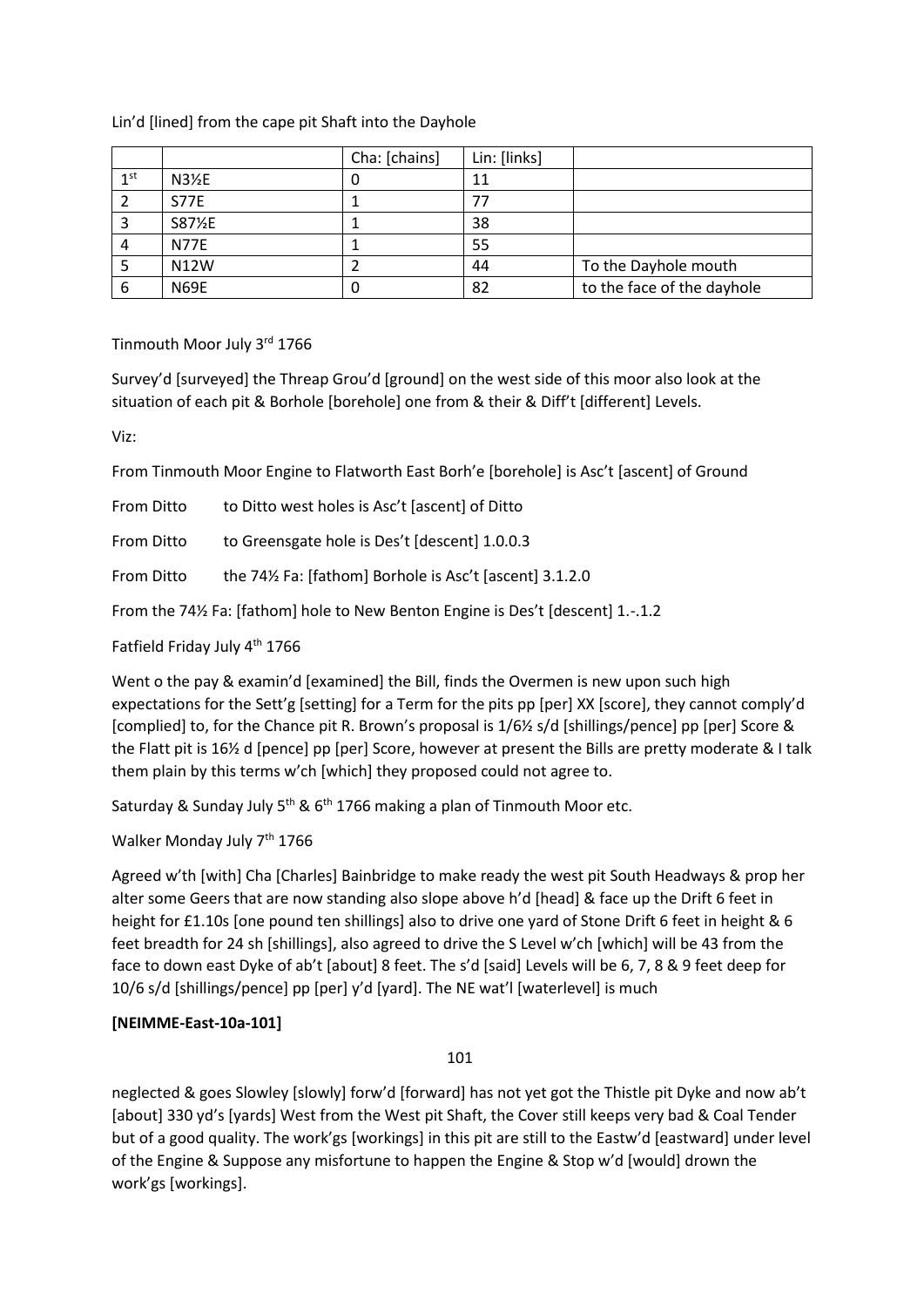### Benwell Tuesday July 8<sup>th</sup> 1766

Yesterday begun to put in the pumps of 24 In [inch] Bore got in the wind bore, work'g [working] Barrel & [?Stork?] piece above her. The wood pumps were ly'g [lying] Very unready so got four on today w'ch [which] is all that's hoop'd [hoped]. Went to Denton & Lemington & designed the Ongate for the Staith. The Sink'g [sinking] pit in Wset Denton near the Boundary is got thro' [through] the post & wants 4 feet of Clack Stone to the Coal head.

### Benwell Wednesday July 10<sup>th</sup> [9<sup>th</sup>] 1766

There are four pumps now put on (exclusive of the Wind bore Working Barrel and a Short piece) but finds it will take another Pump and a Hogger Pump or can get to work' ord'd [ordered] that a Hogger may be got ready for that pump over, fix'd on the working geers, attended all the fore noon and got forw'd [forward] w'th [with] the Mason's setting the Boiler, the Smiths are mostly the stop now.

### Throckley Wednesday July 10<sup>th</sup> [9<sup>th</sup>] 1766

Went down the Betty Pit in the Engine Seam and find the Coal Drift goes very well forw'd [forward] towards the Cutt & she now want ab't [about] 120 yards to that pit. The workings are all on the NE and NW side of the Shaft, works very dry and good Coals, she is now quite ready for the Horses going down but may be made ready in 3 or 4 days' time; consid'd [considered] ab't [about] the Conveying the Air to supply all the present and future workings and recommends that the Engine Pit may be

### **[NEIMME-East-10a-102]**

102

made to Communicate w'th [with] the Delight pit only w'ch [which] will cause a Trap door, if the East waterl'l [waterlevel] is Cont'd [continued] w'ch [which] cannot be avoided if she be continued far if these pits does not communicate together, is Wining [winning] Headways's [sic] before the Bords to the NW in the Ann pit to drain the other work'gs [workings] as they now work so very wett [wet] in the s'd [said] Engine Seam; Providing the s'd [said] Scheme in enter'd [entered] into; The Betty pit and Ann pits must Communicate together w'ch [which] may be done very easily. The Delight pit is Sunk to the Main Coal Seam and the North Headways is now 24 yards in, and rises moderately. The South Headways is 17 yards in and rises also, so Consequently Bords may be wrought on each side of the Shaft.

Tanfield Moor edge Thursday July 10<sup>th</sup> 1766

I find the water still rises at the Engine & is only 20 Ins [inches] ppend'r [perpendicular] below the bottom of Busblades North pit in the Hutton Seam. The Shield raw seam is not yet got in the Venture pit & is now sunk 14 fat [fathoms] the Oftake Drift from the fortune pit. The Dyke pit Brass thill works very well. Measu'd [measured] the depth of the Dyke pit from the Surface to the Brass thill s'm [seam] to 27 fat [fathoms] 0 yd's [yards] 1 ft [foot] 6 in [inches]

Success pit to the Hard Coal 15 [fathoms]

The timber is not got up for the Gin w'ch [which] should be forward as the pit cannot well be sunk any further till the Gin be set up.

Benwell Friday July 11<sup>th</sup> 766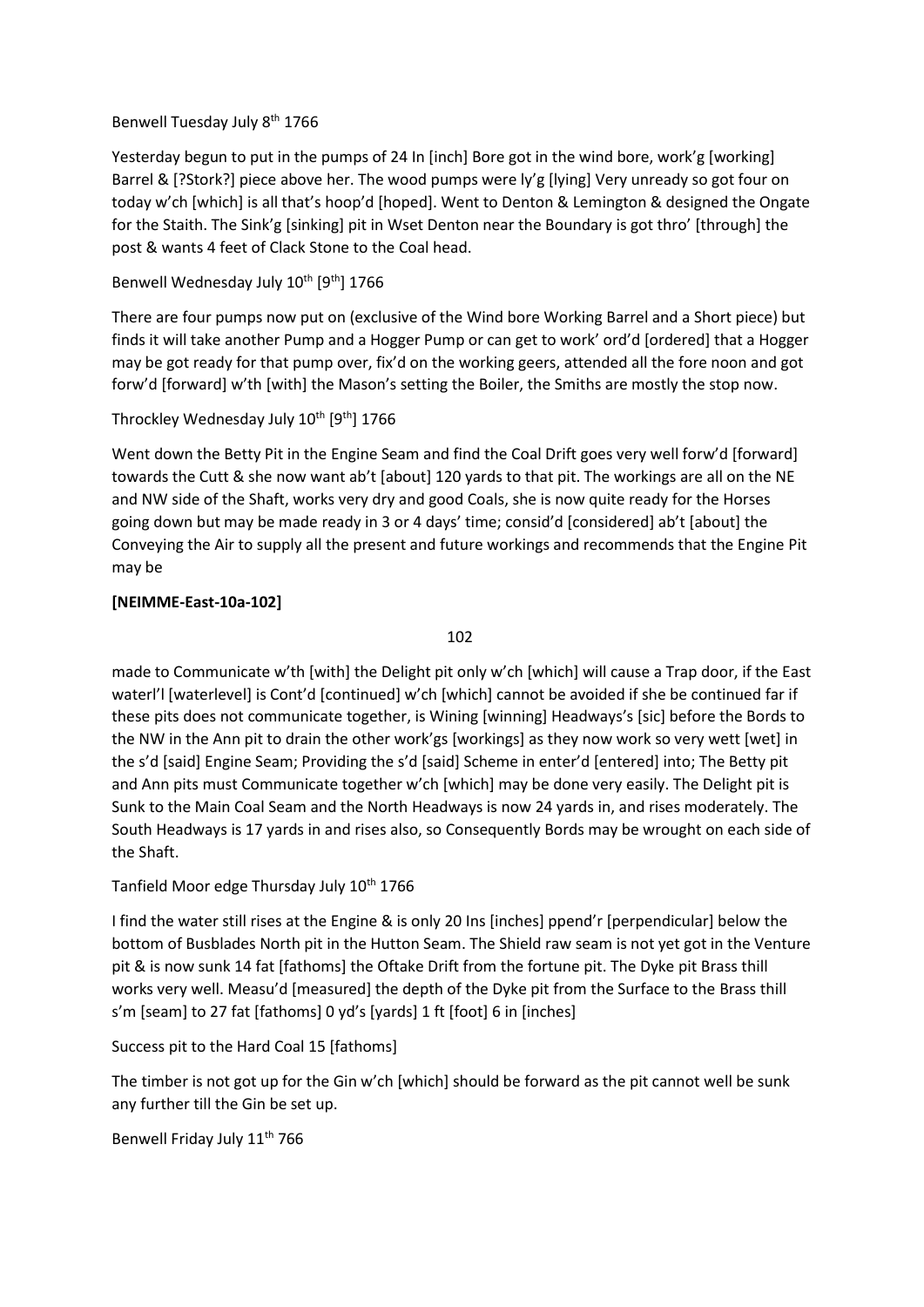Attended the engine all day got for'd [forward] w'th [with] the Masons setting the East boiler. There are three pumps hooped and ready to put in.

### **[NEIMME-East-10a-103]**

103

Benwell Saturday July 12<sup>th</sup> 1766

Got the pay made & after noon went to Town.

Throckley Monday July 14th 1766

Met Mr Brown at the Engine and I see the Delight pit main Coals looks very well, the Head's [Headways] to the No'th [North] is now ab't [about] 30yd's [yards] in went to Mr Brown's house w'th [with] him & Mathias Wilson who comes from Workington to go to Fatfield.

Tanfield Moor edge Tuesday July 14<sup>th</sup> 1766

The Shieldraw or upper Seam is now Sunk thro' [through] in the Venture pit & is 27 fat [fathoms] 1 yd's [yards] 0 ft [feet] 6 in [inches] to the thill of the Coal. The seam is 5 feet thick including a band of ab't [about] ¾ In [inch] thick below lies 10 Ins [inches] of Stone & 13 Ins [inches] of course Coal not worth work'g [working] may take a tryal [trial or try] to work this seam but will I believe be tender & course there be'g [being] so many scares bands they bourne very well cannot form much judg'mt [judgement] ab't [about] them till they be wrought to greater advantage there for must loose [lose] no time to get the Gin done. The Engine water pit rises and will shortly lay off Busblades north pit. The Dyke pit Brass Thill seam works very well. the North Headways is 76 yards in so that seven Bords are on the North side & four West'd [westward] on the S [South] (including the M.gate [mothergate] ord'd [ordered] Wm. [William] Puncheon to get some cribs ready for the Engine pit to secure the Mettle [metal] work at the top.

#### Walker Wednesday July 15<sup>th</sup> 1766

The NE Waterl'l [waterlevel] drifts are now ab't [about] 360 yd's [yards] in a straight line NE from the West pit is going very well. I agreed w'th [with] John Davison & Part'rs [partners] for 100 yd's [yards at 4s [shillings] pp [per] yard and she now looks very well. The West pit West Drifts are now ab't [about] 545 yd's [yards] from the s'd [said] pit no appearance of the Thistle pit Dyke. The Workme are in tolerable good footing but cannot make any agreem't [agreement] w'th [with] the Overmen to do their Office by the XX [score] or by the week. I bid them £3:3s [three pounds three shillings] pp [per] Shift w'ch [which] they refus'd [refused]. Agreed w'th [with] John Crozer to prop [?] & secure the Old waiste [waste] for £2:10s:6d -two pounds ten shillings six pence] pp [per] week. The SW wat'l [waterlevel] goes but slowly forw'd [forward]. I find at the Bush pit the Borhole [borehole] wants ab't [about 6 Fa's [fathoms] to the Coal; is mak'g [making] the West pit S Head's [South Headways] ready for slides so hope in a short time

### **[NEIMME-East-10a-104]**

104

to get below the Double Dykes. There is pretty good post in the dip side of the west Dyke in the Ann pit.

Greencroft Thursday July 17<sup>th</sup> 1766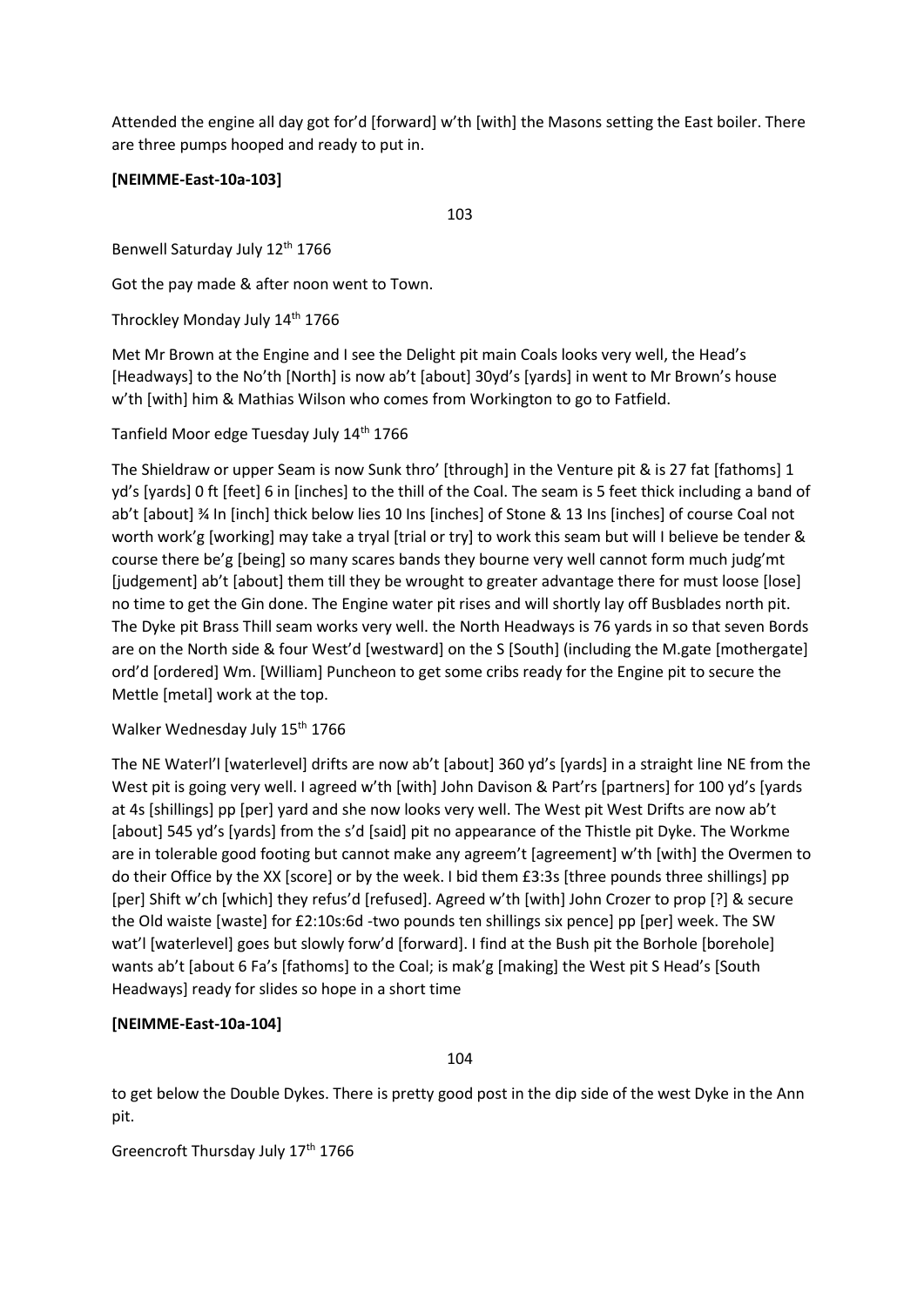Went w'th [with] Mt Brown & Mr Todd & made a calculation of the value of the Ineroach'ts [?encroachment?] near this place w'ch [which] has been [?] the Comon [common] near 40 y'rs [years] since made the Annual Rental £63.

Washington Friday July 18th 1766

On Monday last and Accident happened by Fire in the Engine pit w'ch [which] brunt [burnt] Two Men very sore. I am of great opinion it is accationed [sic] by the Delivery Drift not being sufficiently stopt [stopped]. The Sinkers are mend'g [mending] the Brattices. There is 14 Fa's [fathoms] blown quite out at the bottom & that above is much damag'd [damaged]. I think it will be near a Week before gets to work again at the Sinking.

Fatfield same day

I offer'd [offered] to give the Chance pit Overmen 15d [pence] pp [per] score & to the plain pit Overmen 14 pp [per] score for a Year exclusive of the Smith work w'ch they refus'd [refused] tak'g [taking]. I find the Bills are much the same as usual, has got Mr Wilson from Whitehaven to attend this Colliery.

### **[NEIMME-East-10a-105]**

105

Saturday at Newcastle met Mr Colpits & told him ab't [about] Rob't [Robert] Whitelock's Opinion relating Tanf'd [Tanfield] Moor.

Stella Monday July 21st 1766

Went & Measu'd [measured] some plank for Lemington

Quantity No pieces = Sect in Lin:

Feet of Measure.

Measu'd [measured] the Carpenter work at Mr Kells house (viz.)

[REMAINDER OF PAGE BLANK]

### **[NEIMME-East-10a-106]**

106

Pontoppike Colliery July 22<sup>nd</sup> 1766

Upon examin'g [examining] this Coll'ry [colliery] I find the Bone pit is lately wrought out in the Hutton Seam, & in order to supply far place the Stob pit is Sunk to that seam & she is now work'g [working], recommends to drive a Wat'l [waterlevel] Drift from the NE now work'gs [workings] in the Stop pit till it comes Bordw'd course from the Bogg pit then may continue the s'd [said] Drift to the s'd [said] Bogg pit w'ch pit is wrought out in the Hard Coal seam both whole Coal & pillars. The Bogg & Stop pits will work all the Coal that's left between the Vale & west pits in the s'd [said] Seam; The s'd [said] Drift will probably drain all that whole Coal but is not Effectually win'g [winning] the Colliery but is doing the most that can be done to supply the work'gs [workings] in the Hutton seam. The Law pit wants ab't [about] 11 Fa's [fathoms] to sink the s'd [said] Seam & when sunk is ready to work in either of the Hard Coal or Hutton seams; the most advisable way to Win the Hard Coal seam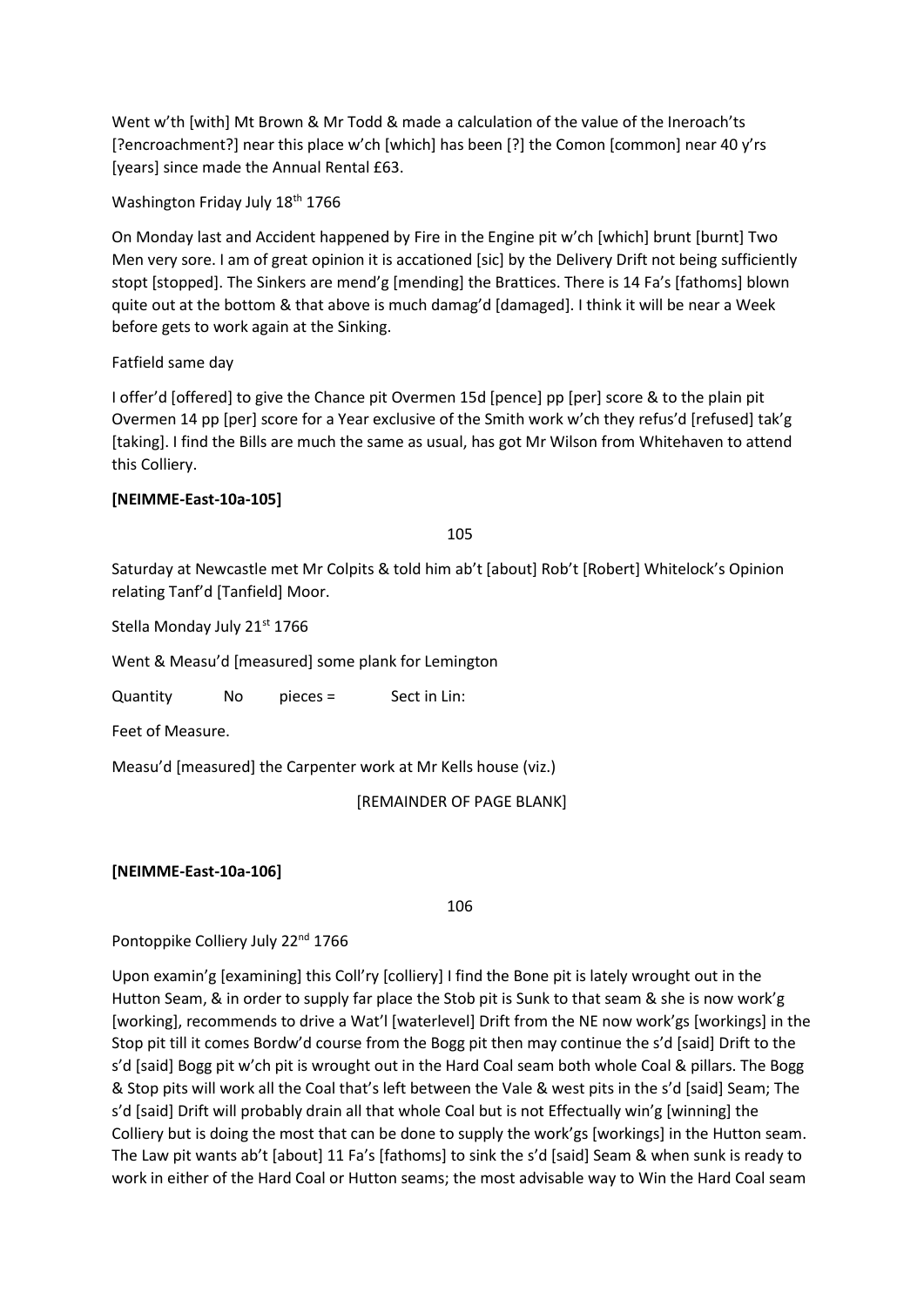& at the Extreme dip of the Colliery will be to sink a stapple upon the Main Wat'l [waterlevel] Drift from the Brass thill at ab't [about] 35 yd's [yards] to the East from the s'd [said] [?Coal pit?] to the Hutton seam, & also to Sink from the s'd [said] hard coal seam will go down the s'd [said] Staple w'ch [which] is answering a better purpose that continuing the Drown'd [drowned] Drift from the Queen pit; may then continue a Wat'l [waterlevel] Drift from the s'd [said] Staple into Stair law to win the most Coa; that can be got to the dip of the Law pit bit at the same time may at pleasure work the the s'd [said] Law pit in the s'd [said] Hard Coal Seam to the rise of the shaft till the Drift be completed. Consid'd [considered] ab't [about] the East pit & finds by a Survey made by John Jackson there are 27 Acres of whole Coal on the upper side of the Dyke & suppose 14 Acres are thrown off for Dyke & Barriers next Busblades & Tanf'd [Tanfield] Moor there will remain 13 Acres w'ch [which] may afford ab't [about] Tens a Stone Drift will be to drive ab't [about] 240yd's [yards] and may cost ab't [about] £300 as the Quantity is so very small to work thinks this scheme not worth while to enter into except the Barrier's [sic] can be Wrought.

### **[NEIMME-East-10a-107]**

107

Byker Wednesday July 23rd 1766

I find the South Drifts are begun & now going thro' [through] the Barrier into St. Antony's Colliery she is only 3 yd's [yards] in, the Coals look very well, as good if not better than any wrought at Byker at present, has to leave 40 yd's [yards] of Barrier next to Byker.

Tinmouth Moor Thursday July 24<sup>th</sup> 1766

At this Coll'ry [colliery] I level'd [levelled] from the Engine pit to the Fanny pit to desc't [descent] of Ground & from the fanny pit to the Grace pit is Asc't [ascent] of Ground 9 Feet 6 Ins [inches] so that the depth of the Fanny pit will be ab't [about] 28 Fa's [fathoms] deep to the Thill of the Coal. The Dolley & Easter pits are wrought very sore & so is the Chance pit, is now mka'g [making] [?abeguining?] to work the pillars in the Chance pit. I think the Coals are very coarse in the Dolley & Easter pits for the work'gs [workings] are near the Old waiste [waste] there is a very good [?Stratte?] now. The Engine water is very moderate.

At Preston Colliery I find the Bords on the SW side from the Good Intent pit will cutt of [cut off] fast by the E [east] work'gs [workings] of the Luckey pit for the West'ds [westwards] has only 10 yd's [yards] to go on w'th [with] another & four bords on the North side has the same distance, has got an East Bord pit to the dip of the shaft by Virtue of a pump & has only 3 yd's [yards] to go to the Boundary by a Lining made this day she will go all 70 yd's [yards] Northw'ds [northwards] & will get 5 Bords there each will have ab't [about] 25 yd's [yards] to go; a N [north] Head's [headways] is going out of the Wat'l [waterlevel] but is much entangled in troubles. I think the Coals are better in that Head's [headways] than any I've yet seen in this Colliery.

### **[NEIMME-East-10a-108]**

108

Friday July 25<sup>th</sup> 1766

At Newcastle sent away some Goods to West Aukland & eight Corves to Witton Castle.

Benwell Saturday July 26<sup>th</sup> 1766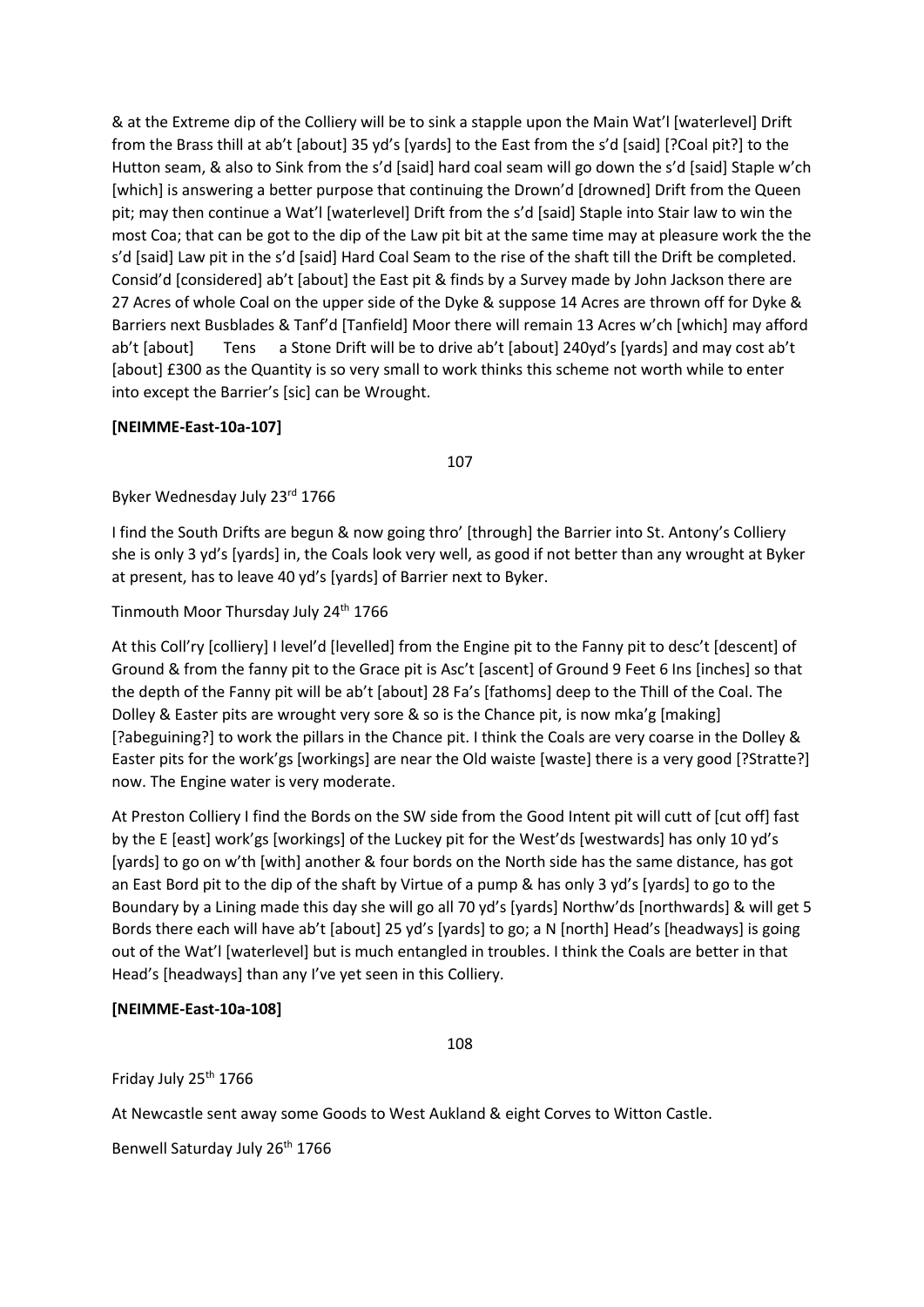Everything is ready ab't [about] the Engine to start only the work'g [working] Geer [working] this day has got in the feed pipes steam pipes & filled the Boiler. The pumps are fixed and ready to start.

Benwell Monday July 28th 1766

The Carpenters & Smiths came at four o' Clock this morng [morning] & at 11 o' Clock started her but had not enough wight [weight] on the Speers made her make a poor beginning. Iattended Tuesday but never drew the water lower than 6 Fa's [fathoms] from the bottom did not draw ater enough at the Jackhead had to length the stroke.

Walker Wednesday July 30<sup>th</sup> 1766

This Colliery is much in the same Situation & State as Mentioned in my last Acco't [account]. The Wat'l [waterlevel] has gone only 19 yd's [yards] forw'd [forward] this pay. I think in a fort'ths [fortnight's] time may w'th [with] some propriety fix on a New Wat'l [waterlevel] pit. Has not yet got the Thistle pit Dyke the Cover in the Drift is now very bad.

Tanfield Moor edge Thursday July 31<sup>st</sup> 1766

The Dyke pit is now work'g [working] in the Brass Thill Seam & Success pit in the hard Coal Seam. I shew'd [showed] Ra. [Ralph] Naizby to work the pillars in the NE side if the shaft from the Main Dyke but I find not much regard is paid to the Winings [winnings] for several are only 8 yd's [yards] to a Wining [winning]. I find the West work'gs [workings] tow'ds [towards] Harperly Boundr'y from the Success pit shaft.

|                 | $^{\circ}$ [degrees] | Ch: Lin: [chains.links                      |
|-----------------|----------------------|---------------------------------------------|
| 1 <sup>st</sup> | <b>S66W</b>          | 0.50                                        |
|                 | S82½W                | 1.72 in the Mothergate                      |
|                 |                      | offset to the South                         |
|                 | S6E                  | 0.69                                        |
|                 |                      | at 34 Lin a West'd [westward]               |
|                 | <b>S80W</b>          | 1.73 to the face & 10 yd's short of Boundry |
|                 |                      | At 20 Lin Crosses a Drift                   |

#### **[NEIMME-East-10a-109]**

109

|                 | $^{\circ}$ [degrees] | Ch: Lin: [chains.links                                               |
|-----------------|----------------------|----------------------------------------------------------------------|
|                 |                      | At the end of the last set south 6 yd's & west 19 yd's to the face & |
|                 |                      | 26 yd's short of the Boundr'y. Ord'd her to go 15 yd's.              |
|                 |                      | From the Mark in the M:gate                                          |
| 1 <sup>st</sup> | S81%W                | 1.17 offset to the south                                             |
|                 | <b>S33W</b>          | 0.32 & & abord 30 Lin to the face & 20 yd's short of the Boundr'y.   |
|                 |                      | From the Ditto Mark Nward                                            |
| 1 <sup>st</sup> | N8½W                 | 26 yards                                                             |
|                 | Bord to the west     | 17 yd's - 20 yd's short & has to go 7 yd's                           |
|                 | Ditto                | 13 yd's - 25 yd's Ditto Ditto 9                                      |

The water still rises at engine and will in a very short time lay off the North pit at Busblades.

Benwell Friday August 1<sup>st</sup> 1766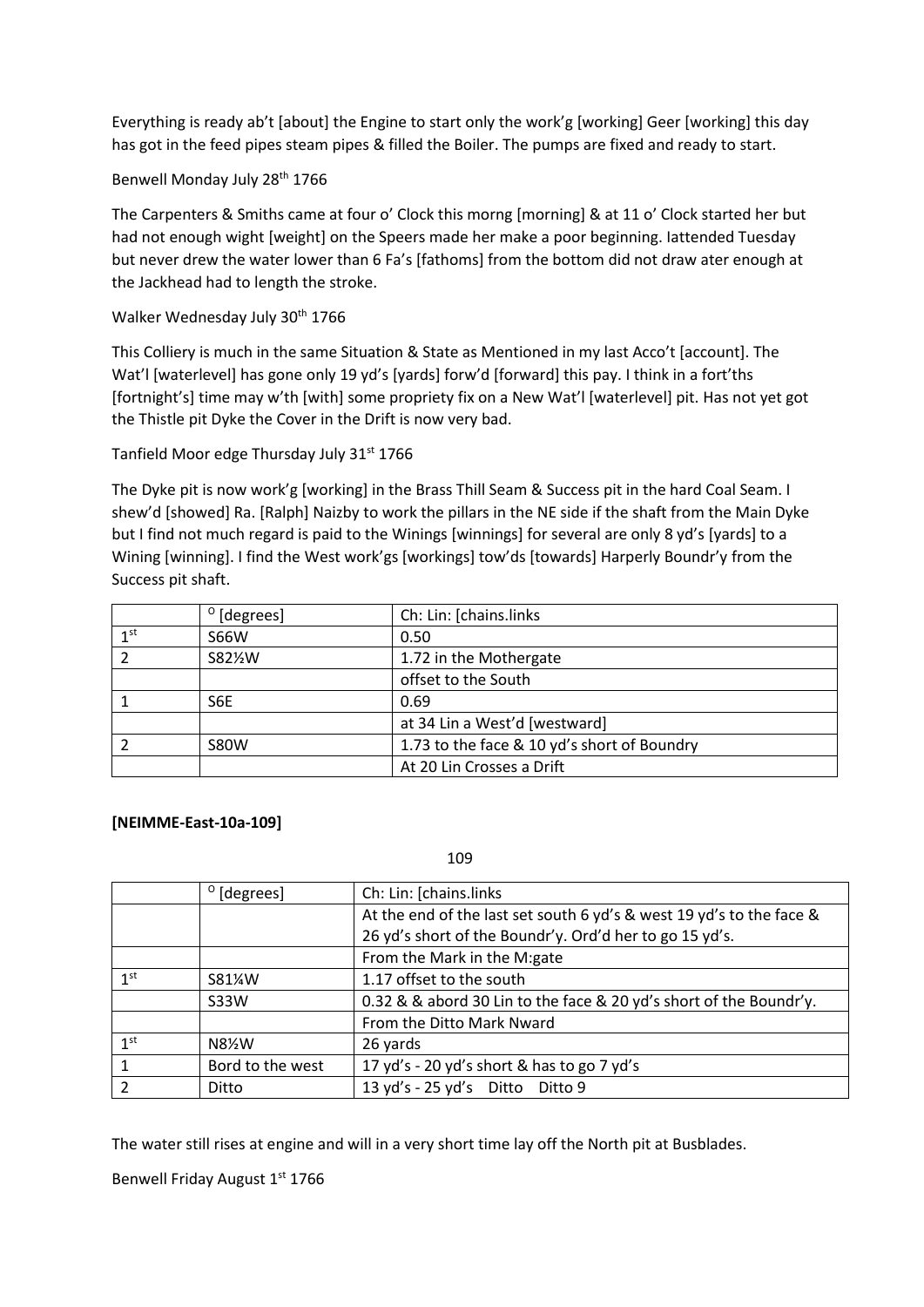The Engine has never drawn out the water yet she will not go more than 8 Strokes a Min [minute]: she being so much out of Condition & draws a good deal of Air at the joints in the Cylender [cylinder] where is joined the Additional piece.

Saturday August 2<sup>nd</sup> 1766

Went to Newcastle & met Mr Brown Mr Colpits & Sam'l [Samuel] Newton to make an agreem't [agreement] ab't [about] Tanfield Moor but did not agree; Matters relating to her was to be considered aginst [again] next week.

# Benwell Sunday Monday & Tuesday Aug't [August] 3rd 4<sup>th</sup> & 5<sup>th</sup> 1766

Attended at the Engine all day & on Monday got the water out at 10 o'Clock at Night. The Jackhead Bucket fail'd [failed] on Tuesday morn'g [morning] so lost the water out of the Cystern & the water in the Engine pit rose to 8½ Fa's [fathoms]. Lengthen'd [lengthened] the stroke of the Jackhead to 5 feet.

### **[NEIMME-East-10a-110]**

110

Wednesday Aug't [August] 6<sup>th</sup> 1766

Went to Tinmouth Moor to seek some plug men and some Fire men for Benwell Colliery agreed w'th [with] David Square's locome [locum]. Went to Newbenton & got Geo: [George] Gray to send two men on Monday first.

Tanfield Moor edge Thursday Aug't [August] 7<sup>th</sup> 1766

Went Down the Dyke pit in the Brass thill Seam & find there are eight West Bords on the North side of the shaft & three on the south side. The S [south] Headw's [headways] is under level can drive her no further till gets [get] her loos'd [loosened] by some means or another, recommends to drive a Drift in the dip side of the s'd [said] Dyke to the west that is 15 yd's [yards] West from th es'd [said] Shaft S [south] Headw's [headways] Course then can set thro' [through] the s'd [said] Dyke at the face of the work'gs [workings] on the rise side of her.

The water at the Engine rises for it wants only ab't [about] 3 Ins [inches] pp [per] endway to be in the bottom of the North pit shaft in the Hutton Seam if no better means is us'd [used] to draw the water Mr Silvertop will in a short time be laid of [off] in that seam.

Benwell Friday August 8<sup>th</sup> 1766

Attended the Engine all day & at ½ past 11 o'Clock drew the water down but did not keep her down long for the smallest abatement of the Fires set her up again was busie [busy] fining the workings Geer, so that the Engine may be her self, when chooses she still goes no more than 8 strokes a min: [minute] w'ch [which] must certainly be owing to the Air in the Cylender [cylinder].

Saturday at Newcastle met Sam'l [Samuel] Newton ab't [about] the Tentale [the tennage rent upon coals drawn] of Tanf'd [Tanfield] Moor Colliery wrote the Heads of the agreem't [agreement].

# Sunday Aug't [August] 10<sup>th</sup> 1766

The Engine never stop't [stopped] all day but never drew the water lower than 3 yd's [yards] from the bottom.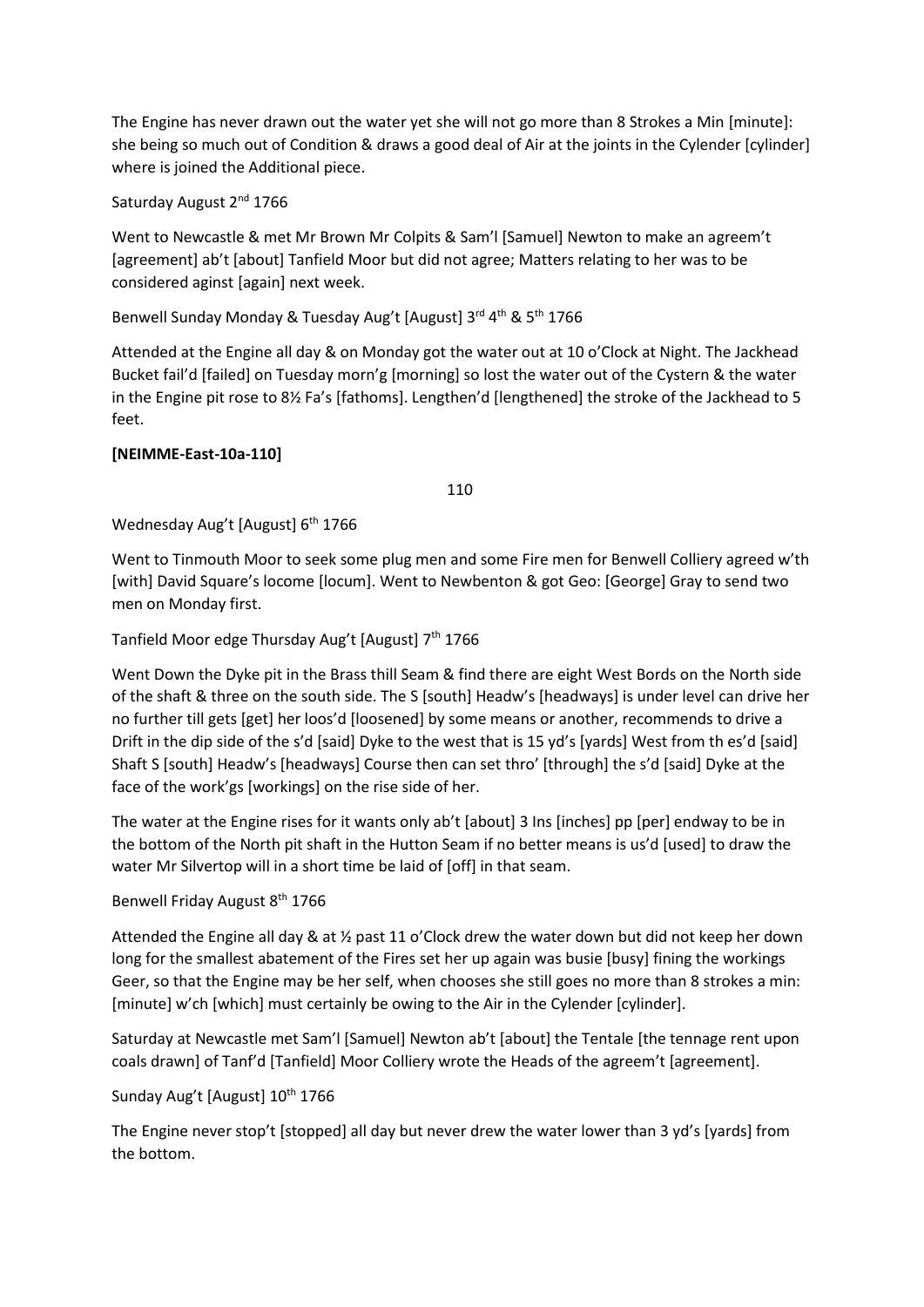### **[NEIMME-East-10a-111]**

111

### Benwell Colliery Monday Aug't [August] 11<sup>th</sup> 1766

Stop't [stopped] the Engine at ½ past 9 o'Clock this morn'g [morning] drew out the Peston [piston] and mended the joints in the Cylender [cylinder] as well as could possibly by sett wedges calking the lead we find the regulator is bad mended the Hotwell and did other necessary jobs ab't [about] her.

# Tanfield Moor edge Tuesday August 12<sup>th</sup> 1766

Went to the Engine ab't [about] 6 o'Clock in the morning met Mr Brown and considered about the alteration of the said Engine finds she will want a new sett [set] of 13 Ins [inch] pumps some Jackhead pumps a 54 Ins [inch] Cylender [cylinder], new speers, new Tagle Leggs and sev'l [several] other alterations in the inside of the House if considers to stop and alter immediately such alteration may probably cost £900 or £1000 but I believe can build and this Engine to assist the Old one and make such necessary alterations of the Old one as thinks proper after the New one is built if the size of the pit will admit of another sett [set] of pumps in the meantime to Frame off the Venture pit water by putt'g [putting] in a Dam in the Brass Thill Drift.

Pelton Moor same day met Mr Brown Mr Jenn [?Jenison?]: Shafto Mr Rob't [Robert] Shafto Mr Nev: {Neville] Hudson [?] at the Staiths and went w'th [with] them to this Colliery to consider ab't [about] the State of their Colliery. The Handon Hole pit is work'g [working] at a Great dist'ce [distance] from the Shaft and the Dyke pit is mostly wrought out took the Course of the main Dyke and fix't [fixed] that a View may be made shortly in this Colliery and also in Whitehall.

# Walker Colliery Wednesday Aug't [August] 13<sup>th</sup> 1766

I find the Levels in the SW waterlevel gets slowly on they want ab't [about] 15 yards to the West Dyke. I shew'd [showed] Pollock how to take in the Air in that Drift, has made a Barroway thro' [through] the Northmost of these Drifts, ord'd [ordered] her to go forw'd [forward] 4 Yd's [yards] and then South till it be Bordway Course from the back levels and then to hole, very little is done in the South Headw's [headway] from the Engine for the Slides.

### **[NEIMME-East-10a-112]**

112

The NE waterlevels goes pretty well found has droven 30 yd's [yards] this pay; the east work'gs [workings] in the West pit still continues very promising and the West Drifts in the s'd [said] pit still continues ab't [about] the same situation; as to the West work'gs [workings] in the Ann pit they are very good for in the North Headw's [headway] has got a very strong post cover; most all the men has got into this Quarter of the pit and has left the NE side. The Bush pit Borhole [borehole] is down to the Coal and the Drift here is oblig'd [obliged] to plug her up for reason the Engine will not draw water I took out the plug and the water run for three hours.

|      | $^{\circ}$ [degrees] | Ch: Lin: [chains.links |
|------|----------------------|------------------------|
| 1 st | N82½E                | 0.70                   |
|      | <b>N81E</b>          | .62                    |
|      | <b>N42E</b>          | .17                    |
|      | N1W                  | .58                    |

Lin'd [lined] from the last mark in the NE waterlevel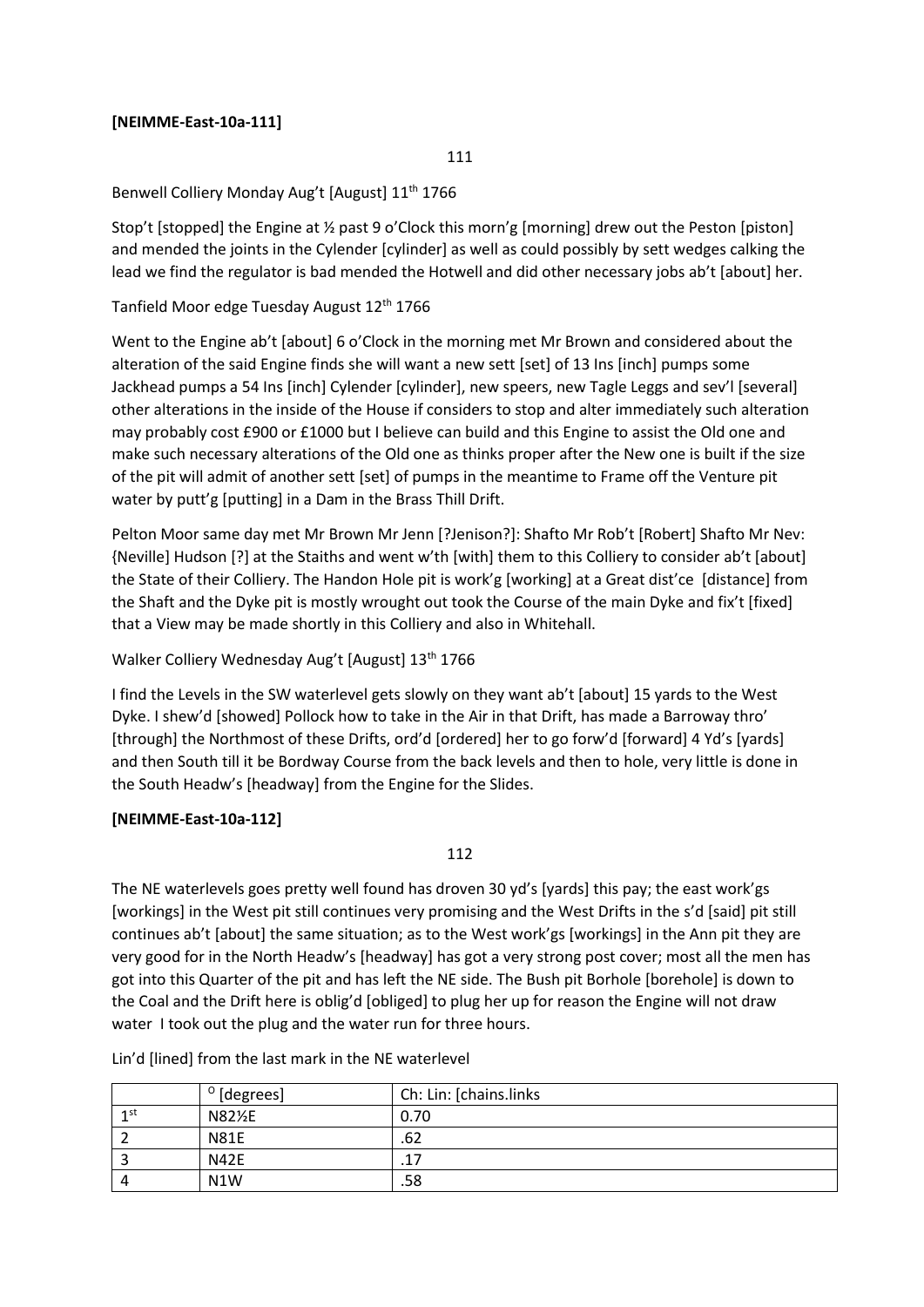|   | N54½E            | .38             |
|---|------------------|-----------------|
|   | N78½E            | .25             |
|   | N <sub>3</sub> E | .42             |
| O | N50%E            | .53 to the face |

#### Byker Aug't [August] 13<sup>th</sup> 1766

Lin'd [lined] from a mark in the Drift drove out of the Success pit work'gs [workings] to the face of the Drift in St. Anthony's Colliery

|     | $^{\circ}$ [degrees] | Ch: Lin: [chains.links |
|-----|----------------------|------------------------|
| 1st | <b>S56W</b>          | 0.85                   |
|     | N71%W                | .60                    |

Course of the Jane pit Dyke is N45W. This Drift is very badly drove she was ord'd [ordered] to be drove the course of S45W she is still in bad danty Coal and no appearance of the Jane Dyke.

#### Bedlington Thursday August 14<sup>th</sup> 1766

This day I have Viewed the Main Coal Seam in a pit ab't [about] 900 yards NW from Bedlington Town w'ch [which] is ab't [about] 19½ Fatho's [fathoms] to the s'd [said] Main Coal Seam where the water is drawn to bank by horse tubs, by such means has wrought a good deal of Coal, I find several of the Bords or Workings are advance near Netherton Colliery to the NWest (as the Annex'd Paln will better show) to the NE is hold [holed] into the

### **[NEIMME-East-10a-113]**

#### 113

Old Drown'd [drowned] Waiste [waste], to the South, SE and SW is under level of the s'd [said] Pit, therefore all the Coal that can be got is to the NE and NW but the Quantity cannot be Ascertained as the extent of the drown'd [drowned] waiste [waste] is not well known bit to keep the Colliery going recommends, the even on North Headways may be stop't [stopped] and the Coal bounder'd out to the NE by drift'g [drifting] and boring, and not to bore the s'd [said even on North Headways and when that Coal is bounder'd out by the means will better know the Quantity of Coal that may Probably be got in that part of the Pit and if such quantity will serve the Trades and keep the workmen that [?] may be bound to the s'd [said] Colliery fully employ'd [employed] for the time the Lessee chooses to work that part of the Colliery, no further steps need not be enter'd [entered] into but if it should not serve recommends a South Headways may be set away at about 10 yards West from the Shaft and a pump fix't [fixed] to lift the water that in all likelihood may be there and if the water is not immoderate the Coal may be wrought for but it's much to be doubled they will work well; the Colliery dips to the South Eastward at the rate of ab't [about] one yard in 15 yards; height of the Seam is (from the Thill) first in Coal 3 feet, band 2Ins [inches] Coal 22 Inches, band 6 Inches. Coal 2 feet, the winnings are seven yards each, Bords 3½ yards wide and Pillars 3½ yd's [yards] thick w'ch [which] I don't approve of, had 5 yards been left for a Pillar w'd [would] admit of a second work'g [working].

Took the Horizontal Situation of the Ground from the s'd [said] Pit to Hindmarches Borhole [borehole] and also to a Borhole [borehole] now boring near the Found'ry.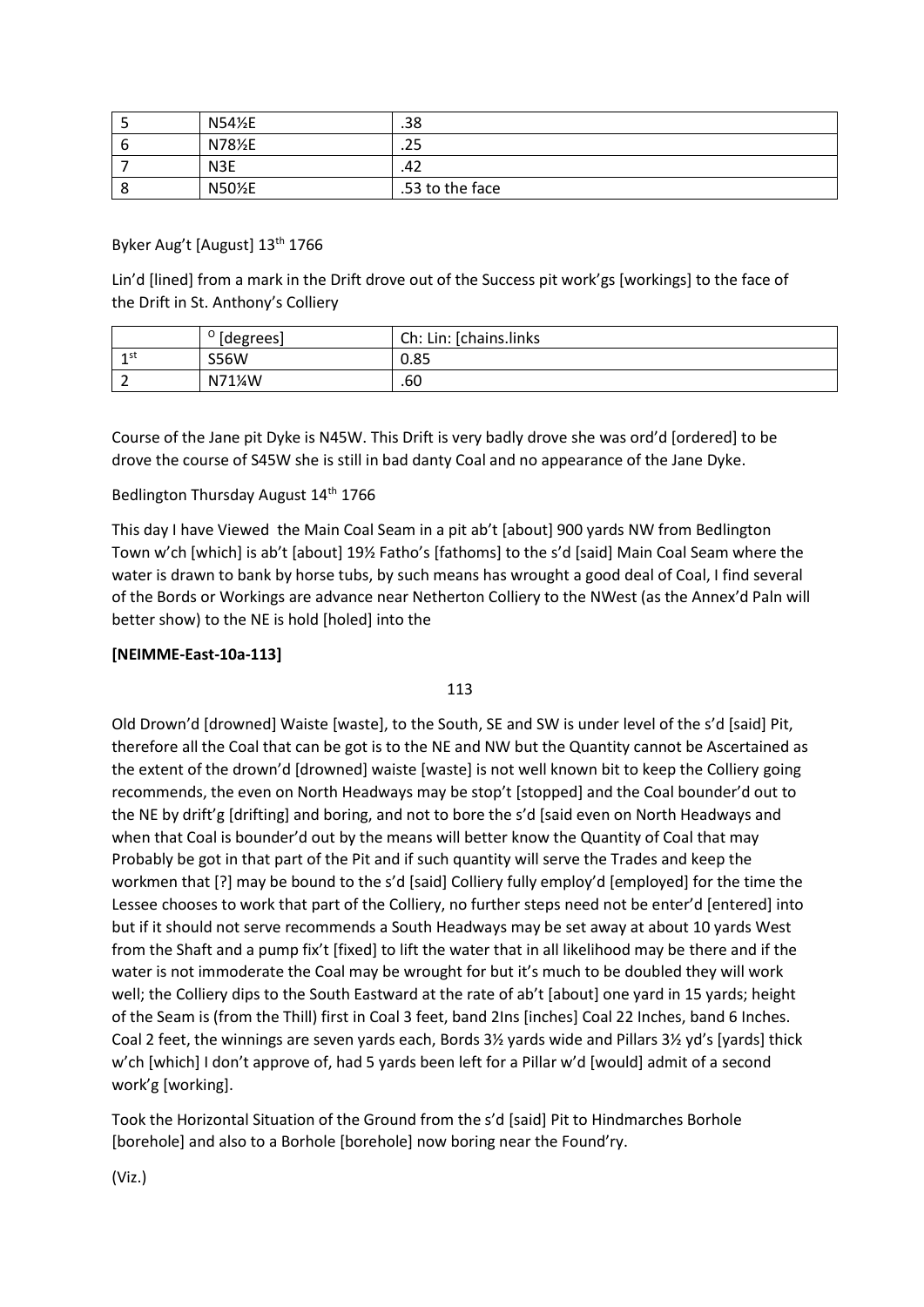#### **[NEIMME-East-10a-114]**

114

#### Plessey Colliery August 14<sup>th</sup> 1766

This day I went down the Steady pit in the Low Main Coal Seam w'ch [wich] is ab't [about] 29 Fathoms deep. I find she is wrought to the North near a Downcast Dyke but to the NE has got large feeders of water before getts [getting] to the said Dyke, has left off work'g [working]. The SW work'gs [workings] are hold [holed] into the work'gs [workings] from the Bounder Pit so that all the Coal from N to South is ab't [about] 140 yards in breadth at ab't [about] 180 yards West from the s'd [said] Shaft. I find the Mothergate West'd [westward] to be ab't [about] 280 yards in and is going double in order to win a New Sinking pit to the Westward from Plessey Square w'ch [which] is now 6 Fathoms down, the work'gs [workings] are one w'th [with] another ab't [about] 260 yards from the Shaft so that the Coals are Putt over [?Renk?] ab't [about 60 yards. The Spring Pit is now beginning to work in the Low Main Coal Seam. The South Pit under the Dyke is ab't [about] 140 yards over [?Renk?] agreed on and Matt'w [Matthew} Morrow wants some Considerstion for Putting but I agreed with him some time since to putt all that Coal for £40. This Colliery will not last long at the pres't [present] rate of work'g [working] therefore the sooner Hartford is agreed for the better for the Main Coal Seam will soon be wrought off.

#### Pelton Comon [Common] Colliery Friday August 15<sup>th</sup> 1766

We have this day View'd [viewed] and Consid'd [considered] the State of this Colliery. We find she is won by a Level of Drift drove from Chester [?] w'ch [which] Level has won the Main Coal Seam as well as the Seams above & very extensive workings are made by virtue of such wining [winning]. The last Coal pit sunk in this Colliery to the Main Coal Seam is called the Dyke pit and is ab't [about] 27 Fatho' [fathoms] deep. She is very near a downcast Dyke to the westward probably of 14 Fatho' [fathoms]. It is very evident this Dyke increases of its thickness to the Southward for in Southmoor Colliery the same Dyke is prov'd [proven] to be 9 Fathoms only – below this Dyke there appears to be a large tract of Coal upwards of 100 Acres and may probably be as good as any in Southmoor

#### **[NEIMME-East-10a-115]**

115

in both Five Quarter and Main Coal seams and indeed in the Lower Seams all the water that's bred below the s'd [said] Dyke w'd [would] of necessity be to Lift to the Level of the Main Coal Seam on the rise side thereof, but as the main Coal in general lies ab't [about] 11 Fatho. [fathoms] below the s'd [said] 5 Quar. [quarter] Coal consequently the s'd [said] five Quar. [quarter] Coal on the dip side of the s'd [said] Dyke will be ab't 3 Fatho. [fathoms] below the Main Coal on the rise side thereof and to go 80 yards to the East from the s'd [said] Shaft as much Level may be got as will free the s'd [said] five Quar. [quarter] Coal & Conseq'ly [consequently] take off the Top feeders that's bred there & if such Levels was drove up the water w'd [would] only be to lift 11 Fatho. [fathoms] to win the s'd [said] Main Coal in the dip side of the Dyke w'ch [which] is called the Brass Thill in S:moor Coll'y [Southmoor Colliery]. We are of opinion had this Scheme been enter'd [entered] before while Hall Colliery was begun & won it w'd [would] have been more Elligable [elligible]and Prudent and sav'd [saved] a good deal of money as the Coal wou'd [would] have been Indisputably good and a Nearer Lead than from White Hall Colliery, such Engine to win the Main Coal Seam may probably cost £300 Erecting and £100 a year maintaining. We view'd [viewed] this Colliery in the Dyke pit and finds the Lessees has this day left off working in the Main Coal Seam there but we find there is a good deal of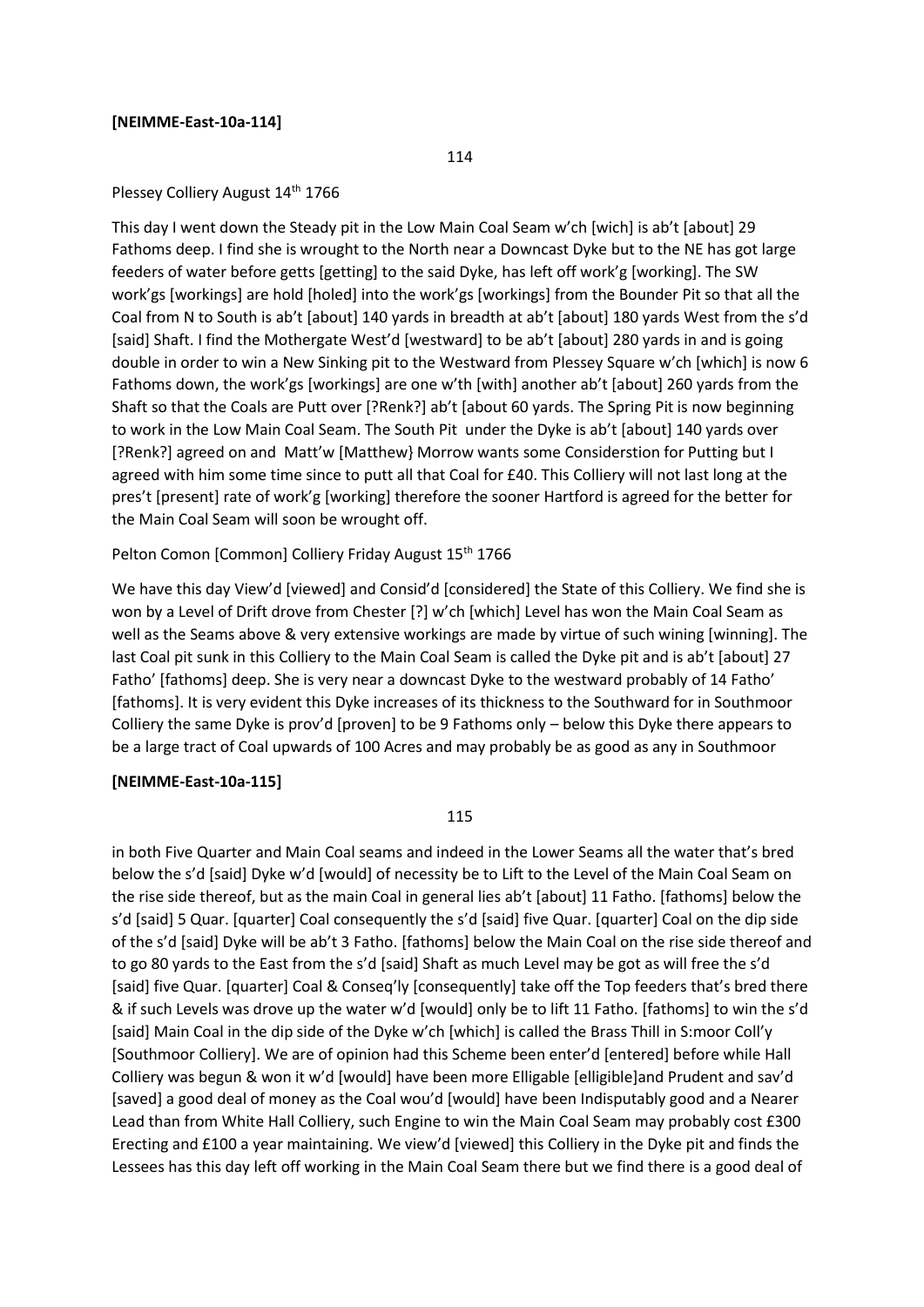Coal left in the Pillars that may as well be wrought on the NW side if the Shaft as well as on the East side thereof and not to bring Creeps or Thrusts to damage the water course from this pit. We think those pillars are not strong enough and the method of working them we don't approve of. We also find the Colliery is wro't [wrought] at 8½ yd's & 9½ yards to a Wining [winning], the Bords 4 yd's [yards] wide and the Pillars 4½ yards & 5 yards thick and 40, 50 & 60 yards in Length. Jenk'g [Jenking] are drove up the middle of each pillar of ab't [about] 3 yards width by that means a Considerable Q'ty [quantity] of Coal is lost, therefore we recommend for the future that 10 yd's [yards] be made to each win'g [winning] and whenever the pillars comes to be wrou't [wrought] to begin next the face of the workings and take as much of the pillars as may be w'ch [which] will afford much Larger and more Coals than by Jenking as the pillars will be 6 yd's [yards] thick will certainly stop a Creep or Thrust at any time such method will be of great advantage of work'g [working] the Coals good as said before and may be wrought for less expense of Hewing than any wro't [wrought] by means of Jenk'g [Jenking] where the Cover is bad. We think 8 yards for a win'g [winning] suff't [sufficienet] as the Bords can only be drove 3 yd's [yards] wide h't [height] is 4 ft [feet] 5 Ins [inches] clean Coal. We also View'd [viewed] the work'g [working in Handen Hold Pit and in the main Coal S'm [seam] w'ch [which] is 27½ Fat [fathoms] and find the pres't [present] work'gs [workings] are to the NW and SW from the Shaft and the Coals are putt at the dist'ce [distance] of ab't [about] 600 yd's [yards] on a mean and some further than necessary at least 100 yd's [yards] for each Cors [course] and for what reason we don't apprehend or see. The Colliery is [?] very irregularly & on the NW we find one Bord is hol'd [holed] at force into another in more places than one w'ch [which] is frequently the Case where long pillars are. To the North and West from the Shaft the work'gs [workings] are much in trouble w'ch [which] will cause great loss of Coal. We find the Coal that can be got on the SE side is wrought and also on the NE side into the Copyhold Lands [form of land tenure] and these workings were said to be at a great dist'ce [distance] from the Shaft. The NW workings have got a downcast Dyke but how far is uncertain, it is pretty clear to us there is a

#### **[NEIMME-East-10a-116]**

#### 116

good deal of Whole Coal below the s'd [said] Dyke but to set it over from this pit will not be worthwhile. The Extra Expence [expense] of putting Coals upholding the Barroways w'th [with] Lights & Timber & all other Workmanship w'd [would] we think quit the Expence [expense] of sink'g [sinking] a pit & whenever the pillars comes to be wrou't [wrought] in that part care must be taken to leave open a Water Course and Air Course for the remaining part of the Colliery to the West whether the Lessees of said Colliery Sinks another pit or not to the s'd [said] Seam. Below these Seams lays the Low Main Coal and Hutton Seams but they cannot be won without a Fire Engine or some such machine to draw the water. In short we have likewise Consid'd [considered] the Rates and prices that are now paid for working the Colliery and we think Considerable saving may be made in putt'g [putting] the Coals and in other matters w'ch [which] we can Demonstrate. The 5 Qu'r [Quarter] and Main Coals are almost Wrought out on the East side of the great Dyke above named so that little remains to be wrought but what Coal Lays on the West side of the said Dyke and in the Hutton Seam w'ch [which] Coal is Whole in all parts of this Colliery.

#### Whitehall Colliery Friday August 15<sup>th</sup> 1766

We find this Colliery is Won by a Drift or drain drove from Twizel bourn [Twizell Burn] w'ch [which] has cut the Main Coal and laid her dry at a certain place of point but not so far the dip as to Drain all the Coal on the s'd [said] Whitehall Comon [Common]. There are three pits already Sunk to the Coal and very great heaps on bank at two of the s'd [said] pits. The third pit is quite a new pit. The Coal os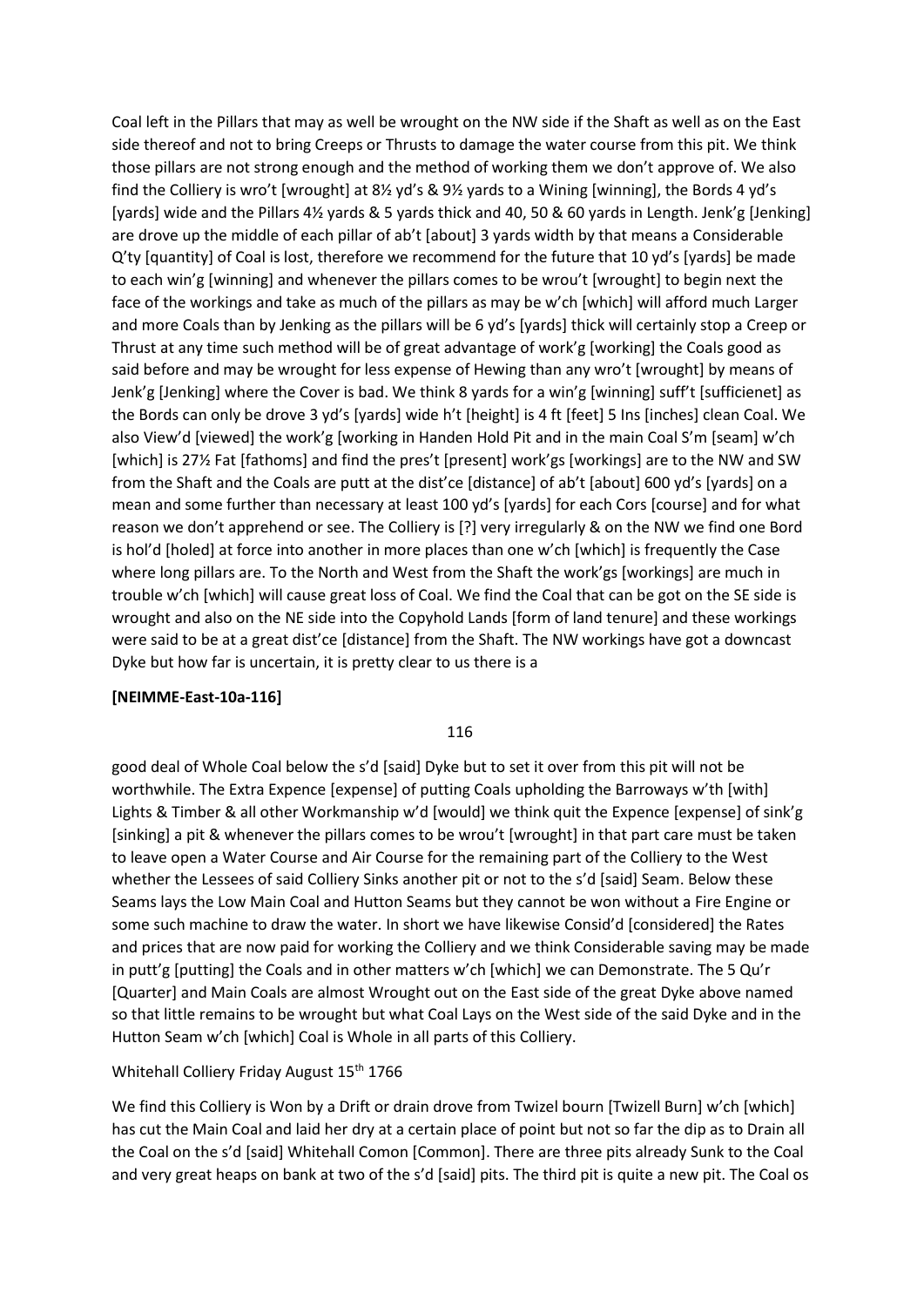ab't [about] 5 feet thick and seems very good Coal but is a little discoloured or Branded w'ch [which] makes them look badly. The Coal got out of the Last Sunk pit looks better than that got out of the Two first pits and as the workings goes still more Westward it's to be hop'd [hoped] the Coal will look better as to quality it is inferior to very few sorts. We are afraid when the workings advances over the Hill to the Southward where the Cover goes off. The Colliery will not continue its present worth as the Levels will not lay the Coal dry to the East part of the Comon [Common]. The quantity to be got here will not be very great perhaps ab't [about] [BLANK] Chald's [Chaldrons].

### **[NEIMME-East-10a-117]**

117

We don't altogether approve of the method of working, the winings [winnings] are made at 8½ yards and 9 yards, the Pillars in general 40 yards long before hold, and the pillars ought to be at 25 or 30 yards, for when they are so long the workmen are often driv'g [driving] them too thin and then holing the Bords into each other. The thickness of the Pillars shou'd [should] not be less than 5 or 6 yards for when there are suff't [sufficient] Pillars left at first most Coal is got a second working. We find many Narrow Bords w'ch [which] Cost the Lessees great Sums of money even when the Roof is very good. These Costs an extra expense and we think some other savings may be made in the putting and other Articles w'ch [which] we are willing to demonstrate before any Person or Person's [sic] Conversant in Colliery's [sic].

#### **[NEIMME-East-10a-118]**

118

Saturday August 16<sup>th</sup> 1766

Went to town and took a Bond for Benwell Colliery and bound 11 men & Lads.

Sunday went to Beamish with Mr Brown and took a Plan of Fatfield Colliery in order to meet Sir Ra: {Ralph] Millbank. Mr Brown spent all day with Mr Hartley.

Benwell Monday & Tuesday Aug'st [August] 18<sup>th</sup> & 19<sup>th</sup> 1766

I went down the Engine pit and plugg'd [plugged] up the under Snore holes as soon as I plugg'd [plugged] them up the Engine could not keep the water w'ch [which] is very plain she wants water way at the bottom so what way to proceed w'th [with] her ought to be well considered.

Walker Wednesday August 20<sup>th</sup> 1766

Met Mr Brown and fix'd [fixed] on a New Waterl'l [waterlevel] Pit ab't [about] 500 yards NE from the Engine and [?] yd's SE from the Bush Pit. The NE waterlevel wants ab't [about] 50 yards to go to the s'd [said] Intened'd [intended] Pit, she is going near Headw's [headways] course now.

#### Benwell Thursday & Friday Aug'st [August] 21st & 22<sup>nd</sup> 1766

At ab't [about] 9 o'Clock on Thursday morn'g [morning] stop't [stopped] the Engine and crew the Bucket it being very sore fail'd [failed], then thought proper to draw the Clack. I ord'd [ordered] the Hook to be put down and soon catch'd [caught] hold pf the Clack and by the Purchase of two Horses and ab't [about] 20 Men broke the Crab Rope then I ord'd [ordered] the Hook to be put on to the Speers w'ch [which] was done then fix't [fixed] two pair of five fold Blocks to assist the Crab w'ch [which] lifted the Pumps, then was oblig'd [obliged] to stay the Pumps down and at 9 o'Clock at night got her out.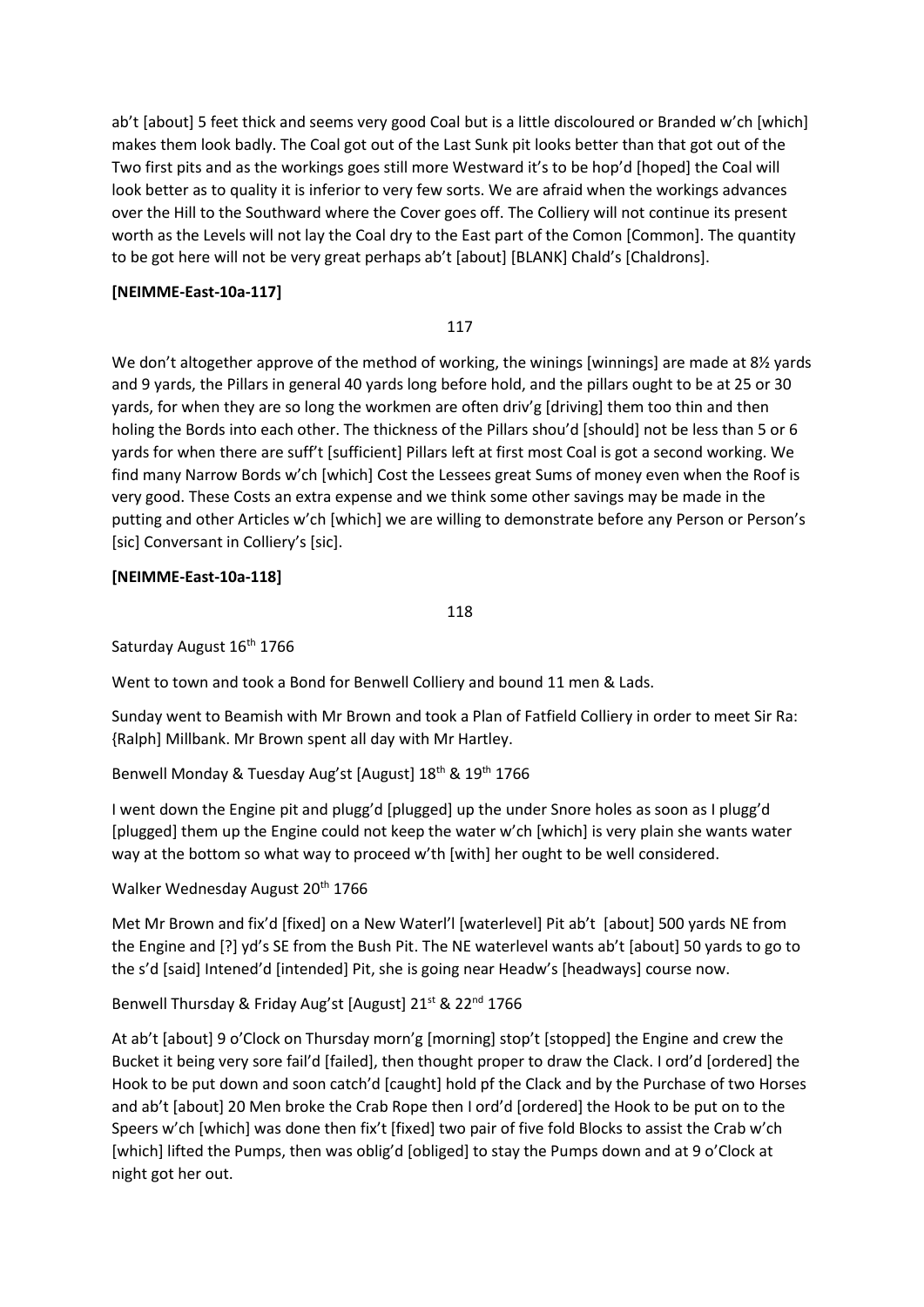#### **[NEIMME-East-10a-119]**

#### 119

Saturday attended in the forenoon at the Pay and in the afternoon went to town.

Sunday August 24<sup>th</sup> 1766. At Throckley mak'g [making] a Calculation of Benwell Colliery

Benwell Monday August 25<sup>th</sup> 1766

Met Mr Brown at the Engine and consid'd [considered] to stop her for a weeks time. The Old Stapple [staple] where the water is deliver'd [delivered] into is run together and clos'd [closed] therefore is bringing up a new Drift at the same Level to take off the Engine water w'ch [which] will be done in three or four days time. I went into the Low Drift to the s'd [said] Staple and sees there is great danger of her stoping [stopping] and if it should stop may damage the Engine Shaft w'th [with] the Main Coal water before the s'd [said] Drift can be finish'd [finished].

#### North biddick Tuesday August 26<sup>th</sup> 1766

We have this day View'd [viewed] and Considered the State of this Colliery and finds she has been formerly won by a Fire Engine near the River Wear and by such wining [winning] the Colliery wrought for sev'l [several] years but by an Accident of inflammable Air happening to take fire proceedings were stop't [stopped] in the whole mine and the pillars that were left happening not sufficient, both 5 Qua'r [Quarter] and Main Coal pillars are quite crush't [crushed] and thrust close and Consequently Lost. The second of present wining [winning] is by a Fire Engine fix't [fixed] on one of the Coal piles ab't [about 50 yards to the SW from the Old Engine Pit. W'ch [which] present Engine is 66 Fatho' [fathoms] deep to the s'd [said] Main Coal Seam. There is no passable way from the s'd [said] Engine to any of the Coal pits neither in the Five Qua'r [Quarter] or Main Coal Seams. There is a Seam that lies above the Five Qua'r [Quarter] Coal and is called the Three Qua'r [Quarter] Coal w'ch [which] has been wrought in many parts of this Estate but is of an Inferior Quality

#### **[NEIMME-East-10a-120]**

#### 120

Compar'd [compared] with the Five Qua'r [Quarter] or Main Coal Seams. There is a Dyke in this Estate that wins near East and West w'ch [which] is an upcast to the NW of ab't [about] 5 Fathoms tho' [though] in some places less. Below the s'd [said] Dyke We View'd [viewed] the 5 Qua'r [Quarter] Coal Seam in the Fortune pit w'ch is ab't [about] 55 Fatho' [fathoms] deep to that Seam. We find she has been Sunk to the main Coal and the s'd [said] Coal wrought. The present Workings are to the NW ab't [about] 570 yards from the Shaft and not far from Fatfield Estate. To the West and South West is Bound'd [bounded] by the River and to the Eastward and South by the Old Waiste [waste] so that not much Coal will be got in this pit in the s'd [said] Five Qua'r [Quarter] Coal. Below the s'd [said] Dyke the whole Coal and pillars may last 1½ year. We find there is no Communication between this pit and the engine pit I neither the Five Qua'r [Quarter] nor Main Coal Seam and all the water that's bred in this Colliery ouzes [oozes] thro' [through] the Thrust to the s'd [said] Engine w'ch [which] is a very uncertain Watercourse and might have been Remedi'd [remedied]. The height of the Five Qua'r [Quarter] Coal Seam is 3 feet 6 Ins [inches], the win'gs [winnings] are 8 yards some 9 yards thick, and eight, none & Ten yards long w'ch [which] we thinks too short. We also View'd [viewed] this Colliery in the Venture pit and Main Coal Seam w'ch [which] is ab't [about] 67 Fat' [fathoms] deep to the s'd [said] Coal; the Work'gs [workings] are only advanced ab't [about] 40 yards to the SE, to the Northwards is hold [holed] into the Foul Waiste [waste] w'ch [which] obliges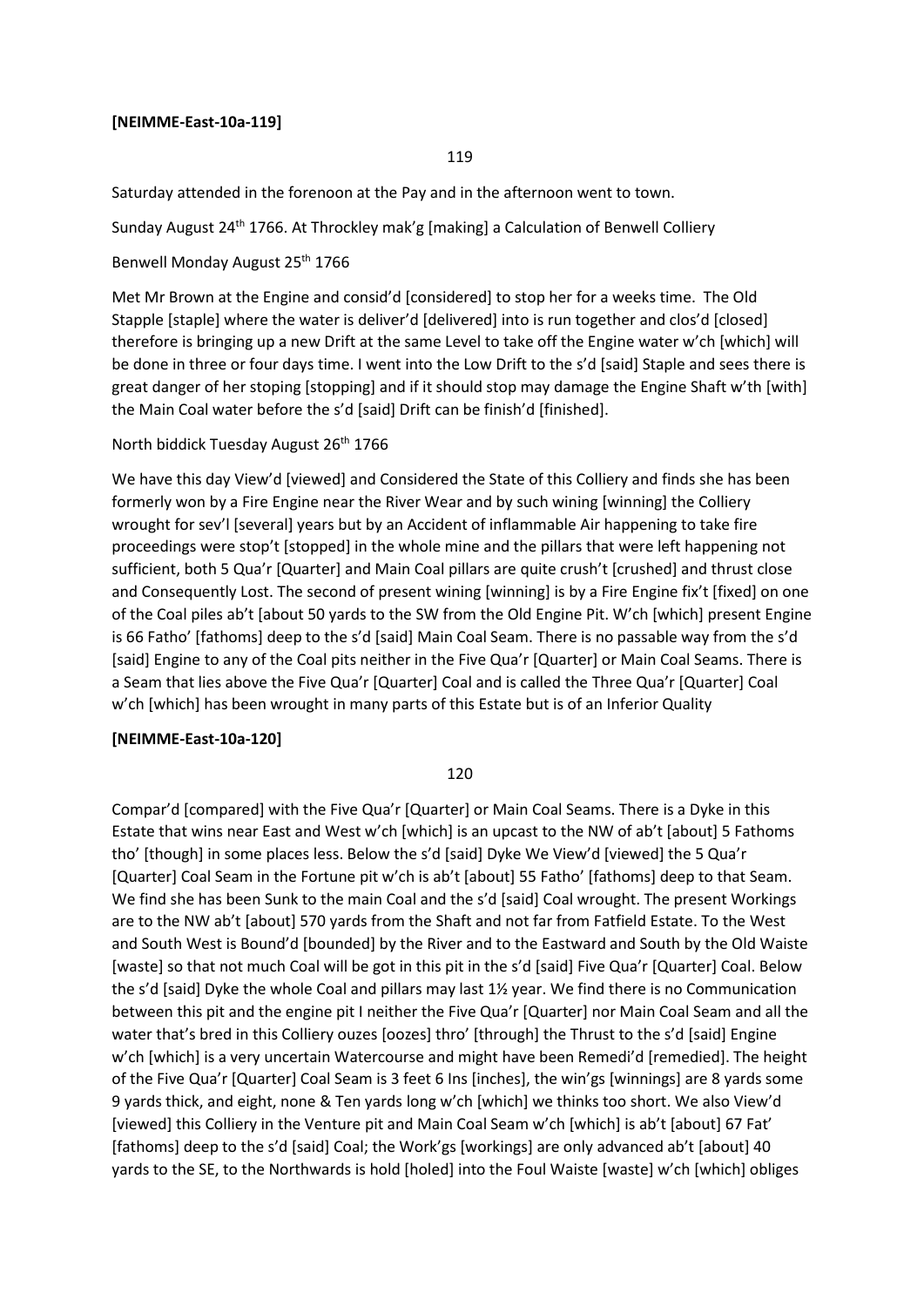the Lessees to be at the Expense of Boring before the Workings. We find this pit has been wrought in the Five Qua'r [Quarter] Coal in every Qua'r [Quarter] and to the NE, N & NW there is bad Danty Coal and we are afraid such like Coal will be met within the Main Coal Seam. The Wayside pit is also Sunk upon the Old Waiste [waste] and to the s'd [said] main Coal Seam and an Air Course is made between the said Venture pit and Wayside pit but is a very precarious one. The height of Main Coal Seam is 5 feet including two Bands or Strata's [sic] of Stone of ab't [about] 3½ Ins [inches] thick. The winings [winnings] in General are 9 yards Each; Bords drove 3⅓ yards wide and pillars 3⅔ yards thick and ab't [about] 10 yd's [yards] in Length. We recommend for the future they be made 10 yards each at least in that case the pillars w'd [would] stop the Thrust at any time. We think the pillars shou'd [should] be longer. We are of opinion this Colliery is in a very bad State. The want of good Coal and the disagreeable

#### **[NEIMME-East-10a-121]**

121

situation of the old works makes her very Expensive work'g [working] for there is no Coal left in neither [either] the main Coal or 5 Qua'r [Quarter] in the dip side of the Dyke; all the Five Qua'r [Quarter] Coal is wrought in the Wayside and Venture pits and there is so saying w'th [with] Certainty what Quantity the Main Coal may afford. About 8 Fatho' [fathoms] below the s'd [said] main Coal lies a Seam of Coal called the Maudlin Coal w'ch [which] has been wr'd [worked] in the Neighbouring Colliery and probably may be as good in this as in these Collierys [sic], therefore we recommend a drift may be drove from the Engine to the Middle Pit 9w'ch [which] is ab't [about] 20 yards dist'ce [distance]) at or a little above the 5 Qua'r [Quarter] Coal and to Sink the s'd [said] Middle pit to the Maudlin C'l [coal] by means of some Machinery to be wrought by virtue of the s'd [said] Engine, and as that Seam is Whole in all parts of the Estate, a Quantity may in all likelihood be got out of her to serve the demands till further discoverys [sic] be made in this Colliery. As to the Rates and Prices current and paid in this Colliery we think some allocations may be made for the benefit of the Lessees in several Articles w'ch [which] we think we can point out when call'd [called] upon.

### Walker Wednesday August 27<sup>th</sup> 1766

I meas'd [measured] the Headways and Walls etc. that's wrought this pay as usual. I find the West Drifts in the West Pit goes slowly and the Cover is so bad thinks proper to set her in narrow, to be 4 feet wide and four ft [feet] height. I agreed w'th [with] the workmen for 2s [shillings] pp [per] yard. Has got over the West Dyke w'th [with] the SW waterlevel but all the Level is not yet drove up the Coal locks will ord'd [ordered] that two West B'ds [bords] may be drove 20 yards and then to drive a North Headw's [headways] to lay off the West Pit Pump. The east work'gs [workings] is now ab't [about] 5 ½ Fa [fathoms] ppend'r [perpendicular] below the Level of the Engine therefore thinks nec'y [necessary] to fix Pumps to lift the water bred there, has got all the Men out of the Ann Pit Eastway into the Westway.

#### **[NEIMME-East-10a-122]**

122

Benwell Thursday August 28<sup>th</sup> 1766 Making a View of Borth biddick Colliery. Fatfield Friday Aug'st [August] 29<sup>th</sup> 1766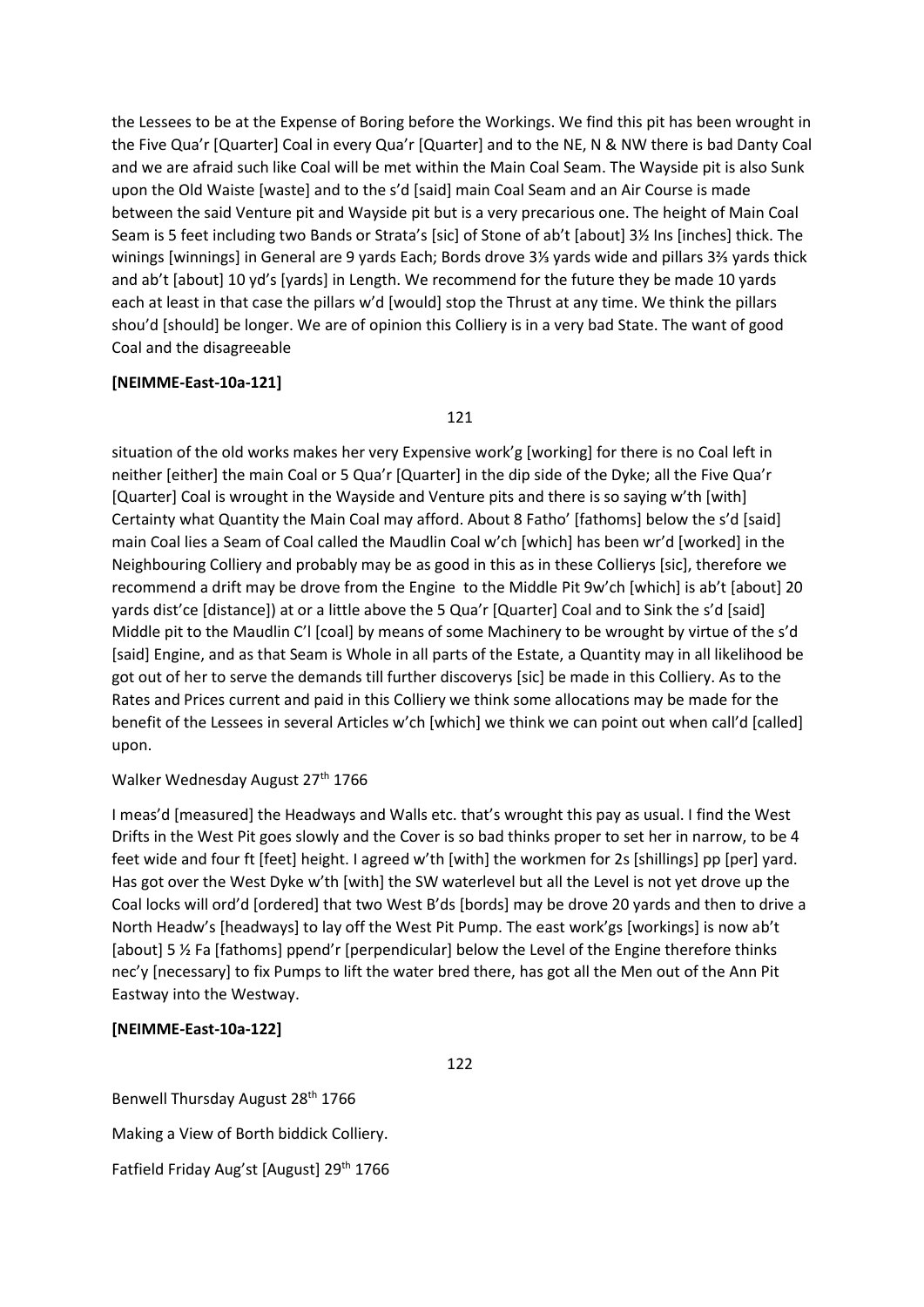Went to the Staith as usual and examin'd [examined] the Colliery Bills the overmen still gets some small overcharges w'ch [which] I deduct'd [deducted].

# Benwell Saturday Aug'st [August] 30<sup>th</sup> 1766

The Offtake Drift where the Engine Water is deliv'd [delivered] into at the Old Staple is run together so is oblig'd [obliged] to stop the Engine till it be secur'd [secured] so is driving a new one has the Engine Men and [?] Teazers doing that.

# Shildon Monday Sept'r [September] 1st 1766

I find this Colliery is won by a Fire Engine at the depth of 16 Fathoms and the water is deliver'd [delivered] into the Old Waist of an Upper Seam at 7 Fathoms from the Surface, the said waiste [waste] is all thrusten but the water finds its way thro' [through] the thrust. The first Coal pit is ab't [about] 16 Fathoms deep to the under Seam all the work'gs [workings] that's made is to the Eastw'd [eastward] 50 yards Northw'd [northward] 40 yd's [yards] and Westw'd [wesatward] 50 yards but the Cover is so bad cannot turn any Bords w'ch [which] is contrary to the cover to the Rise of Colliery where she has been wrought many years ago for I am told the Bords were wrought 4 yards wide an not many falls but now they will not admit of one yard w'ch [which] makes me Apprehensive it is not the Same Seam as the Old work'gs [workings] to the rise from many circumstances for the height of the Seam is only 12½ Ins [inches] to the Rise and 18 Ins [inches] to the East, where is commonly was to be 2 feet

# **[NEIMME-East-10a-123]**

123

in the Old Colliery, therefore recommends to Core a hole in some of the old work'gs [workings] 10or 12 Fatho's [fathoms] deep to try if any valuable Seam lies below the present one.

Mickley Moor Colliery Sept'r [September] 1st 1766

Went down the Matthew Pit to the six Quat'r [Quarter] Coal or upper Coal. I find the Level is drove from the bourn and cut the Thill of the s'd [said] Seam at about 20 yards to the NE from the Shaft, has also continued it in Coal ab't [about] 20 yards further to the NWestward. The work'gs [workings] are to the Soutw'd [southward] ab't [about 100 yards, ord'd [ordered] that the Hewers may thro' [through] by the top Coal for w'ch [which] they agreed to have 3d [pence] pp [per] Score but I find the quantity that it will afford is not thrown by this pit is very badly off for Air therefore I ord'd [ordered] a Lamp may be set in the s'd [said] pit. The Overmen is complaining the price that agreed for will not set on this pit (Viz, 6d [pence] pp [per] Score).

# Byker Tuesday Sept'r [September] 2<sup>nd</sup> 1766

In the Success pit is driving two Drifts in order to get the Jane pit Dyke, the s'd [said] Drift is 50 yards thro' [through] the Barrier and 40 yards thro' [through] the Bound'ry [boundary] makes her 90 yards in all and at the face has got a Downcast trouble of ab't [about]  $4\frac{1}{2}$  feet and  $\frac{1}{2}$  a y'd [yard] further has got an upcast ab't [about] one yard w'ch [which] will make her very expensive and troublesome to set thro' [through] ord'd [ordered] one Drift may be drove two yards and a half wide w'ch [which] will admit of a Brattice.

# Tanfield moor Wednesday Sept'r [September] 3rd 1766

The Run pit Staple is finished and the main Coal Drift is drove ab't [about] 30 yards SW from the s'd [said] Staple she is 9 feet under Level of the delivery ord'd [ordered] a pump may be got for that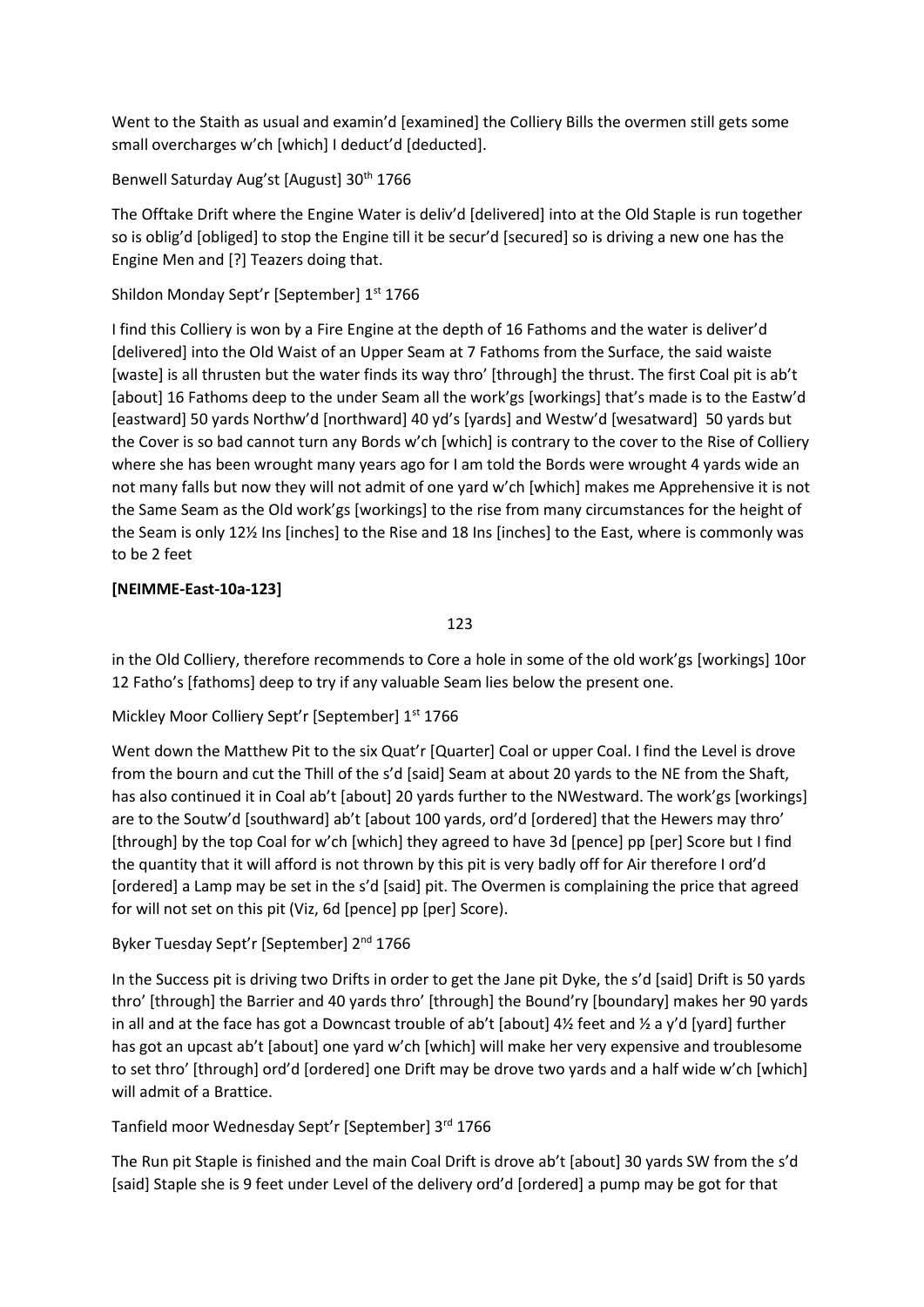purpose to lift the water. Is working the Run pit to the NE tow'd [towards] the Catch pit Thrust w'ch [which] will soon be off at the present rate of working, thinks it proper to set on the Edge pit ina months' time. The Dayhole still continues in strong Stone and is now 25 yards in.

### **[NEIMME-East-10a-124]**

124

Tanfield moor edge Wednesday Sept'r [September] 3rd 1766

The Engine water rises very fast for is now ab't [about] 4 feet below the Bucket door and is now 2 feet ppend'r [perpendicular] above the Thill of the Coal at the North pit Shaft; The Engine goes very well and continues rising and when it comes to rise above the Bucket door will be at a very great uncertainty for neither Bucket or clack can be drawn up the Pumps, The Success pit is working the Pillars to the NE in the Hard Coal Seam is also working the Duke pit in the Brass Thill Seam the North Headways is 110 yards in, the West'd [westward] rises moderately, to loose the South Head's [headways] will be ab't [about] 27 yards to drive Southw'd [southward]. I examin'd [examined] the Bills etc.

Walker Thursday Sept'r [September] 4<sup>th</sup> 1766

I went to this Colliery and w'th [with] the Overmen, Pollock and Mr Donkan want and examin'd [examined] the Old Waists and work'g [working] in both the West and Ann pits, we find that much alteration can be made for the better security of the air Course and present workings. The Workmen has got to such heights & by whose advice I cannot learn, that they will not go to work when any Person goes into the Waiste [waste] to examine it so that when the Ann pit is double shift, the waste must go to destruction & ruin.

Fenham Friday Sept'r [September] 5<sup>th</sup> 1766

I find the Engine house is finish'd [finished], the Boiler, Beams, Chains and some of the Pipes fix'd [fixed] so in two or three days time will get her to work. I measured the Mason work at the House. This Engine is meant only to supply the House

#### **[NEIMME-East-10a-125]**

125

with water.

Viz.

Wm. [William] Ord Esq. To Rob't [Robert] Harle Dt [Carell] Harle Dt [debit]

| To building an Engine house finding Workmanship Leading Lime Stones<br>etc. 157½ yd's @2d pp | 15 |  |
|----------------------------------------------------------------------------------------------|----|--|
| To building a Coal house finding Workmanship and Lime 451/2 yd's @8d pp                      | 10 |  |
| Setting the Boiler and building a Chimney pp Agreement                                       |    |  |
|                                                                                              |    |  |

Saturday at Newcastle went in order to Assist to bind some of Throckley Pitmen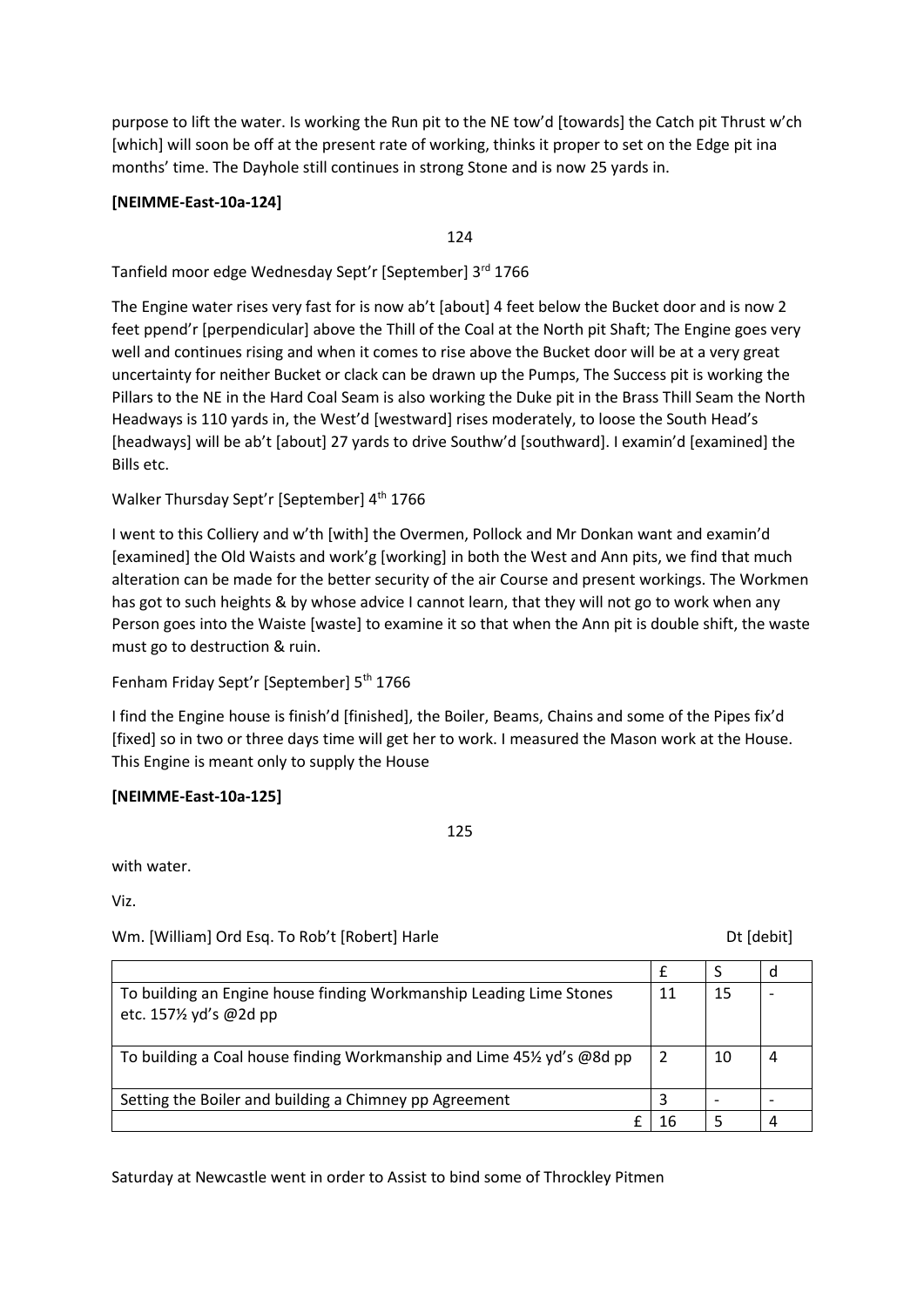Benwell Monday Sept'r [September] 8<sup>th</sup> 1766

In the morning got Benwell Engine ready to start w'th [with] a New Bucket and Clack, and in the afternoon mak'g [making] a Copy of Lord Northumberlands Account.

Walker Tuesday Sept'r [September] 9<sup>th</sup> 1766

The Bush pit is now Sunk ab't [about] 25 Fathoms and the water goes away at ab't [about] 4 Fathoms from the bottom at a Parting there, took dimensions for a Frame dam to put into be a lofge for the Sludge that comes down the borhole [borehole] but has no great hope of it answering any purpose, for the Coal & cover's so bad & tender. There is a large quantity of water in that hole perhaps [?] as a 10 Ins [inches] bore will drain. The West Drifts in the West pit is much in the same State as my last Acco't [account] has got ab't [about] 20 yards over the West Dyke where the SW waterlevels has to be drove. The NE Levels want

## **[NEIMME-East-10a-126]**

#### 

about 40 yards to the New Intend'd [intended] pit.

I Lin'd [lined] the NE waterl'l [waterlevel] from the Ann pit and stak'd [staked] it out above Ground.

Viz.

|                 | $^{\circ}$ [degrees] | Ch: Lin: [chains.links                                          |
|-----------------|----------------------|-----------------------------------------------------------------|
| 1 <sup>st</sup> | N8W                  | 1.01                                                            |
| $\overline{2}$  | N81½E                | 3.97                                                            |
| 3               | N76½E                | .72                                                             |
| 4               | N85½E                | .92                                                             |
| 5               | <b>N78E</b>          | 1.93                                                            |
| 6               | <b>N78E</b>          | 1.07 To the 1 <sup>st</sup> Trap Door that goes into the Levels |
| $\overline{7}$  | <b>N87E</b>          | .19                                                             |
| 8               | <b>S38E</b>          | .13 Into Northmost waterlevel Drift                             |
| 9               | <b>N19E</b>          | .29                                                             |
| 10              | <b>N16E</b>          | .28                                                             |
| 11              | <b>N40E</b>          | .61                                                             |
| 12              | N15½E                | .38                                                             |
| 13              | <b>N59E</b>          | .31                                                             |
| 14              | N9½E                 | .52                                                             |
| 15              | N56½E                | .67                                                             |
| 16              | <b>N36E</b>          | .33                                                             |
| 17              | <b>N59E</b>          | .26                                                             |
| 18              | <b>N70E</b>          | .38                                                             |
| 19              | <b>N79E</b>          | .50                                                             |
| 20              | <b>N73E</b>          | .64                                                             |
| 21              | N54½E                | .55                                                             |
| 22              | N79½E                | .82                                                             |
| 23              | N85%E                | 1.17                                                            |
| 24              | N68½E                | .44                                                             |
| 25              | <b>N86E</b>          | .42                                                             |
| 26              | <b>N30E</b>          | .20                                                             |
| 27              | N31/2W               | .54                                                             |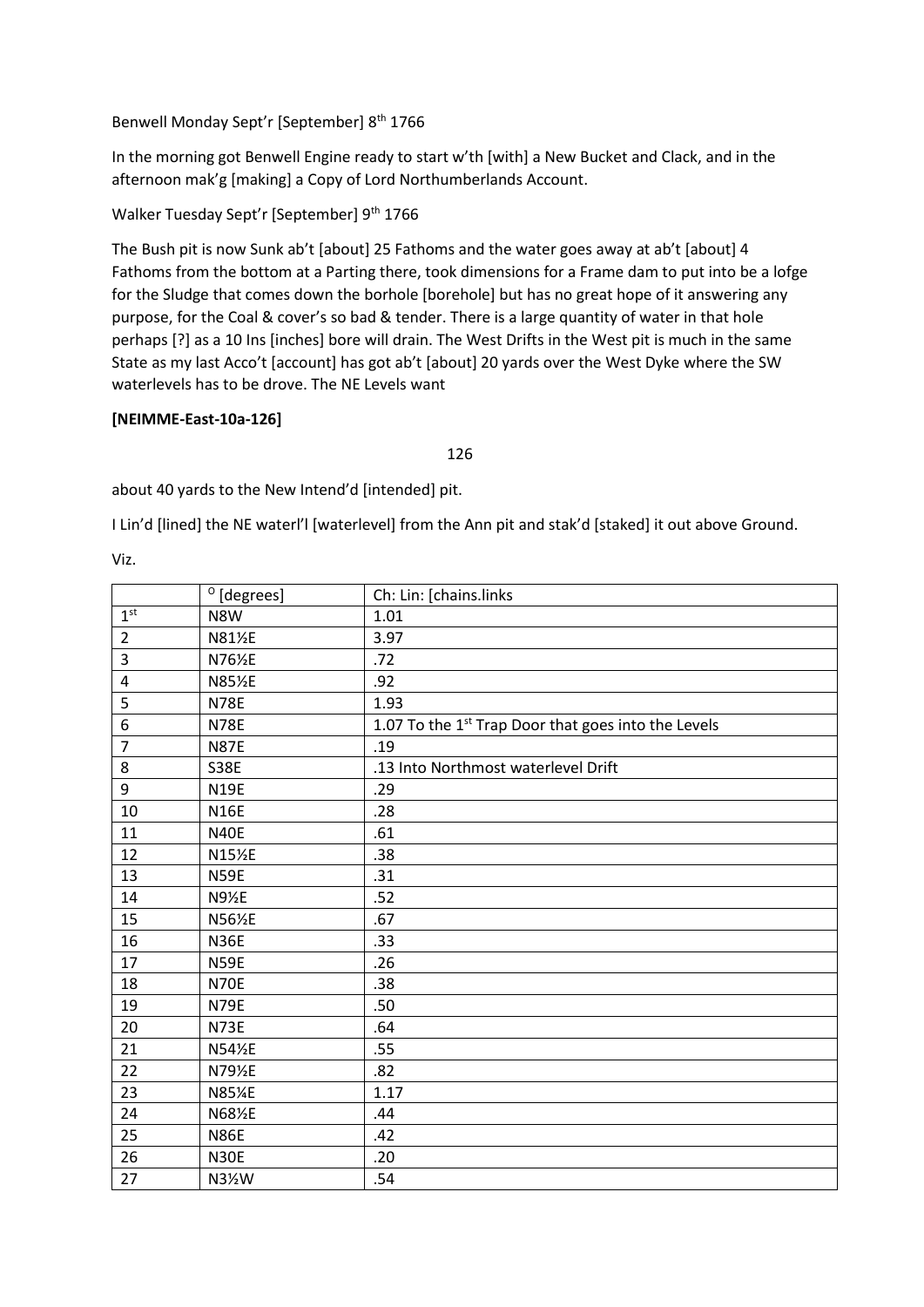| 28 | <b>N52E</b> | .37                                                                         |
|----|-------------|-----------------------------------------------------------------------------|
| 29 | N781/2E     | .29                                                                         |
| 30 | North       | .43                                                                         |
| 31 | <b>N57E</b> | .52                                                                         |
| 32 | <b>N75E</b> | .41                                                                         |
| 33 | N8W         | .39                                                                         |
| 34 | <b>N30E</b> | .41                                                                         |
| 35 | <b>N68E</b> | .35                                                                         |
| 36 | N20½E       | .29                                                                         |
| 37 | N64½E       | .20 To the face & course of Intended piles N17 <sup>0</sup> W - 1.85 Ch.Lin |

Lin'd [lined] the West Pit Shaft Sept'r [September] 9<sup>th</sup> 1766

|                 | $^{\circ}$ [degrees]              | Ch: Lin: [chains.links                         |
|-----------------|-----------------------------------|------------------------------------------------|
| 1 <sup>st</sup> | Nor:141/2W                        | 0.97                                           |
|                 | S80 <sup>%</sup> W                | .83                                            |
|                 | <b>N89W</b>                       | .66                                            |
| 4               | <b>S82W</b>                       | 2.64 to a South Head's [headways] Offset       |
| 1 <sup>st</sup> | S79 <sup>%</sup> W                | 4.29                                           |
|                 | S64 <sup>1</sup> / <sub>2</sub> W | .65                                            |
|                 | S81½W                             | .34 to West Dyke a downcast to West of 13 feet |

### **[NEIMME-East-10a-127]**

#### 

[?] came back to South Headways

|    | $^{\circ}$ [degrees] | Ch: Lin: [chains.links                                    |
|----|----------------------|-----------------------------------------------------------|
| 5  | S7E                  | 1.78                                                      |
| 6  | S8E                  | 1.25                                                      |
| 7  | <b>S80W</b>          | .94                                                       |
| 8  | S7E                  | 1.62                                                      |
| 9  | S28 <sup>%</sup> W   | .59 into the SW Dyke                                      |
| 10 | <b>S20E</b>          | .83                                                       |
| 11 | S61 <sup>/2</sup> W  | .75                                                       |
| 12 | $S7\frac{1}{2}W$     | .65                                                       |
| 13 | S34W                 | 47 into the Northmost Waterlevel Drift and a South Head's |
|    |                      | [headways] ab't [about] 40 yd's [yards] to Dyke           |
| 14 | N68½W                | .97                                                       |
| 15 | N53½W                | .70                                                       |
| 16 | <b>S85W</b>          | 1.09                                                      |
| 17 | N66½W                | .35 to a Drown'd [drowned] Dyke of 8 feet                 |
| 18 | <b>S85W</b>          | 1.20 to the face of Bord                                  |

Tinmouth Moor Wednesday Sept'r [September] 10<sup>th</sup> 1766

Met Mr Brown & Mr Walton at Newbenton Engines and went from there over the moor first to view the Old Mens workings and then to Mr Aumbles 74½ Fathom Borhole [borehole]. A new Wining [winning] is Intend'd [intended] to be made near Greens Gate where a hole is bor'd [bored] 61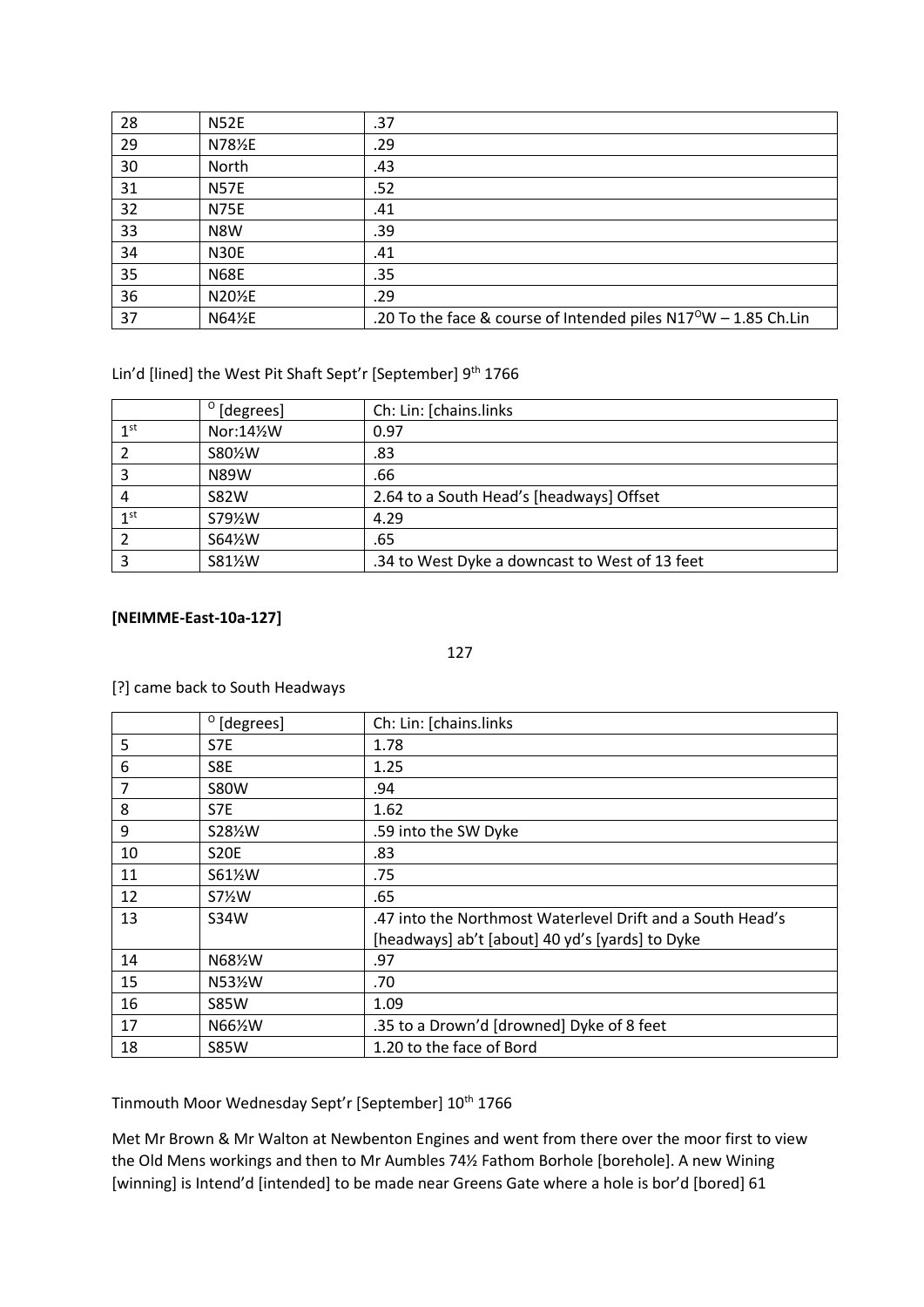Fathoms to the main Coal Seam if such wining [winning] was made at that place it w'd [would] win but a small part of High Flatworth as appears by the Course of the waterl'l [waterlevel]. A boring has been made in Flatworth Grounds to the depth of 64 Fatho's [fathoms] and there is no Strata of Stone that can be accounted for and if the Coal is there at all it must lie at least 77 Fathoms deep, if an Engine was Erected there w'd [would] win 30 or 40 Acres of Coal more than an Engine w'd [would] do near Greens Gate if the Coal is there at all. The Engine at Greens Gate will probably win ab't [about] 600 Acres of Coal. The Fanney Pit is Sunk ab't [about] 21 fathoms and wants 7½ Fatho's [fathoms] more to the Coal. The pits are all at work and has on ab't [about 15 Heels. There appears to be 1800 Chald'd [chaldrons] of small Coals resting at the pits; the Stone Drift going to the Dip of Colliery for the Slides is only got 2 yards in.

### **[NEIMME-East-10a-128]**

#### 128

Went to Chirton and finds that the Bords on the South side of the Shaft is hol'd [holed] into the Old Work'gs [workings] from the Luckey Pit and also two Bords on the North side ord'd [ordered] that the North Headways may be set away w'ch [which] is now standing at an Upcast trouble and then to cut it out to the full dip of Colliery.

At Whittle Point Staith the vend will be ab't [about] 1200 Chald'd [chaldrons] this pay.

Benwell Sept'r [September] 11<sup>th</sup>, 12, 13 & 14<sup>th</sup> 1766

At home being not well wright'g [writing] a Book of the depth of sundry Pitts; making a Plan of Bedlington Colliery for Mr Matt'w [Matthew] Newton etc. etc.

Walker Colliery Monday Sept'r [September] 15<sup>th</sup> 1766

Lin'd [lined] from the West Dyke in the West Pit workings to the face of the Drift.

|                 | $^{\circ}$ [degrees] | Ch: Lin: [chains.links                                            |
|-----------------|----------------------|-------------------------------------------------------------------|
| 1 <sup>st</sup> | <b>S78W</b>          | 1.76                                                              |
| $\overline{2}$  | S60%W                | .96                                                               |
| 3               | <b>S75W</b>          | 1.86                                                              |
| 4               | S70%W                | 1.32                                                              |
| 5               | N17W                 | .46                                                               |
| 6               | N87½W                | .59                                                               |
| $\overline{7}$  | <b>N87W</b>          | 1.93                                                              |
| 8               | N80%W                | 1.46                                                              |
| 9               | N69W                 | 1.49                                                              |
| 10              | N46W                 | .72                                                               |
| 11              | <b>N87W</b>          | 1.56                                                              |
| 12              | <b>N85W</b>          | 1.45                                                              |
| 13              | West                 | 1.47                                                              |
| 14              | <b>N81W</b>          | .68 To a Trap Door at 45 Lin set away a Drift North and then goes |
|                 |                      | West                                                              |
| 15              | <b>N59W</b>          | .63 Lin                                                           |
| 16              | N45½W                | .37 & ab't [about] 4 yards short of face                          |

From the face Course to Gourley's House is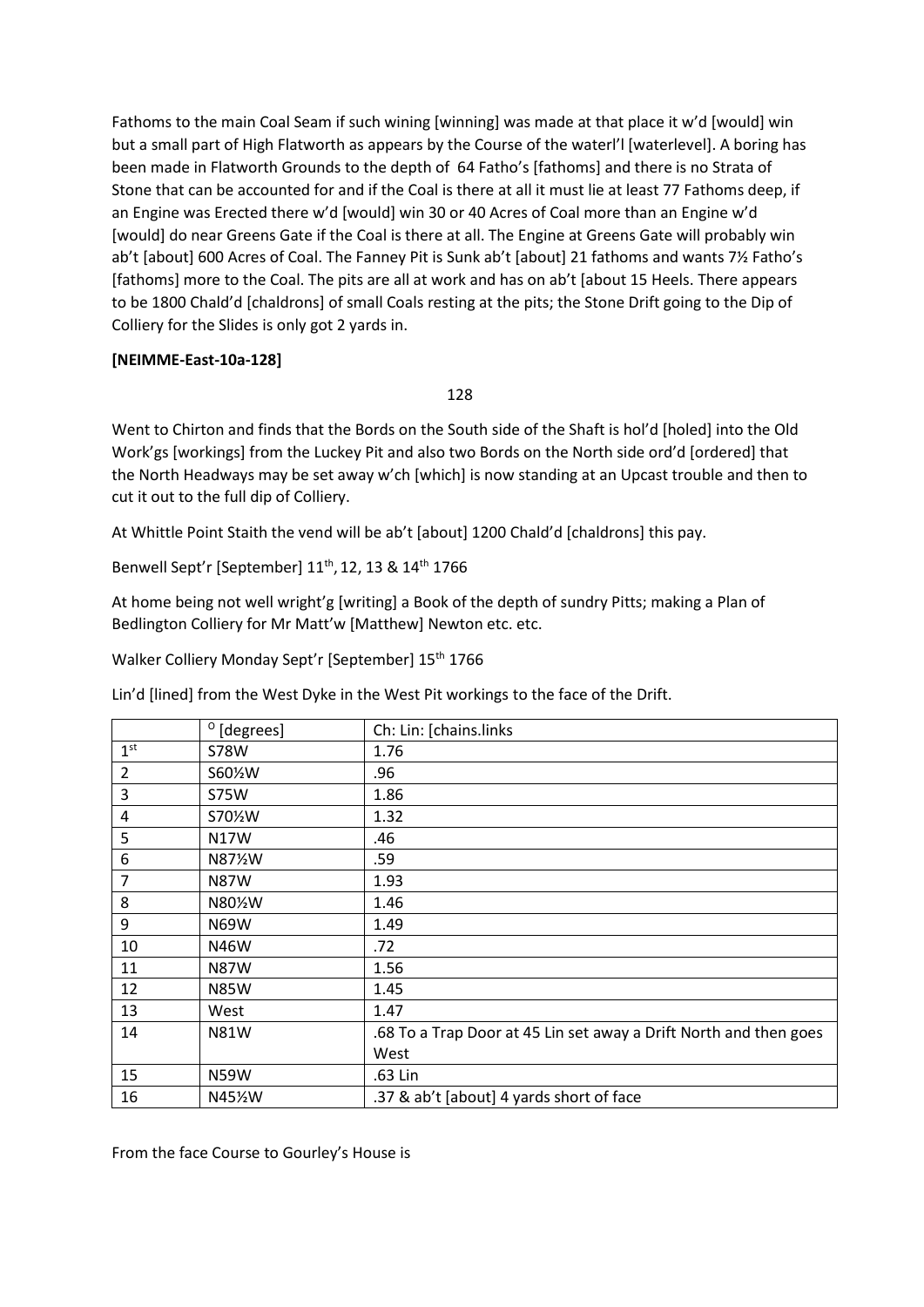| aearoehl<br>ີ               | Ch:<br><br>ichains.links<br>ın<br>$\sim$<br>.<br>. |
|-----------------------------|----------------------------------------------------|
| <b>N15F</b><br>.<br>_______ | $\circ$<br>4.8,                                    |

This Drift has been drove very badly for at the beginning there is a Dyke at ab't [about] 40 yards to the Southward a downcast that way of ab't [about] 10 Feet and at 30 yards Northward is another downcast of how much is not known; these Dykes appears to run near Parallel to each other & I gave the Drifters a point to Drive the s'd [said] Drifts up the middle between the two Dykes

## **[NEIMME-East-10a-129]**

### 129

but they have got the North dyke with one of the Drifts. I stak'd [staked] it out above ground and took the Course of the Thistle Pit Dyke and finds at ab't [about] 10 yards further may probably get the s'd [said] Dyke it is supposed to be an upcast to the Westward of ab't [about] 20 Fatho's [fathoms]. I find ath Edw'd [Edward] Smith has been fixing Trap Doors in the West Bords in the dip side of the West Dyke at each Bord end where they may be wrought without that Expence [expense]. The east Water Level wants ab't [about] 35 yards to the Charlotte pit & the South Waterlevel is still in the West Dyke.

Tanfield Moor Colliery Sept'r [September] 16<sup>th</sup> 1766

The Brook pit is working in the Hutton Seam and 18 XX pp day [score per day] ord'd [ordered] that the Run pit may be laid off and the Edge pit set to work. I find that most of the Whole Coal and Pillars are wro't [wrought] on the NW side of the Shaft so all the Coal that can be got at present is to the SW where some Whole Coal is stand'g [standing] but is out of renk (viz) above 310 yards from the s'd [said] Shaft but yet I find it will come best to the Run pit as it is to the Rise of Colliery so ord'd [ordered] that the work'g [working] may be run 360 or 370 yd's [yards] from the s'd [said] Shaft. I find that Emmerson has set people to work to open some Old levels in the Mothergate West'd [westward] (and at a great Expence [expense]) to loose some dead water in the SW places w'ch [which] may bode one at every trifling Expence [expense] by holing a Bord to the Southward so that in two days time may get this pit to work. The Brook pit is work'g [working] to the NW & the North Headways is hol'd [holed] into the Ling pit M.gate [Mothergate ] West'd [westward] at the face of the s'd [said] West'd [westward]. I find the Coal Drift between the Brook pit and the Cape pit is very bad and wants Timbering. I ord'd [ordered] it to be got done as there is no other way between the s'd [said] Brook pit and the new Dayhole. The dayhole is now 25 yards in and ab't [about] 22 yards drove out of Cleugh deen [dean]. The east pit is Sunk at ab't [about] 6 Fatho's [fathoms] and is now Walling her with Stones.

## Tanfield Moor edge Tuesday Sept'r [September] 16<sup>th</sup> 1766

Nothing particular since my last Acco't [account] of Tanfield Moor edge Colliery, only the Drift tow'd [towards] the Dyke pit goes slowly for'd [forward] for what reason I don't see on;y for Mr Ridley to beat that Expence [expense] himself. The Duke pit works very good Coals in the Brass Thill Seam.

## **[NEIMME-East-10a-130]**

130

The Engine water rises very fast and unless something more be done Mr Silvertop will soon be at a stand.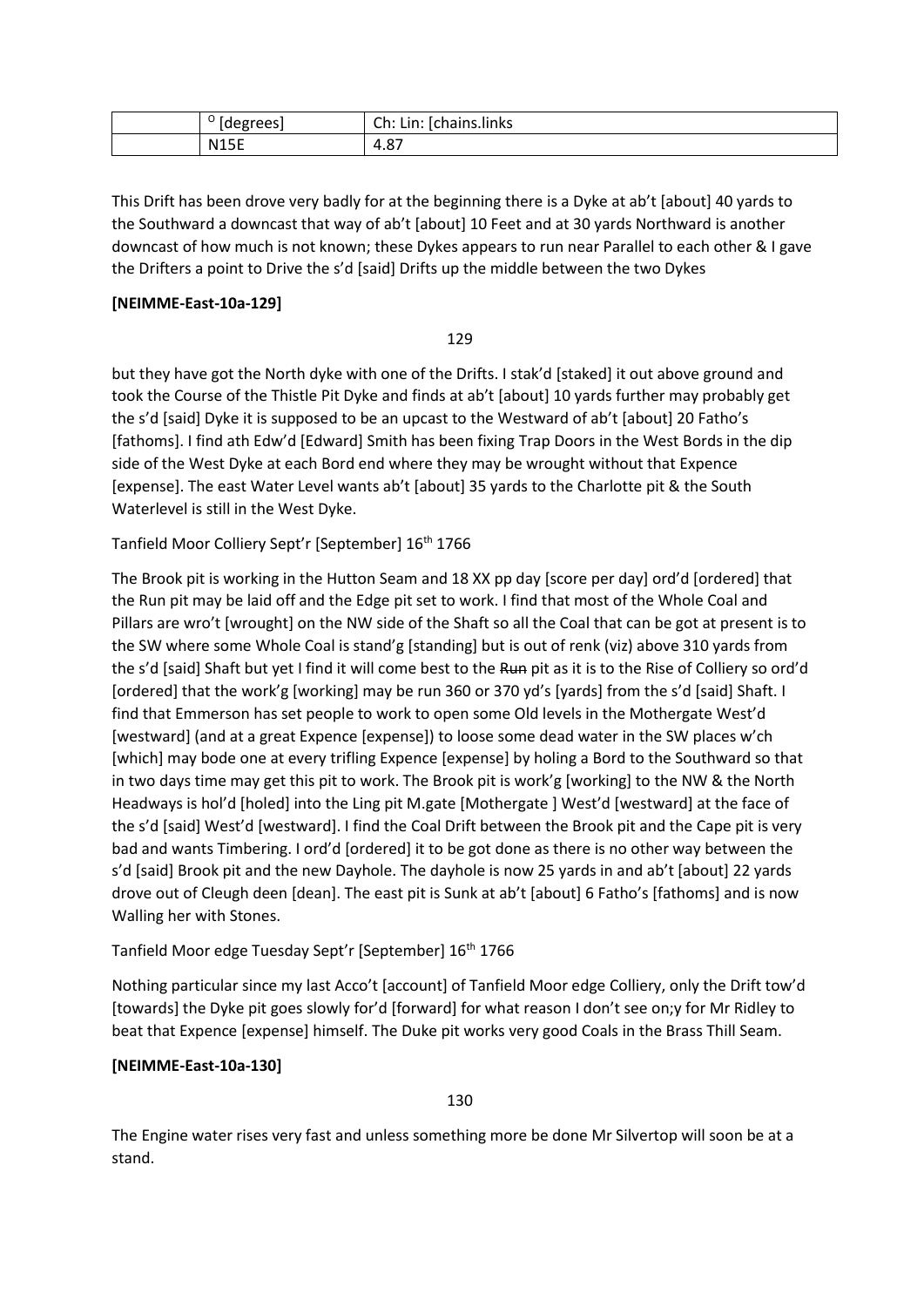Rise Moor Wednesday Sept'r [September] 17th 1766

Met Mr Waters at Stella and went w'th [with him to his Colliery. The Stone Drift goes very slowly for s'd [said] it wants ab't [about 15 yards to the Prosperous pit. The Dogg pit is 22 Fathoms Sunk and now in a very hard Stone. I went with Mr Waters to Mickley and find the Small Coal heap advances greatly is now working the Matthew pit in the upper main Coal Seam at 15 XX pp day [score per day] w'th [with] a 16 Peck Corf. The Byway to this Colliery will be finished before any Coals can be wrought.

Thursday Sept'r [September] 18<sup>th</sup> 1766

Met Mr Brown Mr Jenn [?Jenison?]: Shafto Mr Rob't Shafto and Mr Garland at Mr New'kr [Newkwr] Hudson's and had the Views of Pelton Moor, Whitehall & North Biddick Colliery Exa'd [examined].

Tanfield Moor edge Colliery Friday Sept'r [September] 19th 1766

Went w'th [with] Mr Brown to Tanf'd [Tanfield] Moor edge and he resolv'd [resolved] to have a Tryal [trial or try] made if the Shieldraw Coal at the Venture Pit, we find the Boiler fails very much and the Engine cannot manage the water. The Engine Pit is very much out of order and am afraid of her caning altogether ord'd [ordered] My Puncheon (sometime since) to get Crib made to secure her. The Duke pit is work'g [working] 11 XX pp day [score per day] in the Hard Coal Seam w'th [with] a 20 Peck Corf. The Drift going tow'd [towards] the Dyke pit goes slowly forw'd [forward]. Went to Busblades New Wining and met Mr Silvertop Mr Brown resolv'd [resolved] w'th [with] him to try the Venture Pit at Tanfield Moor edge in the Shieldraw Seam and then to put a Frame Dam in the Drift if the Coals will not answer for Sea Sale Mr Brown recommends that the Level from the Oval pit at Pontop pike to the New Engine at Busblades to try if the Level there will be as low as the Coal at the s'd [said] Intend'd [intended] Engine, then leave may

## **[NEIMME-East-10a-131]**

131

be ask'd [asked] for Liberty of water course thro' [through] Pontop pike.

Saturday at Newcastle.

Sunday met Mr Brown at Newcastle and greed w'th [with] Jacob Weatherbourn & Bar: Brough to go to west Aukland Colliery.

## Tanfield Moor Monday Sept'r [September] 22<sup>nd</sup> 1766

Went down the Run pit to the Hutton Seam and also went into the Main Coal Drift at a Staple ab't [about] 20 yards to the West from the said Shaft and find she is ab't [about] 100 yd's [yards] drove past the s'd [said] Staple to the SW.ward [south-westward] going in order to loose some Whole Coal that lies to the West from the Hobson's Pit took dimensions of the Staple and shew'd [showed] Geo [Gorge} Emmerson the size for a Wheelhole & a place to fix a Pump to lift the water for the s'd [said] Main Coal to the Level of the delivery w'ch [which] will be ab't [about] 9 feet. The water that' bred in the Hutton Seam is intended to be applied to turn the s'd [said] wheel; the East pit is now Sunk 12 Fatho's [fathoms]. The New Dayhole gets very slowly forward for she is now only 26 yards and in a very strong Whin Stone. The Brooke pit is work'g [working] 18 XX pp day [score per day] and the Edge pit 17 XX pp day [score per day] w'ch [which] will just keep the waggons going.

Tan'd [Tanfield] Moor edge Sept'r [September] 22<sup>nd</sup> 1766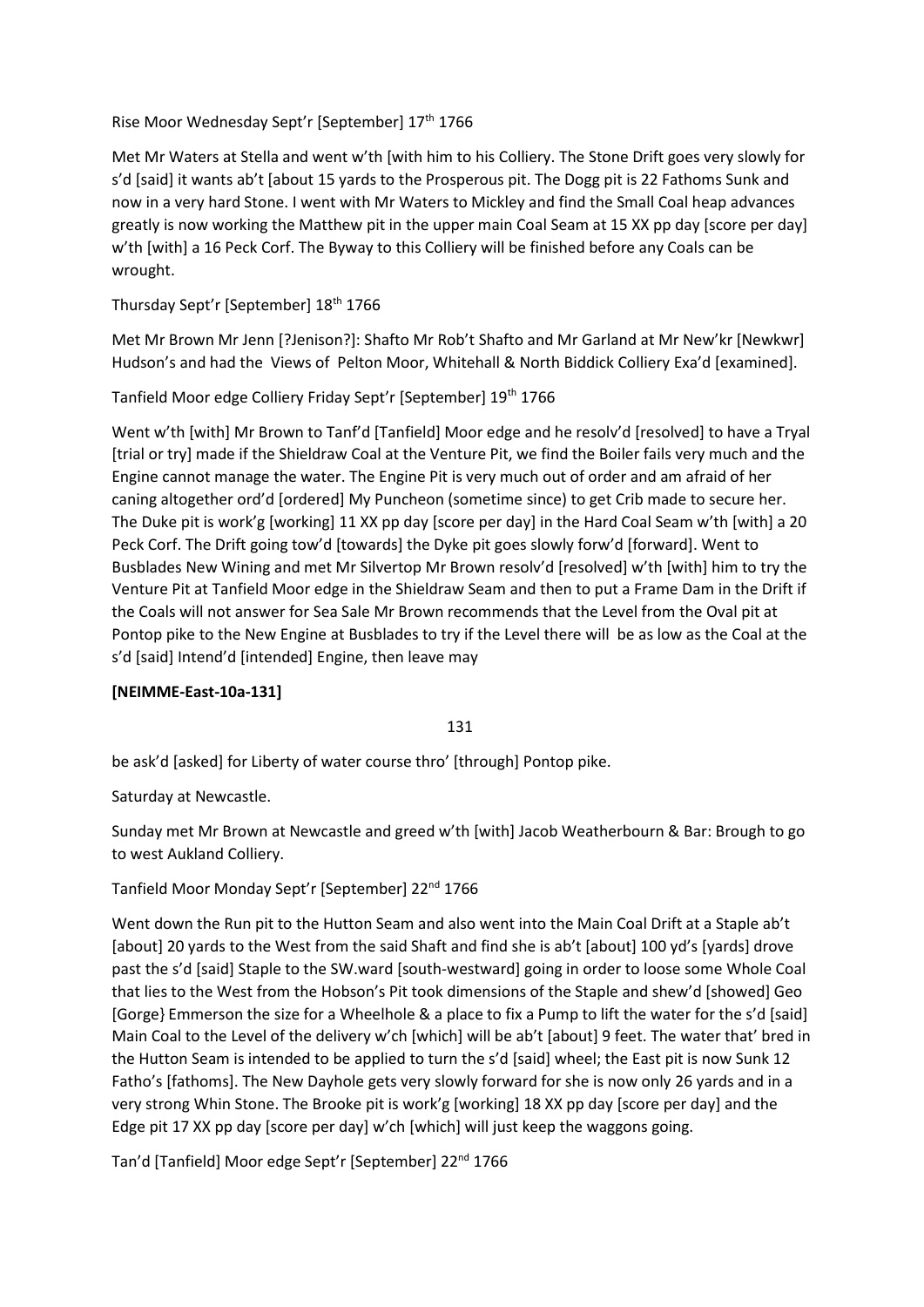The NW workings in the Duke pit Brass thill Seam wants ab't [about] 15 yards to the Bound'ry [boundary]. I ord'd [ordered] Ra: [Ralph] Naizby to leave them ab't [about] 5 or 6 yards short till I had an Opportunity of Lining them w'ch [which] w'd [would] be in a weeks time, is still working the Success pit pillars in the Hard Coal Seam to the NE and the Whole Coal to the NW tow'd [towards] the Wood pit old work'gs [workings]. The Engine is in much the same Condition as my last Acco't [account].

Mickley Moor Tuesday Sept'r [September] 23rd 1766

Surveying Mickley East Moor Estate etc.

A R P

& Contains

**[NEIMME-East-10a-132]**

132

Walker Wednesday Sept'r [September] 24<sup>th</sup> 1766

Measu'd [measured] the Headways and Walls etc. as usual I find thw West Drifts going tow'd [towards] the Thistle Pit Dykes has now got the s'd [said] Dyke at 630 yards West from the West pit Shaft, has got the SW workings over the Dyke and now driving a N Headways to lay off the West pump in the M.gate [mothergate] from the SW waterlevel. Edw'd [Edward] Smith is making great alterations w'th [with] the Air Course in the Ann Pit bit I told Pollock to pay very little regard to it till their Pitmen were bound and then we w'd [would] have these things settled, the East waterlevel Drift wants ab't [about] 25 yards to the Charlotte pit. The Sinking is stopt [stopped] in the Bush Pit on Acco't [account] of the Large quantity of water.

Thursday Sept'r [September] 25<sup>th</sup> 1766 Making a Plan of Mickley Colliery

Byker Friday Sept'r [September] 26<sup>th</sup> 1766

Went w'th [with] Mr Brown down the Success pit and finds the Drift in St. Anthonys Colliery is in the Jane Dyke and the Stone is very strong, set out a pit ab't [about] 40 yards SW from the face of the s'd [said] Drift and ord'd [ordered] that the Drift may be drove to her waterlevel or thereabourts, went to the Engine Shaft & sees she is in a very bad situation at the Bottom, ord'd [ordered] that the Low Set of Pumps may be drawn bank to try to get a windbore piece out w'ch [which] the Whole Set of Pumps stand on and the sooner that is pit I execution the better.

From Saturday Sept'r [September] 27<sup>th</sup> to Sund'y [Sunday] Oct'r [October] 5<sup>th</sup> 1766

Not well stayed at Benwell

Monday went to Throckley to see Mr Brown stay'd [stayed] all night.

Rise Moor & Mickley Moor Tuesday Oct'r [October] 7th 1766

The Dogg Pit is now Sunk at 23½ Fathoms and is supposed to want ab't [about] 17 Fatho's [fathoms] more to the Low Main Coal.

### **[NEIMME-East-10a-133]**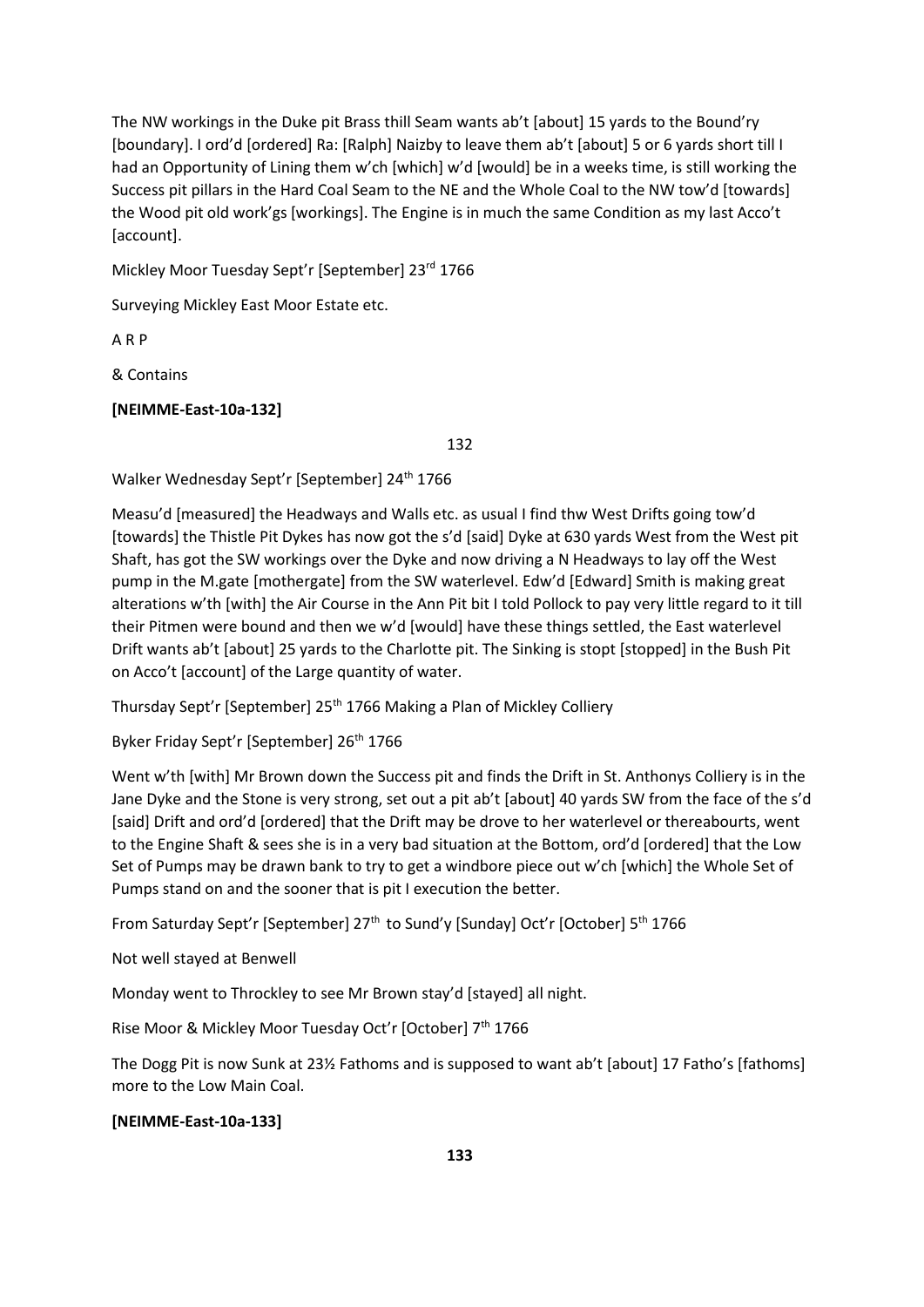|                 | $^{\circ}$ [degrees] | Ch: Lin: [chains.links                                                  |
|-----------------|----------------------|-------------------------------------------------------------------------|
| 1 <sup>st</sup> | <b>S25W</b>          | 0.17                                                                    |
| $\overline{2}$  | <b>S28W</b>          | .66                                                                     |
| $\overline{3}$  | <b>S61W</b>          | .31                                                                     |
| 4               | <b>S14W</b>          | .46                                                                     |
| 5               | <b>S37W</b>          | .50                                                                     |
| 6               | S281/2W              | .23                                                                     |
| 7               | S39W                 | .49                                                                     |
| 8               | S15%W                | .33                                                                     |
| 9               | <b>S34W</b>          | 1.51 at 90 Lin beginning the Soft Stone                                 |
| 10              | <b>S22W</b>          | 0.14                                                                    |
| 11              | <b>S33W</b>          | 1.61                                                                    |
| 12              | S34W                 | 1.06 End of Soft Stone                                                  |
| 13              | <b>S38W</b>          | .30                                                                     |
| 14              | <b>S48W</b>          | .25                                                                     |
| 15              | S24 <sup>/2</sup> W  | .44                                                                     |
| 16              | S26 <sup>/2</sup> W  | .22                                                                     |
| 17              | <b>S16W</b>          | .32                                                                     |
| 18              | S61/2W               | .22 Course to the Venture pit Shaft is S69 <sup>o</sup> W 0.32 Ch: Lin: |

Mr Rich'd [Richard] Brown Lin'd [lined] the waterlevel Stone Drift from the Venture pit tow'd [towards] the Prosperous pit. Viz.

| Measu'd [measured] the Stone Drift from the Venture pit Shaft | Yd's            | Yd's    |
|---------------------------------------------------------------|-----------------|---------|
| First, drove before the Last Barg'n [bargin] was Lett [let]   |                 | 45%     |
| From there to the beginning the Soft Stone                    | 43%             |         |
| In Soft Stone                                                 | 75%             |         |
| To the face                                                   | $38\frac{1}{2}$ |         |
|                                                               |                 | 157½    |
|                                                               | Tot'l           | $202\%$ |

| Dt. [debit]              |     | [s] | [d] | Ct. [credit]            |     | [s] | [d] |
|--------------------------|-----|-----|-----|-------------------------|-----|-----|-----|
| To 20 yd's Do. $@50d$ pp | 50  |     |     | By Cash Rec'd at Sundry | 254 |     |     |
|                          |     |     |     | times                   |     |     |     |
| 23% do. @ 42d pp         | 49  | 17  | 6   |                         |     |     |     |
| 75¼ do. @21d pp          | 79  |     |     | <b>Balance</b>          |     | 10  |     |
|                          | 259 | 14  | 9   |                         | 259 | 14  |     |

Mickley Moor

Lin'd [lined] the workings in the Math'w [Matthew] Pit and Stak'd [staked] the Waterlevel Drift out above Ground and made a plan for Mr Waters

## **[NEIMME-East-10a-134]**

**134**

Walker Wednesday Octo'r [October] 8<sup>th</sup> 1766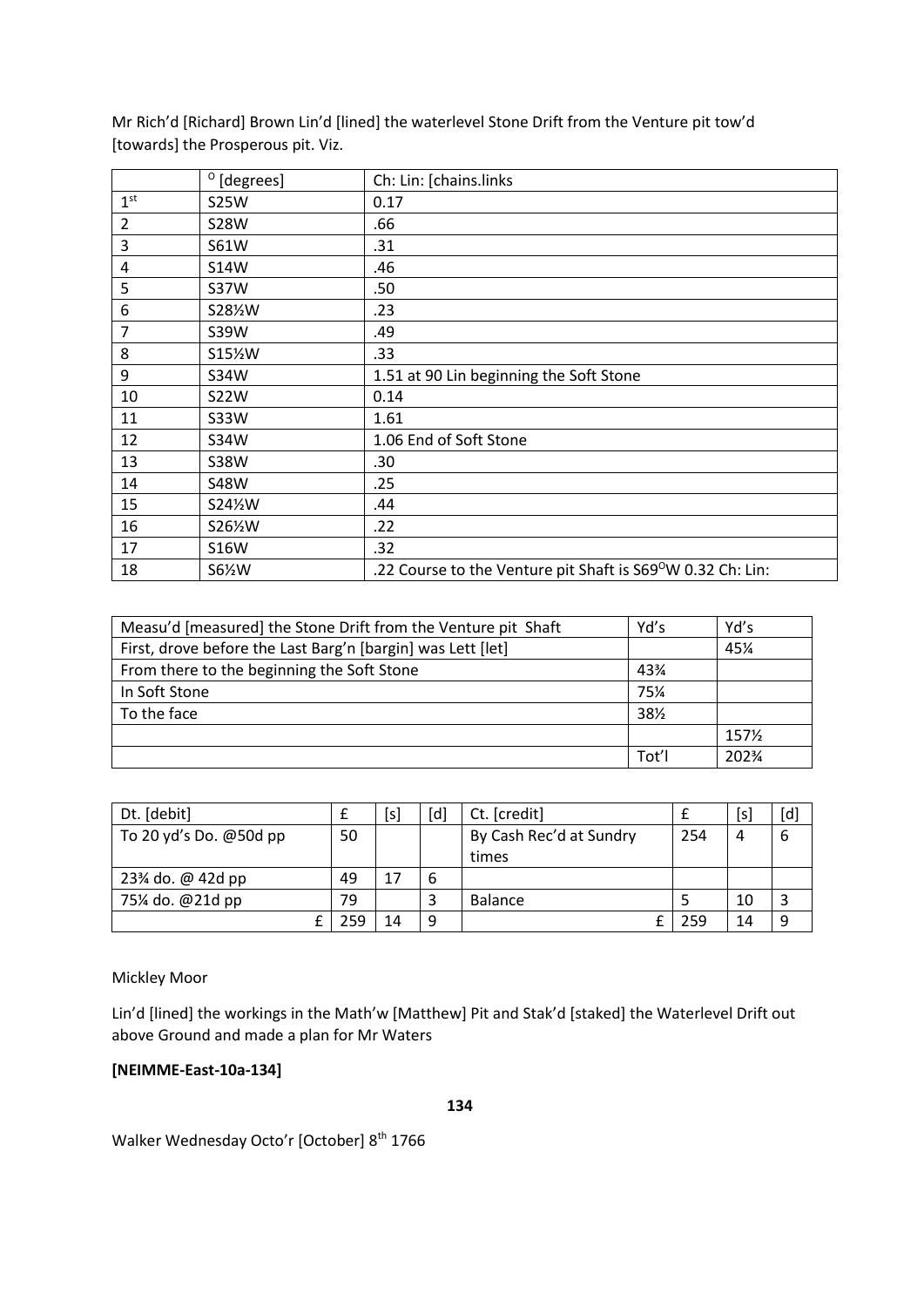The Pitmen are very Idle for the work'gs [workings] are only 10 XX [score] pp [per] day at the Ann Pit and 5 XX [score] per Shift at the West Pit. The timber is the West pit West Drifts is not suff't [sufficient] and a good deal is broke. I ord'd [ordered] that it may be kept open and well Timbered; is working to the East at a Considerable way underlevel of the Engine, the water is led by a Horse & Tubs to the Level of the s'd [said] Engine and deliv'd [delivered] there, but is now fixing some pumps to draw it. In the Ann Pit the Present Workings are to the NW on the dip side of the 13 feet Dyke. The winings [winnings] are 12 yards each, the Bords from 4 yards to 3 yards wide and Pillars from 8 yards to nine yards thick, and 18 yards in Length, the NE waterlevel Drift wants ab't [about] 15 yards to the Charlotte pit, the Overman in the Ann pit has pulld [pulled] down several Stopings in the M.gate [mothergate] West'd [westward] w'ch [which] causes great loss of Air thro' [through] all the NW work'gs [workings] in the s'd [said] pit. I measu'd [measured] the Headways and Drifts as usual the Charlotte pit is Sunk 12 Fathoms, & the Bush pit 24 Fatho's [fathoms] as the Engine cannot draw the water that is in the Bush pit Borhole [borehole] must get the New Engine forwarded with all speed and must be well consid'd [considered] how to proceed w'th [with] the Thistle Dyke.

Thursday Octo'r [October] 10<sup>th</sup> 1766 Went to Fryers goose and got a Cylender [cylinder] of 48 Ins [inches] DIam'r [diameter] loaded, for Sir John Eden B't [baronet] for West Aukland Colliery.

## Plessey Octo'r [October] 10<sup>th</sup> 1766

The New pit near Plessey Square is 15 Fatho's [fathoms] Sunk and bord [bored] to the Upper Main Coal Seam. The Spring Pit is working 21 XX [score] pp [per] day w'th [with] a 14 Peck Corf & in the Low Main Coal Seam, the North Headways is ab't [about] 100 yards in and drove in the bottom of a Swilley [Steep sided dip or basin shape affecting a seam or roadway] so that both the East'd and West'd [eastward and westward] rises the West'd [westward] is dyk'd [dyked] at ab't [about] 30 yards from the Shaft to a Downcast of ab't [about] 15 feet, recommends to drive the Waterlevel Drift

#### **[NEIMME-East-10a-135]**

#### **135**

up the s'd [said] Dyke till gets the Coal in the dip side of her, the Seam of Coal varies of its height from 3½ feet to 2 Ft [feet] 10 In [inches] thick and is much entangled in troubles and especially on the NE side of the Shaft. The Whole Coal is all wrought in this Pit and Upper Main Coal Seam & the Pillars are made ready to work to the NE, means to take off 2 yards of the side of each Pillar. The Steady Pit is working in the said Low Main Coal Seam to the SW & NW at ab't [about] 300 yd's [yards] in a Mean from the Shaft, the NWest'ds [north-westwards] are not far from the Bound'ry [boundary] and wells very sore but mostly at the Thill and in the Coal, care must be taken to leave a Barr'r [barrier] near the Bound'ry [boundary] of 40 yards at least and the Coal layer very ebb thou' & the disagreeable situation of the Drown'd Waiste [drowned waste] in the Upper Main Coal Seam w'ch [which] lies ab't [about] 8 Fatho [fathoms] above. The Stak'd Dist'ce [staked distance] to putt the Coals is 200 yards to the Rise and 150 yards to the dip from any Pit or Shaft. I settled the Over Renk (Viz) be vended, resolv'd [resolved] of putting in a Framed Dam to stop the feed in the New Pit that is bred in the Shieldraw Post, had some talk w'th [with] Mr Puncheon ab't [about] the Price but could not agree for it he asks £3.15s [shillings] for making it putting it and Wedg'g [wedging] etc. w'ch [which] I think is considerably too much therefore made no agreement. The Success Pit is work'g [working] the Pillars of the Hard Coal Seam to the NE tow'd [towards] the Main Dyke and some to the NW. the Duke pit is work'g [working] in the Brass Thill Seam and I Lin'd [lined] the work'gs [workings] as und'r [under] tow'd [towards] Busblades Bound'ry [boundary] From the Shaft.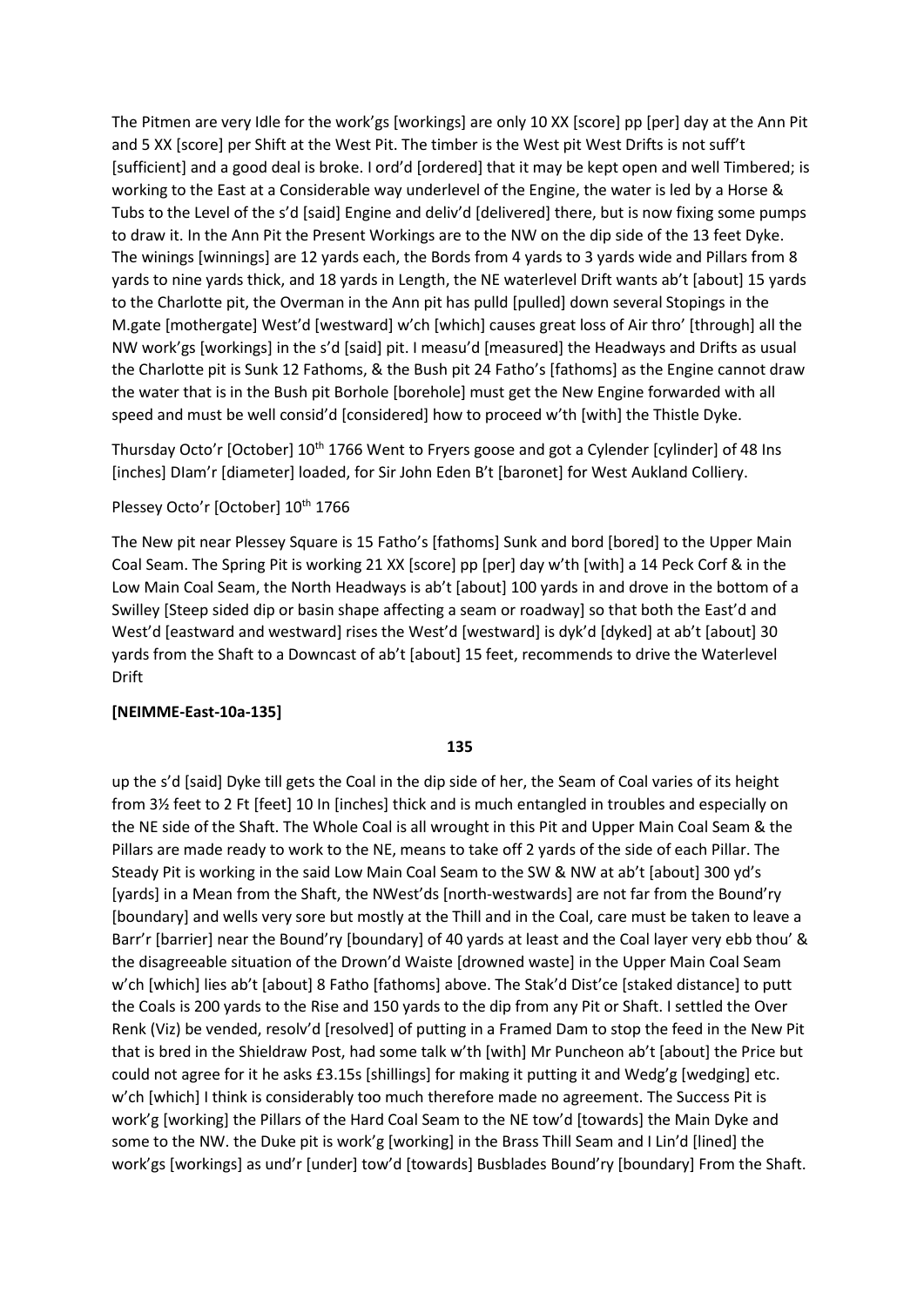|                 | $^{\circ}$ [degrees] | Ch: Lin: [chains.links                                                                   |
|-----------------|----------------------|------------------------------------------------------------------------------------------|
| 1 <sup>st</sup> | S82%W                | 0.90 to the First North Headways                                                         |
| $\overline{2}$  | S48%W                | .26                                                                                      |
| 3               | <b>S85W</b>          | 2.54 Offset to the face is S86 <sup>o</sup> W 18 yards and 4 yards sho't [short] of the  |
|                 |                      | Bound'ry                                                                                 |
| 4               | N73½W                | 1.61                                                                                     |
|                 |                      | at 28 Lin. crosses the Drift                                                             |
|                 |                      | at 50 Lin. a West'd 20 yd's and sho't [short] of the Bound'ry 11/2 yd's                  |
|                 |                      | at 95 Lin. a West'd 181/2 yd's and sho't [short] of the Bound'ry 3 yd's                  |
|                 |                      | at 135 Lin. a West'd 14 yd's and sho't [short] of the Bound'ry 8 yd's                    |
|                 |                      | at 161 Lin. & 20 Lin.further another B'd and has 21 yd's to go                           |
|                 |                      | Note at end of the 3 <sup>rd</sup> Sett a South Bord S131/2W 9yd's and a Bord 101/2 yd's |
|                 |                      | West has 9 yd's to go to the Bound'ry                                                    |

### **[NEIMME-East-10a-138]**

**138**

| Set                                                     | $^{\circ}$ [degrees] | Ch: Lin: [chains.links           |
|---------------------------------------------------------|----------------------|----------------------------------|
| 5                                                       | N77½E                | 1.52                             |
| 6                                                       | N11W                 | 1.60                             |
|                                                         |                      | at 50 Lin. a West'd 34 yd's      |
|                                                         |                      | at 90 Lin. a West'd 19 yd's      |
|                                                         |                      | at 134 Lin. a West'd 121/2 yd's  |
|                                                         | $N7\frac{1}{2}W$     | 0.79 to the face of the Headways |
|                                                         |                      | at 20 Lin. a West'd 11 yd's      |
| From the face of the Headways Course to the Dyke Pit is |                      |                                  |
|                                                         | <b>N11W</b>          | 8.90                             |

## Tanfield Moor Octo'r [October] 16th 1766

I exam'd [examined] Geo: [George] Emmerson's Bills of Tanf'd [Tanfield] Moor Contingents from Sept'r [September] 19<sup>th</sup> to and w'th [with] Octo'r [October] 17<sup>th</sup> 1766.

### The sum amounts to  $£57 - 10 - 1$

The Wheelhole on the Run pit Staple is finished and the Main Coal Drift is now 200 yards drove Westward the Dayhole in the Cape pit work'g [working] is now 30 yards in & the East pit is now sunk 11 Fatho's [fathoms] & on pretty strong Post.

Walker Friday Octo'r [October] 17<sup>th</sup> 1766

Met the Owners and Mr Brown at the Colliry and consid'd [considered] ab't [about] sundry matters relating to the s'd [said] Colliery: first the West Pit West Drifts has got the Thistle pit Dyke at ab't [about] 620 yards West from the Shaft. I find by the Course of the Jane Dyke it will join the Thistle Dyke [?] to the South [?] from where the s'd [said] Drifts cutt's '[cuts] the Dyke & to Sink a pit there it must of necessity be between the two Dykes and a Barrier of Whole Coal of 60 yards in breadth is to be left ag'st [against] Byker & St Anthony's Colliery leaves only 14 Acres of Whole Coal to work, therefore to Sink a Pit there will not be worthwhile & not quit the Exp'ce [expense] Agreed w'th [with] Hen'y [Henry] Rennicks to Sink the Charlotte Pit to the Stoneh'd for 38s pp Fath'm [shillings per fathom], ord'd [ordered] that a New Regulating Beam may be got for the Old Engine, and the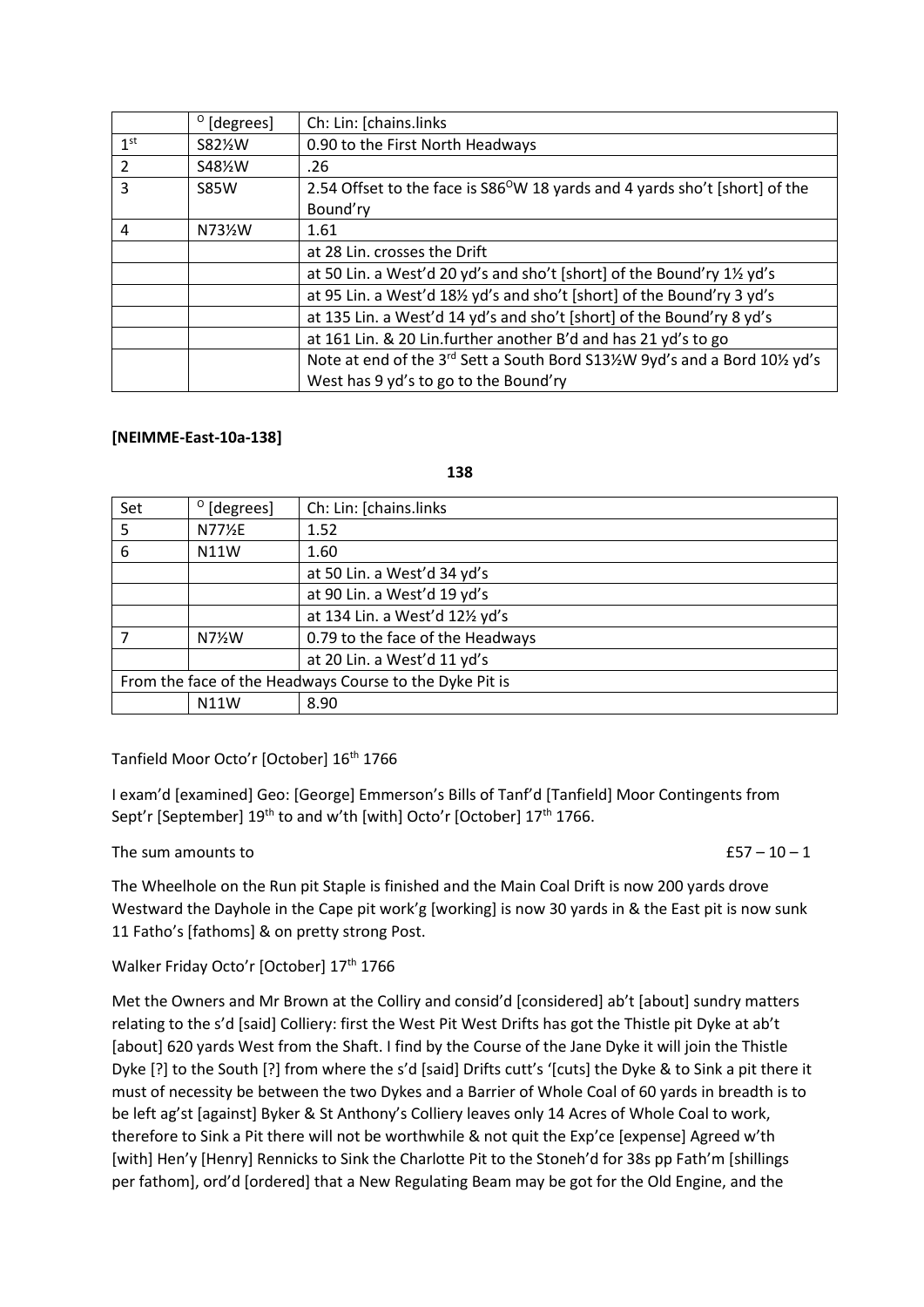West Engine go to Work as soon as possible. The Bush Pit is Sunk 24 Fatho's [fathoms] and the Borhole [borehole] is oblig'd [obliged] to be plugg'd [plugged] up for reason of such a large feed of water.

## **[NEIMME-East-10a-139]**

### **139**

Saturday at Newcastle met Mr Waters w'th [with] a plan of Mickley Moor Colliery.

Rise Moor Octo'r [October] 20<sup>th</sup> 1766

The Stone Drift wants 2½ yards to the first Int'd [intended Coal Pit called the Prosperous Pit. The Dogg Pit is Sunk 30 Fatho's [fathoms] and will want ab't [about] Sunk 5 Fatho's [fathoms] more to the Thill of the under Main Coal Seam. I Lin'd [lined] the work'gs [workings] in the Lower Seam at Mickley Moor from the Bella Pit.

|                 | $^{\circ}$ [degrees] | Ch: Lin: [chains.links                                                             |
|-----------------|----------------------|------------------------------------------------------------------------------------|
| 1 <sup>st</sup> | <b>S16E</b>          | 0.95                                                                               |
| $\overline{2}$  | N80%E                | 1.21 and 81 Lin. more to the face                                                  |
| 3               | <b>S14E</b>          | .79                                                                                |
| 4               | N79½E                | 1.24 and 100 Lin. more to the face                                                 |
| 5               | S16%E                | 1.01 and offset S16 <sup>o</sup> E 10 yd's and East 18 yd's                        |
|                 |                      | at 50 Lin. an East'd 17 yards                                                      |
|                 |                      | at 100 Lin. an East'd 14 yards                                                     |
| 6               | S87%W                | 1.22                                                                               |
|                 |                      | at 40 Lin. an East'd 21 yards                                                      |
|                 |                      | at 86 Lin. an East'd 71/2 yards                                                    |
| 7               | <b>S15E</b>          | 0.86                                                                               |
| 8               | S881%W               | 1.03                                                                               |
| 9               | S71%W                | 0.25                                                                               |
| 10              | S13½E                | .20 and 10 Lin. more to the face                                                   |
| 11              | <b>S72W</b>          | 1.27 a West'd 25 yd's                                                              |
| 12              | N31/2W               | 0.32                                                                               |
| 13              | <b>S74W</b>          | 1.23 and 25 yards to the face                                                      |
| 14              | <b>N10W</b>          | 1.25                                                                               |
|                 |                      | at 45 Lin. a West'd 23 yards                                                       |
|                 |                      | at 90 Lin. a West'd 21 yards                                                       |
| 15              | <b>N18W</b>          | 0.68                                                                               |
|                 |                      | at 15 Lin. a downcast to the North of 3 feet                                       |
| 16              | S741/2W              | 1.29 a Bord ab't 4 yd's to South drove 4 yd's up                                   |
| 17              | <b>N11W</b>          | 2.05 into the Mothergate west                                                      |
|                 |                      | at 24 Lin. a West'd 27 yards                                                       |
|                 |                      | at 65 Lin. a West'd 25 yards                                                       |
|                 |                      | at 115 Lin. a West'd 40 note gained a Bord and is 40 yd's up from this offset      |
|                 |                      | at 160 Lin. a West'd 43 yards                                                      |
|                 |                      | at 205 Lin. a West'd in the M.gate and a South H'd 5 winings in                    |
|                 |                      | and the two innermost Bords is only 3 yards each                                   |
| 18              | <b>S84W</b>          | 1.35                                                                               |
| 19              | <b>S89W</b>          | 2.45 To the face of the M.gate                                                     |
|                 |                      | At the end of the 18 <sup>th</sup> Sett a South Headway and a West'd drove 24 yd's |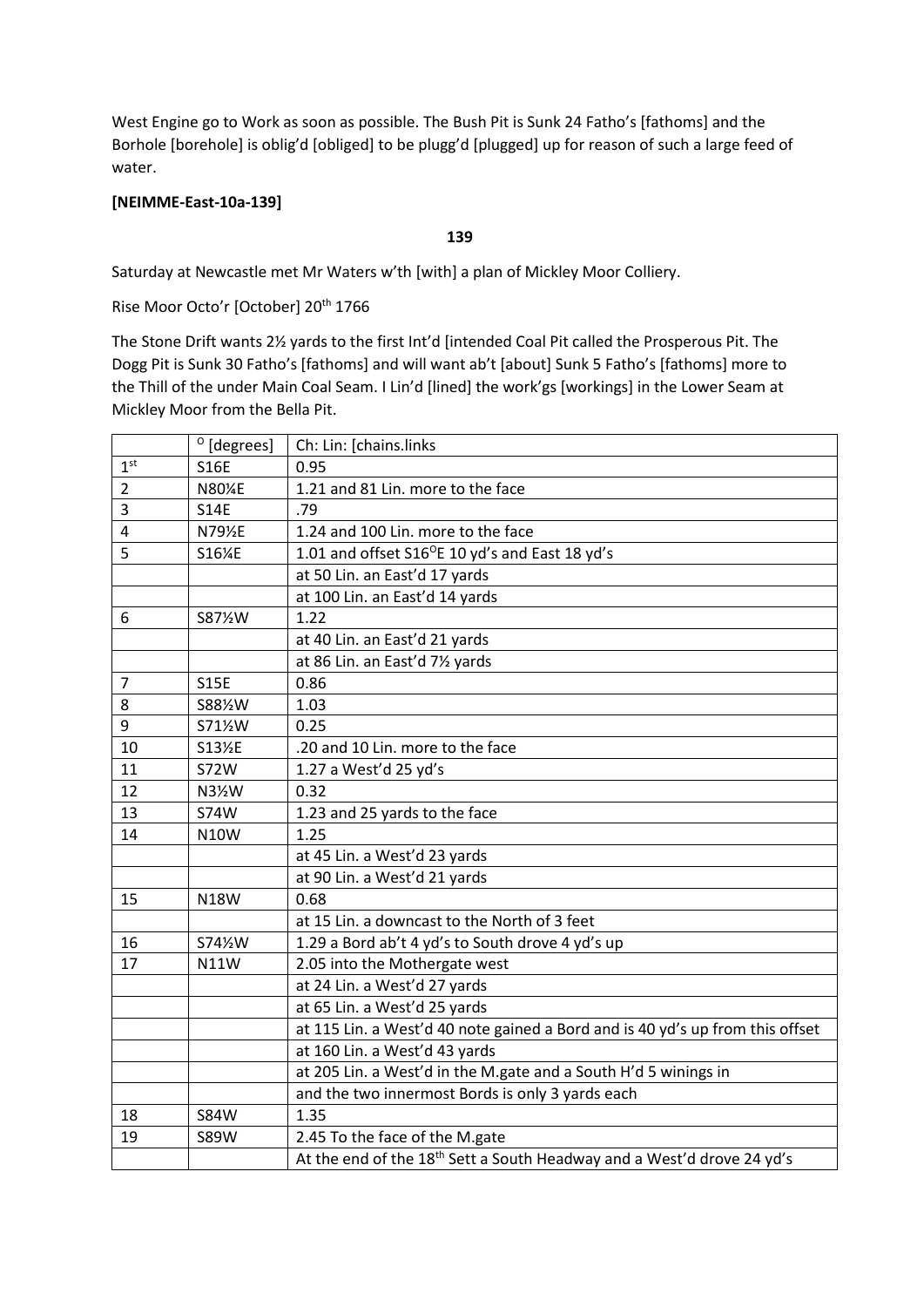I find the dip Headw's [headways] in the upper main Coal Seam in the matthew Pit is not so Hausey as ment'd [mentioned] in my last Acco't [account]. The Bella Pit is work'g [working] in the s'd [said] Seam but very bad Danty Branded Coals w'ch [which] shows the necessity of going to the Dip. Made the Bond ready for this Colliery and Rise Moor and had a great number of Men at the Colliery but bound none, their expectations and requests were more than could be granted.

### **[NEIMME-East-10a-140]**

**140**

Fatfield Tuesday Octo'r [October] 21st 1766

The Pits are all Idle on Acco't [account] of the bad weather, went down the Rush Pit in the 5 Quar'r [quarter] Coal seam and finds the Present Work'gs [workings] are all in Harraton Outside and the SW Headw's [headways] is 208 yards from the Shaft. There is a good deal of Level lost at ab't [about] 70 yd's [yards] backw'ds [backwords] from the face and if it was truely drove up it wou'd [would] be ab't [about] 4½ feet deep at the face. Ord'd that the work'gs [workings] may be set away to the East over the s'd [said] Headw's [headways] and the Level drove to full dip of Colliery till it be ab't [about] 14 Ins [inches] deep and then drove in the Comon [common] Course of the work'gs [workings] NWard [northward] but always to have ab't [about] 14 Ins [inches] of Stone Levels; I find the winings [winnings] are only 9 yd's [yards] w'ch [which] I ord'd [ordered] may be made 10 yards for the future, height of the Seam is 4 feet, there is a Barrier of Whole Coal of 20 yd's [yards] thick left in Fatf'd [Fatfield] Colliery and 30 yd's [yards] thick in Harraton Outside [?ag'es?] [agrees] so that a Frame Dam may be put in when pleas'd [pleased] to prevent Harraton Outside being won by Fatf'd [Fatfield] but has made the Communication ab't [about] 4 yd's [yards] wide and that the Gordon Pit in the Main Coal Seam may be got ready for a stop't [stopped] number of men and to lay off the Corner Pit at Ouston when that is ready. The Chance Pit is work'g [working] mostly to the N.East ab't [abour 363 yd's [yards] dist'ce [distance] from the Shaft upon a mean, ord'd [ordered] that the Min Waterl'l [waterlevel] Drift may be kept Constantly going and when got ab't [about] 40 yards further to branch off a Drift to the New Pit Sink'g [sinking] by Richard Brown eic. Ord'd [ordered] also that a Drift in the 5 Quar'r [quarter] Coal may be drove to the s'd [said] pit out of the work'gs [workings] in the Plain Pit.

Walker Wednesday Octo'r [October] 22<sup>nd</sup> 1766

The NE Waterlevel Drift wants 4 yards North and 4 yards West to the Charlotte pit she is now Sunk 15¼ Fa' [fathoms] and still in a strong blue Clay, fix't [fixed] on a new way to be made to lead the Colas from the east work'gs [workings] in the West Pit to the Ann Pit Occasionally, and ord'd [ordered] that it may be got ready w'th [with] all speed. The Pumps are not finished yet to draw the water below the Engine Level in the West pit Eastway. There is nothing particular since my last but but the Comon [common] rate of work'g [working].

## **[NEIMME-East-10a-141]**

### **141**

Tanfield Moor Thursday Octo'r [October] 23rd 1766

The Main Coal Drift going West'd [westward] is now 220 yd's [yards] from the Run Pit Staple and rises, has set away a south Headways tow'd [towards] the Swelley in the Hutton Seam to the West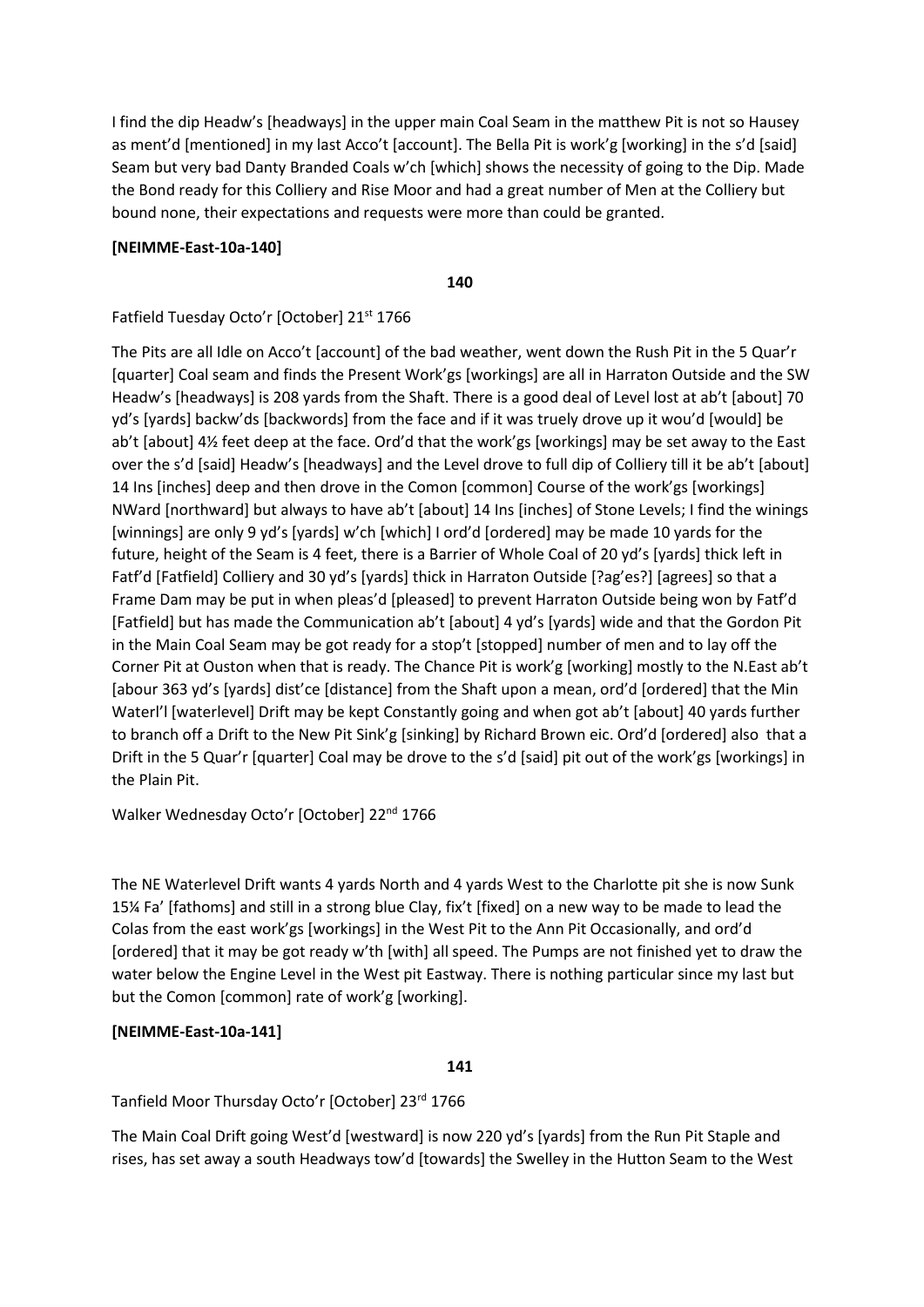from the Watch Pit. Mr Puncheon has not yet got the wheel finished to draw the water in the s'd [said] Main Coal Drift.

Measu'd [measured] the Mettle [metal] work in the Flatt Pit heap stead to 2400 yards and agreed w'th [with] Jos. [Joseph] Hopper for £36.15/-

The Edge and Brook pits is work'g [working] in the Hutton Sm [seam] at each 18 XX pp day [score per day] w'ch [which just supplies the waggons. The Edge pit is work'g [working] the Pillars to the SW at 310 yd's [yards] dist'ce [distance] from the Shaft and the Brook pit work'g [working] to the NW in the Main Coal. Ord'd [ordered] the Flatt Pit Heap stead may be got ready and finished ag'st [against] Christmas to set to Coal Work.

Tanfield Moor edge Thursday Octo'r [October] 23rd 1766

The Engine is standing and is repairing the Boiler. Agreed w'th [with] Mr Puncheon to put a Frame Dam between the Venture and Fortune pits for £3 3s w'ch [which] Dam will take 100 Feet of wood. The Duke Pit is work'g [working] in the Brass Thill Seam to the NW at ab't [about] 110 yards dist'ce [distance] from the Shaft & the Success pit is still work'g [working] the Pillars of the Hard Coal. The Heaps advances a little on Acco't [account] of the waggons going badly for bad weather.

Tinmouth Moor Friday Octo'r [October] 24<sup>th</sup> 1766

Examined the Bills and Paid the Money. The Fanney Pit id Coal'd and the Coal taken up some part looks very well and better than in any part of the Colliery I've seen yet had great providence fron the Pitmen etc and a Saddle Bridle Whip & Spurs run for by the Waggon Horses.

Saturday at Benwell

Sunday at Throckley making sev'l [several] Estimates etc. and one to work Tanf'd [Tanfield] Moor Edge Colliery and find it to cost ab't [about] £3.1/-

## **[NEIMME-East-10a-142]**

## **142**

Halliwell Reans Monday Octo'r {October] 27<sup>th</sup> 1766

I find the last wining [winning] of this Colliery is by a Fire Engine fix't [fixed] near Brunton Estate w'ch [which] lifts the water from the Main Coal Seam by a Pump of 9 Ins [inches] Diam'r [diameter] and is discharg'd [discharged] at the Grey's Seam, and there a 12 Ins [inch] Bore is fix't [fixed] and lifts to the Surface of the Earth, w'ch [which] is 29 Fathoms in all. I find the waterlevel Drift is drove 102 yards from the Engine Pit NW and is at or near Brunton Estate it is going to a pit near the Grey's Engine. There is a Pit Sunk in Brunton Estate to the Grey's Seam and a Drift down from the New Engine in Lord Carlisle's Estate and now her in the s'd [said] Seam and what power the Lessee has to Drive Drifts out of this Colliery into Brunton is not known to me [?] by enquiry of Mr Beaumont the younger he says they have a Power to win and work Brunton Colliery so far as the Level of the New Engine will lay dry in any part of her. There is a Close in Brunton Estate North from the s'd [said] New Engine and contains ab't [about] 4½ Acres, under w'ch [which] the Grey's Seam and Main Coal is whole but cannot be laid dry without under Level Drifts or some Machinery to lift the water. Went down the Ann Pit to the Main Coal Seam w'ch [which] is 28 Fatho's [fathoms] and 1 foot deep. I find the work'gs [workings] to the SW is ab't [about] 70 yards from the Shaft the South Headways rises a little and if it Continues so it will get the more hold of Brunton Estate. The Seam is very well and Coarser than ever I saw her and only 4 Ft 6 Ins height including a band in the middle of ab't [about] 1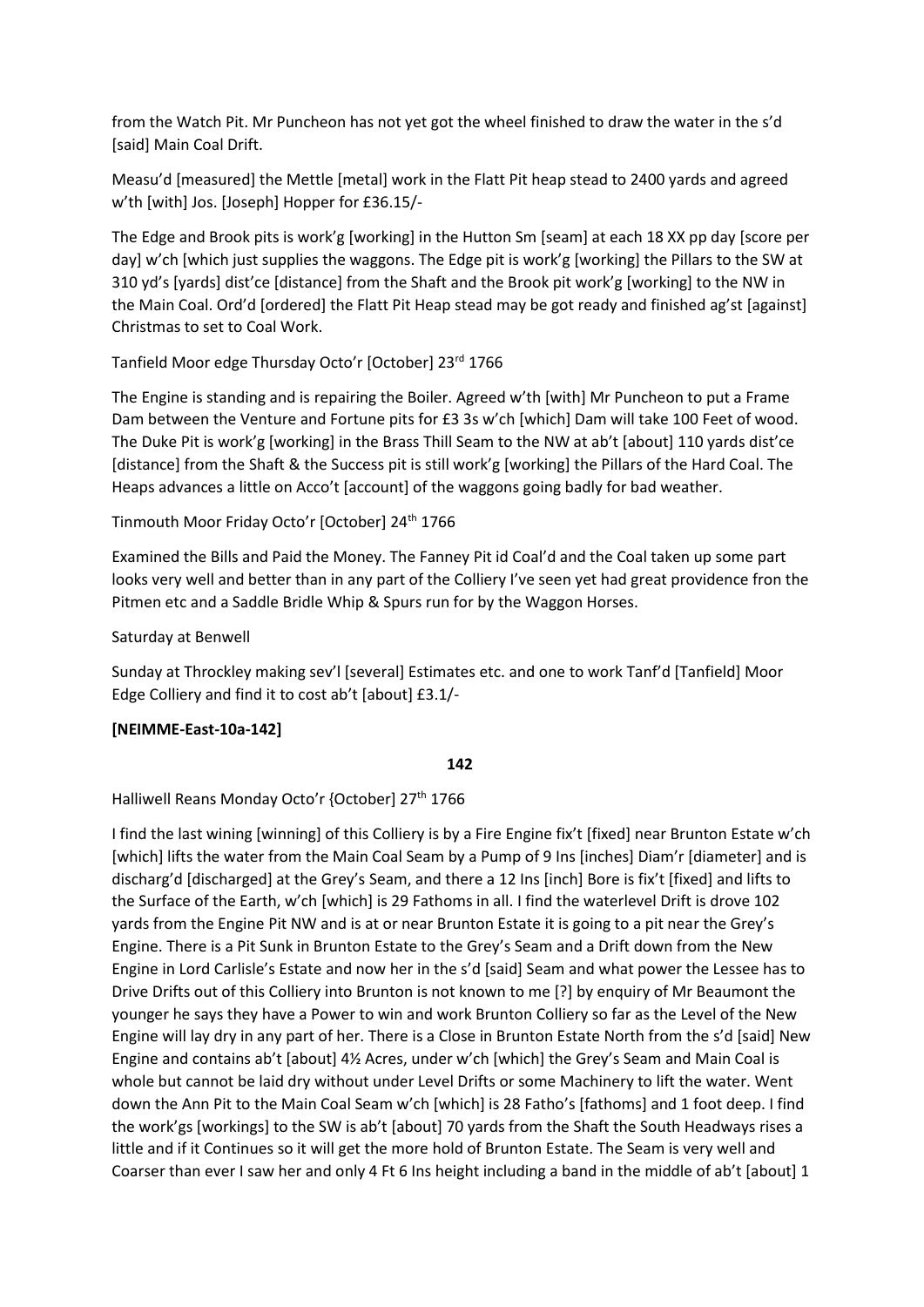In [inch] thick. The Cover or Roof is very bad. The winnings are made 8 yards each the Bords 3 yards wide and Pillars 5 yards thick and ab't [about] 20 yards in Length w'ch I approve on as in all probability three yd's [yards] may be got of each Pillar at a Sec'd [second] working. Went down the Old Morpeth Pit w'ch [which] is 24½ Fa. [fathoms] deep to the s'd [said] Main Coal Seam and finds is wrought from the Old Bounded Drift between L'd [Lord] Northumberland & L'd [Lord] Carlisle to within 100 yards NW from the s'd [said] Shaft both whole Coal & Pillars but I find great Loss of Coal in work'g [working] the Pillars w'ch [which] ought not to be continued, the Pillars are ab't [about] 20 yards in Len:: [length] and I find in many places one half

## **[NEIMME-East-10a-143]**

### **143**

of them are lost w'ch [which] w'd [would] not be the Case if proper methods were us'd [used] and care taken, the rest of the work'gs [workings] are NE ab't [about] 130 yd's [yards] and is work'g [working] to the Chance pit old work'gs [workings] and the Pillars in these work'gs [workings] are left so insuff't [insufficient] they will not admit of a Second work'g [working]. The Drift that won this pit is waterlevel from the West Engine and runs 8 yards to the East of the Shaft it is also Cont'd [continued] Southward and won the Union Pit & is ab't [about] 60 yd's [yards] to the Dip of the Shaft in th es'd [said Main Coal Seam. I find there is little or no Coal that can be got in this Estate in the Greys Seam.

|                                                      | XX co |
|------------------------------------------------------|-------|
| Wr't [wrought] At the Ann pit Main Coal pp [per] day | 15    |
| Old Morpeth ditto                                    | 15    |
| Union                                                | 20    |
| Tot'l [total] w'th [with] a 16 peck Corf             | 60    |
| Or ab't [about] 100 Chal'd [chauldrons] pp [per] day |       |

## Tinmouth Moor Tuesday Octo'r [October] 28th 1766

At this Colliery is working the Dolley, Ester and Chance pits in the Main Coal Seam is is work'g [working] the Chance Pit in the Pillars to the SE from the Shaft. The Fanney Pit is Coal'd and is now making a Ring to cast the water down the NE side of the Shaft. The Coals look better than in the Rise side of the said [ ] but is wet and am afraid will be wet for some time. Went to the Staith at Whitle Point and finds the West End has fallen down for ab't [about] 5 yards in Length and some more is likely to be down, there is ab't [about] 2 Chal'd [chauldrons] of Coal lost. The Good in't {Intention] Pit is work'g [working] in the s'd [said] Main Coal Seam at 16 XX pp day [score per day] w'th [with] a 16 peck Corf, the North work'gs [workings] have got the Dyke supposed to be the same as got in Chirton Colliery to the Nortw'd [northward] from Mr Lawsons House (and if so) can proceed no further that way therefore all the Coal that can be got is to the NW w'ch [which] will not be of long duration. I divide the Coal as near as may be equally between th eLuckey and Good in't {Intention] pits. I find the Luckey Pit Head's [headways] to the North 190 yards in; resolv'd [resolved] to have

## **[NEIMME-East-10a-144]**

### **144**

a New Jackhead Cystern as the Old one is very much fail'd [failed] and to make a Reervoir on the Moor at ab't [about] 400 yards dist'ce [distance] w'th [with] Pipes or Pumps to Communicate. The s'd [said] Cystern to stand on two Pair of Geers 30 feet in height. The Stone Drift going westw'd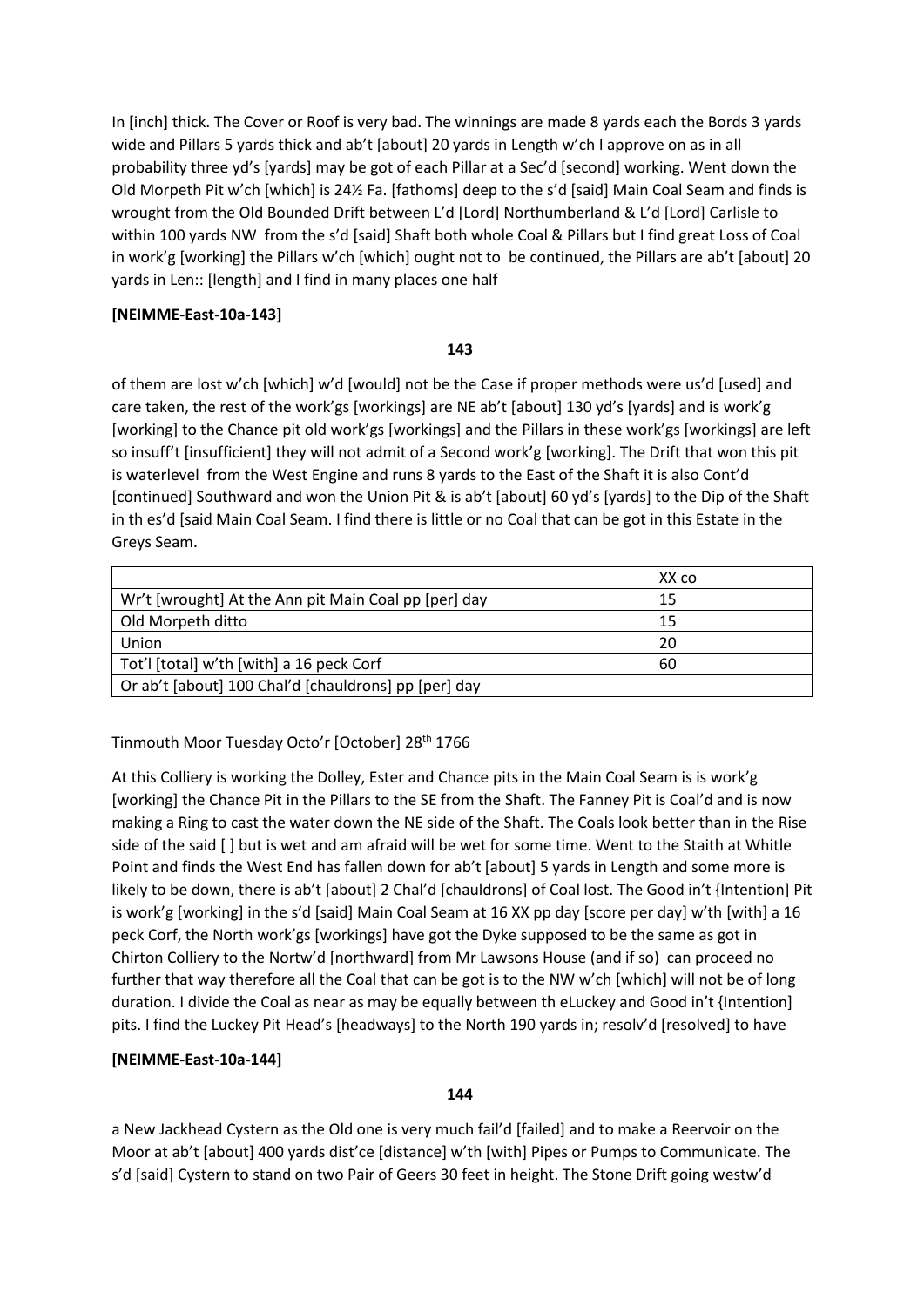[westward] from the face of the North waterlevel Drift is now 30 yards in ord'd [ordered]that she may be drove 50 yards further and then to set over the 5 Fatho' [fathom] Dyke, is intd'g [intending] to sink a Pit there and by virtue of the s'd [said] Engines to draw the water by Slides to the Level of the Pumps in the Engine Shaft.

Tanfield Moor Thursday Octo'r [October] 30<sup>th</sup> 1766

The Main Coal Drift going tow'd [towards] the Hobson Pit is now 240 yards from the Staple in the Run Pit and rises moderately so in all probability will get the dist'ce [distance] intend'd [intended] without any Expense of Pump work, is Levelling the Flatt Pit Branch and Heapstead. The East pit is now Sunk 14 Fathoms. I Level'd [levelled] from the Brook pit to the East pit and after Considering the depth of the Brook pit I finds the East pit will be 31.1.19 Fat. Yd, feet deep to the Thill of the Hutton Seam

|                                            | XX [score] |
|--------------------------------------------|------------|
| Brook pit is work'g [working] pp [per] day | 18         |
| Edges                                      | 18.04      |
| Tot'l [total] $ 36.04$                     |            |

Tanfield Moor edge Octo'r [October] 30th 1766

The Duke pit is work'g [working] in the Brass Thill Seam and 15 XX [score] pp [per] day. I find the NW Headways going to the Dyke Pit wants ab't [about] 190 yards to the Dyke pit. The Frame Dam is not yet finished at the Venture Pit. The Success Pit is work'g [working] 12 XX [score] pp [per] day w'th [with] 20 peck Corf. I ord'd [ordered] that she may be reduc'd [reduced] to 10 XX [score] pp [per] day. The Engine is in tolerably good rep'r [repair] so hopes the water will fall in the Waist. The Timber in the Engine Pit is very much fail'd [failed], ord'd [ordered] Wm. [William] Puncheon to get hands to put in new Timber.

## **[NEIMME-East-10a-145]**

## **145**

Rise Moor and Mickley Moor Octo'r {October] 31st 1766

Went first to Stella and accounted the Tyles on the Saith to 42 Thous'd & 20 w'ch [which] Nich's [Nicholas] Chance is to be paid  $f$  [ ]s [ ] pp [per] Thous'd Workmanship  $f$  [ ] [BLANK VALUES].

At Rise Moor the Dogg Pit is Sunk ab't [about 32½ Fatho's [fathoms] and the Stone Drift wants ab't [about] 1 yard to the Prosperous Pit, had several of the Pitmen and bound only two the time I stop't [stopped], at Mickley Moor set out a New pit ab't [about] ord'd [ordered] to the full dip from the Matthew Pit and ord'd [ordered] a Dip Drift may be drove to the s'd [said] Int'd [intended] pit w'th [with] all speed also ord'd [ordered] that the Water'l [waterlevel] Drift may be continued westward till she be ab't [about] 300 yd's from the s'd [said] Pit and then to Sink a Pit upon it.

Saturday at Newcastle

Sunday at Throckley

Shildon Monday Novem'r [November] 3rd 1766

At this Colliery met Thos. [Thomas] Jameson and two more Sinkers who comes to Sink the Engine pit etc. down to a 21 Ins [inches] Seam of Coal w'ch [which] lies ab't [about] 5 Fa's [fathoms] below the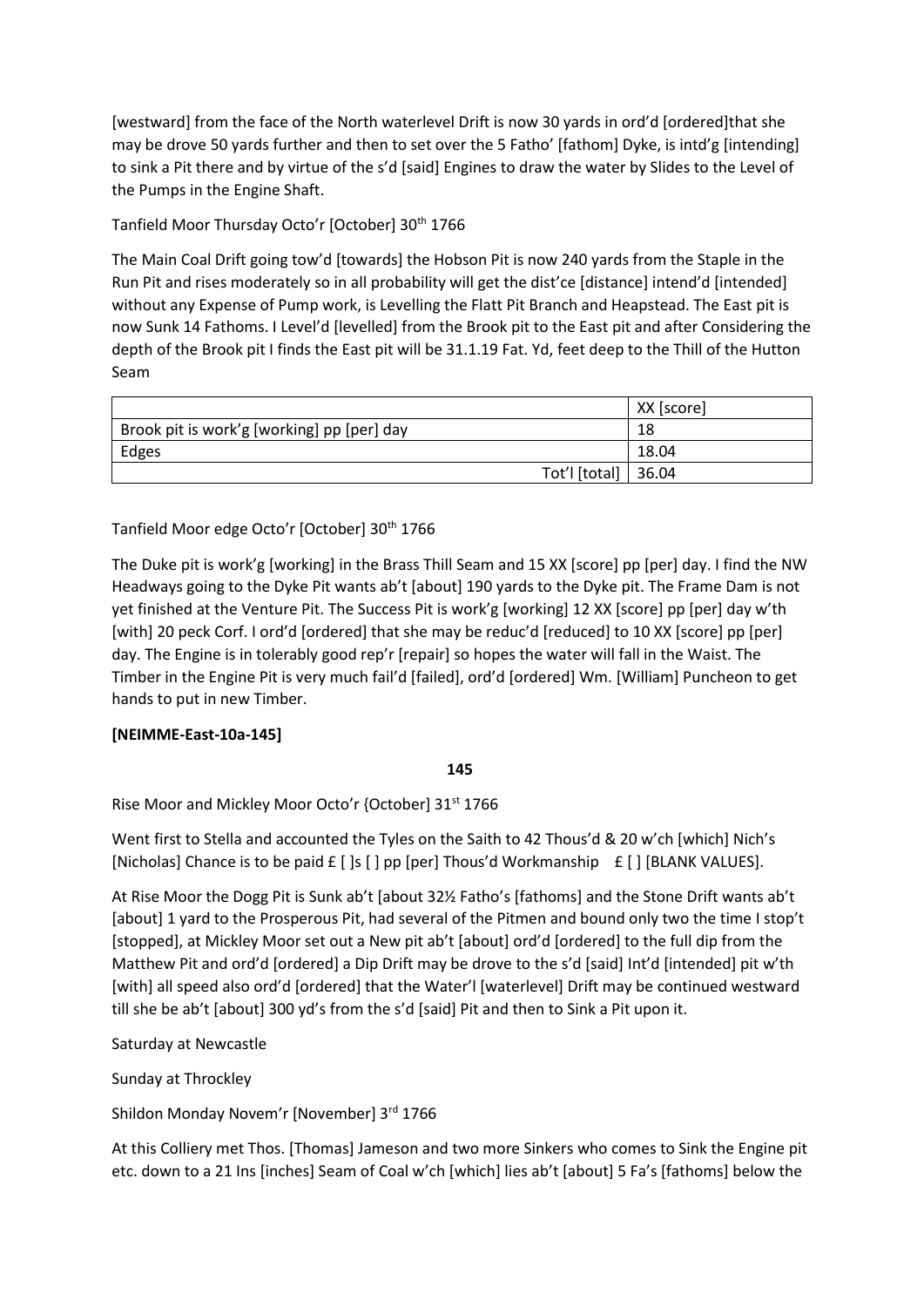present Seam. I ord'd [ordered] them in the first place to Timber the Coal pit before bgun to Sink. The Jackhead Pumps and the Pumps in the pit will be to draw but before that is done to have both the Coal Pit and Engine Pit well secured.

## Walker Tuesday Novem'r [November] 3<sup>4th</sup> 1766

I ord'd [ordered] Pollocks to receive proposals from the workmen to drive the SW waterlevel Drift 200 yards from the place where she now stands, and also to drive a Drift from the Bush pit Borhole [borehole] 200 yards West Bordways Course. I ord'd [ordered] that the stoppings in the Ann pit Mothergate may be built up again. I find the Ann pit M.gate [mothergate] West'd [westward] has got a Downcast Dyke to the west'd [westward] so I ord'd [ordered] that she may stand until some more of the work'gs [workings] be advanced that far, then can form more judgement how to proceed. The West Pit East work'gs [workings] are still very promising and the pumps are almost fix't [fixed] and ready is mak'g [making] a Barroway to the Ann Pit from the East part of the West pit. I find three of the Horse drivers have abused their Horses so I ord'd [ordered] 5d [pence] may be kept off them. The Charlotte Pit is Sunk 21.1.1.0 Fa. Yd's.F.in [Fathoms. Yards. Feet. Inches] and

## **[NEIMME-East-10a-146]**

**146**

got the Stone head at 20⅙ Fa's [fathoms] down but has not yet got the Post, but in all other of the Pitts the Post Head lies Comonly [commonly] at the bottom of the Clay. Renwicks gets but slowly forw'd [forward] with drawing the Timber at the Bush Pit. I agreed w'th [with] Renwicks to Sink the Charlotte Pit till she be 5 Man Tubs pp [per] Hour for 4d [pence] pp [per] Fathom.

Tanfield Moor Wednesday Novem'r [November] 5<sup>th</sup> 1766

Went to this Colliery to meet Mr Forster & Mr Brown to resolve about the Flatt Pit Branches and stay'd [stayed] there some time but they did not come. I find the Branch can't be laid till the Heap stead be finished w'ch [which] will be perhaps in a month's time. I ord'd [ordered] the Gin at the Cape pit may be sett [set] on the East pit to Sink with. The Brook pit is work'g [working] 18 XX [score] pp [per] day and the Edge pit 18 XX [score] pp [per] day w'th [with] 24 peck Corf. The Main Coal drift goes well forw'd [forward] but the wheel is not yet finished for to draw the Main Coal water.

Tinmouth Moor Thursday Novem'r [November] 6<sup>th</sup> 1766

Went w'th [with] Mr Brown to this Colliery and went down the Fanney pit w'ch [which] is 281/2 Fa's [fathoms] deep to the Upper Main Coal Seam, the Seam of Coal is better on the side of the Dyke than it is on the Rise side and the Coarsest part is ab't [about] 6 Ins [inches] at Top. Ord'd [ordered] that the M.gate [mothergate] Bord may stand and continue the North Headw's [headways] w'th [with] all speed and only turn the Bords 1½ yd's or two yards off the s'd [said] Headw's [headways] as the Coal works so very well it may probably be a means to dry them, is work'g [working] the Doly Ester & Chance pitts in the s'd [said] Seam on the Rise side of the said Dyke, the Good Int' [Intention] pit is Idle today and the Pitmen are Stick'g [sticking] for want of wedges. Went to Whitle Point and set on Rob't [Robert] Harle the Mason to build up the West end of the Staith.

## **[NEIMME-East-10a-147]**

**147**

Tanfield Moor Friday Novem'r [November] 7<sup>th</sup> 1766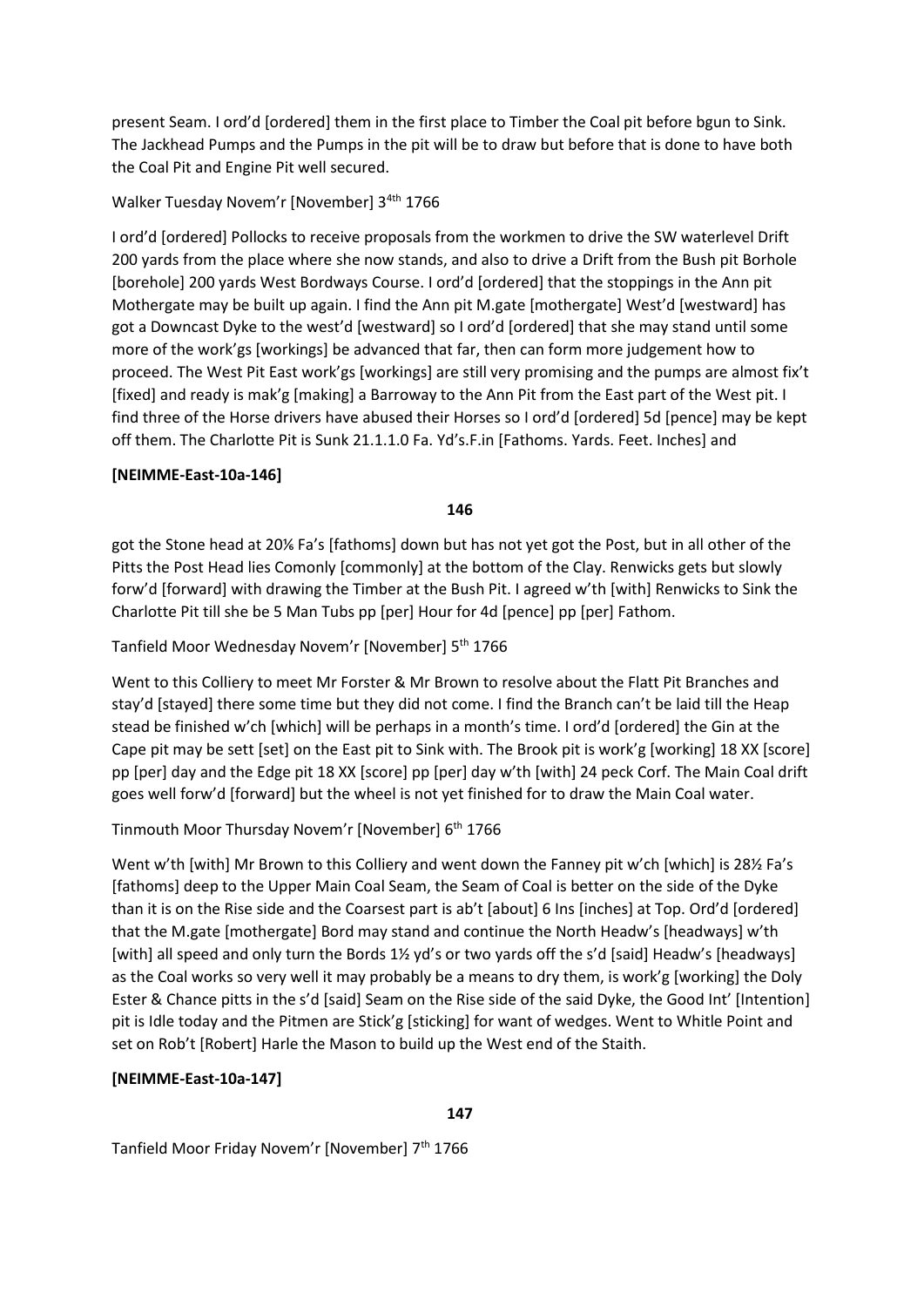The Flat Pit Heapstead advances but slowly forw'd [forward] and the Wheel in the Run Pit is not yet finished. The East pit gets pretty well forw'd [forward] w'th [with] Sink'g [sinking] and so does the Main Coal Drifts in the Run pit. At Tanfield Moor Edge there are nothing peculiar since my last Acco't [account].

Newcastle Saturday Novem'r [November] 7<sup>th</sup> 1766 met Nr Brown & Mr Colpitts at the Exchange and heard a Letter from Lord Henry to Mr Pitts requesting to work Tanfield Town head Colliery and to draw the Coals at the Brow or Ling pitts on Tanfield Moor w'ch [which] they ord'd [ordered] me to go & View the Situation & to inform them if it be any inconvenience or prejudice to Tanf'd [Tanfield] Moor Colliery.

Sunday at Throckley Novem'r [November] 9<sup>th</sup> 1766

Fixing on several Articles etc. for Tob't [Robert] Waide to work Fatfield & Harraton Outside Collierys etc.

Tanfield Moor Monday Novem'r [November] 10<sup>th</sup> 1766

I View'd [viewed] the State and Situation of the Ling Pit in the Hutton Seam and finds all the Whole Coal is wrought except some small parts to the Southw'd [southward] w'ch [which] was laid off by some troubles, the Pillars are unwro't [unwrought] to the SE and SW and but a small part are unwro't [unwrought] to the NW and NE w'ch [which] is left to support a water Course and Horse way to Brow Pit etc. Also View'd [viewed] Situation of the Brow pit and finds the SW side of the Shaft is stand'g [standing] in the Pillars tow'd [towards] Tanf'd [Tanfield] Town head Bou'g [borough] and both Whole Coal & Pillars are Wrought to the NE & NW only what is left to support the water Course; I find by a Letter in Mr Colpitts hands from Lord Henry to Mr Pit requesting liberty to draw Tanfield Town head Coals at Tanfield Moor Ling or Brow pits. I know that the lessees of Longbenton Colliery paid 7 s. 6d pp [per] Ten for water Course & Drawing to Bank Rent but as these Coals of Tanfield Town head is equally as good as

## **[NEIMME-East-10a-148]**

### **148**

Tanfield Moor they w'd [would] certainly reduce the price of these Coals at market therefore recommends to Mr Pit to be very Cautious ab't [about] Letting such liberty, altho [although] L'd [Lord] Henry may bring Tanfield Town head Coals to market whether Mr Pit will or not, yet the more Expence [expense] he is at & the longer he is of gett'g [getting] down will certainly be better for Mr Pitt. I exam'd [examined] the place for the wheel in the Run pit Staple and finds there is a good deal more to be done and the water Course at the bottom of the s'd [said] Staple is stop't [stopped] w'th [with] the Sodds & Sludge the Drifters has neglected taken care of.

Newbenton Tuesday Novem'r [November] 11<sup>th</sup> 1766

I have this day View'd [viewed] this Colliery in the Upper main Coal Seam and finds she is won by Fire Engines at the depth of 65 Fathoms. The waterlevel drove from the Level of the s'd [said] Engine first SE ab't [about] 60 yards and won the first Coal pit; it is aldo Cont'd [continued] ab't [about] 180 yards further to an upcast Dyke of 16 feet, for has drove a Stone Drift 53 yd's [yards] to the Extreme Dip of Colliery before it cuts the Coal on the Rise side of her. The face of the said waterlevel Drift is ab't [about] 460 yards from the said Engine and a New Pit is Sink'g [sinking] upon her. The Coal looks to be worse near the face of the Drift than it over in the present work'gs [workings] w'ch [which] makes me doubtful she is near some Dykes or trouble from its altering so much. A waterlevel Drift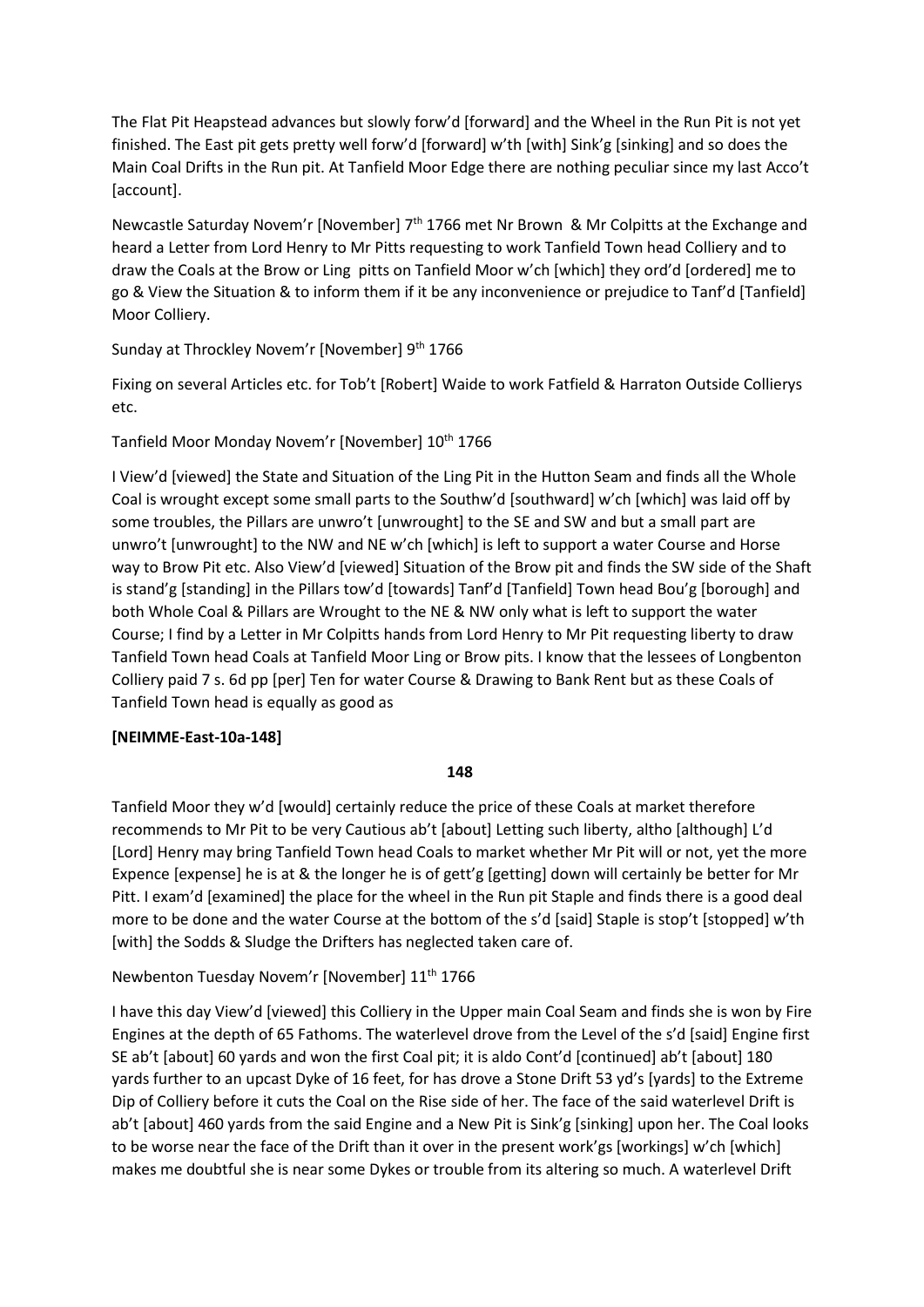has also been drove ab't [about] 340 yards NW and at 150 yards East from the s'd [said] Drift is the Apple Pit, the s'd [said] Drift has also been continued and won another pit w'ch [which] is now Sink'g [sinking]. I View'd [viewed] the work'gs [workings] of this Colliery first in the Bent pit w'ch [which] is 52 Fa's [fathoms] 1½ yd's [yards] deep to the s'd [said] Seam and finds a Drift drove NE and is now neat the Choice pit w'ch [which] pit wants ab't [about] 9 Fatho's [fathoms] to be Sunk to the s'd [said] Seam of Coal, the pre't [present] work'gs [workings] are all to the NE ab't [about] 200 yards from the s'd [said] Shaft, these Places are very much in Troubles and the Coals are wet w'ch [which] makes them very Expensive to work and it is frequently so that the Colas are wet where no Drifts are drove before the work'gs [workings] to Drain the Coal. I carefully Exam'd [examined] the work'gs [workings] in the Second and Apple pits as well as in the Bent pit and finds them very Regular at 10 yd's [yards] to the wining [winning], the Bords 4 yards wide and Pillars 18 and 20 yd'd [yards] in Length and 6 yards thick. I find in many places where the Cover is bad and especially in the Apple pit that 4 Inches is

## **[NEIMME-East-10a-149]**

### **149**

are left for a better support of the Roof and 5/10 Feet/Ins is wrought; the Ground Coal is left at bottom and is commonly 11 Ins [inches] thick but is of an inferior Quality and so much refuse in it renders it not worth work'g [working]. The Coal in the Bent pit work'gs [workings] to the NE is ab't [about] 5 Feet 8 Ins thick exclusive of the Ground Coal as aforesaid.

## Fatfield Wednesday Novem'r [November] 11<sup>th</sup> 1766

This day I View'd [viewed] the Air Course in this Colliery w'th [with] Mr Rich'd [Richard] Brown, Mr Anthony Waters, Nat Carter, Wm [William] Morris and the Overmen belonging to the s'd [said] Colliery, and find them very suff't [sufficient] both in the 5 Quarter Main Coal Seams, the Men are stick'g [sticking] to have the Air Alter'd [altered] {that is) in the Garden pit there is a part of the Air goes into the Main Coal Seams w'ch [which] w'd [would] certainly be better for the garden pit Air to be in use only to the 5 Quarter Main Coal Seam. The Pitmen are also objecting to ab't [about] tak'g [taking] out the Lamp at the Old Engine Pit w'ch [which] I think may be done without any fear of an Accident. Also Exam'd [examined] the 5 Quarter Main Coal Waiste [waste] tow'd [towards] the Good speed pit w'ch [which] seems to be very regular & suff't [sufficient].

## Tanfield Moor Thursday Novem'r [November] 13th 1766

The Edge pit is work'g [working] 16 XX [score] pp [per] day and the Brook pit 17 XX [score] pp [per] day w'th [with] a 25 peck Corf. The Heapstead at the Flatt pit advances pretty well forw'd [forward] & may be finished in three weeks time, has got the Sink'g [sinking] Gin led from the Cape pit to the East pit is not set up yet, the East pit is now Sunk 15½ Fathoms but will be stop't [stopped] till the Gin be set up. I ord'd [ordered] a West Bord at 110 yards North from the Brook pit Shaft may be set double to push her up to the Flatt pit as soon as possible for a Horseway to that pit. The waterwheel is not yet finished so that the main Coal Drift is stop't [stopped]. The Dayhole gets very badly forw'd [forward] for it's in a very strong post w'th [with] mixture of whin [hard rock].

## Tanfield Moor edge Novem'r [November] 13<sup>th</sup> 1766

The Duke pit is work'g [working] 14 XX [score] pp [per] day in the Brass Thill Seam and the Success pit in the Hard Coal Seam at 10 XX [score] pp [per] day w'th [with] a 20 peck Corf. I find in the Duke pit there are not many Hewings cast as should be, The Headways going to the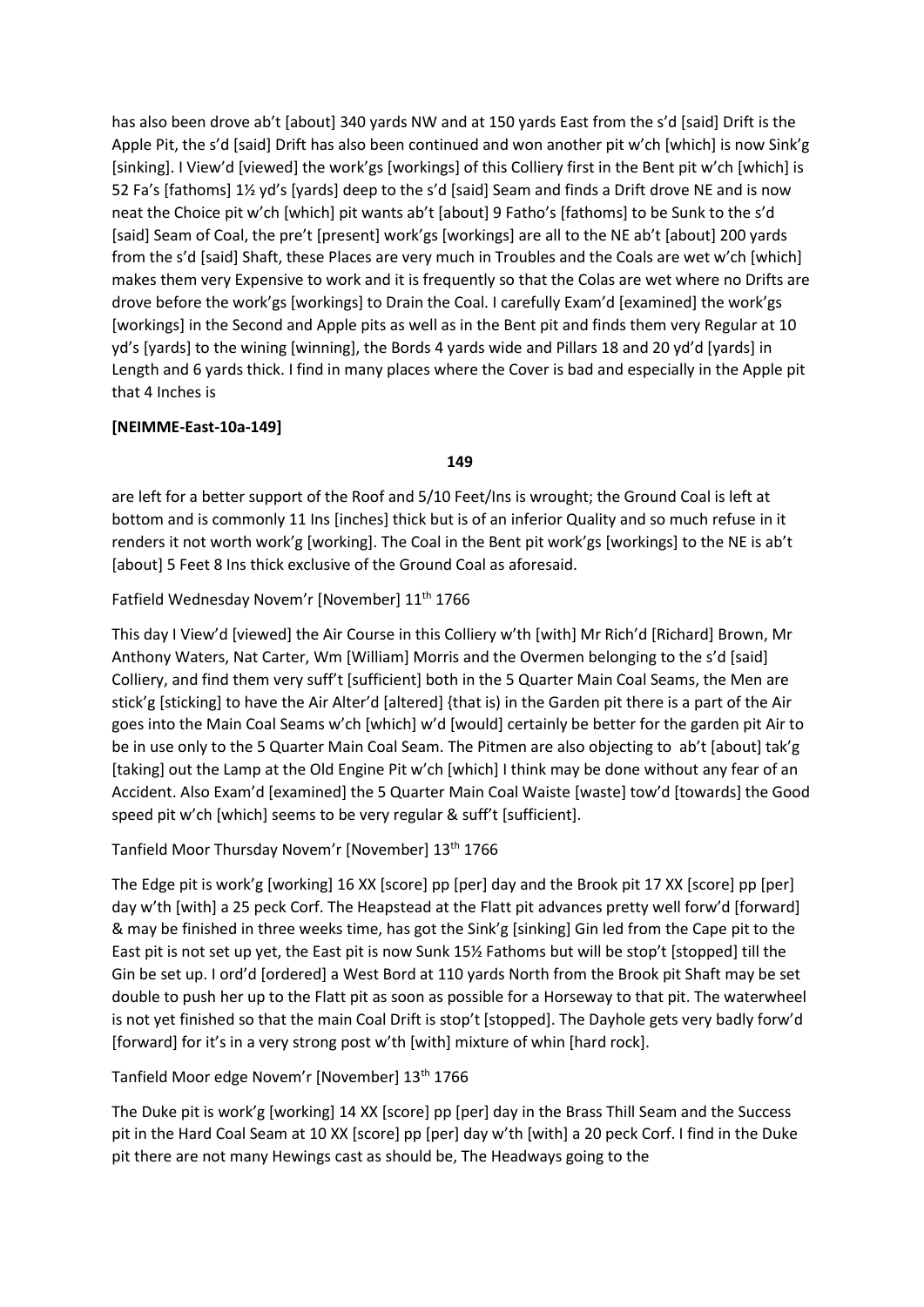### **[NEIMME-East-10a-150]**

### **150**

Duke pit is now standing to get the Air conveyed into her. The NW places are going tow'd [towards] Busblades Boundry. I cannot get Mr Newton's people to loose the South Headways above the Dyke at 20 yards West from the Shaft and to work that SW Coal w'th [with] the NW from the Shaft they work very small Coals. The water in the Venture pit rises pretty fast so in all probability the Frame Dam between her and the Fortune pit in very well Putt in.

Friday Novem'r [November] 14th 1766

At Benwell wrighting all day

Saturday at Newcastle

Sunday at Benwell w'th [with] Mr Montagu

Monday Novem'r [November] 17<sup>th</sup> 1766 went to Newcastle and met Mr Brown and him & I went to Whittle Point, finds R.Minican a Frame to Support the Staith Dyke. The Mason is building up the NW end of the Staith w'ch [which] has fallen down. Ord'd [ordered] the sand to be taken up in the Front and a Course of Spiles drove at a certain dist'ce [distance] from the NW end of the Key [quay] and the mettle or sand laid ag'st [against] it to prevent any more damaged. Went up to the Turnpike where the wagonway crosses the s'd [said] road and pointed out a Staith there for Landsale.

Tuesday Novem'r [November]  $18<sup>th</sup> 1766$  went to Mr Richmonds at Newcastle and got a Plan of Unthank and Boghill Colliiery's [collieries] in ordr to make two Coppies [copies] and Stamp's [stamps].

Walker Wednesday Novem'r [November] 19th 1766

At the Ann Pit is work'g [working] 21 XX [score] pp [per] day and the West pit 20 XX [score] pp [per] day w'th [with] a 20 peck Corf. The Pitmen are going to Stick for more work their design is to have the West pit to go double Shift notwithstanding they can earn 10s, 11s, 12s pp [per] week. I ord'd [ordered] the Stopings in the Ann pit M.gate [mothergate] may be built up again and a Trap door in that Bord be altered. The North Headways in the dip side of the 13 feet Dyke is now 120 yd's [yards] in and looks very well, & I presume the South Headways will want ab't [about] 30 yd's [yards] to the work'gs [workings] in the West pit so hopes in a

### **[NEIMME-East-10a-151]**

**151**

Months' time to have the two West pumps laid off, has got the East pump laid off in the Ann pit. The SW Waterlevel is still in Stone Levels, has let the waterlevel Drift 100 yards at 2s 6d pp[per] yards the workmen to fill the Drift Coals drive the Drift find Candles and set over all troubles one foot of under. This work'gs [workings] in the West pit are all to the dip of the Engine and fire pumps are fix't [fixed] to lift the water of each 7 feet in height. I find Pollocks had set some Shifters to make ready a Barroway to lead the Coals to the Ann pit occasionally from the dip work'g [working] in the West pit w'ch [which [shou'd [should] be at the Expence [expense] of John Morrow & p'ts [partners] so I ord'd [ordered] it may be deuct'd [deducted] out of their wages.

Byker Thursday Novem'r [November] 20<sup>th</sup> 1766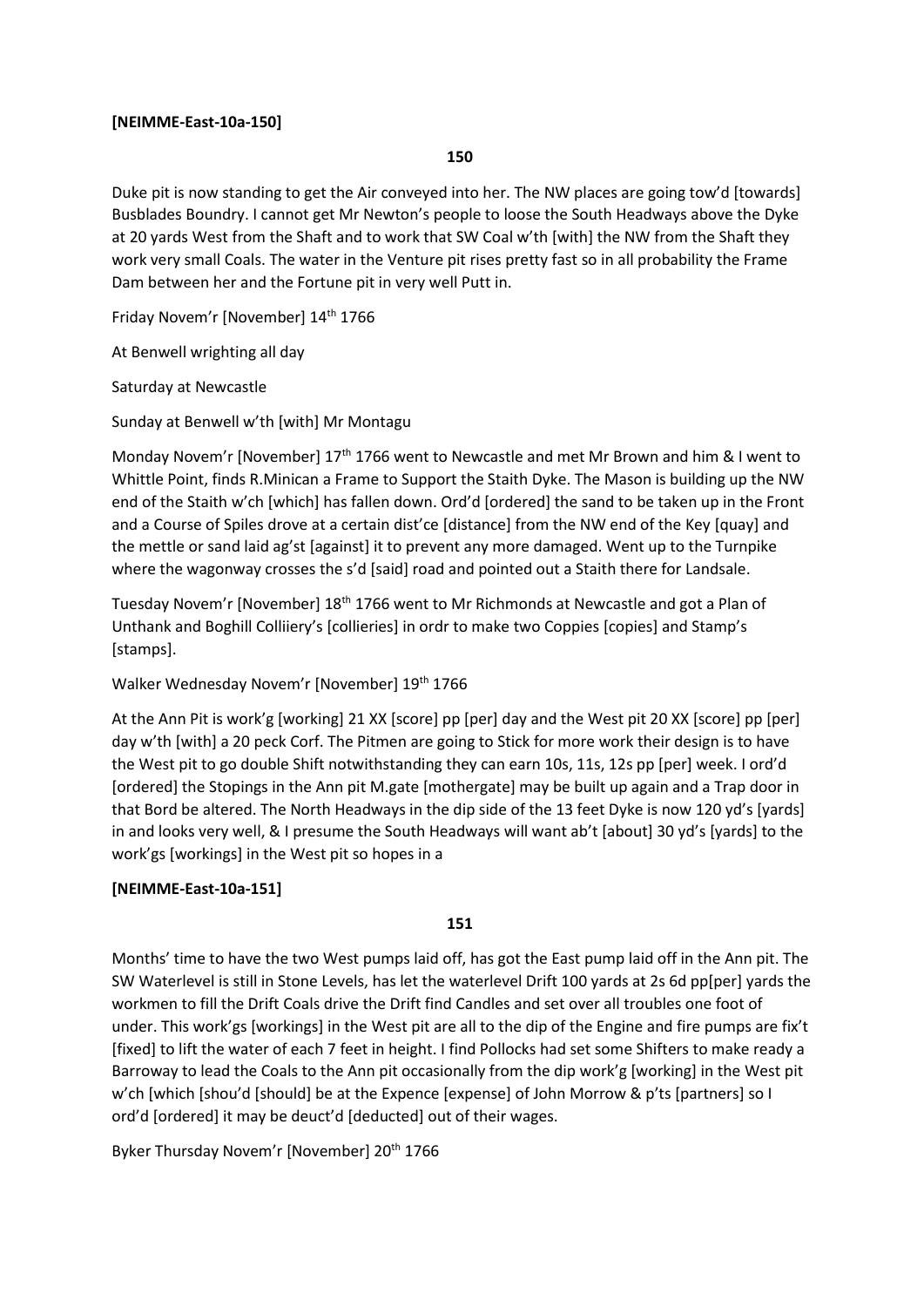## Lin'd [lined] from the Delight pit Shaft

|                 | $^{\circ}$ [degrees] |                                                          | Ch: Lin: [chains.links                                             |  |  |  |  |
|-----------------|----------------------|----------------------------------------------------------|--------------------------------------------------------------------|--|--|--|--|
| 1 <sup>st</sup> | S81%W                | 3.83                                                     |                                                                    |  |  |  |  |
| $\overline{2}$  | <b>S82W</b>          | $3. -$                                                   |                                                                    |  |  |  |  |
| 3               | <b>S86W</b>          | 1.60                                                     |                                                                    |  |  |  |  |
| 4               | S811/2W              | 5.29 and 171/2 yards more to the face                    |                                                                    |  |  |  |  |
|                 |                      |                                                          | At 510 a mark at the South H'd                                     |  |  |  |  |
|                 |                      | Offset to the North                                      |                                                                    |  |  |  |  |
| 1 <sup>st</sup> | $N14^{\circ}$ W      | 1.17                                                     |                                                                    |  |  |  |  |
|                 |                      |                                                          | at 50 Lin a West'd 151/2 yd's                                      |  |  |  |  |
|                 |                      | at 100 Lin a West'd 12 yd's                              |                                                                    |  |  |  |  |
| $\overline{2}$  | $N9^{\circ}$ W       | 1.63                                                     |                                                                    |  |  |  |  |
|                 |                      |                                                          | at 32 Lin a West'd 121/2 yd's                                      |  |  |  |  |
|                 |                      |                                                          | at 74 Lin a West'd 91/2 yd's                                       |  |  |  |  |
|                 |                      |                                                          | at 122 Lin a West'd 161/2 yd's                                     |  |  |  |  |
|                 |                      |                                                          | at 163 Lin a West'd 16 yd's                                        |  |  |  |  |
| 3               | $N18^{\circ}$ W      | 0.47                                                     |                                                                    |  |  |  |  |
|                 |                      |                                                          | at 47 Lin a West'd 7 yd's                                          |  |  |  |  |
| 4               | <b>N77E</b>          | .84                                                      |                                                                    |  |  |  |  |
| 5               | N19W                 | .34                                                      |                                                                    |  |  |  |  |
| 6               | S821/2W              |                                                          | 2.37 into the west Drift and cor'd                                 |  |  |  |  |
|                 |                      |                                                          | In the Drift                                                       |  |  |  |  |
| 7               | S81/2W               | 1.58                                                     |                                                                    |  |  |  |  |
| 8               | S211/2W              | .47                                                      |                                                                    |  |  |  |  |
| 9               | S4W                  | 1.28                                                     |                                                                    |  |  |  |  |
| 10              | <b>S13W</b>          | 1.65                                                     | Bor'd three holes                                                  |  |  |  |  |
| 11              | S361%W               | .33                                                      |                                                                    |  |  |  |  |
| 12              | <b>S53W</b>          | .42                                                      |                                                                    |  |  |  |  |
| 13              | <b>S32W</b>          |                                                          | .73 to the face and 6 yd's short begin the Danty Coal              |  |  |  |  |
| The Sett        |                      |                                                          | From the mark at 510 Lin                                           |  |  |  |  |
| 5               | $S5^{\circ}E$        | 4.91                                                     |                                                                    |  |  |  |  |
|                 |                      |                                                          | at 40 Lin a West'd 23 yd's to the Extent of the work'gs            |  |  |  |  |
|                 |                      |                                                          | at 90 Lin a West'd 26 yd's to the Extent of the work'gs            |  |  |  |  |
|                 |                      |                                                          | at 132 Lin a West'd 23 yd's to the Extent of the work'gs           |  |  |  |  |
|                 |                      | at 178 Lin a West'd 23 yd's to the Extent of the work'gs |                                                                    |  |  |  |  |
|                 |                      | at 224 Lin a West'd 24 yd's to the Extent of the work'gs |                                                                    |  |  |  |  |
|                 |                      | at 270 Lin a West'd 24 yd's to the Extent of the work'gs |                                                                    |  |  |  |  |
|                 |                      | at 310 Lin a West'd 25 yd's to the Extent of the work'gs |                                                                    |  |  |  |  |
|                 |                      | at 350 Lin a West'd 24 yd's to the Extent of the work'gs |                                                                    |  |  |  |  |
|                 |                      |                                                          | at 400 Lin a West'd 25 yd's to the Extent of the work'gs           |  |  |  |  |
|                 |                      |                                                          | at 442 Lin a West'd 26 yd's to the Extent of the work'gs           |  |  |  |  |
|                 |                      | at 491 Lin a West'd 26 yd's to the Extent of the work'gs |                                                                    |  |  |  |  |
|                 |                      |                                                          | Note at 485 Lin Cutts the Bound'ry leaves Lawson and enters Ridley |  |  |  |  |

# **[NEIMME-East-10a-152]**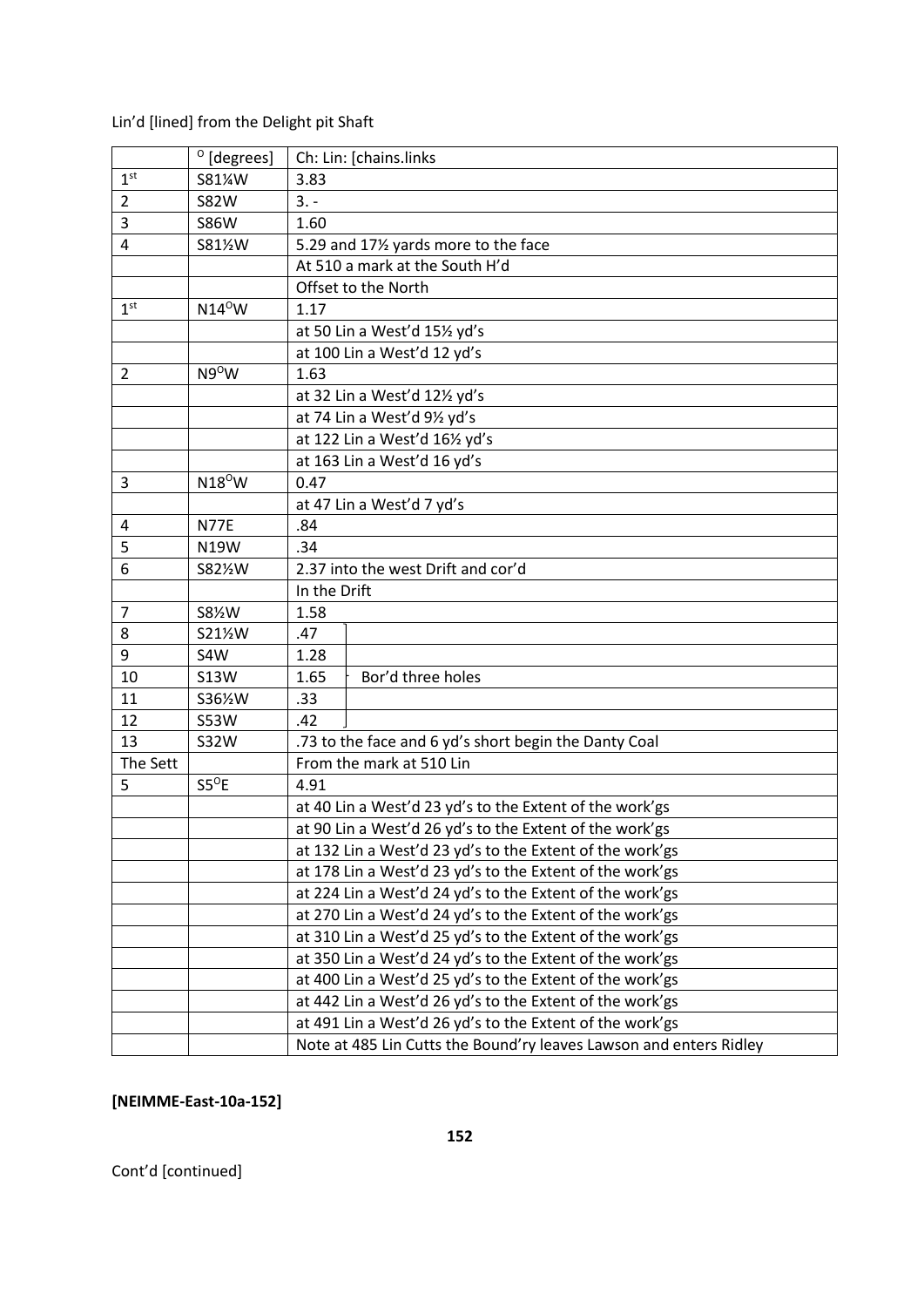|       | $^{\circ}$ [degrees] | Ch: Lin: [chains.links                                                  |
|-------|----------------------|-------------------------------------------------------------------------|
| 6 Set | S32 <sup>%</sup> W   | 2.70                                                                    |
|       |                      | at 46 Lin a West'd 24 yd's                                              |
|       |                      | at 90 Lin a West'd 26 yd's                                              |
|       |                      | at 130 Lin a West'd 23 yd's                                             |
|       |                      | at 180 Lin a West'd 15 yd's                                             |
|       |                      | at 230 Lin a West'd 10 yd's                                             |
| 7 set | S10 <sup>%E</sup>    | 0.57                                                                    |
|       |                      | at 7 Lin a West'd 3 yd's                                                |
|       |                      | at 57 Lin a West'd 1 yd to Danty Coal                                   |
| 8     | <b>N84E</b>          | 3.80                                                                    |
| 9     | <b>N82E</b>          | .82                                                                     |
| 10    | S41/ <sub>2</sub> E  | 2.96 To the Dyke a downcast above Coal height                           |
|       |                      | at 40 Lin a West'd 23 yd's to a downcast trouble & 5 yd's more to face  |
|       |                      | at 84 Lin a West'd 18 yd's to a downcast trouble & 4 yd's more to face  |
|       |                      | at 128 Lin a West'd 16 yd's to a downcast trouble & 3 yd's more to face |
|       |                      | at 180 Lin a West'd 14 yd's dyk'd above heig't of Coal                  |
|       |                      | at 220 Lin a West'd 10 yd's not Dyk'd                                   |
|       |                      | at 266 Lin a West'd 6 yd's Dyk'd                                        |

The above lining is the extent of the Delight pit work'gs [workings] to the NW and SW therefore all the whole Coal that can be got in this pit is between the West Drifts and the face of these Bords w'ch [which] is not very much except to try another Drift to bounder out a pica more Coal w'ch [which] is not commended for fear of the Drown'd waiste [waste] to the Rise; therefore to keep this part of the Colliery as long at work as possible recommends to work the Pillars to the East from the Delight pit Shaft at ab't [about] 6 Score pp [per] Shift to mix w'th [with] the whole Coal but in that part w'ch [which] is already thrusten. I find there is very little whole Cola to work in the Endeavour Pit and the Thrusten Pillars on the SE side of the Shaft are drown'd [drowned] w'th [with] water therefore no time should be lost to get the water drawn down to the bottom and to get the East part of the Colliery, it w'd [would] be well if Liberty could be had to work the Barrier between St Anthonys and Mr Ridleys own Colliery to the Success pit and leave a Barrier in the Bad Danty Coal to prevent the one Colliery injuring the other. There is ab't [about] 13 Acres of Whole Coal in Walker Estate that lies above the Thistle Pit Dyke & to the East from Mr Ridley's Engine & if Mr Ridley and the Corporation cou'd [could] agree to work that Coal to the Success pit as the winning of St Anthony advances slowly.

## **[NEIMME-East-10a-153]**

**153**

|                                                           | Fath.     | Yd's    | F.     | Ins      |
|-----------------------------------------------------------|-----------|---------|--------|----------|
|                                                           | [fathoms] | [yards] | [feet] | [inches] |
| Level'd [levelled] from the delivery of the water at the  | 0         | 0       |        |          |
| pres't [present] Engine pit to the Garden pit Settle Bord |           |         |        |          |
| Asc't of G'd                                              |           |         |        |          |
| From the Garden pit to the bourn is Desc't                | 6         |         |        | q        |
| Engine pit in depth from the Delivery to the Snow holes   | 46        | 0       |        | 0        |
| Ditto more than to the Coal Thill                         |           |         |        |          |

Fatfield Friday Novem'r [November] 21<sup>st</sup> 1766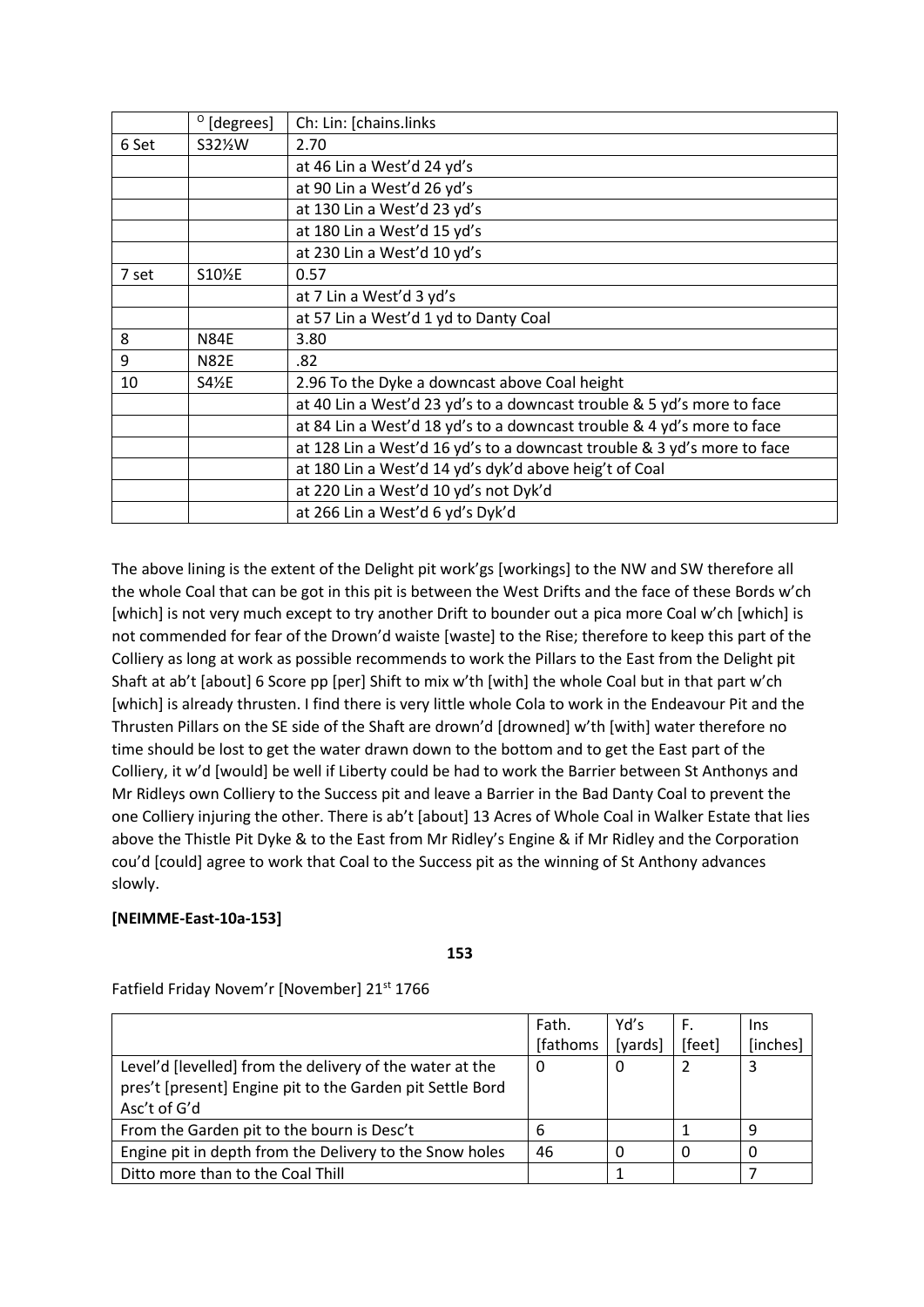| [subtotal]                                                 | 46             | 1        |   |    |
|------------------------------------------------------------|----------------|----------|---|----|
| Asc't of Ground from the delivery to Garden pit            |                |          | 2 | 3  |
| [subtotal]                                                 | 46             | 1        | 2 | 10 |
| Garden pit in depth from the Settle border to the Thill of | 50             |          |   | 10 |
| the Main Coal Seam                                         |                |          |   |    |
| The Garden pit under level of the Engine pit at the Main   | 3              | 0        | 1 | 0  |
| Coal                                                       |                |          |   |    |
| Garden pit in depth as above                               | 50             | 0        | 0 | 10 |
| Desc't to the bourn or offtake                             | 6              |          | 1 | 9  |
| The water w'd be to lift at the Garden pit                 | 43             | 1        | 2 |    |
| The water is now lifted at the present Engine              | 46             |          |   |    |
| The water is lift'd more at the pres't Engine than it w'd  | $\overline{2}$ | $\Omega$ | 0 | 11 |
| be if shifted to the Garden pit                            |                |          |   |    |

Met Mr Brown, Sir Ra: {Ralph] Millbank Bar't and Mr Stanley etc. at the Staiths & they resolv'd [resolved] to continue the Lamp in the Old Engine pit and to have the Garden pit Air only to secure the 5 Quar'r [quarter] Coal Seam and to push the Air from the pres't [present] Engine thro' [through] the waiste [waste] that the Garden pit has made in the Main Coal Seam.

Saturday at Newcastle met Walker Owners at the Coffee house and exam'd [examined] the Overmens Bills where I find the workmen have Ern'd [earned] 22s & 23s last pay so resolv'd [resolved] to continue the pit's Single Shift.

Sundat mak'g [making] a Plan of Unthank and Bogghill Collierys.

Walker Monday Novem'r [November] 24<sup>th</sup> 1766

Went w'th [with] Mr Brown to this Colliery and he gave directions ab't [about] the Y and agreed w'th [with] Sam'l [Samuel] Ogden & John Chicken to make & fix two Cisterns in the West pit Shafts for each £2.2s.0d also agreed w'th [with] them to build a 20 foot Gin for £5 with Spoak [spoke] wheels. I find the Owners

## **[NEIMME-East-10a-154]**

**154**

have given directions for a Receiver contrary to Mr Brown's Intentions, ord'd [ordered] a Communication pipe may be got to fix between the two Jackhead Cisterns & to birn [burn] as much forwardness as possible to stop ag'st [against] Xt'mas for an Alteration.

At Byker the First pit in St Anthony's is now Sunk ab't [about] 15 Fatho's [fathoms] and in a blue Stone but is not yet clear of the Jane Dyke has not yet drawn the water down to the bottom Snoreholes is now cleaning the Boilers and changing the Buckets.

Tanfield Moor edge Novem'r [November] 25<sup>th</sup> 1766

The Duke pit is work'g [working] in the Brass Thill Seam at13 XX pp day [score per day]. I find all the Hewings is not cast there shou'd [should] be 3 Corves to the Score and am sure they don't cast above 1½ Corves to the Score, but as Mr Newton is now in hand of bind'g [binding] the Pitmen I did not put much upon them on that Acco't [account]. The Success pit is work'g [working] the Pillars to the NE and the whole Coal to the NW tow'd [towards] the Drift that won the Wood Pit in the s'd [said] Hard Coal seam. I ord'd [ordered] Wm [William] Puncheon to give approval to draw the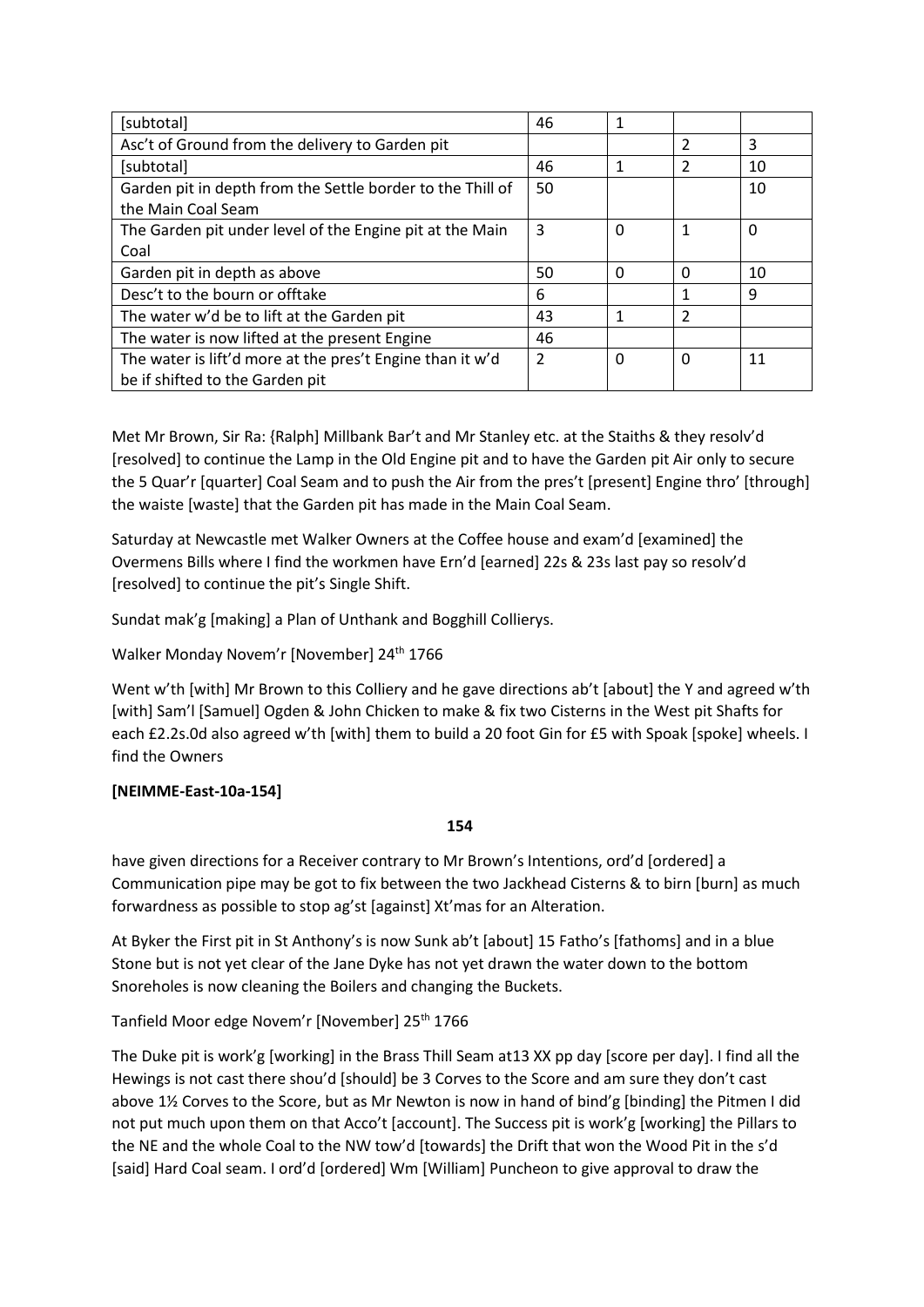Jackhead pumps & put them in again draw all the Timber in the Clay work out of the Engine pit and put in some Crib work etc. make a new Catch Frame & take down the Old one etc.

Tanfield Moor Novem'r [November] 25th 1766

I find the East Pit is now Sunk 16 Fathoms & is in a very strong post. The Brook is working in the Hutton Seam at 15 XX and the Edge pit in the Pillars same 15 XX pp day [score per day]; the waggons has not got the Quantity Led. I went down into the Run pit and finds the wheel in the stapple near the s'd [said] Shaft is finished but there is not a suff't [sufficient] Quantity of water in the Hutton Seam to turn the Wheel constantly, she draws a large feeder of water and I believe can, at a small Expence [expense] convey the water that runs in the bourn [burn] into the Dayhole and upon the s'd [said] Wheel.

## **[NEIMME-East-10a-155]**

**155**

Wednesday Novem'r [November] 26<sup>th</sup> 1766 at Benwell all day.

Benwell Thursday Novem'r [November] 27<sup>th</sup> 1766

In the morning went to the Engine and got the Boilers filled and also the Jackhead Cystern and at ab't [about] two o'Clock in the Afternoon started the s'd [said] Engine to work when 5½ Fratoms dry in the Shaft, wrought her ab't [about] 1½ Hour and lowered the water ab't [about] 3 Fathoms and 2 feet but the last half hour lowered only ab't [about] 30 Inches w'ch [which] clearly shows the feeders are very hot; the working Barrel is 22½ Inches and at the same time was going at a 8 feet stroke and ten strokes a min'te [minute].

Fatfield Friday Novem'r [November] 28<sup>th</sup> 1766

The New pit in Harraton Outside Colliery is ab't [about] 12½ Fathoms & in a strong Post. The pits are all Idle on Acco't [account] of an Accident in the Chance pit Main Coal Seam at Near the 3 yards upcast Dyke to the Northward. The inflammable Air taking fire an burnet two Men, but was entirely the workmens own fault for going into the Bord when he was told the contrary, was surveying an Intended Waggonway for S.Moor Coals thro' [through] Harraton Outside Estate in order to make a Plan.

Saturday Novem'r [November] 29<sup>th</sup> 1766 making a Plan of Harraton Outside Estate.

Sunday Novem'r [November] 30<sup>th</sup> 1766 at Benwell all day.

## **[NEIMME-East-10a-156]**

**156**

Rise Moor Decem'r [December] 1<sup>st</sup> 1766

The Prosperous pit is Sunk to the Low Main Coal Sm [seam] and the Coal is 5 feet thick including ab't [about] ½ In of band at ab't [about] 18 Inches. I ord'd [ordered] two Drifts to be drove the one East Bordw'y Course and the other West Bordw'y Course and always to keep a Borhole [borehole] in each Drift 3 yards before the face. I agreed w'th [with] six workmen to drive her for 2s 9d pp [per] yard and if more than one Borhole [borehole] in each Drift be required they to be paid 9d pp [per] yard for each hole. I took the Level & Depth of the Engine pit to the surface of the water. Viz.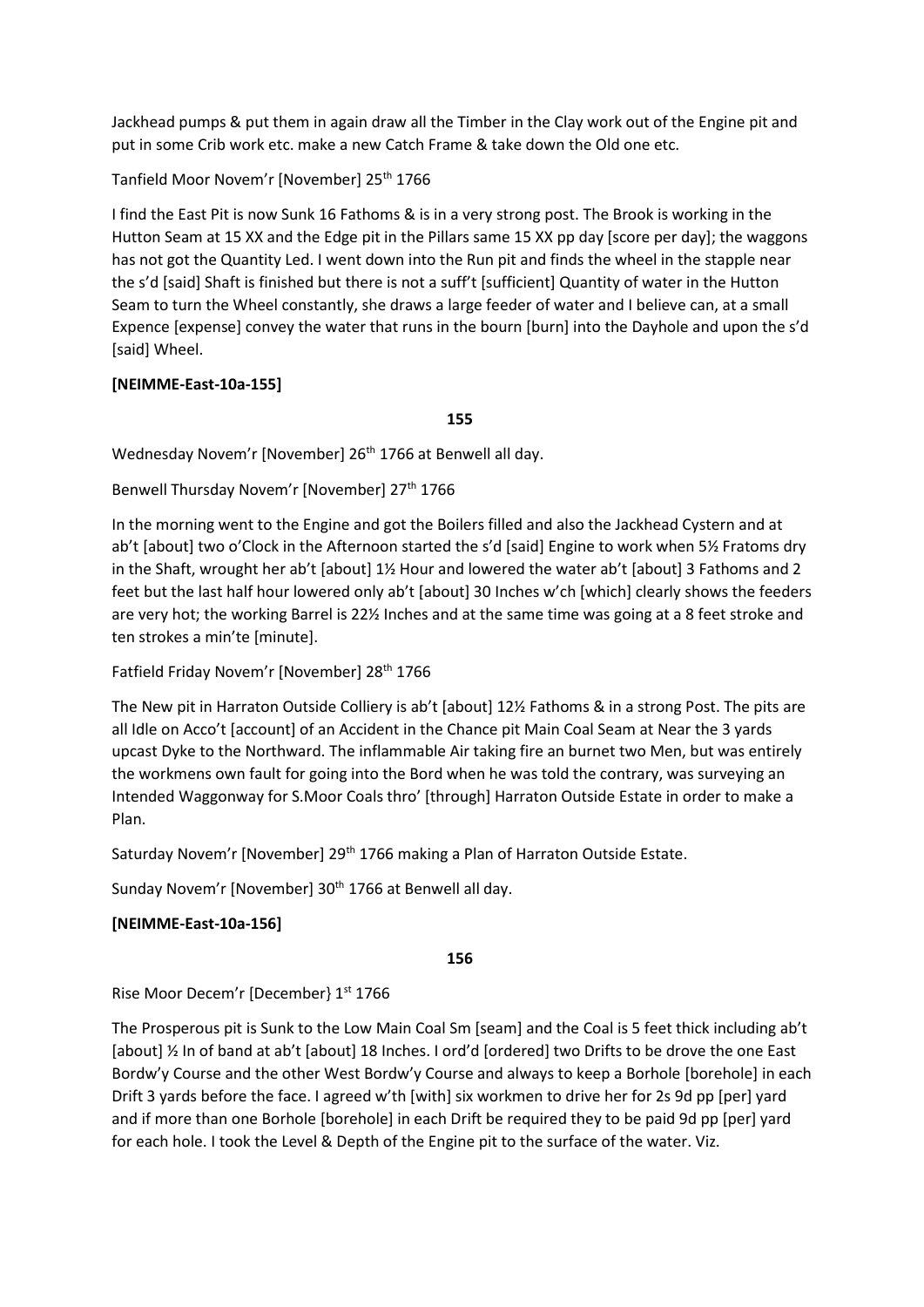|                                                          | Fath.     | Yd's    | F.     | Ins      |
|----------------------------------------------------------|-----------|---------|--------|----------|
|                                                          | [fathoms] | [yards] | [feet] | [inches] |
| The Prosperous pit in depth from the settle bords to the | 35        |         |        |          |
| Thill of the Low Main Coal Sm.                           |           |         |        |          |
| The Engine pit to the Surface of the dead water          | 24        |         |        | 6        |
| Desc't from the Prosperous pit to the Engine pit         |           |         |        | 8        |
| [subtotal]                                               | 26        |         |        |          |
| Drown'd waiste at the Lev'l of the Prosperous Shaft      | 8         |         |        | 10       |

Tanfield Moor Tuesday Decem'r [December] 2<sup>nd</sup> 1766

I find the Main Coal Drifts are neglected there is only eight Men for the two Drifts, the West Drift is now 239 yards from the Run pit Staple but is going too much to the Southward. I Lin'd [lined] these Drifts and Stak'd [staked] them out above ground and also measured the distance from the s'd [said West Drift to the Swelley in the Main Coal and is 460 yd's [yards] so must have a Stapple before can get that distance. I find there is water in the Hutton Seam to turn the Wheel in the Run pit Staple to draw the water from the Main Coal seam.

Lin'd [lined] from the Run Pit Shaft into the Main Coal Drifts

|                 | $^{\circ}$ [degrees] | Ch: Lin: [chains.links             |
|-----------------|----------------------|------------------------------------|
| 1 <sup>st</sup> | S4E                  | 1.34                               |
| 2               | S77%W                | 1.22                               |
| 3               | N16½W                | .27 To the Staple In the Main Coal |
| 4               | S554W                | 1.56                               |
| 5               | S60%W                | 1.67                               |
| 6               | S68%W                | 1.65 To a South Headw'y Drift      |
|                 | S62½W                | 1.39                               |
| 8               | <b>S60W</b>          | 2.25                               |

Turn over

**[NEIMME-East-10a-157]**

**157**

| Set      | $^{\circ}$ [degrees] | Ch: Lin: [chains.links]                        |
|----------|----------------------|------------------------------------------------|
| $q^{th}$ | S62½W                | 2.45                                           |
| 10       | S70W                 | .85 To the face & shou'd go S79 <sup>0</sup> W |

From the end of the 6th Sett

|           | [degrees]                       | Ch:<br>-Ichains.links<br>Lin:  |
|-----------|---------------------------------|--------------------------------|
| 1 st<br>- | S1114F<br>L 172 L<br><u>. .</u> | .79 to the face of the S.Drift |

Walker Wednesday Decem'r [December] 3rd 1766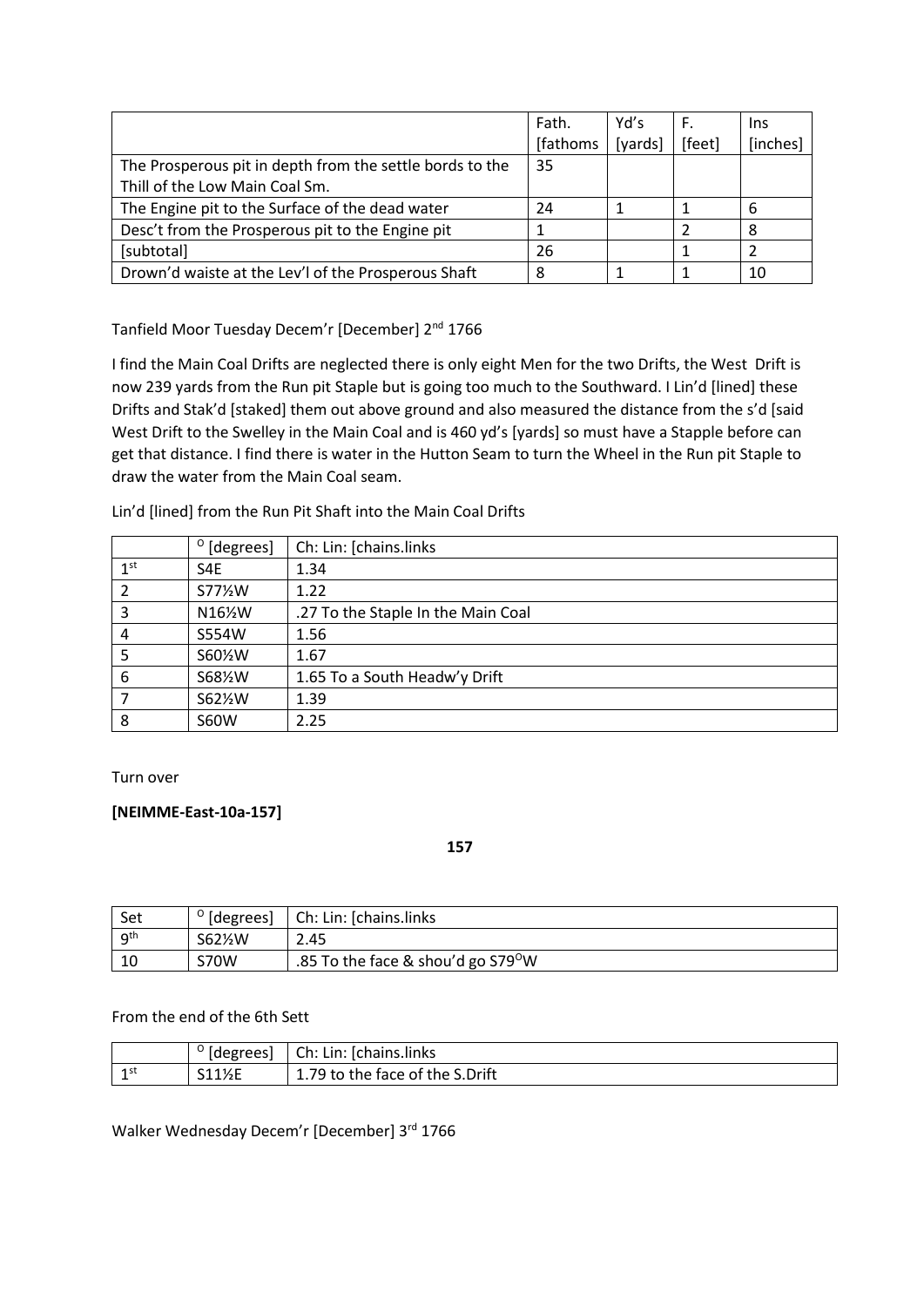The South waterlevel Stone work is now finished to the place the Coal Drift is to be sett in, I measu'd [measured] the Headways and Walls as usual, has sett away two Bordway Drifts fom the Bush pit Borhole [borehole] to loose some Coal to the West from the West Dyke; the Ann pit workings are to the NW below the West Dyke and is driv'g [driving] two South Headways below the s'd [said] Dyke to hole into the West Pit workings and wants now ab't [about] 30 yards to drive is also driving two North Headways Drifts from the SW waterlevel to lay off the West Pit West Pumps, mark'd [marked] out the way to drive a waterlevel Stone Drift from the Present Engine Pit to the west pit to begin at the bottom of the Sump w'ch [which] will be 11 yards in Length.

## Byker Thursday Decem'r [December] 4<sup>th</sup> 1766

At afternoon went w'th [with] Mr Brown to this Colliery w'th [with] an Intent to fix ab't [about] putting down the Engine Sump to the Snoreholes of the Pumps but the water being up was prevented from fixing on any method; The First Coal Pit in St Anthony's Colliery is now 17 Fathoms Sunk & has not yet got any water, the Stone Drift has only gone 9 yards in since got the Dyke it now Costs ab't [about] 5£ pp [per] yard.

## **[NEIMME-East-10a-158]**

**158**

Tinmouth Moor Friday Decem'r [December] 5th 1766

Went w'th [with] Mr Brown to this Colliery and Exam'd [examined] the Bills. The fanney pit works much better Coals than any other pit, is work'g [working] the Chance pit pillars, went with Mr Robson thro' [through] Baukwell Farm and pointed out how the diff't [different] Farms are to be divided. The Staith at the Turnpike Road for to serve the Landsale is not yet finished, at Whittle Point is putting in a Frame of wood to prevent the Staith Dyke from shutting over. The Staith is full of Coal and no Trade.

Tanfield Moor Monday Decem'r [December] 8th 1766

|                 | $^{\circ}$ [degrees] | Ch: Lin: [chains.links                                    |
|-----------------|----------------------|-----------------------------------------------------------|
| 1 <sup>st</sup> | S6½E                 | 1.29                                                      |
|                 | S10 <sup>%E</sup>    | 2.11                                                      |
| 3               | S78½W                | 1.03                                                      |
| 4               | S79W                 | 5.82                                                      |
|                 | S79½W                | 3.37                                                      |
| 6               | <b>S80W</b>          | 0.58                                                      |
|                 | <b>S12E</b>          | 2.94                                                      |
| 8               | <b>S82W</b>          | 5.52and 15 yd's North H'd Course to a staple (to be sunk) |

Lin'd [lined] from the Run pit Shaft

Note the Main Coal Drift wants S79W – 87 yards to go from the Last Lineing [lining] of the Main Coal Drift.

Offered to give Anth'y [Anthony] Hedworth & part's [partners] 26s [twenty-six shillings] pp [per] Fath'm [fathom] to Sink the s'd [said] Staple from the Hutton Seam upon the s'd [said] Drift. I find the Main Coal Drifts are going w'th [with] eight men and there shou'd [should] be twelve men, the South Headways dips very sore and is obliged to cut a Trench to leave the water in her.

Byker Tuesday Decem'r [December] 9<sup>th</sup> 1766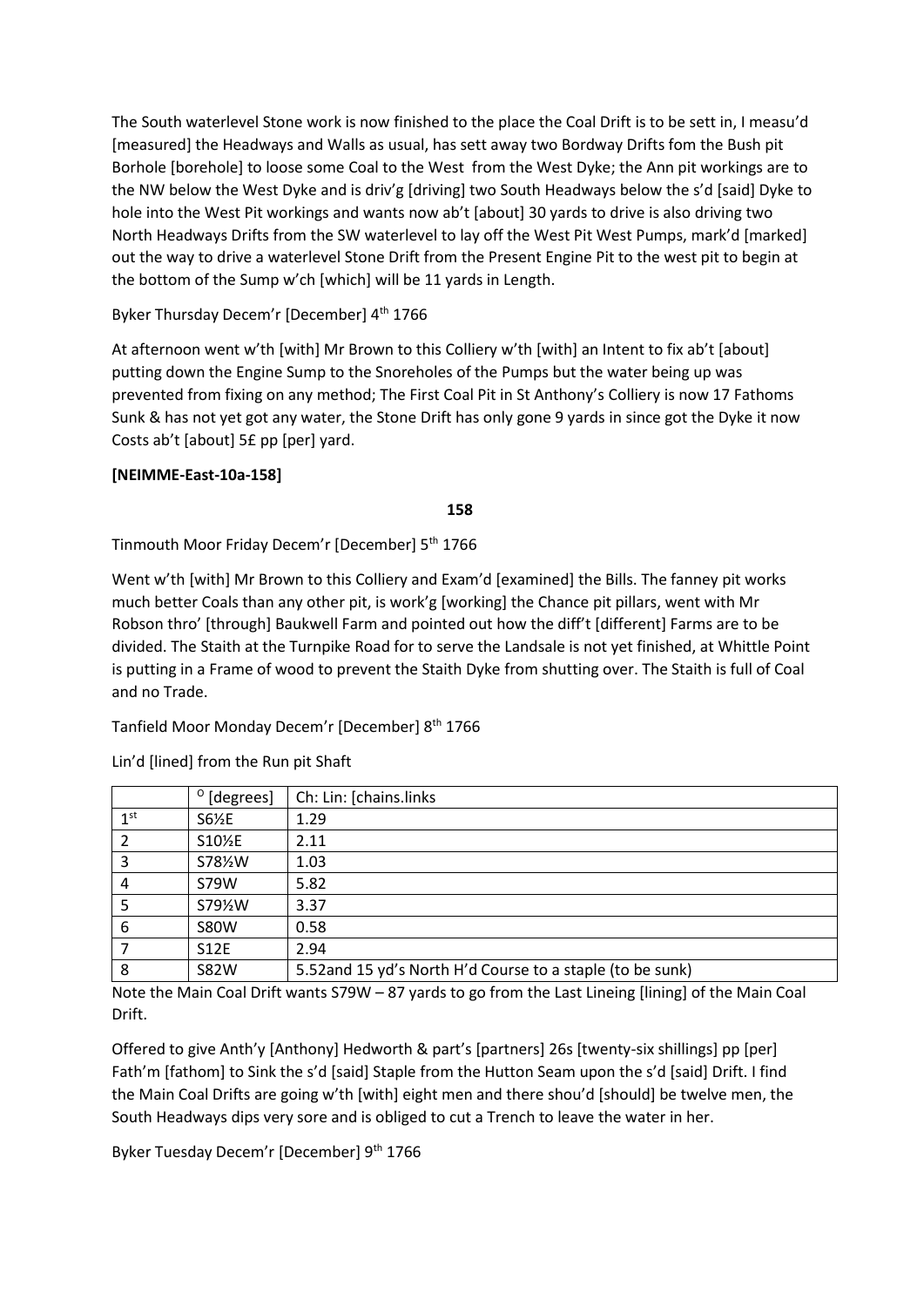The Delight pit is working Double Shift at 31 XX pp day [score per day] and the Success pit at 10 XX pp day [score per day] w'th [with] a 20 peck Corf, went down the Success pit and finds the Stone Drift is now 10 yards in the Jane Dyke, she is very hard and cost ab't [about] 5s pp [per] yard. The Engine pit Sump ord'd [ordered] to be ridded out and Mr Brown shew'd [showed] Peter Dryden & Rob Donkan how

### **[NEIMME-East-10a-159]**

**159**

to Timber her but first to make some Boxes to convey the water from then Cystern at the delivey of the first set of pumps to the Bottom when the upper set happens not to draw the Low Set's water and also to make a Slope way into the s'd [said] Sump to rise at the rate of ab't [about] one yard in 5 yards but must of necessity have a larger Jackhead Barrel.

Wylam Wednesday Decem'r [December] 10<sup>th</sup> 1766

I find the Andrew and Wheat pits are working in the Six Quar'r [quarter] Coal Seam & the Haugh Pit & High Pit in the Five Quar'r [quarter] Coal Seam, most of the Coal in the Five Quar'r [quarter] Coal Seam is won by the present Engine is wrought in the whole mine except a small part in the High Pit to the NE and NW w'ch [which] will not last above four months at the pres't [present] rate of working. There is a Dyke ab't [about] 100 yards to th eWestward from the s'd [said] Haugh pit an upcast but I don't believe it's the Waine Dyke. The Pillars are left very weak in this pit only 3, 4 & 5 yards thick on the NW side of the Shaft, on the NE side is Hold [holed] into the Chapple and Elliot pit's workings. In the High pit the North Headways is 40 yards in, I recommend a tryal [trial or try] may be made of the s'd [said] Dyke when got to the Westward from th es'd [said] High pit and may be set over to try if any Coal on the Rise side of her. Recommends the Engine may be set on the Chapple pit and then to drive an Underlevel Drift fom the Six Quar'r [quarter] Coal to the full dip of Colliery till it cuts the Five Quar'r [quarter] Coal w'ch [which] may perhaps be 160 yards in Length.

Tanfield Moor Thursday Decem'r [December] 11<sup>th</sup> 1766

At eight o'Clock in the morning went to the Edge Pit and found no Wailers in the Heap, they are work'g [working] the Pillars to the SW and the Coals comes very foul. I went down the s'd [said] Pit in the Hutton Seam and finds to the SW at ab't [about] 100 yards from th eShaft is some Melty Coal, that is a Stone puts in of about 5 Inches thick and the Coal below the Stone is four feet thick, there also a great many Pillars to the NW to joining the Booksnook Thrust and to the NE

## **[NEIMME-East-10a-160]**

**160**

towards the Elliot pit workings but ord'd [ordered] them not to leave the Melty Coal to the SW. Went thro' [through] into the Brook pit workings. The North Headways is now 220 yards from the Shaft. I find the Pillars are made some 40 yards and some 55 yards in Length and at the holing several are only 3 yards thick. I ord'd [ordered] for the future they may be made only 30 yards at most. At 110 yards North I ord'd [ordered] a Wset Bord to go double in order to get the Horses into the Flatt Pit great abuse is made of the working the Coals. The Hewings are in several of the Bords not less than 4 feet in height so that ab't [about ⅔ ds. Of the Coals are made small w'ch [which] must never be practiced & if Mr Brown & Mr Colpitts will suffer such work these Colas will not keep Character long they now have. The East pit is now 17½ Fathoms Sunk and in a very strong post. The Dayhole advances very slowly forw'd [forward]. The Main Coal Drift is going very well forw'd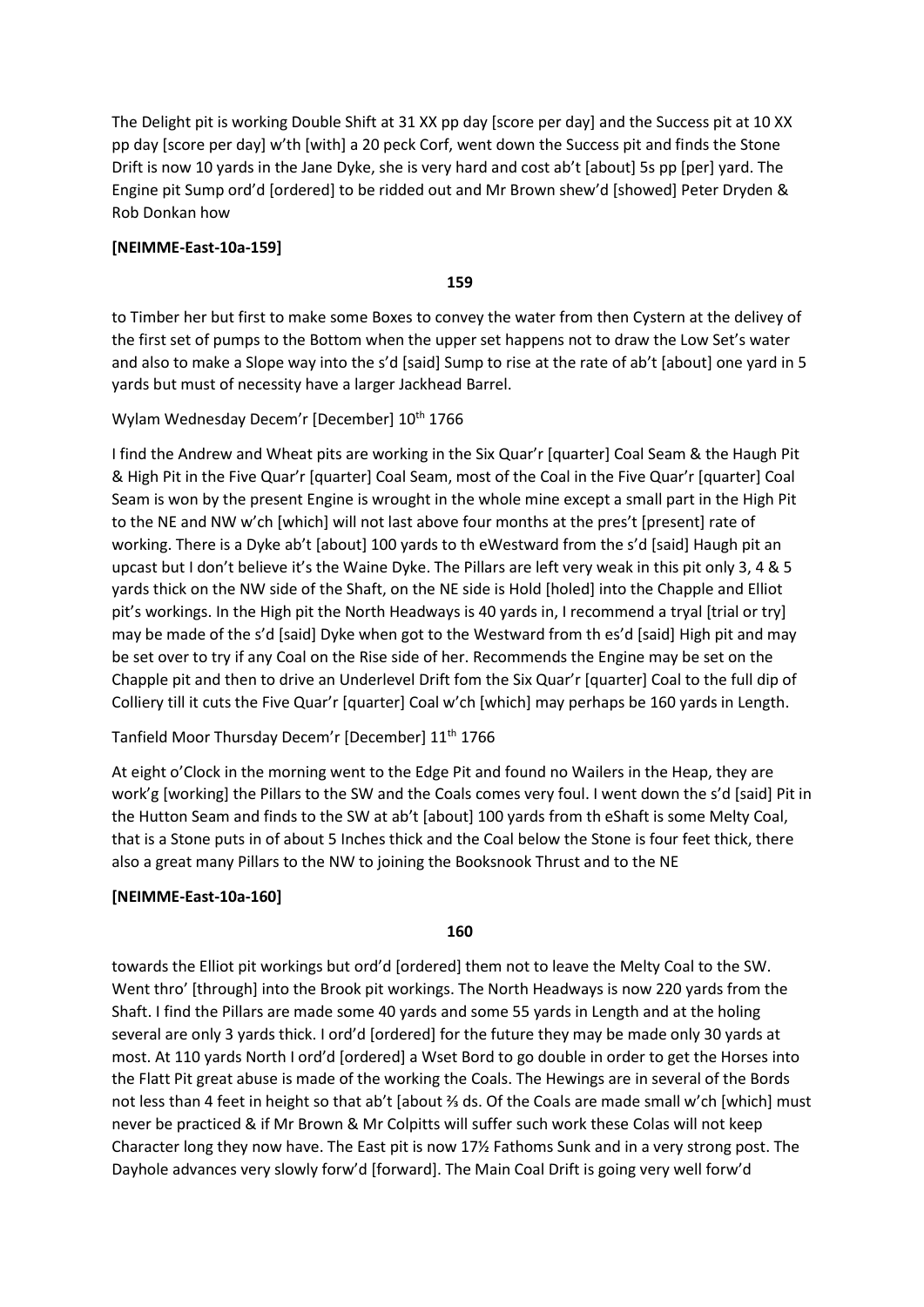[forward] and the Drifters wants ab't [about] 40 yards to Cpmpleat [complete] the viz Bargain. I ord'd [ordered] Emmerson to make no agreement w'th [with] them at all till I see their proposals. There is in this Contingent Note No. 5 in Article for making a Wheel hole and cleaning the water Course viz. £9 16s w'ch [which] I saw vet little done but Mt Colpitts submitted to it as Emmerson had paid the money.

Tanfield Moor edge Thursday Decem'r [December] 11<sup>th</sup> 1766

Is only working the Duke pit in the Brass Thill Seam at 16 XX pp day [score per day] w'th [with] a 20 Peck Corf. I agreed w'th [with] Tho's [Thomas] Leck and others to drive a South Headways Drift from the Shaft ab't [about] 40 yards at 1s 9d pp [per] yards they are to be six men also to putt over a Rise trouble w'ch [which] is 20 yards West from the s'd [said] Shaft and hole into the S.Head's [South Headways] on the Rise side of the s'd [said] trouble. Mr Newton has ord'd [ordered] the North Headways to stand for what Reason I don't know.

Exam'd [examined] Bills as usual.

### **[NEIMME-East-10a-161]**

**161**

Friday Decem'r [December] 12<sup>th</sup> 1766 at Benwell making a Copy of Tanf'd [Tanfield] Moor Contingent Notes

Saturday at Newcastle saw Mr Colpits and told him ab't [about] tanfield Moor Colliery etc.

Rise Moor Monday Decem'r [December] 12<sup>th</sup> 1766

The dip Drift in Mickley Moor Matthew Pit in the upper Seam wants ab't [about] 35 yards to a New Coal pit, and that pit may be ab't [about 40 Fathoms to the s'd [said] Seam there is a much better Coal in this Drift than any part of the Colliery that has yet been discovered and is ab't [about] 3 feet two Inches thick below the band. I ord'd [ordered] that all the workmen may be got into that Headways as soon as possible. The West Waterlevel Drift from th es'd [said] pit is now ab't [about] 200 yd's [yards] in is working 16 XX pp day [score per day] w'th [with] a 16 peck Corf. I agreed w'th [with] the Overmen to give them three pence pp [per] Score or every 20 props for Drawing them.

At Rise Moor the waggon way is finished to the Prosperous pit and is now Sinking the s'd [said] pit to the Stone Drift and is now 4 yards below the Low Main Coal Seam. The waterlevel Hone Drift is going and is now ab't [about] 7 yards past the s'd [said] Prosperous pit.

Heworth Tuesday Decem'r [December] 16<sup>th</sup> 1766

I find the Drift from the Engine is drove in the Mettle Coal Seam to the 9 Fathom Dyke to the Southward and drove up the side of the said Dyke and hold [holed] into the Old Drift it is also Cont'd [continued] 55 yards Westward from the s'd [said] Drift. The second pit is Sunk to the Mettle Coal Seam and is going to Drift to the s'd [said] Dyke and hole into the present Drift all the whole Coal unwrought in this pit and above the s'd [said] Dyke is to the SW and NW and at the Present Rate of working will not last more than nine weeks. The Old Engine Pit is now a Coal pit there is a Drown'd [drowned] Drift drove in the mettle Coal Seam Eastw'd [eastward] and won ab't [about] 100 yd's [yards]

### **[NEIMME-East-10a-162]**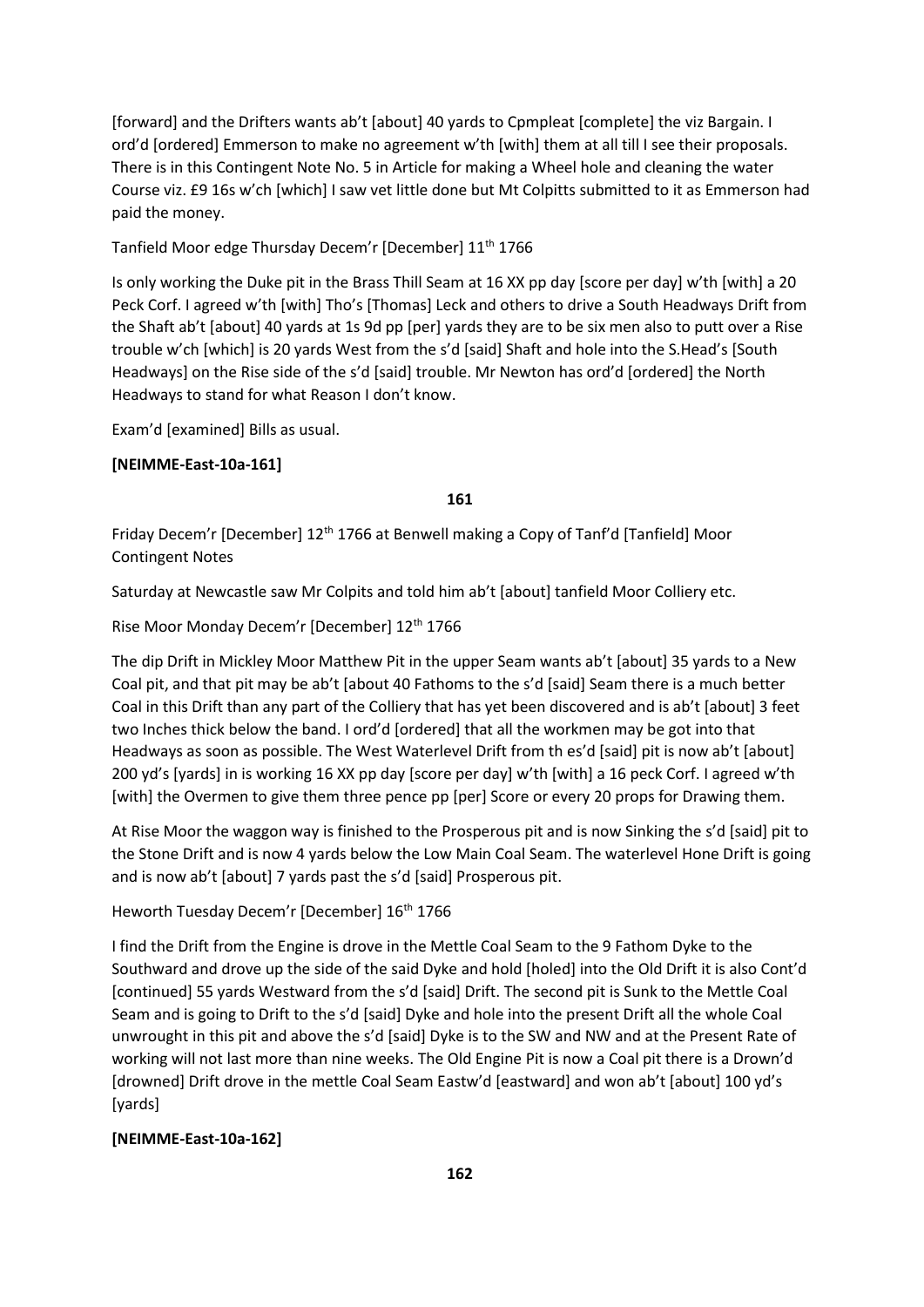in breadth of Coal below the Old workings, there is a Bord drove (by virtue of pumps) 30 yards below the s'd [said] Level w'ch [which] will be 130 yards in Breadth in all. Is drifting Westw'd [westward] from 110 yards North from the Shaft to piece of whole Coal but the Quantity is not very well known therefore if the Quantity were Ascertained may then Calculate whether to putt the Coals to the s'd [said] pit or Sink a New one.

Walker Wednesday Decem'r [December] 17<sup>th</sup> 1766

I find the South waterlevel Drift has got a Dyke and upcast to the SW of ab't [about] 11 feet and how to proceed with her I don't know it must be well Considered. The workings in the West pit are all underlevel of the present Engine and at ab't [about] 120 yards East of the s'd [said] Level. In the Ann Pit the present work'gs [workings] are all to the NW below the West Dyke and works very well. The two West Drifts from the Bush pit is 15 yards in and are now stop't [stopped] for Reason of the Borhole [borehole] at the s'd [said] pit bursting out a plug at the bottom w'ch [which] was put in to stop the water from overpowering the Engine until the New Engine be erected. I find there is some Ocomb and Clay put into the s'd [said] Borhole [borehole] to stop the water but is to very small purpose ord'd [ordered] it may be taken out and drop a plug from the top to the Bottom. The Charlotte pit Borhole [borehole] is now ab't [about] 30 Fathoms Bord w'ch [which] which will be Bord [bored] and Sunk ab't [about] 53 Fatho's [fathoms].

Thursday Decem'r [December] 18th 1766 at Benwell all day.

Stells Friday Decem'r [December] 19<sup>th</sup> 1766

Measuring the Mason work at the Staith and at Mr Hill's House.

Saturday Decem'r [December] 20<sup>th</sup> 1766 at Newcastle

**[NEIMME-East-10a-163]**

## **163**

Tanfield Moor Monday Decem'r [December] 22<sup>nd</sup> 1766

Went to this Colliery and agreed w'th [with] the Drifters to drive the Main Coal Waterlevel Drift 40 yards at 3/8 s/d [shillings/pence] pp [per] yard they to keep the water in the Drift going tow'd [towards] the watch pit. The Drift going Westward going tow'd [towards] the Hobsons Pit is now ab't [about] 300 yards in. The Dayhole gets badly forw'd [forward] is still in a very strong Stone.

Tanfield Moor edge Decem'r [December] 22<sup>nd</sup> 1766

Went to the Engine and finds she is in a very bad situation, the Boiler is brusting [bursting] out very often and the Shaft is so very bad, I ord'd [ordered] them to stop as soon as gets the Timber & plaites [plates] for the Boiler ready, the Duke pit is work'g [working] in the Brass Thill Seam and 17 XX pp day [score per day] w'th [with] a 20 Peck Corf.

Lemington Tuesday Decem'r [December] 23rd 1766

The waggons are going two Gates today and will go no more this year. Is preparing the Geers for Walbottle Dean Bridge and Leading them up before any part of the Bridge be taken down. Wants three Heels of Coal today.

Wednesday Decem'r [December]24<sup>th</sup> 1766